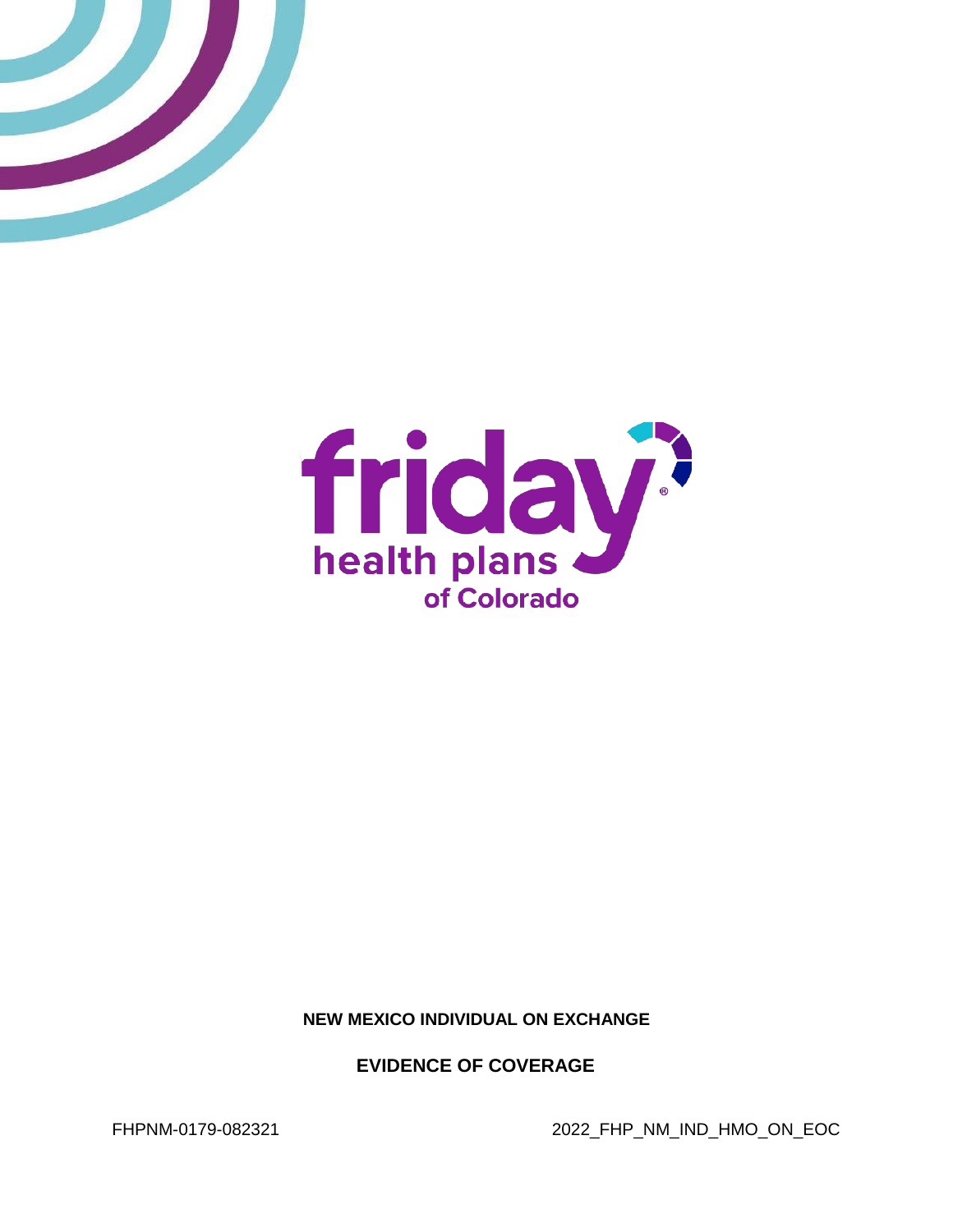**SECTION 1: TITLE PAGE (COVER PAGE)**

<span id="page-1-0"></span>**INSURANCE UNDERWRITTEN BY FRIDAY HEALTH PLANS OF COLORADO, INC.**

**NEW MEXICO INDIVIDUAL ON-EXCHANGE**

**EVIDENCE OF COVERAGE**

FHPNM-0179-082321 2 2022\_FHP\_NM\_IND\_HMO\_ON\_EOC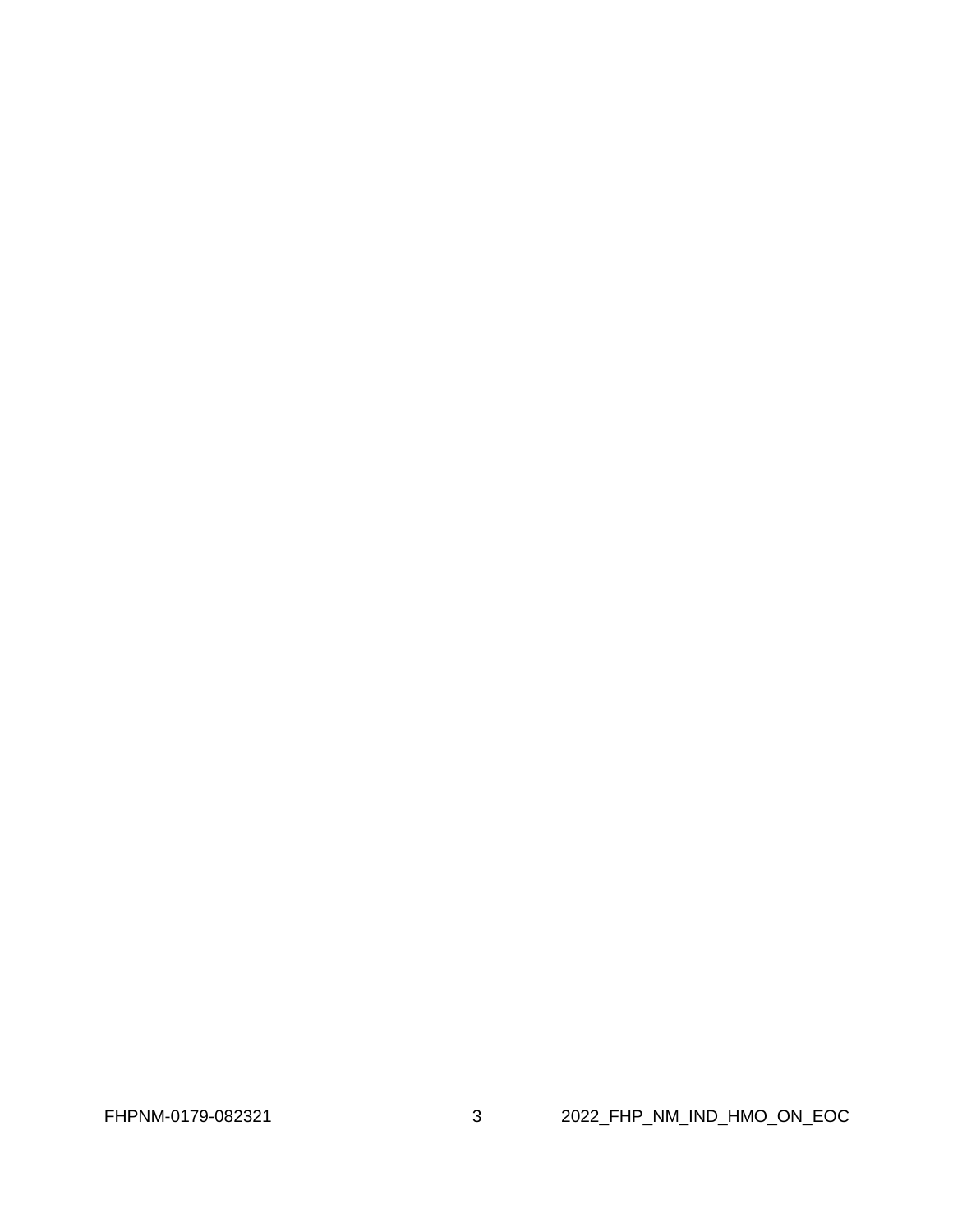# **SECTION 2: CONTACT US**

#### **GENERAL INFORMATION / CONTACT INFORMATION**

beWellnm, also referred to as NMHIX, is New Mexico's state based exchange. Staff at beWellnm can help You with enrollment in an individual health insurance plan, compare health insurance products that are offered in the exchange, and other services related to obtaining or renewing a health insurance plan for Your or Your family. You can contact beWellnm at 1-833- 862-3935. You can also find helpful information on their website at: https:[//www.bewellnm.com/.](http://www.bewellnm.com/)

This health insurance product is provided by Friday Health Plans of Colorado, Inc. (FHP), and is an HMO product. Coverage under this plan generally provides benefits only for services received from In-Network or approved Non- Network Providers. If You obtain non-emergency or nonurgent services from a Non-Network Provider, the services will usually not be covered. Exceptions to this requirement are described in the How Your Plan Works section of this document. Youcan contact the Friday Care Crew (Customer Service) with questions about the Provider Network, access to care benefit questions, and all other Member related inquiries by calling 1-844-805- 5000. Or contact Friday Health Plans of Colorado, Inc. at the followingaddress:

Friday Health Plans of Colorado, Inc. 700 Main Street Alamosa, Colorado 81101 [questions@fridayhealthplans.com](mailto:questions@fridayhealthplans.com)

#### **PURPOSE OF THIS DOCUMENT**

This Evidence of Coverage (EOC) describes the health care benefits available to You under the Plan. It also describes the rules that apply to individuals who participate in the Plan. The EOC describes benefits and services available under the plan, as well as any limitations on benefits or services. The EOC provides You with information on how services may be obtained, and how to access services. To understand the benefits and the rules that apply, You should know the meanings of terms used in this EOC. Generally, if a capitalized term is used in this EOC, it will have the meaning set forth in the [DEFINITIONS section.](#page-99-0) A copy of this evidence of coverage will be provided upon request. If there is a material change in the operations of the organization that will affect the service to Member directly, the Plan will notify members within thirty (30) days.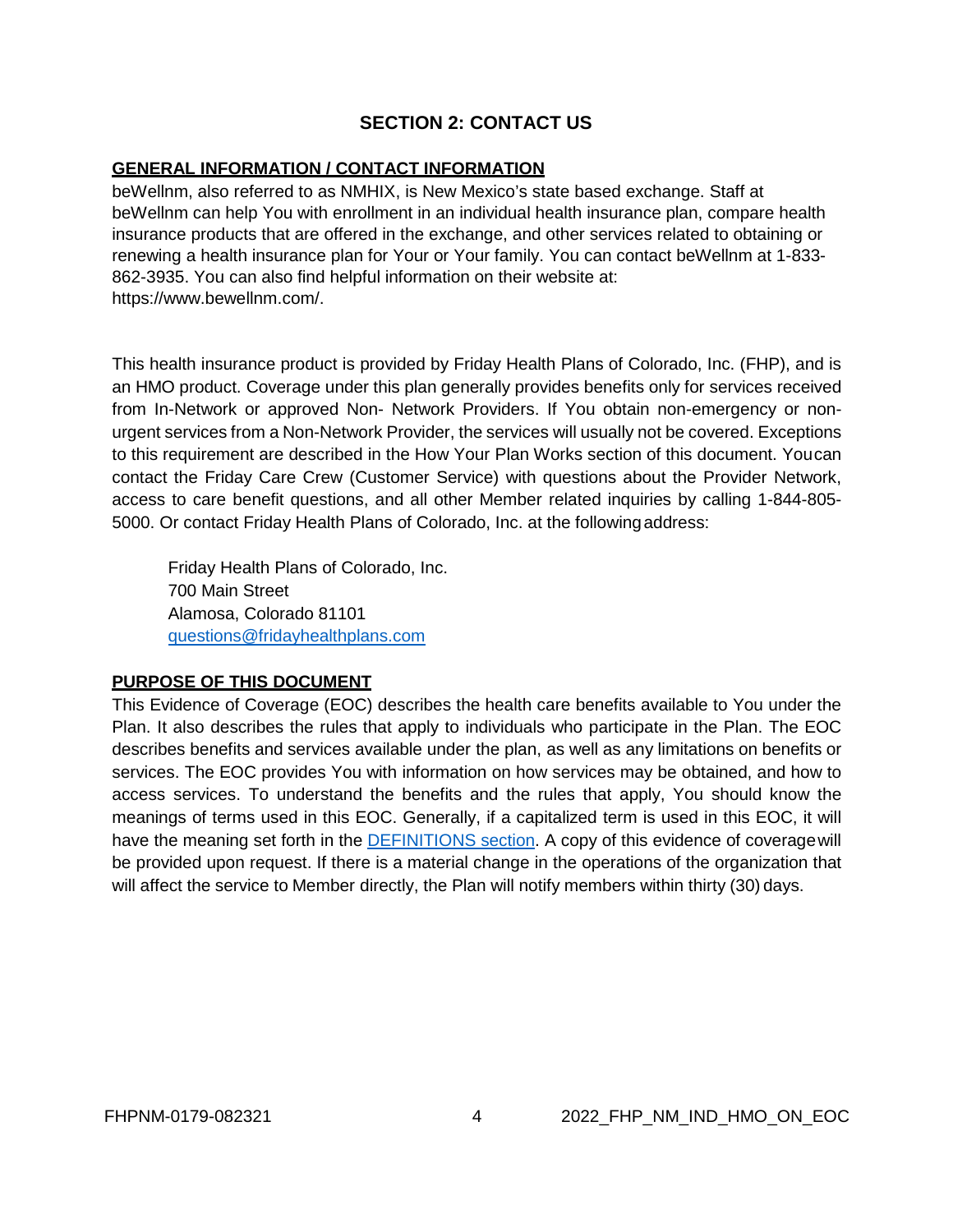If You have any questions about the Plan or the information set forth in this Evidence of Coverage You may contact the Plan in writing at:

Friday Health Plans of Colorado, Inc. 700 Main Street, Alamosa, Colorado 81101 [questions@fridayhealthplans.com](mailto:questions@fridayhealthplans.com)

Or contact us by telephone at:

1-844-805-5000 (toll free)

Together with the Summary of Benefits and Coverage, Schedule of Benefits, and the MemberID Card, this document is the entire contract between You and Us. No agent may change this contact, waive any of the provisions of this contract, extend the time for payment of premiums, or waive any of the Plan's rights or requirements.

All riders or endorsements added after date of issue, except those by which the insurer effectuates a request made in writing by the Policyholder or exercises a specifically reserved right under this document or those which increase benefits, shall require signed acceptance by the Policyholder.

### **SERVICE AREA**

The Service Area is where a member will generally receive their care. Since the Plan is a statewide HMO and has a statewide Provider Network, the entire state of New Mexico, including all of its counties, is considered this Plan's Service Area.

#### **FHP FONEMED (NURSE ADVICE LINE)**

If You have a non-life-threatening illness or injury, or if You have questions about symptomsYou are having, You may call FHP FoneMed toll-free at 1-800-225-6317 Experience registered nurses are available to talk to You twenty-four (24) hours a day, seven (7) days a week, three hundred sixty-five (365) days a year. **If You are experiencing a medical emergency, please call911**.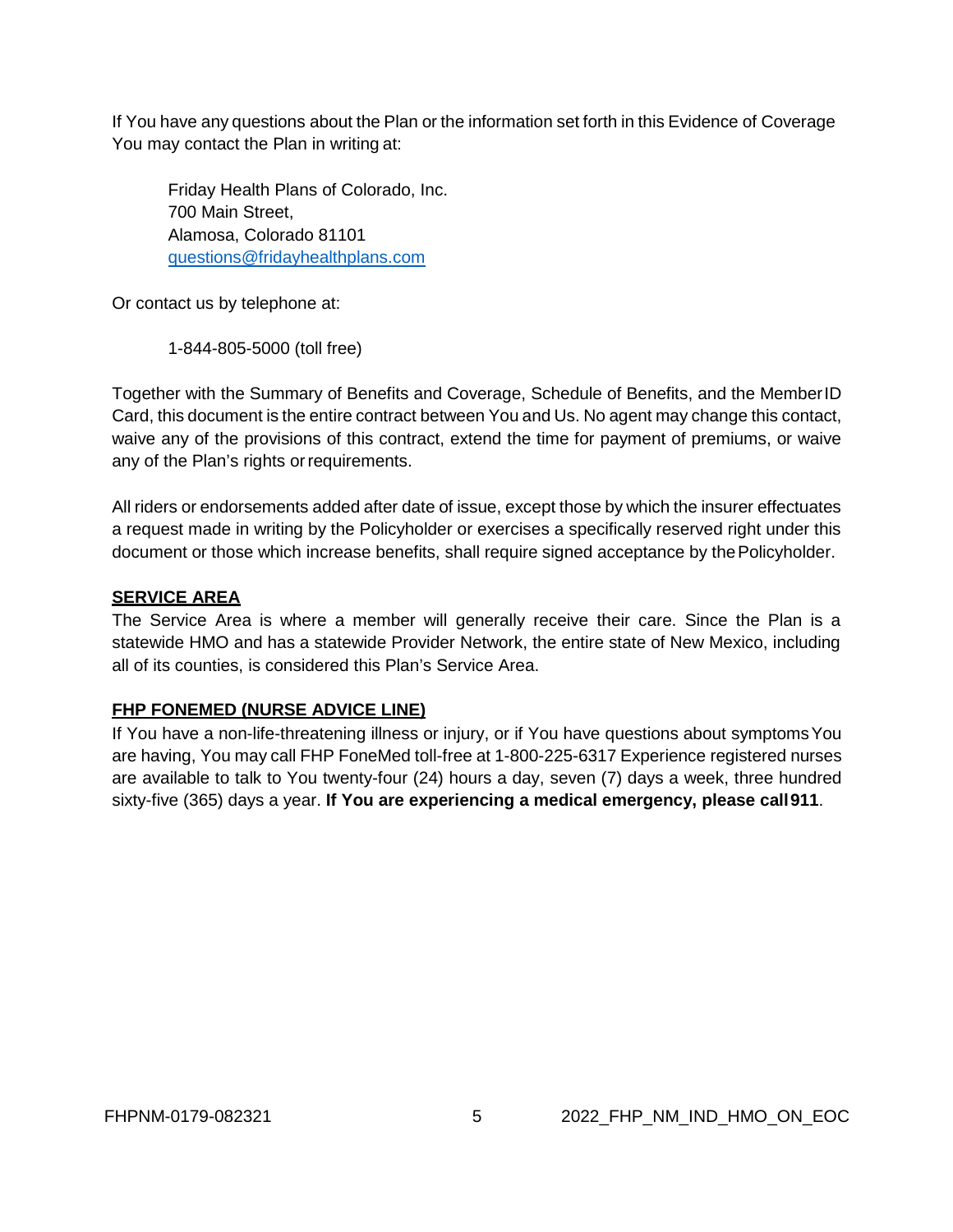# **NOTICE OF NONDISCRIMINATION**

Friday Health Plans of Colorado, Inc. complies with applicable Federal civil rights laws and does not discriminate based on race, color, national origin, age, disability, or sex. Friday Health Plans of Colorado, Inc. does not exclude people or treat them differently because of race, color, national origin, age, disability, or sex.

Friday Health Plans of Colorado, Inc.:

- Provides free aids and services to people with disabilities to communicate effectively with us, such as:
	- o Qualified sign language interpreter
	- o Written information on other formats (large print, audio, accessible electronic formats, other formats)
- Provides free language services to people whose primary language is not English, such as:
	- o Qualified interpreters
	- o Information written in otherlanguages

If You need these services, contact Member Services at 1-844-805-5000.

If You believe that Friday Health Plans of Colorado, Inc. has failed to provide these services or discriminated in another way on the basis of race, color, national origin, age, disability, or sex, You can file a grievance with: the Chief Compliance Officer, 700 Main Street, Alamosa, CO 81101; 1-844-805-5000 (TTY: 1-800-659-2656); [compliance@fridayhealthplans.com.](mailto:compliance@fridayhealthplans.com) You can file a grievance in person, or by mail, or email. If You need help filing a grievance, our Chief Compliance Officer is available to help You.

You can also file a civil rights complaint with the U.S. Department of Health and Human Services, Office for Civil Rights, electronically through the Office for Civil Rights Complaint Portal, available at [https://ocrportal.hhs.gov/ocr/smartscreen/main.jsf,](https://ocrportal.hhs.gov/ocr/smartscreen/main.jsf) or by mail or phoneat:

U.S Department of Health and Human Services 200 Independence Avenue, SW Room 509F HHH Building Washington, D.C. 20201 1-800-368-1019, 800-537-7697 (TDD) Complaint forms are available at<http://www.hhs.gov/ocr/office/file/index.html>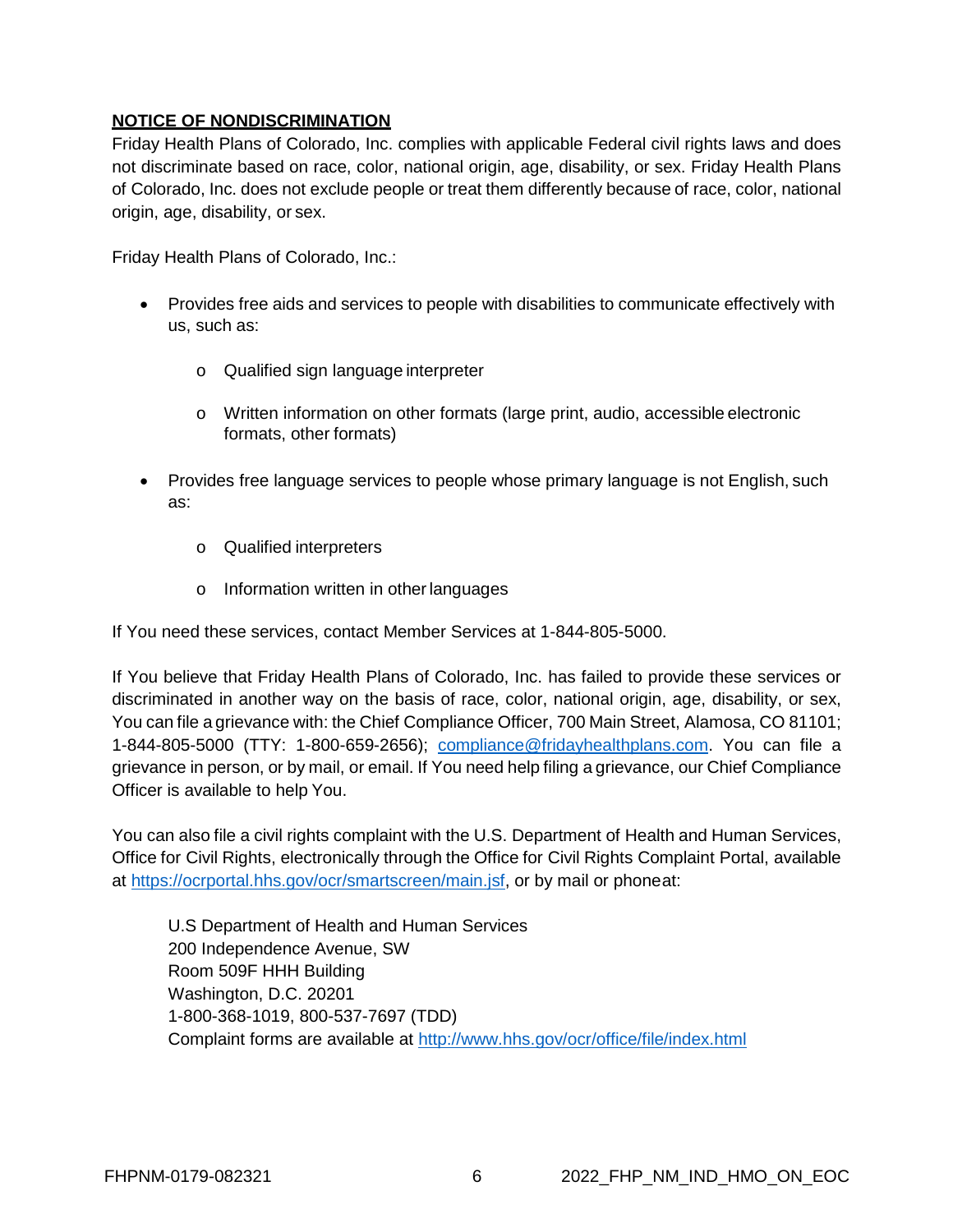You can also submit a civil rights complaint or inquiry to one or both of the following New Mexico resources:

| Office of Superintendent of Insurance | New Mexico Office of the Attorney General |
|---------------------------------------|-------------------------------------------|
| P.O. Box 1689                         | 201 3rd St. NW                            |
| 1120 Paseo de Peralta                 | Suite 300                                 |
| Santa Fe, NM 87504-1689               | Albuquerque, NM 87102                     |
| Phone: (855) 427-5674 Toll Free       | Phone: (844) 255-9210 Toll Free           |
| Email: mhcb.grievances@state.nm.us    | Web based complaint form:                 |
| By fax: (505) 827-4734                | Fax: (505) 318-1050                       |

### **LANGUAGE ASSISTANCE**

**Spanish**: ATENCIÓN: si habla español, tiene a su disposición servicios gratuitos de asistencia lingüística. Llame al l 844-805-5000.

**Vietnamese**: CHÚ Ý: Nếu bạn nói Tiếng Việt, có các dịch vụ hỗ trợ ngôn ngữ miễn phí dành cho bạn. Gọi số 844-805-5000.

Chinese: 注意:如果您使用繁體中文,您可以免費獲得語言援助服務。請致電 844-805-5000.

**Korean**: 주의: 한국어를 사용하시는 경우, 언어 지원 서비스를 무료로 이용하실 수 있습니다. 1-

844-805-5000 번으로 전화해주십시오. 844-805-5000

**Russian**: ВНИМАНИЕ: Если вы говорите на русском языке, то вам доступны бесплатные услуги перевода. Звоните 844-805-5000.

وص برقم اتصل .بالمجان لك تتوافر لالغوية لامساعدة خدمات فإن ،اللغة اذكر ت تحدث كنت إذا :ملحوظة 844-805-5000 :**Arabic** ا ديك لحق 844-805-5000 Plans Health Friday كا إن لن <sup>ل</sup> أو ديك شخ دى تساع ص أ دھ سئلة بخص

**German**: Wenn Sie Deutsch sprechen, stehen Ihnen kostenlos sprachliche Hilfsdienstleistungen zur Verfügung. Rufnummer: 844-805-5000.

**French**: ATTENTION: Si vous parlez français, des services d'aide linguistique vous sont proposés gratuitement. Appelez le 844-805-5000.

**Haitian Creole**: ATANSYON: Si w pale Kreyòl Ayisyen, gen sèvis èd pou lang ki disponib gratis pou ou. Rele

FHPNM-0179-082321 7 2022 FHP\_NM\_IND\_HMO\_ON\_EOC **Polish**: UWAGA: Jeżeli mówisz po polsku, możesz skorzystać z bezpłatnej pomocy językowej. Zadzwoń pod numer: 844-805-5000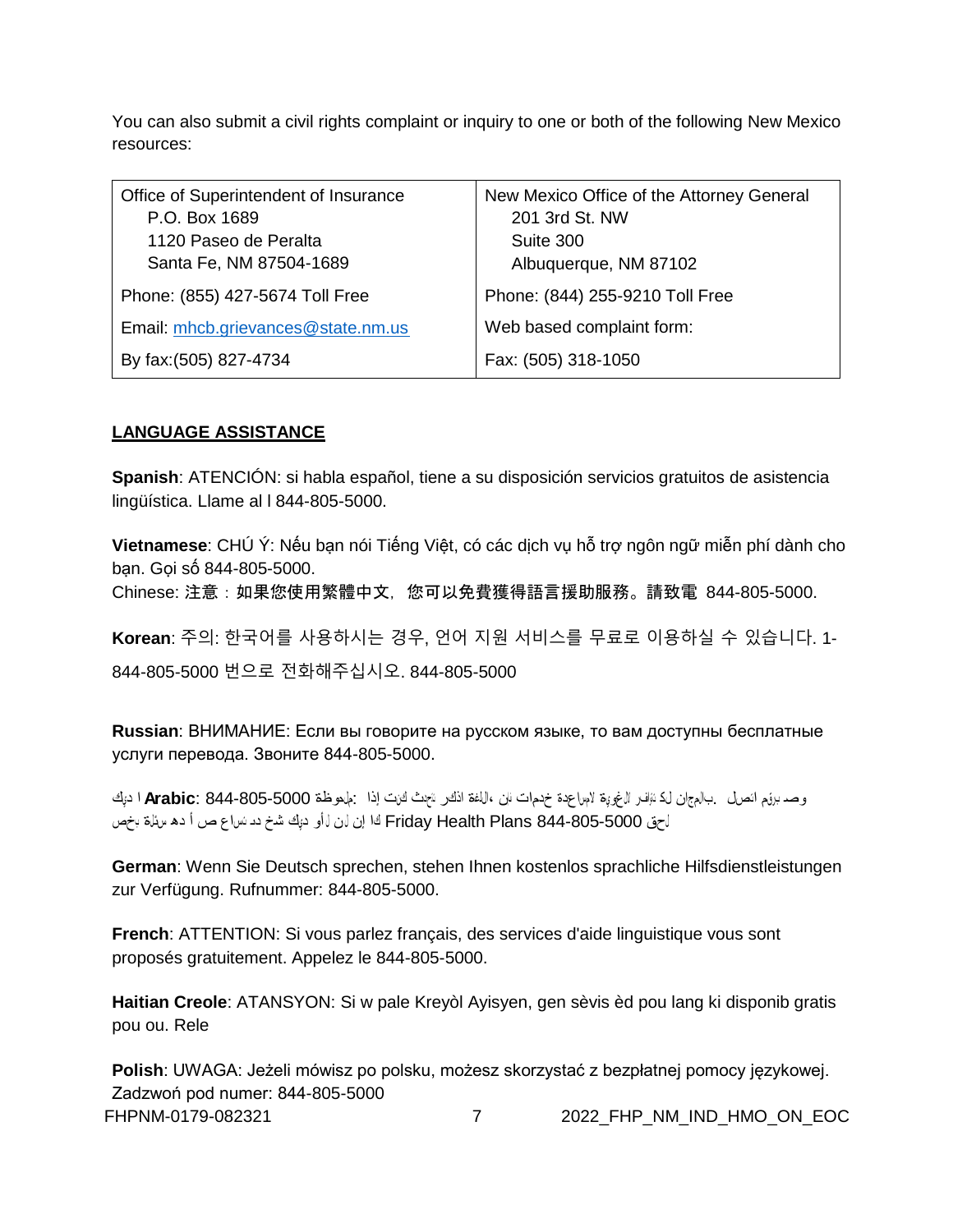**Portuguese**: I cumpre as leis de direitos civis federais aplicáveis e não exerce discriminação com base na raça, cor, nacionalidade, idade, deficiência ou sexo. HHS não exclui ou trata de forma diferente devido à raça, cor, nacionalidade, idade, deficiência ou sexo.844-805-5000.

**Italian**: ATTENZIONE: In caso la lingua parlata sia l'italiano, sono disponibili servizi di assistenza linguistica gratuiti. Chiamare il numero 844-805-5000.

**Japanese**: 注意事項:日本語を話される場合、無料の言語支援をご利用いただけます。844- 805-5000 まで、お電話にてご連絡ください。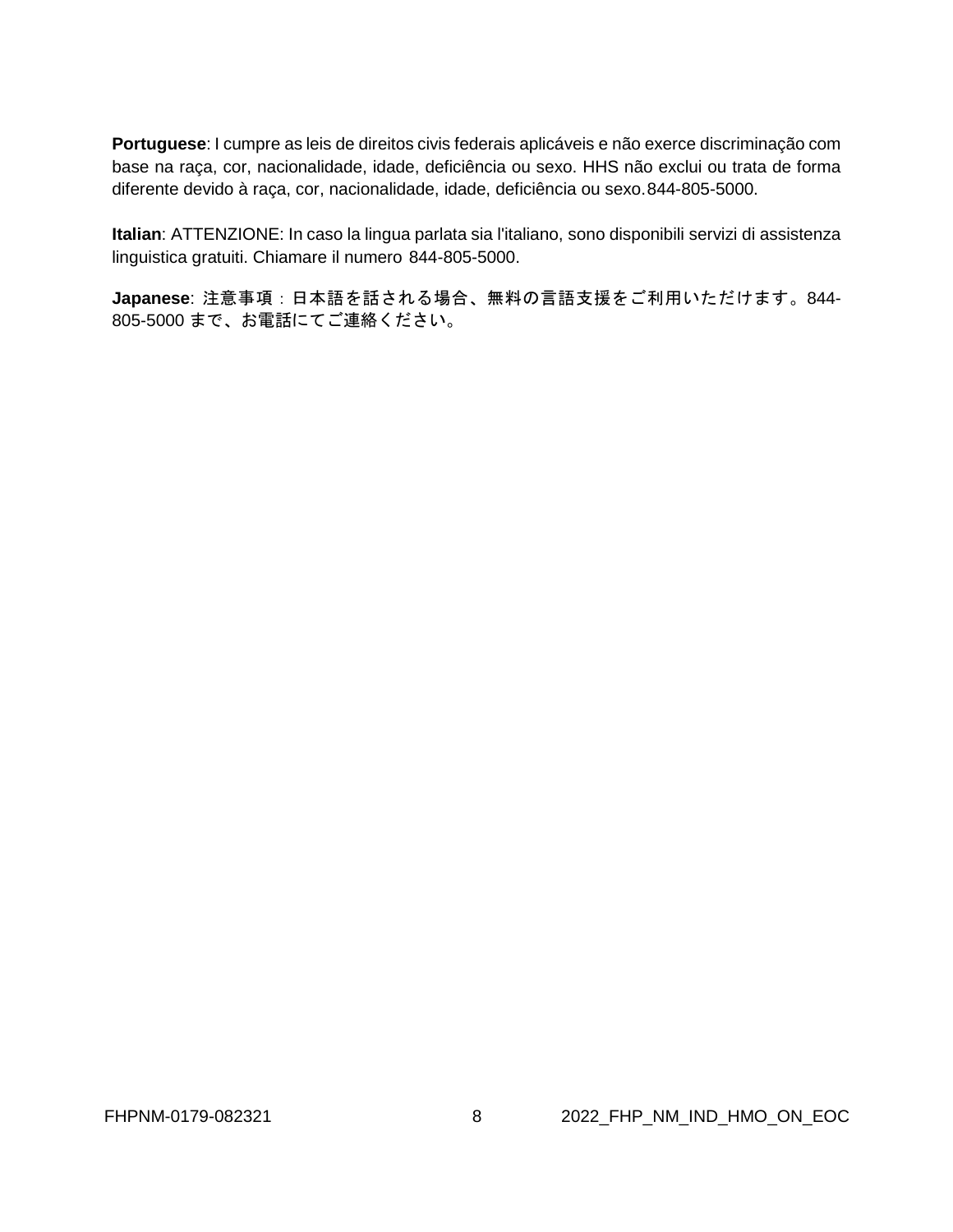# **SECTION 3:TABLE OF CONTENTS**

<span id="page-8-0"></span>

| SECTION 4: ELIGIBILITY, ENROLLMENT, AND EFFECTIVE DATE 10  |  |
|------------------------------------------------------------|--|
|                                                            |  |
| SECTION 6: HOW TO ACCESS YOUR SERVICES AND OBTAIN APPROVAL |  |
|                                                            |  |
| SECTION 8: LIMITATION/EXCLUSIONS (WHAT IS NOT COVERED) 65  |  |
|                                                            |  |
|                                                            |  |
|                                                            |  |
| SECTION 12: TERMINATION/NONRENEWAL/CONTINUATION 83         |  |
|                                                            |  |
| SECTION 14: INFORMATION ON POLICY AND RATE CHANGES 97      |  |
|                                                            |  |
|                                                            |  |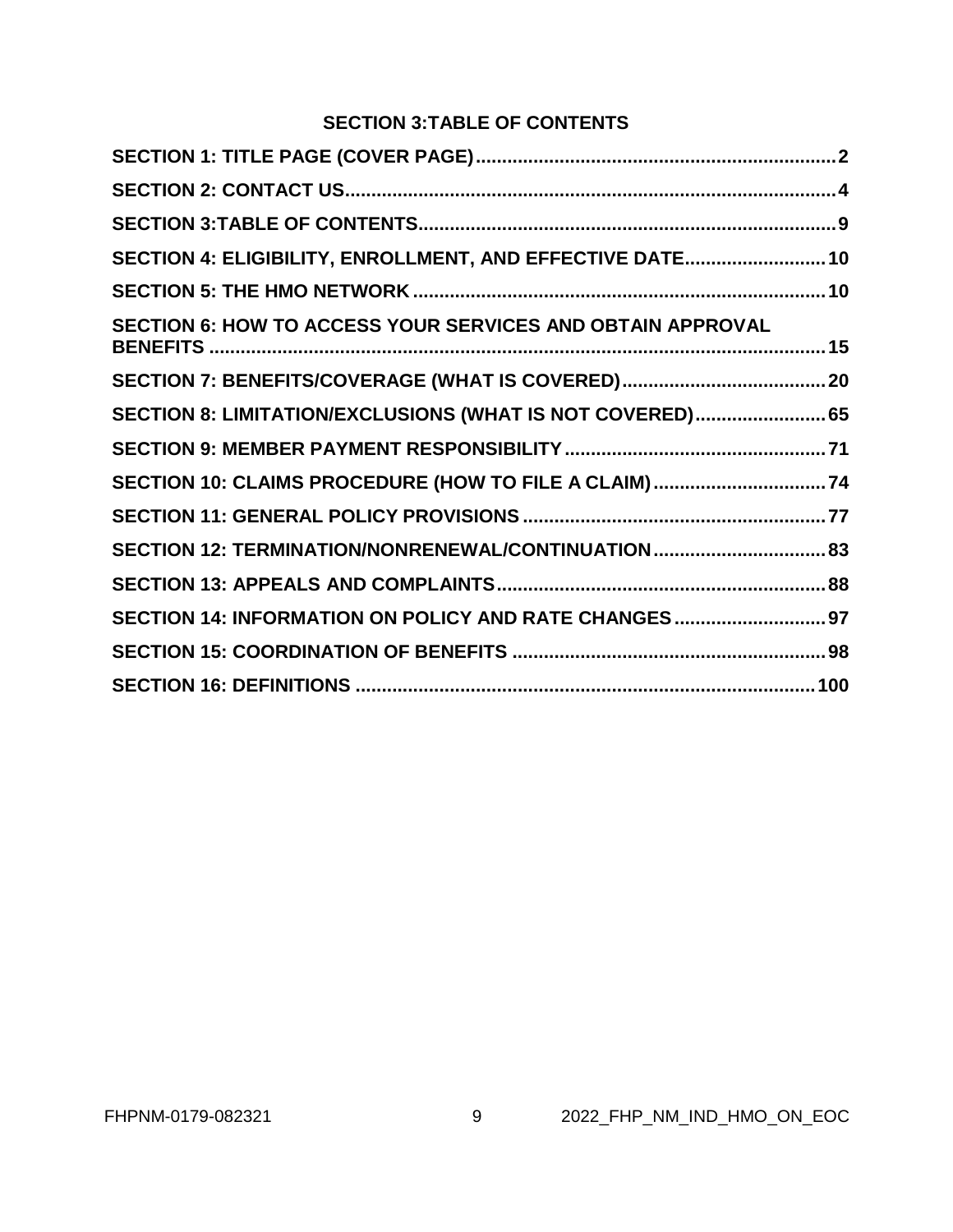## <span id="page-9-0"></span>SECTION 4: ELIGIBILITY, ENROLLMENT, AND EFFECTIVE DATE

• A member must be a US Citizen or national and may be required to provide proof of Valid ID, member must either live or be working in the service area to be eligible for coverage. For all questions or concerns regarding eligibility, premium payment, special enrollment period, coverage effective dates etc please contact beWellnm.

## **MISUSE OF IDENTIFICATION CARD**

If You allow another person to use Your Plan identification card, the Plan may reclaim Your identification card. The Plan may also terminate Your right (and the rights of Your Covered Dependents) to receive Plan benefits. If this occurs, the Plan will provide You with thirty (30) days advance written notice of termination. The Plan may also require You to pay for any costs paid by the Plan as a result of Your conduct.

### **CONSUMER ADVISORY BOARD**

You are a critical part of our organization. We value Your feedback about our services and Health Plan operations. We have started a Consumer Advisory Board that meets every quarter to discuss general operation from our Members' perspectives and how we might better serve You. As a Member of this Plan, You are eligible to participate on this Board. If You are interested, call us at 1-844-805-5000.

# **CHANGE OF BENEFICIARY**

The right to change a beneficiary is reserved for the Policyholder, and the consent of the beneficiary or beneficiaries is not required for the surrender or assignment of this Policy, for any change of beneficiary or beneficiaries, or for any other changes in this Policy.

# **SECTION 5: THE HMO NETWORK**

<span id="page-9-1"></span>As a Member, You may receive Covered Services from the Friday New Mexico Network Providers including medical, surgical, diagnostic, therapeutic and preventive services provided in the Plan's Service Area. Covered Services must also be Medically Necessary. As a Member of an HMO, You and Your PCP should work together to manage Your healthcare needs. A Member is not required to obtain referrals to visit In-Network Providers. However, certain services require Prior Authorizations – please see the complete list of services that require Prior Authorizations at the end of this Section. When a Covered Service requires Prior Authorization, Your Network Providerwill work with the Plan to obtain Prior Authorizations.

Each Member should select, or have selected on his/her behalf, a PCP. You are encouraged to choose Your PCP by referring to the current Friday Health Plan's Provider Directory or by calling the Plan's Friday Care Crew. A Member may change his/her PCP at any time for any reason by contacting the Plan's Friday Care Crew.

It is the responsibility of each Plan Member to inform the Plan of any change in mailing address within thirty-one (31) days of such address change. Changes can be made by contacting the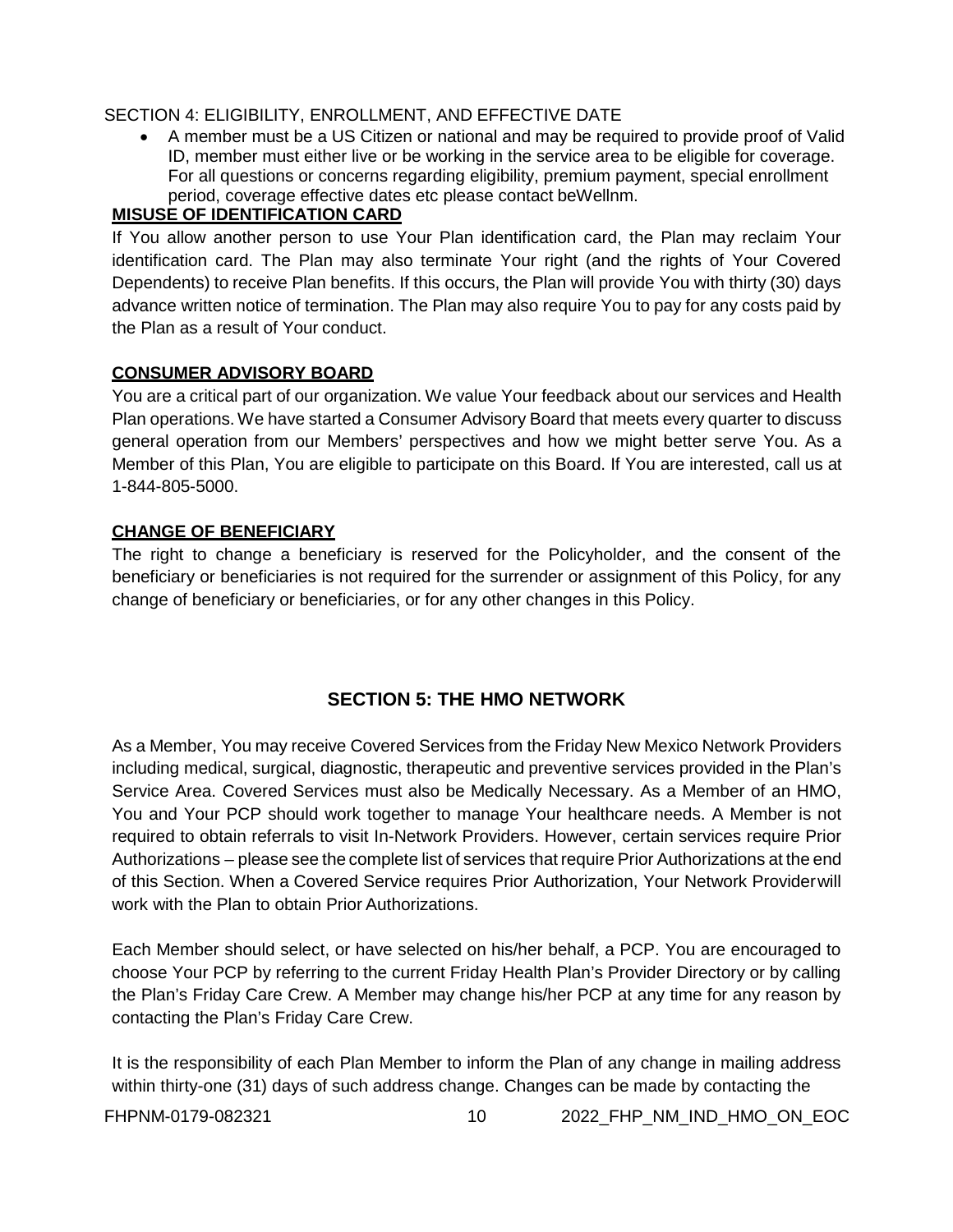Friday Care Crew.

# **THE HMO NETWORK OF NETWORK PROVIDERS**

The Plan has contracted with health care providers to give affordable health care to its members. This is also done to manage Your healthcare needs. You should choose Your PCP from the Plan Network.

As a member of an HMO Health Care Plan, generally You must receive care from a Network provider for in to be considered a Covered Service. The Plan has contracts in place with Network providers to provide care at a decreased, contracted rate for You, the member. If You choose to receive healthcare services from Non-Network Providers without obtaining a Prior Authorization from the Plan, then it may result in a significant increase in cost to You. Using contracted providers will ensure coverage, lowest out of pocket expenses and will ensure that You receive the most protection. There are some instances where You are protected from the increased costs from Non-Network providers. They are discussed in the next section, "Accessing Non-Network Providers," to help provide clarity. When You are self-directing Your care to a Provider, then It is vital that You confirm that the Provider that You intend to see is a Network Provider. You should confirm that a Provider is a Network Provider by checking the Provider Director or by calling Friday Care Crew at 1-844-805-5000.

The Provider Directory is available to all Members on our website at <https://www.fridayhealthplans.com/members/resources/nm> or by requesting a paper copy by calling our Friday Care Crew at 1-844-805-5000.

Network Providers are not required to comply with any specified numbers, targeted average, or maximum durations of patient visits.

# **ACCESSING NON-NETWORK PROVIDERS**

If a Provider is not contracted with the Plan, then they are a Non-Network Provider. Generally, the Plan will not cover non-emergent, Non-Network Provider expenses, and the Member may be responsible for any expenses related to these Non-Network Provider, for example a specialist, generally Your Network Provider will need to request a Prior Authorization for those services. Prior Authorization to use a Non-Network Provider for a non-Emergent service will be granted if the service is not available through a Network Provider as required by New Mexico law. For questions regarding referrals and Prior Authorizations please contact the Friday Care Crew.

When self-directing care, please check that the Provider You intend to visit or receive care through is a Network Provider. You can check that a Provider is a Network Provider by checking the Plan's Provider Directory. The Provider Directory can be found at:

<https://www.fridayhealthplans.com/members/resources/nm> or call Friday Care Crew at 1-844- 805-5000.

In the event You are under the care of a Network Provider at the time such Provider stops network in the Network and at the time of the Network Provider's termination and You meet the below criteria of a continuing care patient the Plan will continue providing coverage for the Provider's services at the in-network benefit level.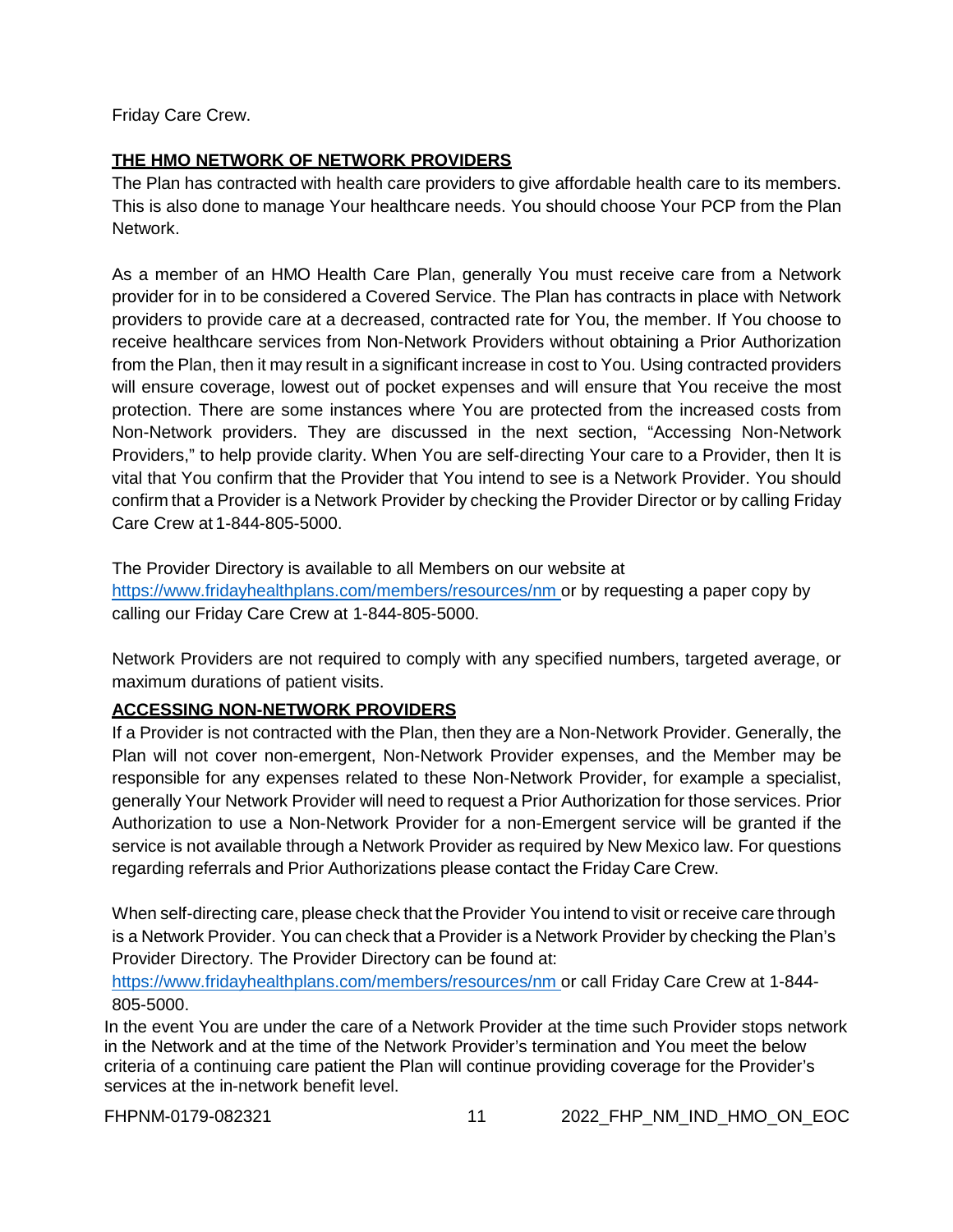- You are a continuing care patient if You are:
	- o Undergoing a course of treatment for a serious and complex medical condition from the provider or facility;
	- $\circ$  Undergoing a course of institutional or inpatient care from the provider or facility
	- $\circ$  Scheduled to undergo non-elective surgery from the provider, including receipt of postoperative care such provider of facility with respect to such a surgery;
	- o Is pregnant and undergoing a course of treatment for the pregnancy from the provider or facility; or
	- o Is or was determined to be terminally and is receiving treatment for such illness from such provider or facility.

Special circumstances means that the treating Provider or healthcare Provider reasonably believes that discontinuing care could cause harm to the patient. Special circumstances will be identified by the treating Provider or Provider, who must request that You be permitted to continue to receive services and treatment and agree not to seek payment from You for any amounts for which You would not be responsible if the Provider or Provider were still a Network Provider.

A request for special circumstances is not available when a Provider has been terminated for reasons that could result in imminent harm or fraud. The continuity of coverage will extend until the completion of treatment or for ninety days, or more than nine months for a terminal illness diagnosis, beyond the date the Provider's termination from the Network takes effect. If the termination is effective past the 24th week of pregnancy, continuity of coverage may be extended through delivery of the child, immediate postpartum care, and the follow-up check-up within the first six weeks after delivery. In rare cases, a Member may receive services from a Non-Network Provider in a Network Facility. If a Member receives care from a Non-Network Provider at a Network facility and the member had not specifically requested the Non-Network Provider, then the member will be held harmless and will have no greater share of cost than if they were treated by an In-Network Provider. The Plan will pay the Allowable Amount which is the amount established under Oklahoma state law for reimbursement for health care services to covered persons at a Network facility provided by an out-of-network Provider or for emergency services that are provided by out-of-network Providers or facilities.

# **IMPORTANT NOTICE ABOUT SURPRISE BILLING (KNOW YOUR RIGHTS)**

Beginning January 1, 2021, New Mexico state law protects you from "surprise billing". This is sometimes called "balance billing" and it may happen when You receive covered services, other than ambulance services, from an out-of-network provider in New Mexico. The law does not apply to all health plans and may not apply to out-of-network providers located outside of New Mexico. For additional information, please contact the Friday Care Crew at 1-844-805-5000.

# **WHAT IS SURPRISE/BALANCE BILLING AND WHEN DOES IT HAPPEN?**

You are responsible for the Cost-Sharing amounts required by Your health plan, including Copayments, Deductibles and/or Coinsurance. If You are seen by a provider or use services in a hospital or other type of facility that are not in Your health plan's network, You may have to pay additional costs associated with that care. These providers or services at hospitals and other facilities are sometimes referred to as "out-of-network". Out-of-network hospitals, facilities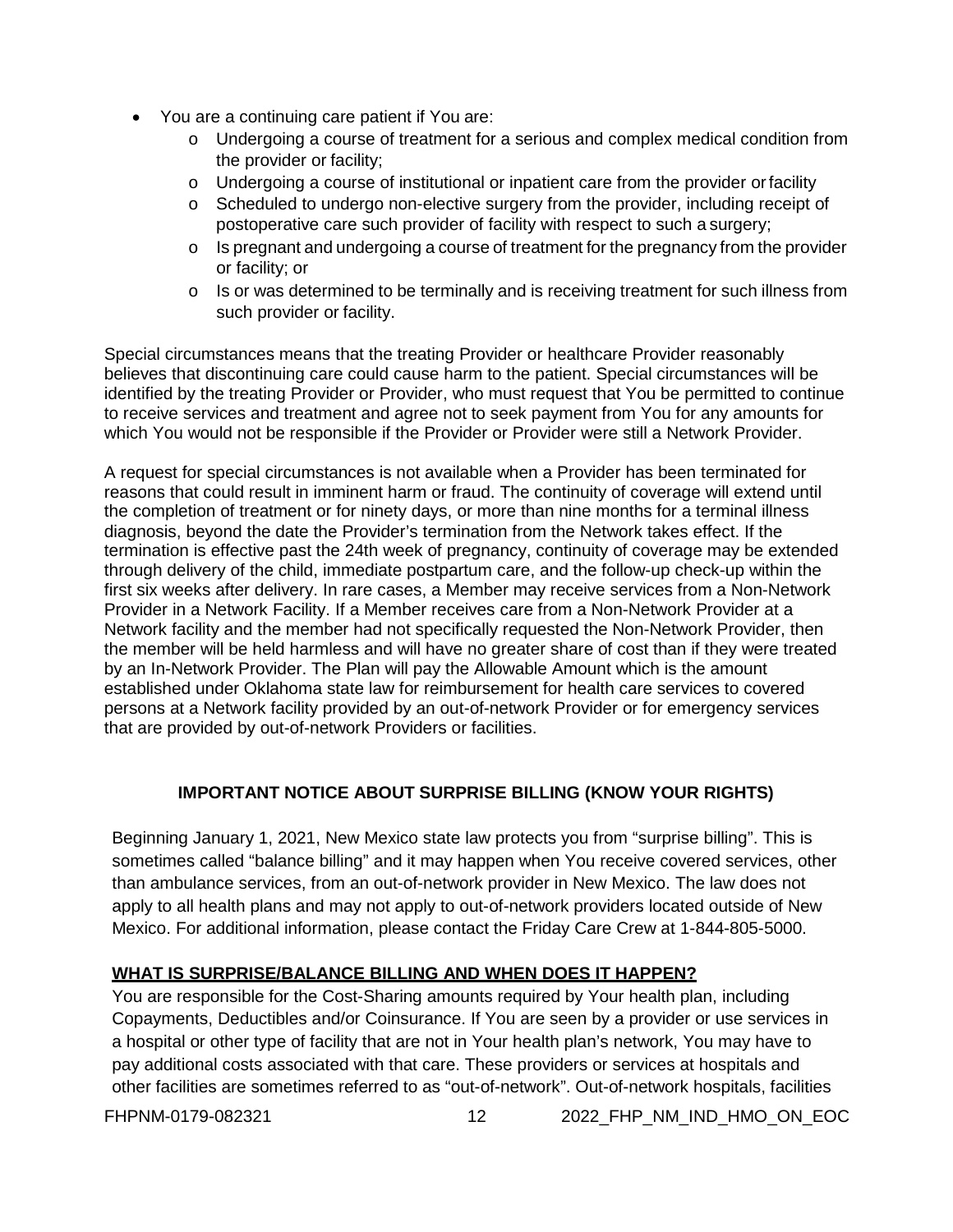or providers often bill you the difference between what the Plan decides is the eligible charge and what the out-of-network provider bills as the total charge. This is called 'surprise' or balance' billing.

# **WHEN YOU CANNOT BE BALANCED-BILLED**

- Emergency Services. When You receive services for emergency medical care, usually the most You can be billed for emergency services is Your plan's in-network Cost-Sharing amounts, which are Copayments, Deductibles, and/or Coinsurance. You cannot be balance-billed for any other amount. This includes both the emergency facility and any providers You may see for emergency care.
- Non-emergency services at an In-Network or Out-of-Network Facility. The hospital or facility must tell You if You are at an out-of-network location or at an in-network location that is using out-of-network providers. It must also tell you what types of services may be provided by any out-of-network provider.
	- o A Non-Network Provider that is a facility-based Provider performing Services in a Network Facility, including as but not limited to diagnostic imaging, anesthesia, laboratory, pathology , may not be permitted to bill You for an amount greater than the applicable Copayment, Coinsurance or Deductible under Your Plan.

You have the right to request that In-Network providers perform all covered medical services. However, You may have to receive medical services from an out-of-network provider if an innetwork provider is not available. When this happens, the most You can be billed for **covered**  services is your In-Network Cost-Sharing amount (Copayments, Deductibles, and/or Coinsurance). These Providers cannot balance bill you.

# **ADDITIONAL PROTECTIONS**

- 1. The Plan will pay out-of-network Providers and facilities directly. Again, You are only responsible for paying your In-Network Cost Sharing for Covered Services.
- 2. The Plan will count any amount You pay for emergency services or certain out-ofnetwork services (described above) toward Your in-network deductible and out-ofpocket limit.
- 3. Your provider, hospital, or facility must refund any amount You overpay within thirty (30) days of You reporting the overpayment to them.

If You do receive a bill for amounts other than Your Copayments, Deductible, and/or Coinsurance, please contact the Friday Care Crew at 1-844-451-4444.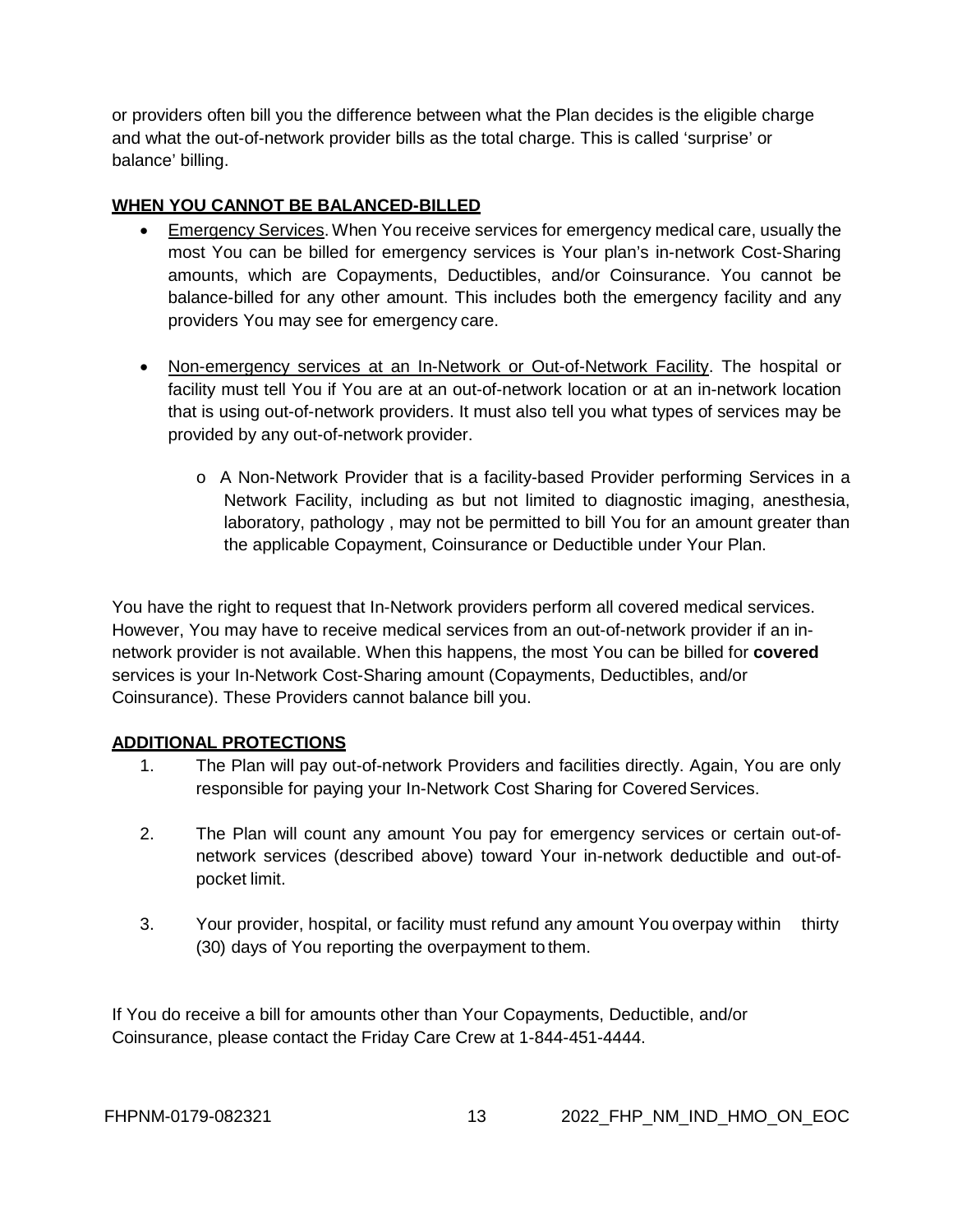**Ambulance Information** – Non- emergency ambulance services used for convenience, are not subject to the state law against balance billing, so if You receive such services and they are not a service covered by the Plan, You will receive a bill.

When receiving care from Non-Network Providers, You may be required to make full payment at the time services are rendered if so, follow the reimbursement procedure below. The Plan will review to ensure that the services You received are covered under this plan and Medically Necessary You will be responsible for charges for non-Covered Services.

When You receive Covered Services from an Out-of-Network Provider and the Practitioner/Provider charged for that service, take the following steps to receive reimbursement:

- 1. Fill out a Member Medical Claim Reimbursement form available at [https://www.fridayhealthplans.com/members/resources/nm o](https://www.fridayhealthplans.com/members/resources/nm)r by calling the Friday Care Crew at 1-844-805-5000.
- 2. Mail it to the Plan within one (1) year (365 days) from the date of service. If You are relying on an Out-of-Network Practitioner/Provider to submit a claim on Your behalf, You are responsible for making sure that claims have been submitted within one (1) year (365 days) from the date of service. Any such charge for Covered Services shall be paid upon our receipt of a Practitioner/Provider billing or completed valid claim for the Health Care Services for which claim is made. If You receive Your first bill after 365 days from the date of service, then submit the bill immediately to the Plan for processing. If You have questions about a charge made by Your Practitioner/Provider, please call the Friday Care Crew at 1-844-805-5000.

Please submit Your completed Claim Reimbursement Form to:

Friday Health Plans of Colorado, Inc. 700 Main Street Alamosa, Colorado 81101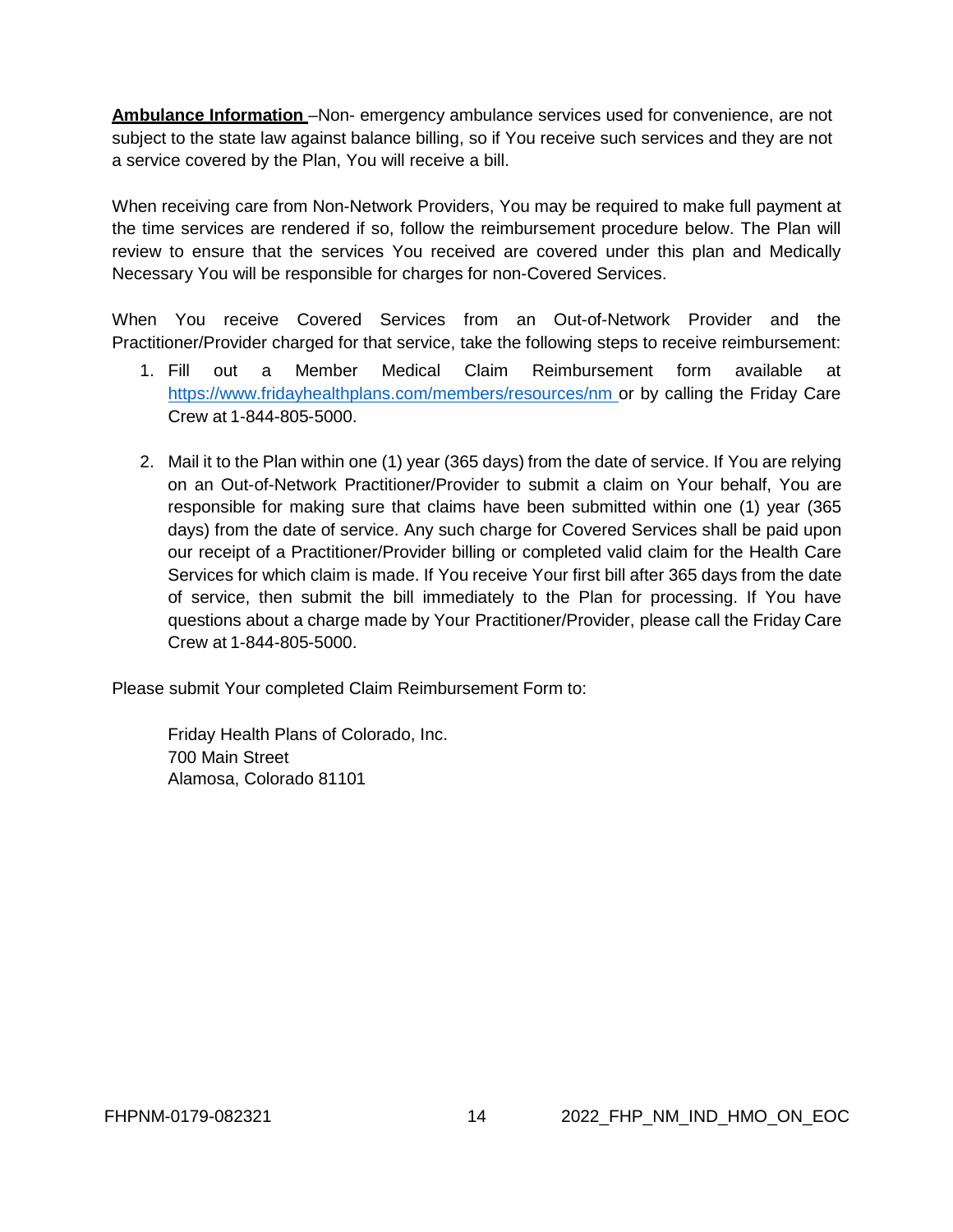# <span id="page-14-0"></span>**SECTION 6: HOW TO ACCESS YOUR SERVICES AND OBTAIN APPROVAL BENEFITS**

### **PRIMARY CARE PROVIDER (PCP)**

A PCP is a Network Provider who You choose and who guides, tracks, and manages Your health care services. They work to assure continuity of care and works the Plan to get Prior Authorizations for specialized care You may need. You have the right to designate any Primary Care Provider who participates in the Plan's Network and who is available to accept You or Your Covered Dependents. The Plan does not guarantee that the Primary Care Provider You select will be able to add You or Your Covered Providers available for Your selection. By selecting a PCP, you will have access to a Provider which will work with You to manage Your Health Care needs.

You may contact the Plan in writing for a list of PCP's:

Friday Health Plans of Colorado, Inc. 700 Main Street Alamosa, Colorado 81101 [questions@fridayhealthplans.com](mailto:questions@fridayhealthplans.com)

If You prefer, You may call the Friday Care Crew at 844-805-5000.

If the Plan terminates Your designated Primary Care Provider who has previously provided health care services to You, the Plan will provide You with assistance in transferring to another Network Primary Care Provider.

#### **PEDIATRICIAN AS PRIMARY CARE PROVIDER**

For any Covered Child, You may select a pediatrician as the Child's Primary Care Provider. You may contact the Plan for a list of the Primary Care Providers who are pediatricians. You may contact the Plan in writing at:

Friday Health Plans of Colorado, Inc. 700 Main Street Alamosa, Colorado 81101 [questions@fridayhealthplans.com](mailto:questions@fridayhealthplans.com)

If You prefer, You may call Friday Care Crew at 1-844-805-5000.

#### **PRIOR AUTHORIZATION**

FHPNM-0179-082321 15 2022\_FHP\_NM\_IND\_HMO\_ON\_EOC Friday reviews certain health services to determine whether the services are or were Medically Necessary, or Experimental/Investigational. This process is called Utilization Review. Utilization Review includes all review activities, whether they take place prior to the service being performed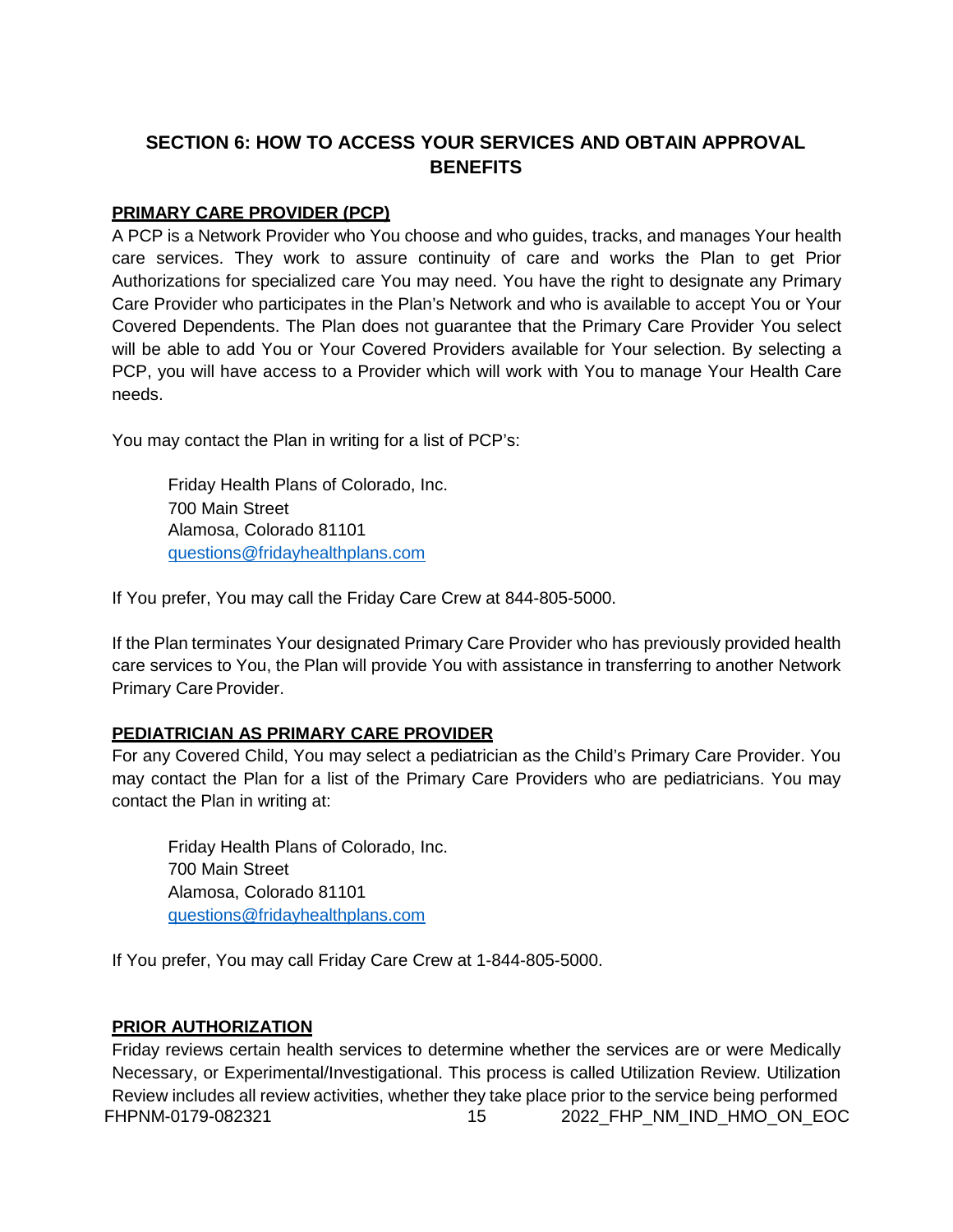(Prior Authorization); while the service is being performed (Concurrent); or after the service is performed (Retrospective). This review process results in a service being Prior-Authorized or denied as a Plan benefit.

#### **SERVICE SUBJECT TO PRIOR-AUTHORIZATION**

In some cases, your provider must obtain Prior Authorization from the Plan before you receive health care services from anyone other than your Primary Care Provider. Visits to a Network Specialist do not require Prior Authorization. Please be aware that some procedures whether received from a non- specialist Provider, or a Specialist do require Prior Authorization. You are able to see the network Specialist as often as You need without Prior Authorization for routine care. However, please be aware that additional services/procedures may require Prior Authorization on Your behalf. This is done when the Network Provider makes a request for Prior Authorization to the Plan. Your Network Provider will ask the Plan that You be permitted to receive services that require Prior-Authorization. The Plan will respond to each request with either an approval or a denial. The Plan will send a copy of its response to You and the Provider requesting the Prior Authorization, The Prior Authorization request will identify the name of the Provider. It will also identify the health care services to be performed by the Provider, and the date(s) when the services will be performed. The Prior Written Authorization from the Plan guarantees payment by the Plan of all Covered Services approved in the Prior Authorization. This guarantee does not apply if You lose Plan eligibility before the date of theservices.

If You are actively undergoing a medically necessary course of treatment from a provider of health care whose contract with the insurer is terminated, for reasons other than medical incompetence or professional misconduct, during the course of the medical treatment, You may continue to obtain medical treatment for the medical condition from the provider if the provider agrees to accept the payment terms of the terminated agreement and you receive PriorAuthorization.

#### **The Plan will pay for Covered Services that require Prior Authorization if you or your provider get a Prior Authorization from the Plan before you get the Services. If you receive the Services without Prior Authorizationwhen Prior Authorization is required by the Plan, the Plan may deny claims for such services**.

To make sure You are receiving the maximum benefit from the Plan, You should obtain all health care services from Network Providers. You should also comply with the Prior Authorization requirements if you are looking to obtain care from outside the Plan's Network. This is the case even if You are expecting another plan or a third party to pay for Your health care services.

You should contact the Plan at 1-844-805-5000 or check the Prior Authorization at the end of this section if You are unsure if a service needs Prior Authorization before services arerendered.

When a Prior Authorization is requested by the Plan, the Prior Authorization shall be deemed granted for determinations not made within seven days for routine care and twenty-four (24) hours if the provider requests an expedited Prior Authorization.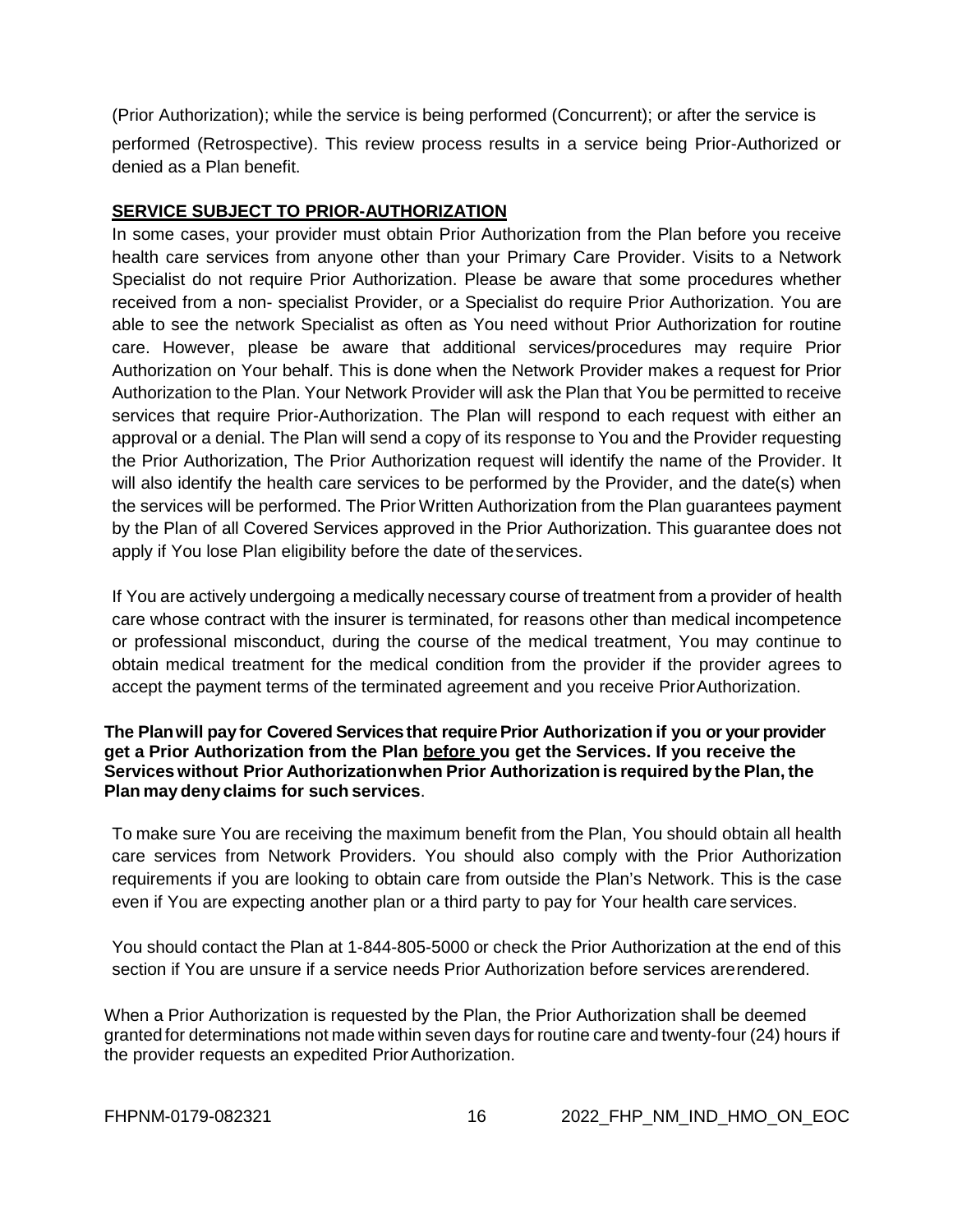# **EXCEPTION FOR OBSTETRICAL/ GYNECOLOGICAL CARE**

Your OB/GYN may act as your Primary Care Provider and Your Cost-Sharing for those visits will be the same as Your Primary Care Visits. You do not need Prior Authorization for obstetrical or gynecological care from a Network Provider who is an OBGYN or reproductive health specialist. You also do not need a referral from your PCP to get such care. This includes any and all Obstetrical or Gynecological ultrasounds. For a list of Network Providers who specialize in OB GYN or reproductive health, you may contact the Plan at thisaddress:

Friday Health Plans of Colorado, Inc. 700 Main Street Alamosa, CO 81101 [questions@fridayhealthplans.com](mailto:questions@fridayhealthplans.com)

You may also get this information from the Friday Care Crew at 1-844-805-5000.

### **EXCEPTION FOR EMERGENCY SITUATIONS**

You are not required to obtain Prior Authorization from the Plan when you receive health care services in a Medical Emergency. However, the health care provider may be required to comply with certain procedures. These procedures include obtaining Prior Authorization for certain services that could be considered non-emergent. If you are hospitalized without Prior Authorization due to a Medical Emergency, you must notify the Plan by telephone of the hospitalization at 844-805-5000. Alternatively, you must instruct the hospital or a family member to notify the Plan. This notice must occur on the first business day following the hospital admission, or as soon as medically possible. If you are unable to contact the Plan or to instruct another person to do so, the notice may be delayed until you are able to notify the Plan, or to instruct another person to notify the Plan. If you can communicate with others, you will be considered capable of notifying the Plan. The Plan may refuse to reimburse you for the cost of any non-emergent treatment if proper notice is not provided to the Plan. You have the right to request that In-Network providers perform all covered medical services. However, You may have to receive medical services from an out-of-network provider if an in- network provider is not available. When this happens, the most You can be billed for **covered** services is your In-Network Cost-Sharing amount (Copayments, Deductibles, and/or Coinsurance). These Providers cannot balance bill you.

#### **PRIOR-AUTHORIZATION TIMELINE**

All timelines for Prior-authorization requirements are provided in keeping with applicable state and federal regulations.

On receipt of a request from a Participating Provider for Prior-Authorization, the Plan shall review and issue a determination indicating whether the health care services are authorized. The determination will be issued and transmitted no later than 7 Calendar days after all relevant information is received.

Concurrent Prior-Authorization – For benefit determinations relating to care that is being received at the same time as the determination, such notice will be provided no later than twenty-four (24) hours after receipt of Your claim for benefits.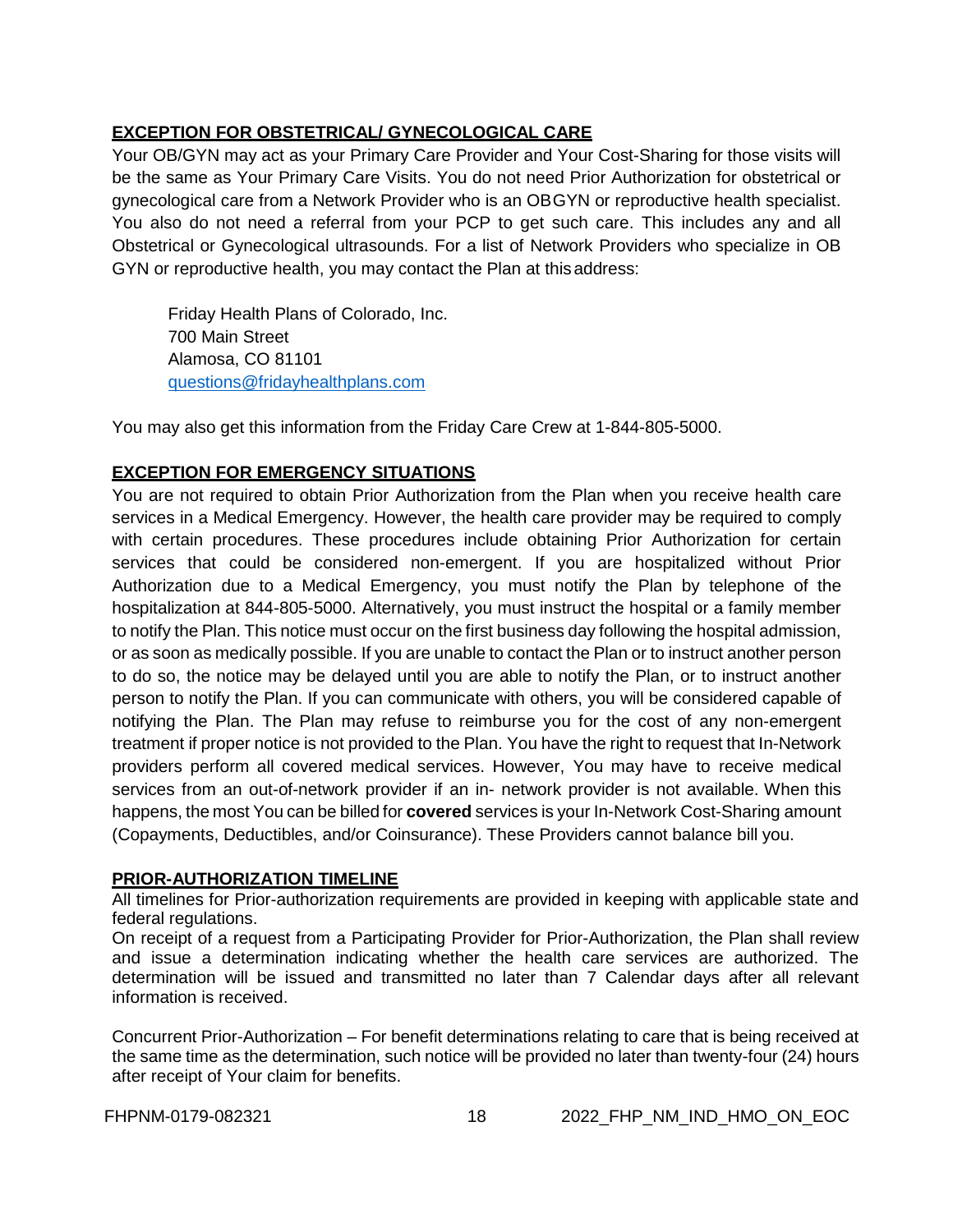Urgent/Expedited Prior Authorization Review with respect to urgent Prior-Authorization requests, if We have all information necessary to make a determination, We will make a determination and provide notice to You (or Your designee) and Your Provider, by telephone, within 24 hours of receipt of the request. Written notice will follow the determination within two (2) business days or three (3) calendar days of receipt of the request, whichever is earlier.

If additional information is required, we will request it from Your provider as soon as possible but not later than the timelines listed above. You or Your Provider will then have forty-eight (48) hours to submit the information. We will continue the review of the requested services as soon as possible but not later than 3 Business days.

### **OTHER EXCEPTIONS TO PRIOR AUTHORIZATION REQUIREMENTS**

You are not required to obtain Prior Authorization from the Plan when you visit a Network Provider who is covering in the absence of your Primary Care Provider. You are also not required to obtain Prior Authorization from the Plan when you have routine tests performed by a Network Provider.

Prior-Authorization is not required for therapy visits to a Physician, Behavioral Health Practitioner and/or Other Professional Provider.

### **FAILURE TO USE A NETWORK PROVIDER**

As a general rule, Covered Health Care Services obtained from a Non-Network Provider will not be covered if You self-refer for non-Emergency health care services from a non-Network Provider, the Plan may not pay for such services. If the reason You are receiving care from anon-Network Provider is due to a Medical Emergency or as a result of an Authorization from the Plan, the Plan will pay for the Covered Services You receive. Cost Sharing and benefit limitations for a medically necessary, non-emergent health care service where no Network provider is available to render the service and the Plan's Authorization is obtained shall be the same as if the service were rendered by a Network provider. In addition, if You access a non-network Emergency or Urgent Care Center as a medical emergency, then the cost share for the Member would be the sameas if You accessed a Network facility—see definition of Emergency and Urgent Care Services in the [Definitions](#page-99-0) section.

• You will only be responsible for your regular Cost-Sharing (Copayments, Deductibles and Coinsurance) amounts if you are referred and see a Non-Network provider and did not receive notification from the Plan that such care has not been approved.

#### **MEMBER PORTAL**

As a Member of the Plan, You can use the online Member Portal to review claims, print Your ID card, check the status of Prior Authorizations, and perform many other functions that will help You as a Member. To enter the Member Portal, go to the https[://www.fridayhealthplans.com/](http://www.fridayhealthplans.com/) website, Members link (found in the ribbon at the top of the home page), then click on the Member Hub, then click on member portal login (located at the bottom then the Member hub page). You willbe prompted to set up Your account, and You will need Your member IDnumber.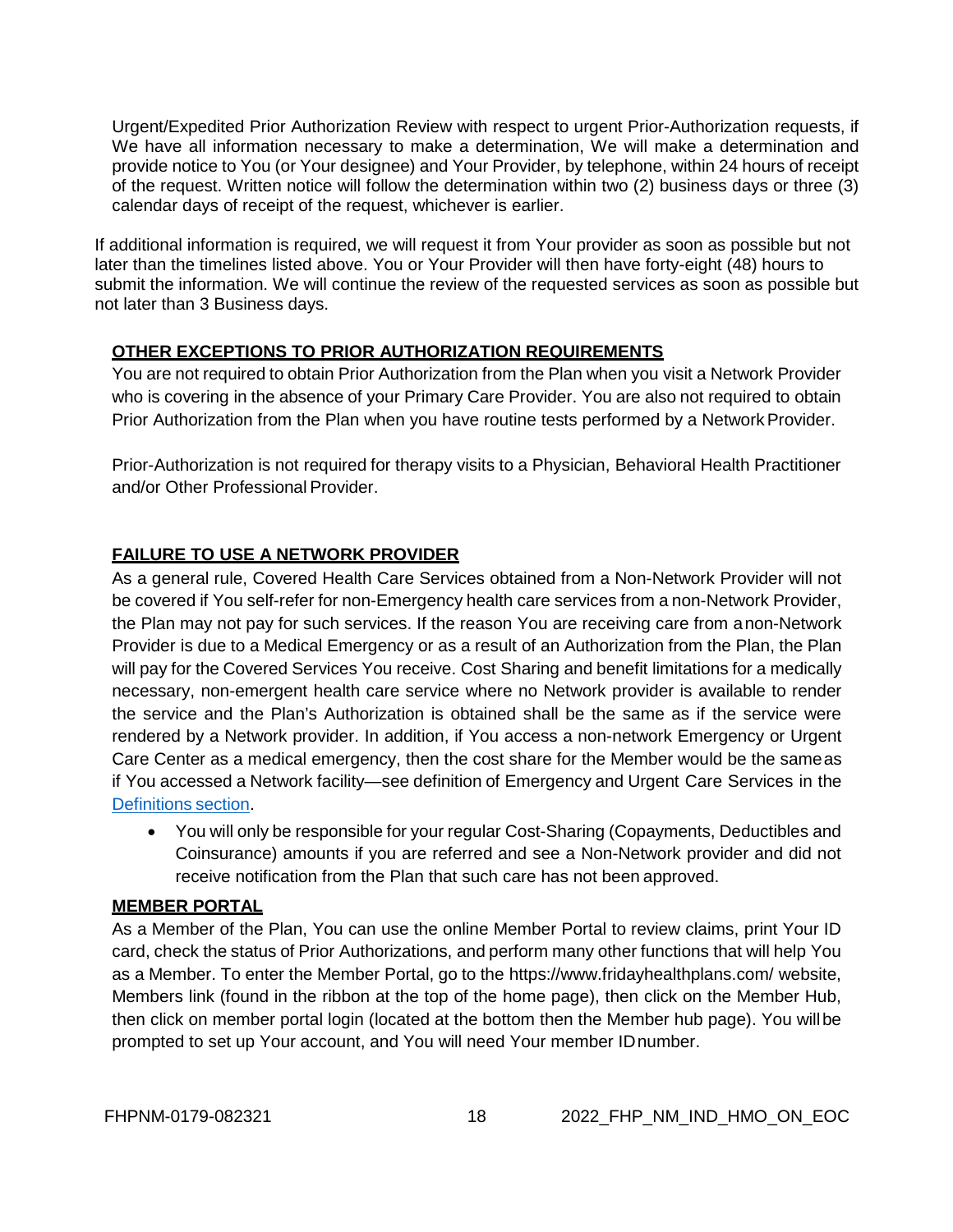# <span id="page-18-0"></span>**LIST OF PRIOR AUTHORIZATION REQUIREMENTS**

| <b>Service</b>                                                 | <b>Authorization</b><br><b>Required</b> | <b>Service</b>                           | <b>Authorization Required</b>                              |  |  |
|----------------------------------------------------------------|-----------------------------------------|------------------------------------------|------------------------------------------------------------|--|--|
| Acupuncture                                                    | Yes after first 20 visits               | Mental Health Inpatient- unplanned       | You or Your designee must<br>notify the plan you are there |  |  |
| Yes<br><b>Bariatric Surgery</b>                                |                                         | Substance abuse Inpatient-<br>planned    | Yes                                                        |  |  |
| Biopsy - Bone Marrow                                           | Yes                                     | Substance Abuse Inpatient -<br>unplanned | You or Your designee must<br>notify the plan you are there |  |  |
| Bone Scan - 3 phase                                            | Yes                                     | Inpatient hospital stay-unplanned        | You or Your designee must<br>notify the plan you are there |  |  |
| <b>Breast Reconstruction</b>                                   | Yes                                     | Insulin Pump                             | Yes                                                        |  |  |
| Chemotherapy                                                   | Yes                                     | PT/OT/ST                                 | After first 20 visits.                                     |  |  |
| Cleft lip/palate                                               | Yes                                     | IV infusion Home or Outpatient           | Yes                                                        |  |  |
| Cochlear implants                                              | Yes                                     | Mastectomy                               | Yes                                                        |  |  |
| <b>Continuous Glucose Monitor</b>                              | Yes                                     | <b>MRI</b>                               | Yes                                                        |  |  |
| <b>CPAP</b>                                                    | Yes                                     | Newborn Stay - Beyond Mom's              | Yes                                                        |  |  |
| CT/CTA Scan                                                    | Yes                                     | <b>Nuclear Medicine</b>                  | Yes                                                        |  |  |
| <b>Dialysis</b>                                                | Yes                                     | <b>Nuclear Stress</b>                    | <b>Yes</b>                                                 |  |  |
| <b>DME</b>                                                     | Yes items over \$500                    | Orthotics/diabetic shoes                 | Yes                                                        |  |  |
| <b>EEG-</b> Inpatient only                                     | Yes                                     | <b>Orthotics</b>                         | Yes                                                        |  |  |
| <b>Genetic Testing</b>                                         | Yes                                     | OP Surgery- Hospital/Surgery Ctr         | Yes                                                        |  |  |
| Mental Health Inpatient-<br>planned                            | Yes                                     |                                          | Yes > \$1000                                               |  |  |
| Hida Scan                                                      | Yes                                     |                                          | Yes                                                        |  |  |
| <b>Home Health</b>                                             | Yes after first 30 visits               | <b>Pulmonary Perfusion Test</b>          | Yes                                                        |  |  |
| Hospice- Inpatient/Home<br>Yes after first 6 months<br>Hospice |                                         | VQ Scan                                  | $\overline{Yes}$                                           |  |  |
| <b>Infertility Testing</b><br>Yes                              |                                         | Radiation                                | Yes                                                        |  |  |
| Injectables                                                    | Yes for meds over                       | PET Scans                                | Yes                                                        |  |  |
| Inpatient Admission-<br>Yes<br>Preplanned                      |                                         | <b>SNF</b> (skilled Nursing- Inpatient)  | Yes                                                        |  |  |
| <b>Inpatient Surgery</b>                                       | Yes                                     | Sleep Study- in lab                      | Yes                                                        |  |  |
| Wigs (Chemo)                                                   | Yes                                     | <b>Specialty Drugs-PBM</b>               | Yes                                                        |  |  |
| Yes<br>Mental health Outpatient<br>procedures-TMS, ECT         |                                         | Transplants                              | Yes                                                        |  |  |
| Chiropractic care                                              | Yes after first 20 visits               | <b>TMJ Tx</b>                            | <b>Yes</b>                                                 |  |  |

Friday health Plans requires authorization for in-office procedures or injectables over \$1000 to protect members from unexpected cost sharing expenses. To inquire whether a service requires authorization please contact the Friday Care Crew at 1-844-805-5000.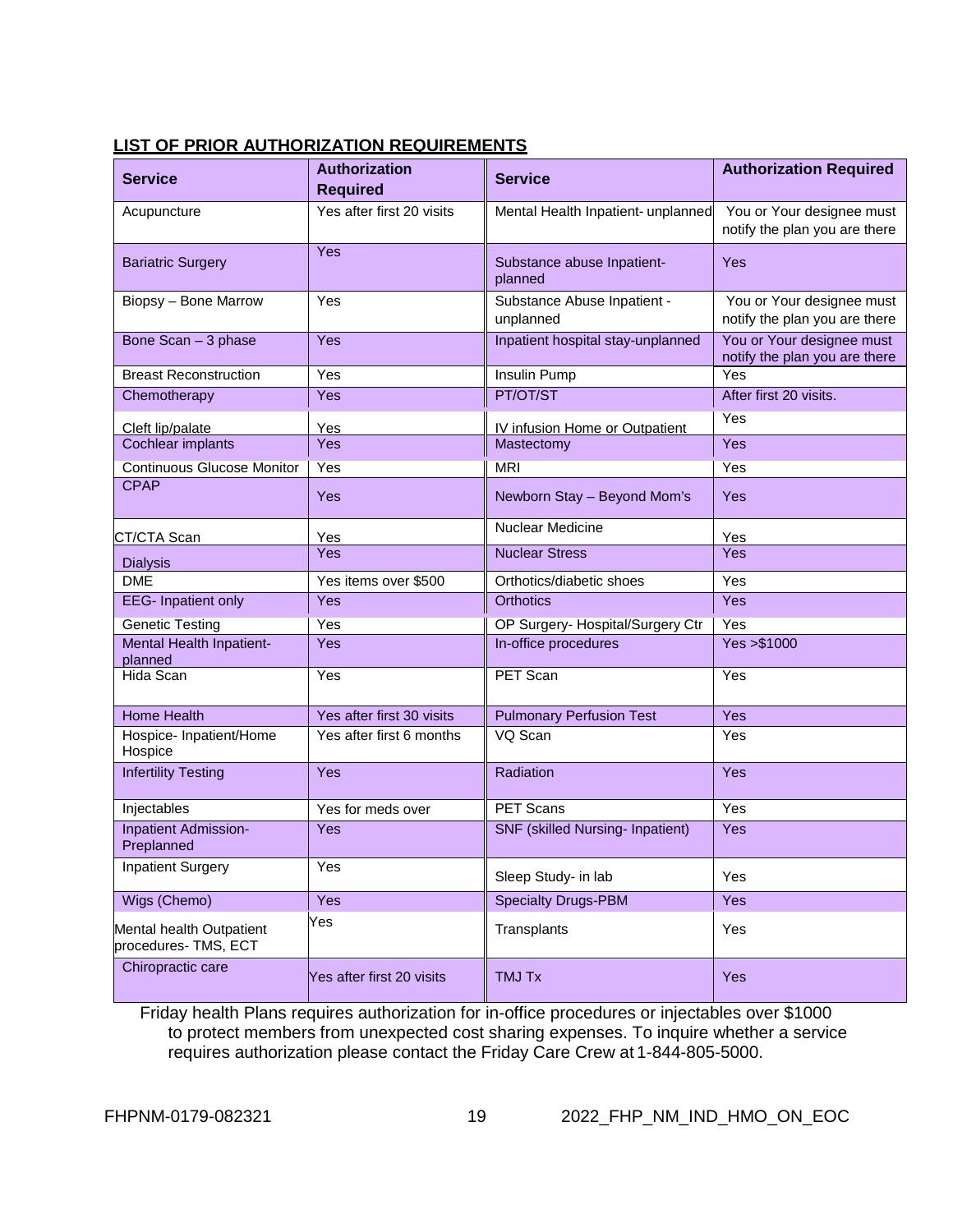# **SECTION 7: BENEFITS/COVERAGE (WHAT IS COVERED)**

#### **GENERAL RULES**

The Plan will pay for the Covered Services provided to You or Your Covered Dependents, as long as the below is true.

- The services are Medically Necessary and are received when Plan coverage is ineffect;
- The services are received from a Network Provider (unless there is a Medical Emergency, or the member receives Prior Authorization from the Plan);
- The covered person at an in-network facility does not have the ability or opportunity to choose a Network provider who is available to provide the covered services
- Medically necessary care is unavailable within a health benefits plan's network; provided that Medical Necessity shall be determined by a covered person's provider in conjunction with the covered person's health benefits plan and health insurance carrier

# **A. Coverage for Newly Born and Adopted Children**

- $\Box$  Newborn Coverage. Your newborn Child will be covered by the Plan for the first thirty-one (31) days of his/her life if the newborn is enrolled with thirty-one (31) days from the date of birth. Failure to do so will result in denial of any claims incurred within the first thirty-one (31) days after birth. Please refer to the [Special Enrollment section.](#page-9-1)
	- The family Deductible and out-of-pocket maximum is applicable to the newborn child as it would be for any other Dependent of the Subscriber.
- $\Box$  Initial Hospital Stay. The Plan will cover the hospital stay for Your newborn Child. The hospital stay after a normal vaginal delivery will not be less that forty-eight (48) hours. If the forty-eight (48) hours ends after 8 p.m., Your stay will continue until 8 a.m. the next day. The hospital stay after a caesarean section will not be less than ninety-six (96) hours. If the ninety-six (96) hours ends after 8 p.m., coverage will continue until 8 a.m. the next day. Additionally, the Plan will cover circumcision for newbornmales.
- Illness and Injury During First Month of Life. Generally, the Plan will cover the treatment of Your newborn Child for illness and injury. This includes the care and treatment of medically diagnosed congenital defects and birth abnormalities for the first thirty-one (31) days of your Child's life. In order for a newborn to receive treatment within the first thirty- one (31) days after birth, the Subscriber must notify the Plan of the birth of the newborn, enroll the child, and pay the appropriate Premium for the child. Please refer to the [Special](#page-9-1) [Enrollment](#page-9-1)  [section.](#page-9-1) The plan also includes medically necessary air transport to the nearest available tertiary care facility for newly borninfants.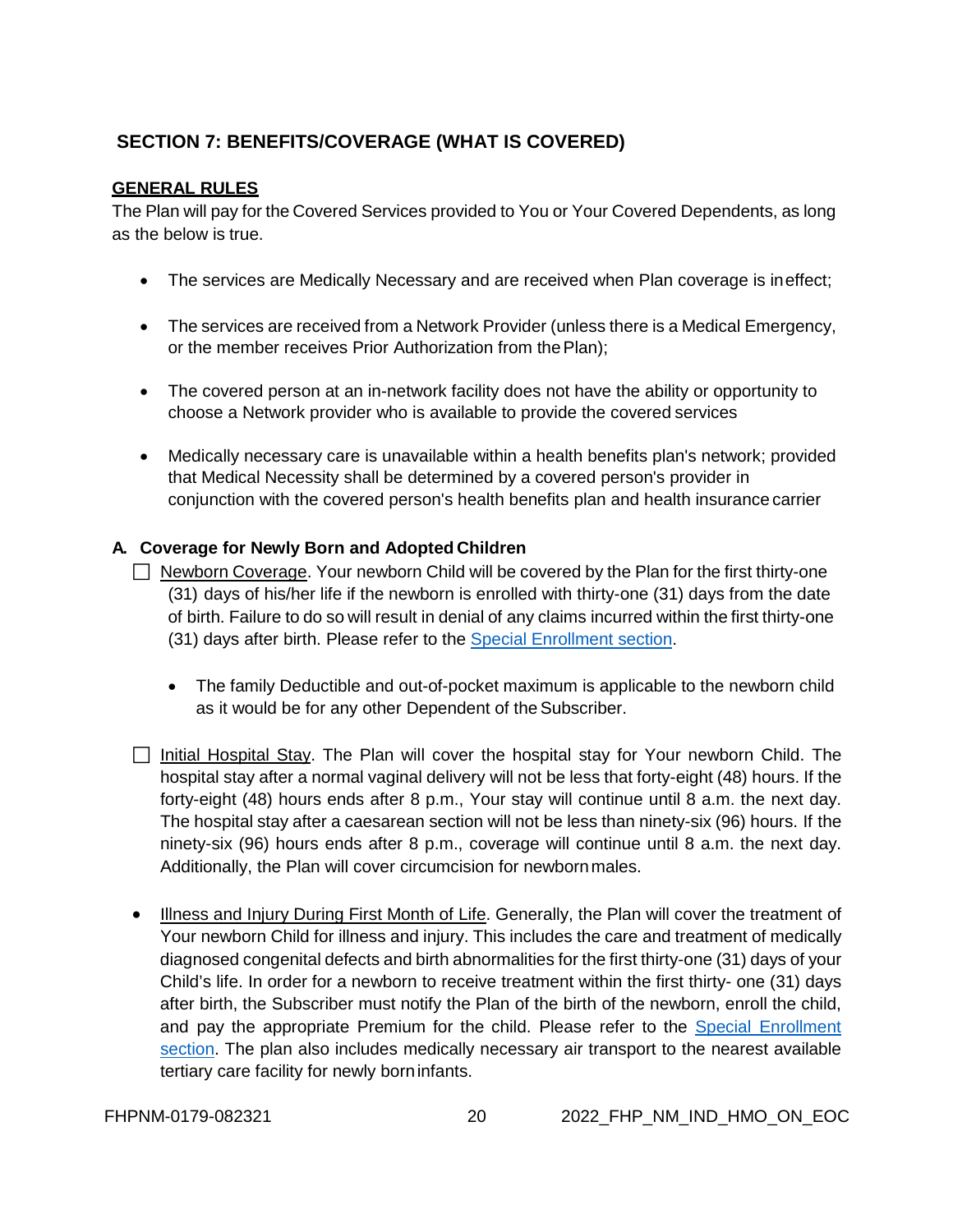$\Box$  Cleft Lip and/or Cleft Palate. The Plan will cover the care and treatment of a newborn Child born with a cleft lip or cleft palate or both. If Medically Necessary, the care and treatment will include: oral and facial surgery; surgical management; and follow-up care by plastic surgeons and oral surgeons; prosthetic treatment such as obturators, speech appliances, and feeding appliances; orthodontic treatment; prosthodontic treatment; habilitative speech therapy; otolaryngology treatment and audiological assessments and treatments. The Plan will also cover any condition or illness related to or developed as a result of the

cleft lip or cleft palate. In order for Your Child's Plan coverage, Youmust enroll Your child within the first thirty-one (31) days after birth or any expenses incurred for cleft lip and/or palate may be denied. Prior-Authorization is required. Please refer to the [Special](#page-9-1) [Enrollment](#page-9-1) section.

There are no age limits on the benefits described in this subsection (4). Therefore, these benefits are available to all Members.

- Reconstructive Surgery for Craniofacial Abnormalities. The plan will provide medically necessary surgery to improve the function of, or to attempt to create a normal appearance of, an abnormal structure caused by congenital defects, developmental deformities, trauma, tumors, infections, or disease.
- Genetic Inborn Errors of Metabolism. The Plan will provide coverage for inherited enzymatic disorders cause by single gene defects involved in the metabolism of amino, organic, and fatty acids as well as severe protein allergic conditions includes, without limitation, the following diagnosed conditions: Phenylketonuria; maternal phenylketonuria; maple syrup urine disease; tyrosinemia; homocystinuria; histidinemia; urea cycle disorders; hyperlysinemia; glutaric acidemias; propionic acidemia; immunoglobulin E and nonimmunoglobulin E- mediated allergies to multiple food proteins; severe food protein induced enterocolitis syndrome; eosinophilic disorders as evidenced by the result of a biopsy; and impaired absorption of nutrients caused by disorders affecting the absorptive surface, function, length, and motility of the gastrointestinal tract. Covered care and treatment of such conditions shall include, to the extent Medically Necessary, medical foods for home use for which a Provider who is a Network Provider or approved Non-Network Provider has issued a written, oral, or electronic prescription. In order for Your Child's Plan coverage to continue beyond the thirty-first (31st) day of life, You must enroll Your Child in the Plan. Please refer to the Special Enrollmentsections.

There are no age limits on the benefits described in this subsection (5), except for benefits relating to phenylketonuria. Women of child-bearing age may receive benefits for phenylketonuria until age thirty-five (35). Otherwise, benefits are provided only until age twenty-one (21).

.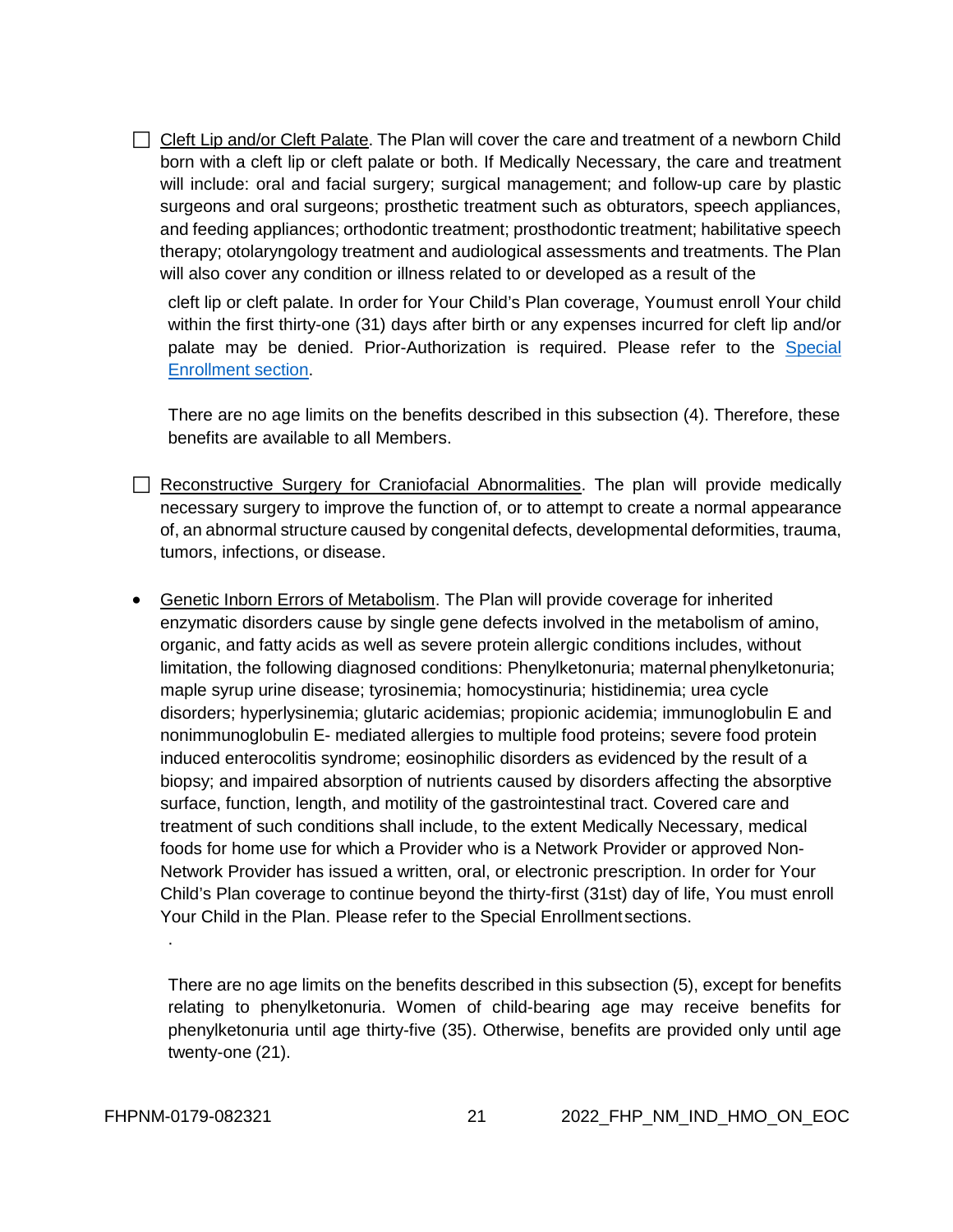• Food Supplements. The care covered by the Plan will include medical foods for home use, if Medically Necessary. "Medical foods" means metabolic formulas and their modular counterparts, obtained through a pharmacy. These foods are specifically designated and made for the treatment of inherited enzymatic disorders for which medically standard methods of diagnosis, treatment, and monitoring exist. Such formulas are specifically processed to be deficient in one or more nutrients. These foods are to be consumed or administered enterally either via tube or oral route under the direction of a Network Provider or approved Non-Network Provider. You must have a prescription from a Provider and receive the medical

foods through a pharmacy. You may access a non-Network pharmacy if a Network pharmacy cannot fulfill Your needs, this requires Prior Authorization. This shall not be construed to apply to cystic fibrosis, lactose- intolerant or soy-intolerant Members.

You must have a prescription from a licensed health care professional with specific training in managing patients diagnosed with genetic inborn errors ofmetabolism.

Coverage of medical foods, as contained herein shall only apply to benefit plans that include an approved pharmacy benefit and shall not apply to alternative medicines.

Prescribed amino acid modified products used in the treatment of congenital errors of amino acid metabolism and sever protein allergic conditions, elemental enteral nutrition and parenteral nutrition are covered as medically necessary.

# **B. New Mexico Family, Infant and Toddler (FIT) Program**

- $\Box$  Standard. Your Covered Child may receive certain early intervention services that are covered by the Plan. These benefits are available from birth until Your Covered Child reaches age three (3). The New Mexico Department of Health (DOH) must determine that Your Covered Child has significant delays in development or has a diagnosed physical or mental condition that has a high probability of resulting in significant delays in development or has a developmental disability. These services are subject to Deductibles but are not subject to Copayments or Coinsurance.
- General. Coverage generally, the Plan will cover those early intervention services specified in Your Covered Child's Individualized Family Service Plan (IFSP). However, the services must be delivered by a Network Provider or approved Non-Network Provider who/which is a qualified early intervention service provider. These services may not duplicate or replace treatment for autism spectrum disorders. Services for the treatment of autism spectrum disorders shall be considered the primary service. The early intervention services will supplement, but not replace, services for autism spectrum disorders. The maximum reimbursement under the Plan is \$3,500.00 per year.
- $\Box$  Exclusions. The Plan does not cover the following services: respite care; non-emergency medical transportation; service coordination (as defined by State or Federal law); or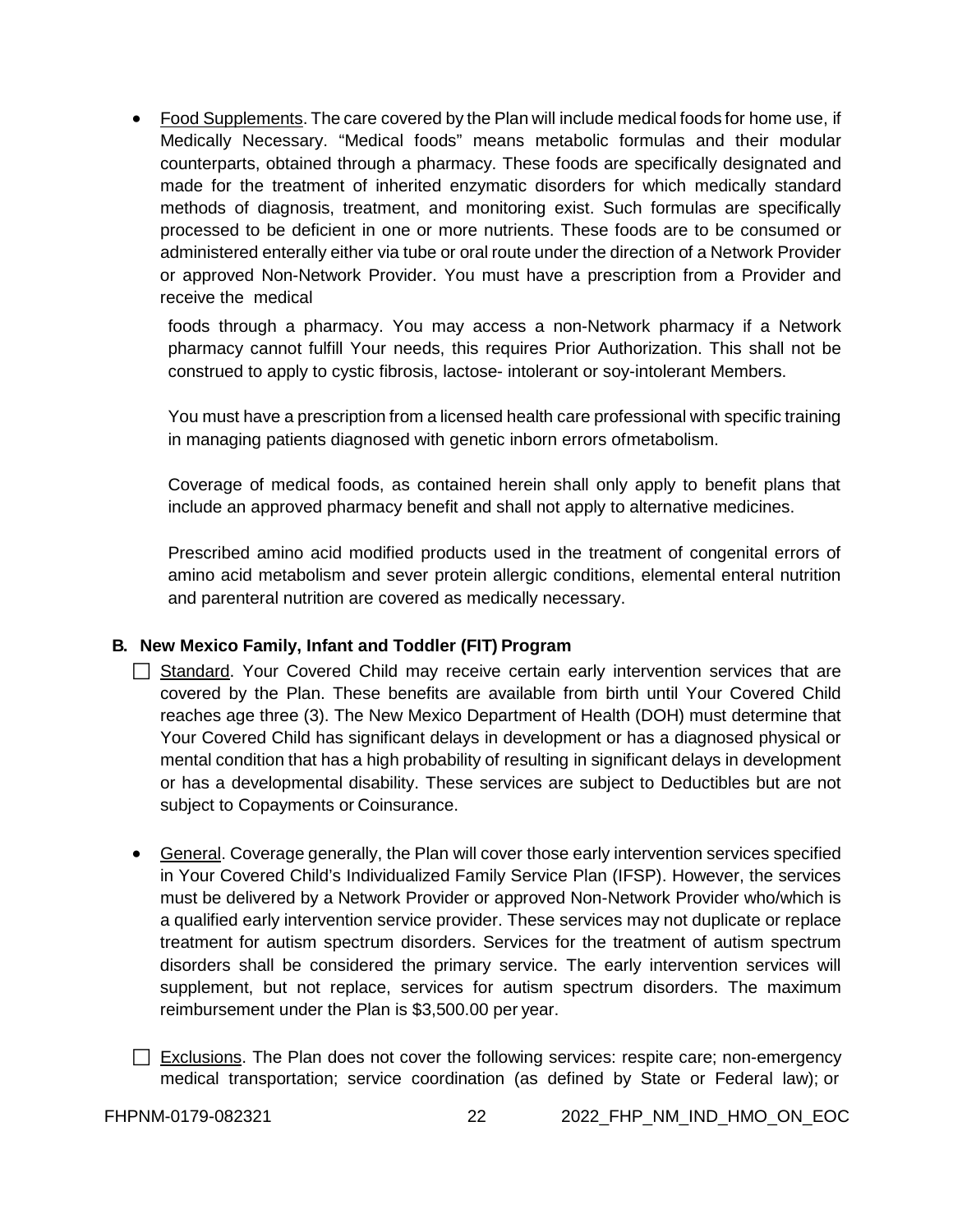assistive technology.

- $\Box$  Annual Limitation. Each Plan Year, the Plan will pay for up to forty-five (45) therapeutic visits for early intervention services for Your CoveredChild.
- Exceptions. The annual limitations on early intervention services do not apply to: rehabilitation or therapeutic services that are necessary as a result of an acute medical conditions or post-surgical rehabilitation; services provided to a Covered Child who is not participating in the early intervention program for infants and toddlers under the "Individuals with Disabilities Act'' or services that are not provided based on an Individualized Family Service Plan (IFSP). However, such services will be subject to a limit of twenty (20) visits for each of the following therapies each Plan Year: physical therapy, and occupational therapy. These services do not require PriorAuthorization.

#### **C. Autism Spectrum Disorders**

 $\Box$  The Plan provides coverage for the assessment, diagnosis, and treatment of autism spectrum disorders for Members under the age of nineteen (19) or, if enrolled in high school, until the Member reaches the age of twenty-two (22). This includes treatment for the following neurobiological disorders: Autistic disorder, Asperger's disorder, and atypical autism as a diagnosis within pervasive developmental disorder not otherwise specified, as defined in the most recent edition of the diagnostic and statistical manual of mental disorders, at the time of the diagnosis. Covered Services must be provided by a duly licensed Provider, psychologist, Behavior Analyst, licensed assistant behavior analyst, registered behavior technician or other Provider that is supervised by the licensed Provider, psychologist, or Behavior Analyst.

Treatment of autism spectrum disorders must be identified in a treatment Plan and may include Medically Necessary habilitative or rehabilitative care, prescription care, psychiatric care, psychological care, behavior therapy or therapeutic care. The treatment Plan must meet the following criteria:

- Prescribed for a person diagnosed with an autism spectrum disorder by a licensed Provider or licensed psychologist; and provided for a person diagnosed with an autism spectrum disorder by a licensed Provider, licensed psychologist, licensed behavior analyst or other Provider that is supervised by the licensed Provider, psychologist, or behavior analyst.
- Limitations. Coverage required pursuant to the following provisions: shall be limited to treatment that is prescribed by the Member's treating physician in accordance with a treatment plan. Shall not be subject to annual or lifetime dollar limits. Shall not be denied on the basis that the services are habilitative or rehabilitative in nature. May be subject to other general exclusions and limitations of the health maintenance organization contract, including coordination of benefits, Network provider requirements, restrictions on services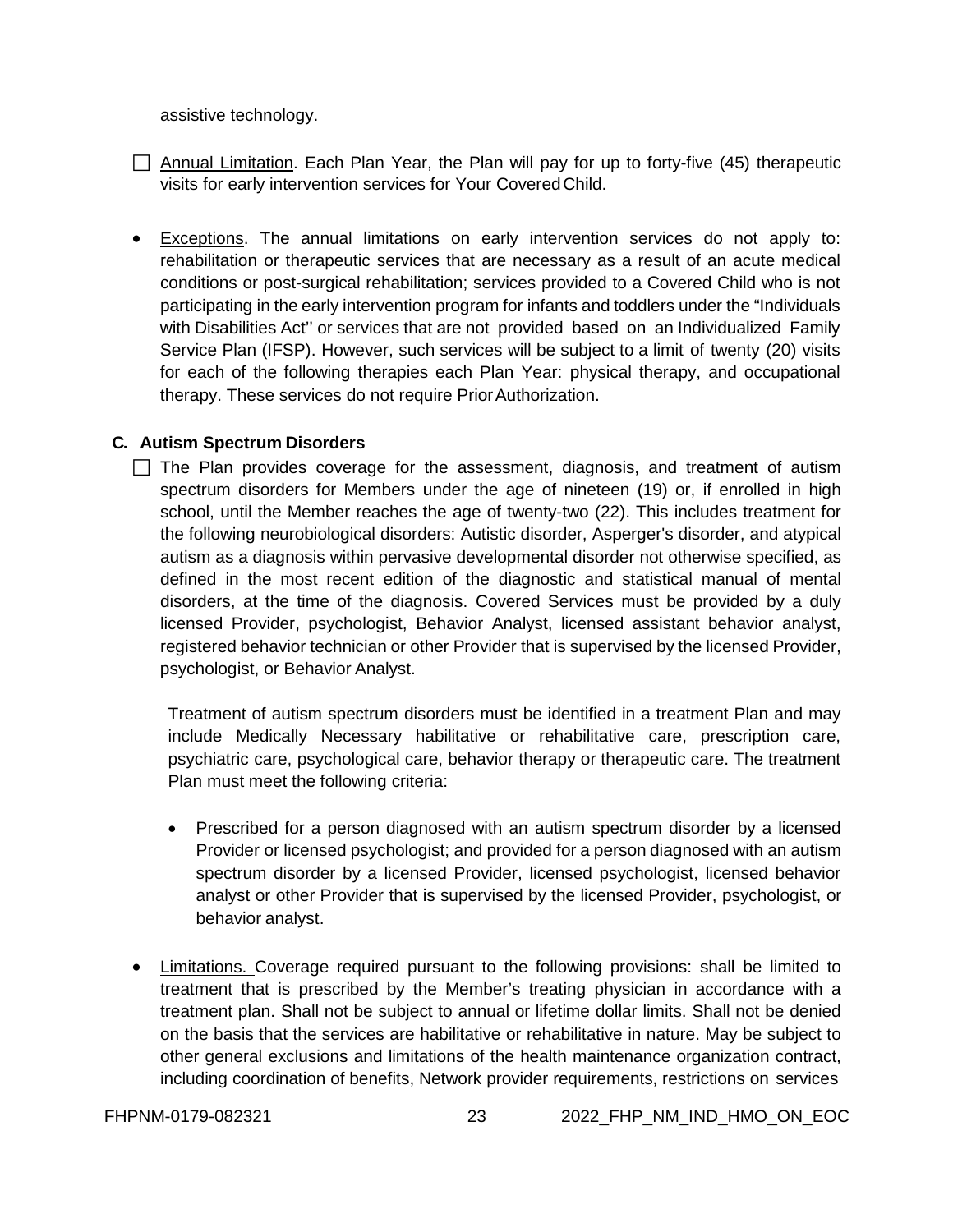provided by family or household members and utilization review of health care services, including the review of medical necessity, case management and other managed care provisions. May be limited to exclude coverage for services received under the federal Individuals with Disabilities Education Improvement Act of 2004 and related state laws that place responsibility on state and local school boards for providing specialized education and related services to children three to twenty-two years of age who have autism spectrum disorder.

□ Coverage is also available for Childhood Disintegrative Disorder (CDD).

#### **D. Congenital Defects and Birth Abnormalities**

General Coverage. The Plan will cover Medically Necessary physical, occupational, and speech therapy for the care and treatment of congenital defects and birth abnormalities of a Covered Child. This coverage only applies from the Covered Child's third  $(3<sup>rd</sup>)$  birthday to the Covered Child's sixth (6<sup>th</sup>) birthday.

#### **E. Child Speech and Hearing Benefits**

 $\Box$  Speech Therapy. If a Covered Child experiences speech delay, the Coverage is available for speech therapy visits.

- $\Box$  Hearing Exams The Plan will cover routine hearing exams for a Covered Child who is under the age nineteen (19). The Plan will cover hearing tests in support of a diagnosis and medically covered condition. The Plan does not include audiometry and tympanograms not in support of a diagnosis
- $\Box$  Hearing Aids:. Coverage is provided for purchase, repair, and replacement of one (1) Medically Necessary hearing aid per ear, once every three years. This will include fitting and dispensing services, including ear molds as necessary to maintain optimal fit, provided by audiologist, a hearing aid dispenser or a physician. The Plan does not cover hearing aids that have functionality that is not Medically Necessary such as Bluetooth and GPS technology. Hearing Aids are only covered if obtained from approved Providers. No age limit for hearing aids.

#### **F. Child Dental and Vision Benefits**

- Pediatric Dental Care. A pediatric dental benefit is not included in the Plan's benefit design. That benefit is available to purchase separately through beWellnm as a stand-alone benefit.
- $\Box$  Pediatric Vision Care. The Plan will cover one vision exam each Plan Year for a Covered Child who is under the age of nineteen (19) for services rendered by an optometrists, therapeutic optometrists, and ophthalmologists. Eyeglasses for a Covered Child will be covered for 1 pair every 12 months and includes either eyeglasses frames and lenses or contact lenses. The Plan will also cover one eye refraction per calendar year is covered for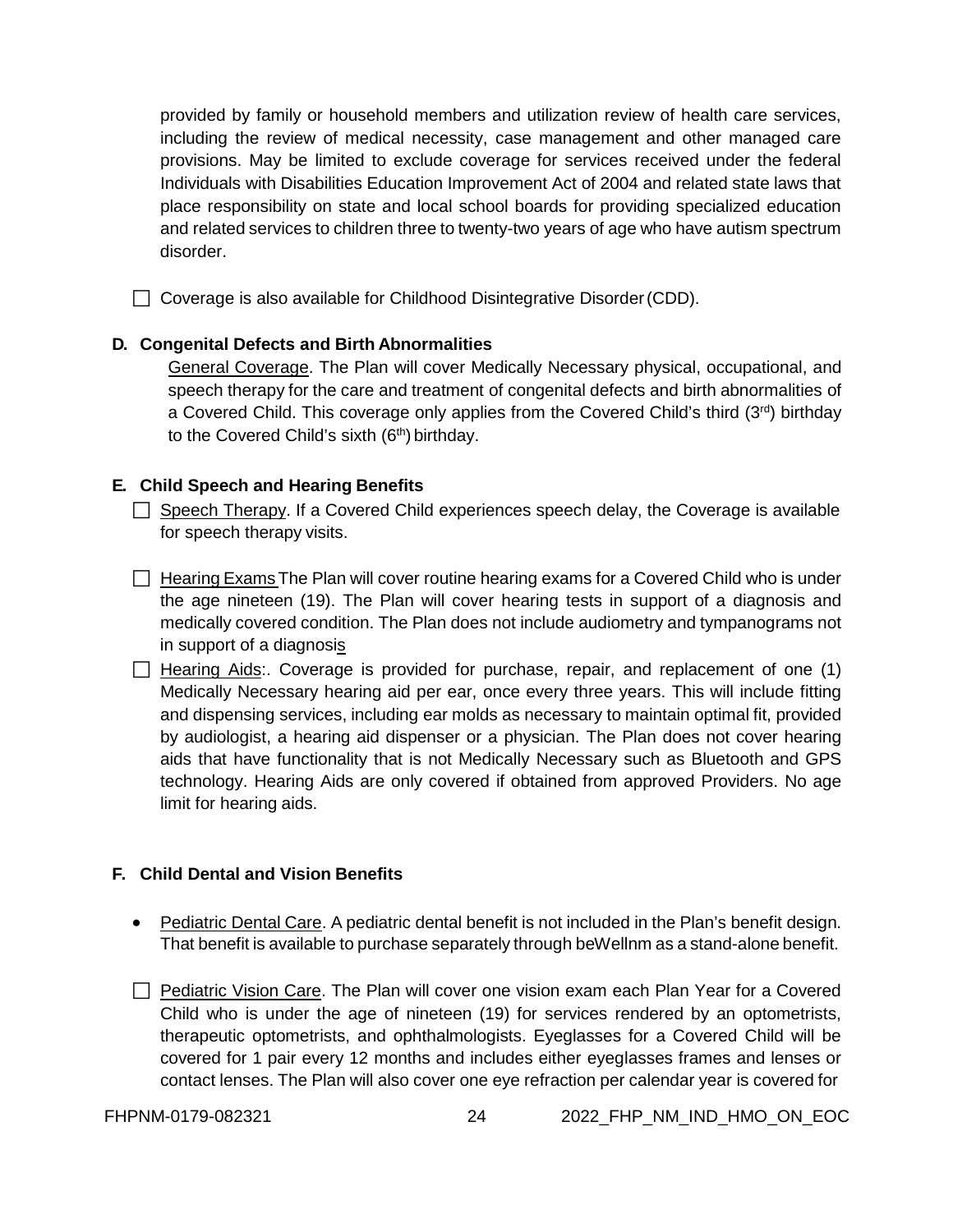children under age six when medically necessary to aid in the diagnosis of certain eye diseases.

#### **G. Special Preventive Services with No Cost-Sharing**

- How No Cost-Sharing Applies. When You or Your Covered Dependents receive certain preventive services from a Network Provider or approved Non-Network Provider, You do not have to pay a Copayment, Deductible, or Coinsurance for the preventive services. However, if You or Your Covered Dependent receives services with a Network Provider or approved Non-Network Provider for more than one reason, the Network Provider or approved Non-Network provider may bill for each reason separately. In that case, if the primary billed reason of the service is the delivery of the preventive service or item, then no Copayment, Deductible, or Coinsurance or other cost-sharing requirement will be imposed. If the primary reason of the service is not the delivery of the preventive service or item, then the service Copayment, Deductible, Coinsurance or cost-sharing requirement can be imposed on the service.
- $\Box$  Preventive Services. The Plan will pay for the preventive services, based on the A or B recommendations of the United States Preventive Services Task Force (USPSTF). The Plan reviews the A and B recommendations throughout the plan year. If the USPSTF makes a change to its A and B recommendations, then those changes will be reflected in the benefits of the following plan year. Below is a partial list of the A and B recommendations that the Plan will cover at no cost.

## a. Office Screenings

• Alcohol misuse screening and behavioral counseling interventions for adults. Including pregnant women and providing persons engaged in risky or hazardous drinking with behavioral counseling interventions to reduce unhealthy alcohol use.

Preventive care and screenings established by the Patient Protection and Affordable Care Act (PPACA) and/or Health Resources and Services Administration (HRSA) for infants, children adolescents and women as required by Federal law.

- Smoking Screening and Cessation Program- the Plan will cover diagnostic services, smoking cessation programs including, intervention services, behavioral interventions and prescription drugs. The Plan will cover two quit attempts per plan year. The Plan will cover at least four (4) sessions of individual, group or telephone cessation counseling. The smoking cessation program includes all FDA approved tobacco cessation medications
	- o Nicotine patch,
	- o Nicotine gum,
	- o Nicotine lozenge,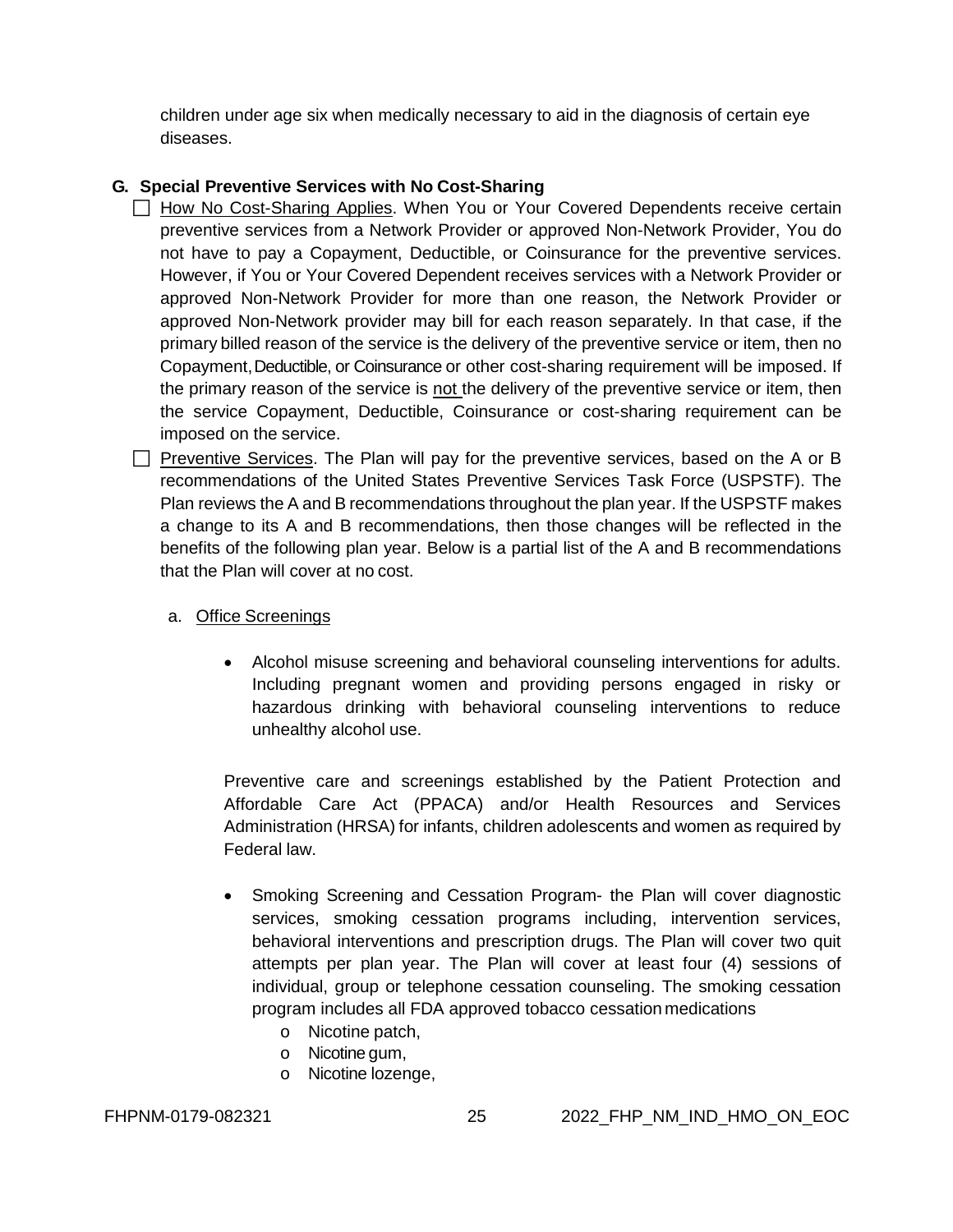- o Nicotine oral and nasal spray
- o Nicotine inhaler
- o Bupropion
- o Vernnicline
- o The smoking cessation services must be provided by a Network Provider or approved Non-Network Provider that is trained in managing a smoking cessation program. There is no cost sharing or Prior Authorization requirement for these programs, You can access the Quitline by calling1-800-Quit-NOW/1-800-784-8669.
- Low-dose aspirin use for the primary prevention of cardiovascular disease (CVD) and colorectal cancer (CRC) in adults aged fifty (50) to fifty-nine (59) years who have a 10% or greater ten (10)-year CVD risk, are not at increased risk for bleeding, have a life expectancy of at least ten (10) years, and are willing to take low-dose aspirin daily for at least ten (10) years.
- Low-Dose aspirin as preventative medication after 12 weeks gestation in women who are at risk for pre-eclampsia.
- Screening for high blood pressure in adults aged eighteen (18) years orolder.
- Screening for intimate partner violence (IPV) in women of reproductive age and provide or refer women who screen positive to ongoing supportservices.
- Screening for latent tuberculosis infection (LTBI) in populations at increased risk.
- Screening for depression in the general adolescent and adult population, including pregnant and postpartum women.
- Screening for major Depressive disorder (MDD) in adolescents agedtwelve
- b. Imaging or Procedural Screenings
	- Cervical cancer screening; if a cervical cancer screening test turns into a diagnostic procedure, then the plan's deductible and coinsurance willapply.
	- One Breast cancer screening with mammography per Plan Year, covering the actual charge of the screening with mammography. All forms of low dose mammography are covered.
	- Benefits for preventative mammography screenings are determined on a Plan Year basis. These preventive and diagnostic benefits do not reduce, or limit diagnostic benefits otherwise allowed under the Policy. If a Covered Person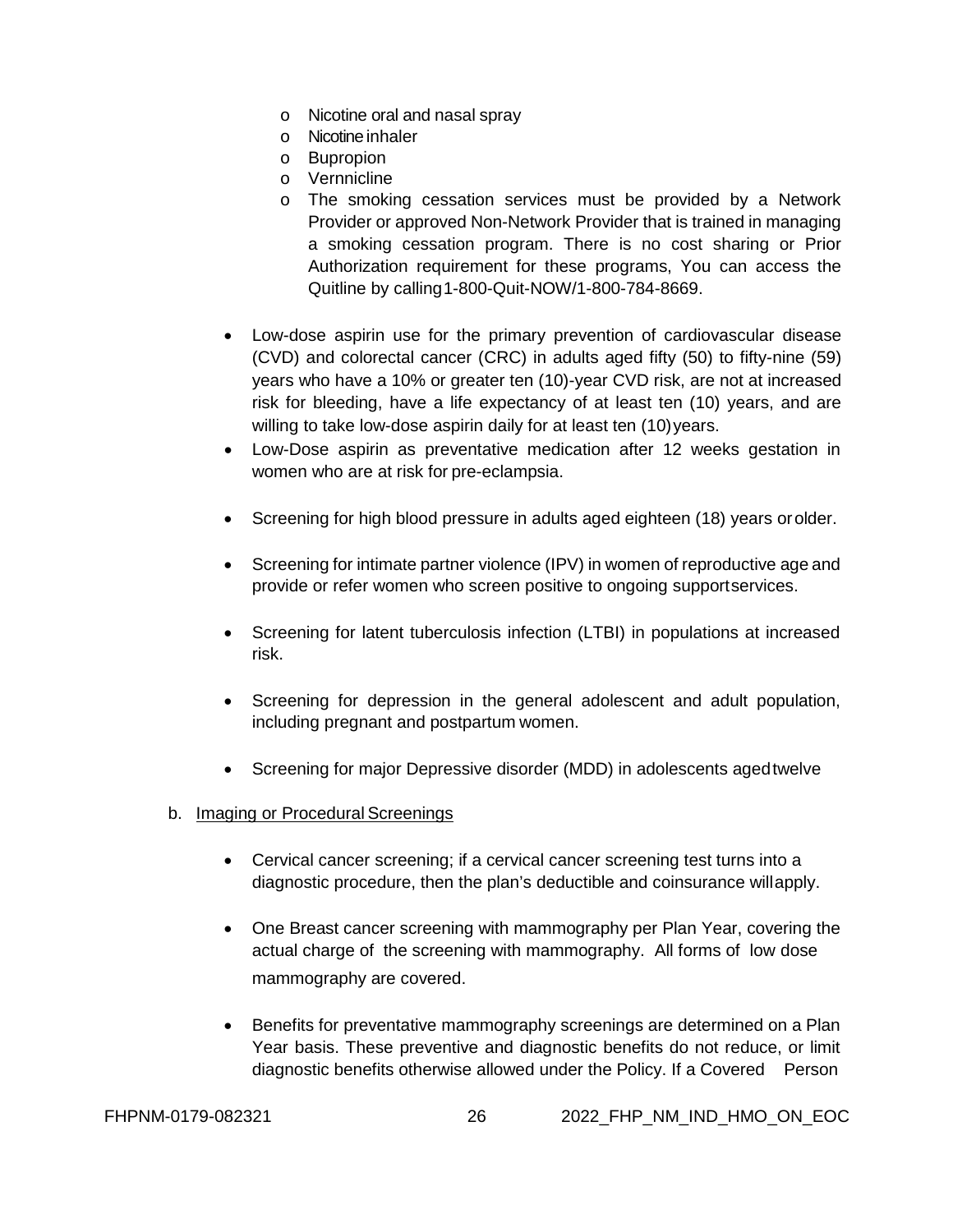receives more than one screening in a Plan Year, the other benefit provisions in the Policy apply with respect to the additional screening.

- FHP follows the recommendations of the American College of Obstetricians and Gynecologist (ACOG) guidelines for breast cancer screening which recommend screening earlier and more frequent than USPSTF. Mammogram preventive benefits include one baseline mammogram to persons aged thirtyfive through thirty-nine. One mammogram and clinical breast exam once a year for female Members who is at least forty (40) years of age but up seventy-five (75) years of age. One mammogram and clinical breast exam starting at ages between thirty-five (35) and forty (40) for BRCA ½ carriers. If or Member with family members with cancer or female Member with at least one risk factor for breast cancer, they may receive one mammogram and clinical breast exam starting at age twenty-five (25).
	- o Coverage for clinicians to prescribe risk-reducing medications, such as tamoxifen, raloxifene, or aromatase inhibitors, to women who are at increased risk for breast cancer and at low risk for adverse medication effects.
- BRCA 1 and 2 testing for women with family members with breast, ovarian tubal, or peritoneal cancer.
- Interventions during pregnancy and after birth to supportbreastfeeding.
- Coverage for a daily supplement containing 0.4 to 0.8 mg (400 to 800 μg) of folic acid for women who are planning or capable of pregnancy.
- Screening for gestational diabetes mellitus (GDM) in asymptomatic pregnant women after twenty-four (24) weeks of gestation.
- Screening for hepatitis B virus (HBV) infection in pregnant women at their first prenatal visit.
- Screening for HIV infection in all pregnant persons, including those who present in labor or at delivery whose HIV status is unknown.
- Screening for unhealthy alcohol use in primary care settings in adults eighteen (18) years or older, including pregnant women, and providing persons engaged in risky or hazardous drinking with brief behavioral counseling interventions to reduce unhealthy alcohol use.
- Low-dose aspirin (81 mg/d) as preventive medication after twelve (12) weeks of gestation in women who are at high risk for preeclampsia.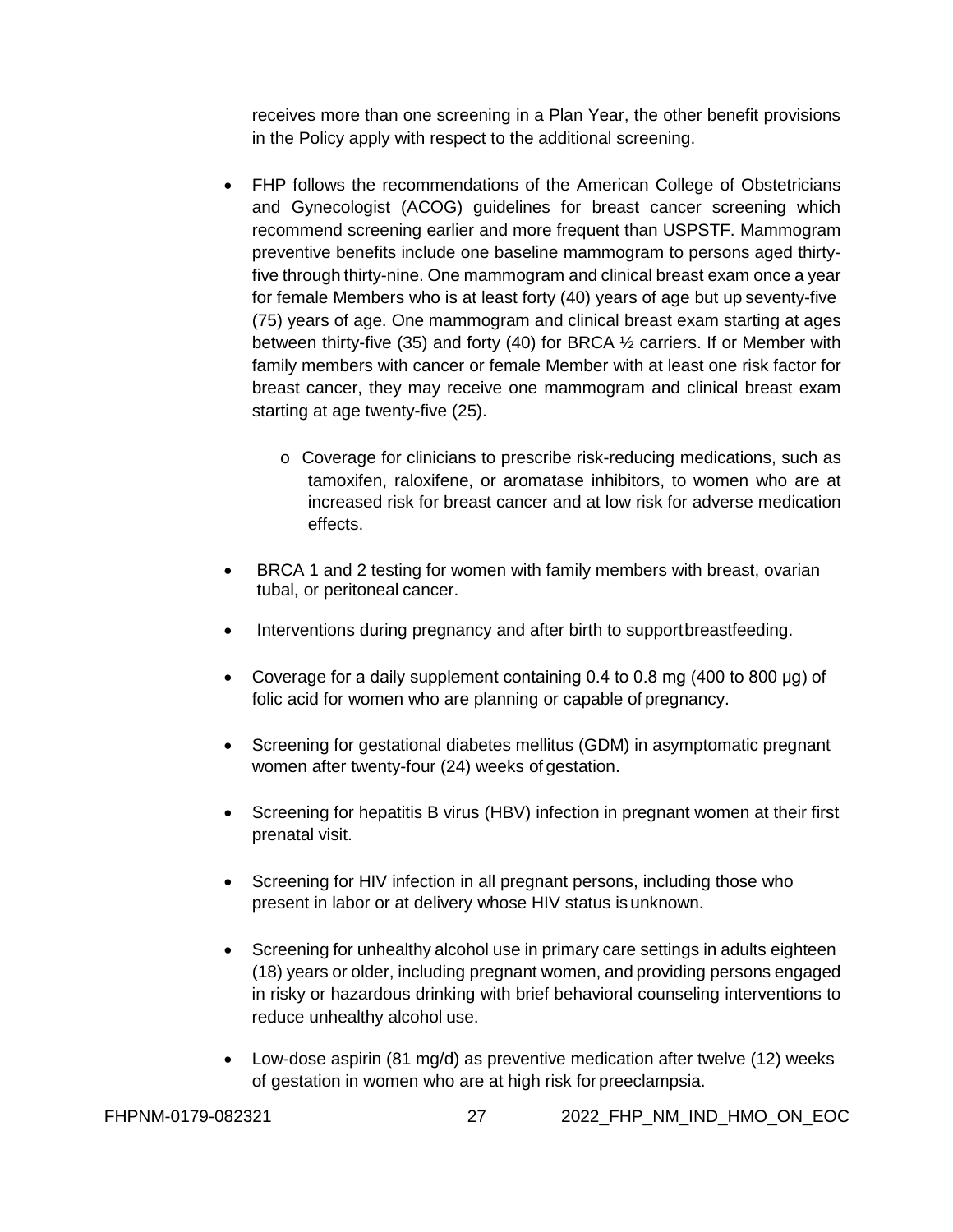- Rh(D) antibody testing for all unsensitized Rh(D)-negative women at twentyfour (24) to twenty-eight (28) weeks' gestation, unless the biological father is known to be Rh(D)-negative.
- Early screening for syphilis infection in all pregnant women.
- Screening for preeclampsia in pregnant women with blood pressure measurements throughout pregnancy.
- Colorectal cancer screening coverage for tests for the early detection of colorectal cancer and adenomatous polyps starting at age 45 and continuing until age eighty-five (85). If a colorectal cancer screening turns into a diagnostic procedure, such as the removal of Polyps, then the procedure is then considered a diagnostic procedure and the member will be responsible for any fees such as Deductible and Coinsurance. This benefit includes: 1) a fecal occult blood test performed annually, and a flexible sigmoidoscopy performed every five years; or (2) a colonoscopy performed every ten (10) years.
	- o In addition to Members who are eligible for colorectal cancer screening coverage based on the A or B recommendations of the United States Preventive Services Task Force (USPSTF), the Plan will cover colorectal cancer screening for Members who are at high risk for colorectal cancer, including Members who have a family medical history of colorectal cancer; a prior occurrence of cancer or precursor neoplastic polyps; a prior occurrence of a chronic digestive disease condition such as inflammatory bowel disease, Crohn's disease, or ulcerative colitis; or other predisposing factors as determined by the Network Provider or approved Non-Network Provider.
	- $\circ$  If a Colorectal cancer screening turns into a diagnostic procedure, then the Plans deductible and coinsurance willapply.
- One (1)-time screening for abdominal aortic aneurysm (AAA) with ultrasonography in men aged sixty-five (65) to seventy-five (75) years who have ever smoked.
- Screening for osteoporosis with bone measurement testing to prevent osteoporotic fractures in postmenopausal women younger than sixty-five (65) years who are at increased risk of osteoporosis, as determined by a formal clinical risk assessment tool.
	- o Screening for osteoporosis with bone measurement testing to prevent osteoporotic fractures in women sixty-five (65) years andolder

FHPNM-0179-082321 28 2022\_FHP\_NM\_IND\_HMO\_ON\_EOC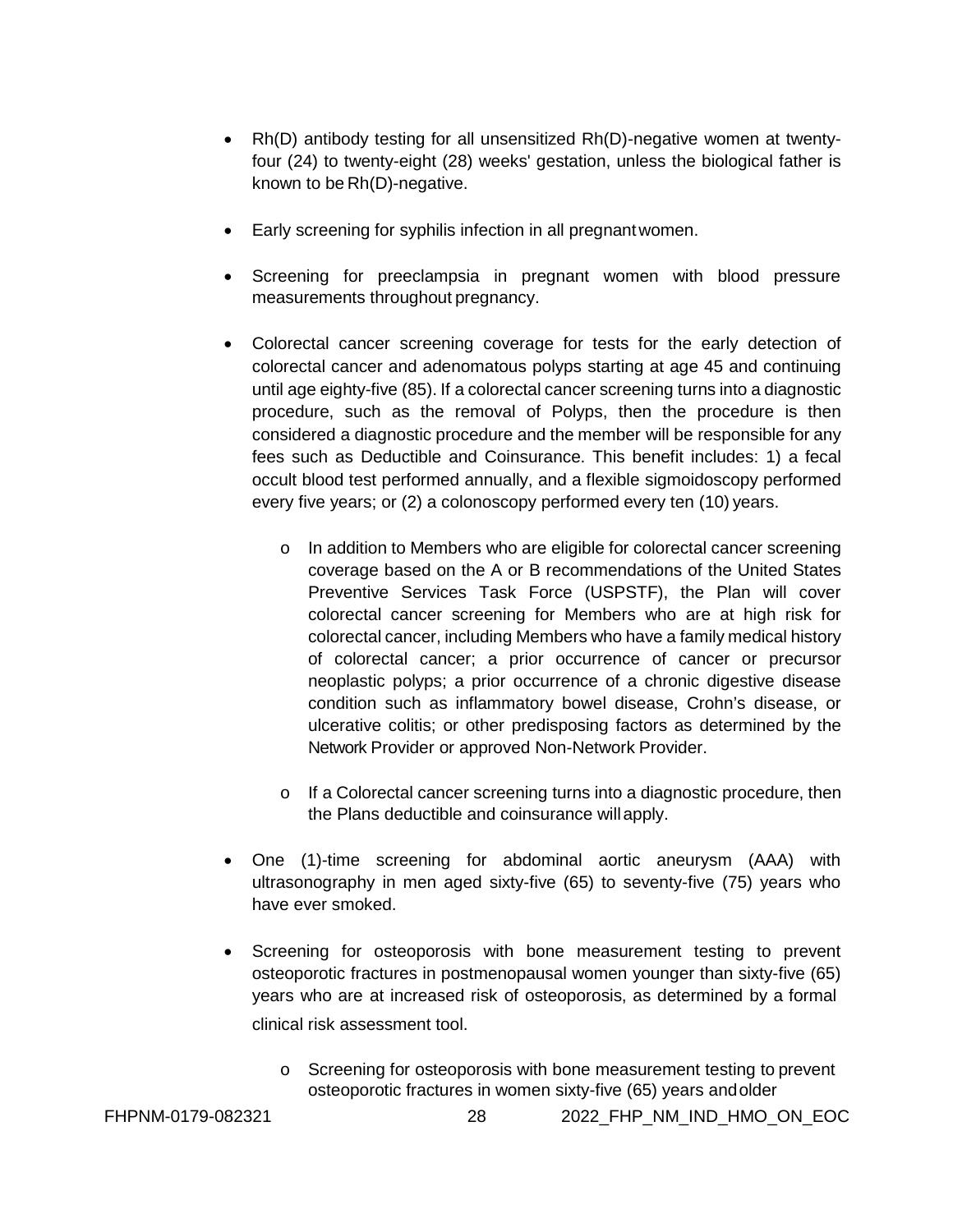- Screening for lung cancer with low-dose computed tomography (LDCT) in adults aged fifty-five (55) to eighty (80) years who have a thirty (30) pack-year smoking history and currently smoke or have quit within the past fifteen (15) years. Screening should be discontinued once a person has not smoked for fifteen (15) years or develops a health problem that substantially limits life expectancy or the ability or willingness to have curative lungsurgery.
- The Plan covers an annual medically recognized examination for the early detection of ovarian cancer and cervical cancer to each woman eighteen (18) years of age or older. Coverage of a CA 125 blood test is also covered.
- The Plan provides coverage for detection and prevention of osteoporosis which includes medically accepted bone mass measurements for the detection of low bone mass and to determine one's risk for osteoporosis and fractures of qualified individuals. These services are not limited to an age and do not require a Prior Authorization.
- Currently the Food and Drug Administration (FDA) has approved eighteen (18) different methods of contraception. Please contact the Plan for the methods that are approved for not cost sharing.
- Artery calcification screening for the diagnosis of heart disease

# c. Laboratory Testing

- The USPSTF recommends screening women and men aged twenty (20) or older for lipid disorders if they are at increased risk for coronary heart disease.
- Cholesterol screening for lipid disorders.
- The USPSTF recommends screening for cervical cancer in women aged twenty-one (21) to 29 years with cervical cytology (Pap smear) alone every 3 years or, for women aged thirty (30) to sixty-five (65) years to receive screening for cervical cytology alone every three (3) years, and for a combination of cervical cytology and human papillomavirus (HPV) testing every 5years.
- Cervical cancer screening for immunosuppressed Members may be as frequent as once a year.
- Screening for abnormal blood glucose as part of cardiovascular risk assessment in adults aged forty (40) to seventy (70) years who are overweight or obese.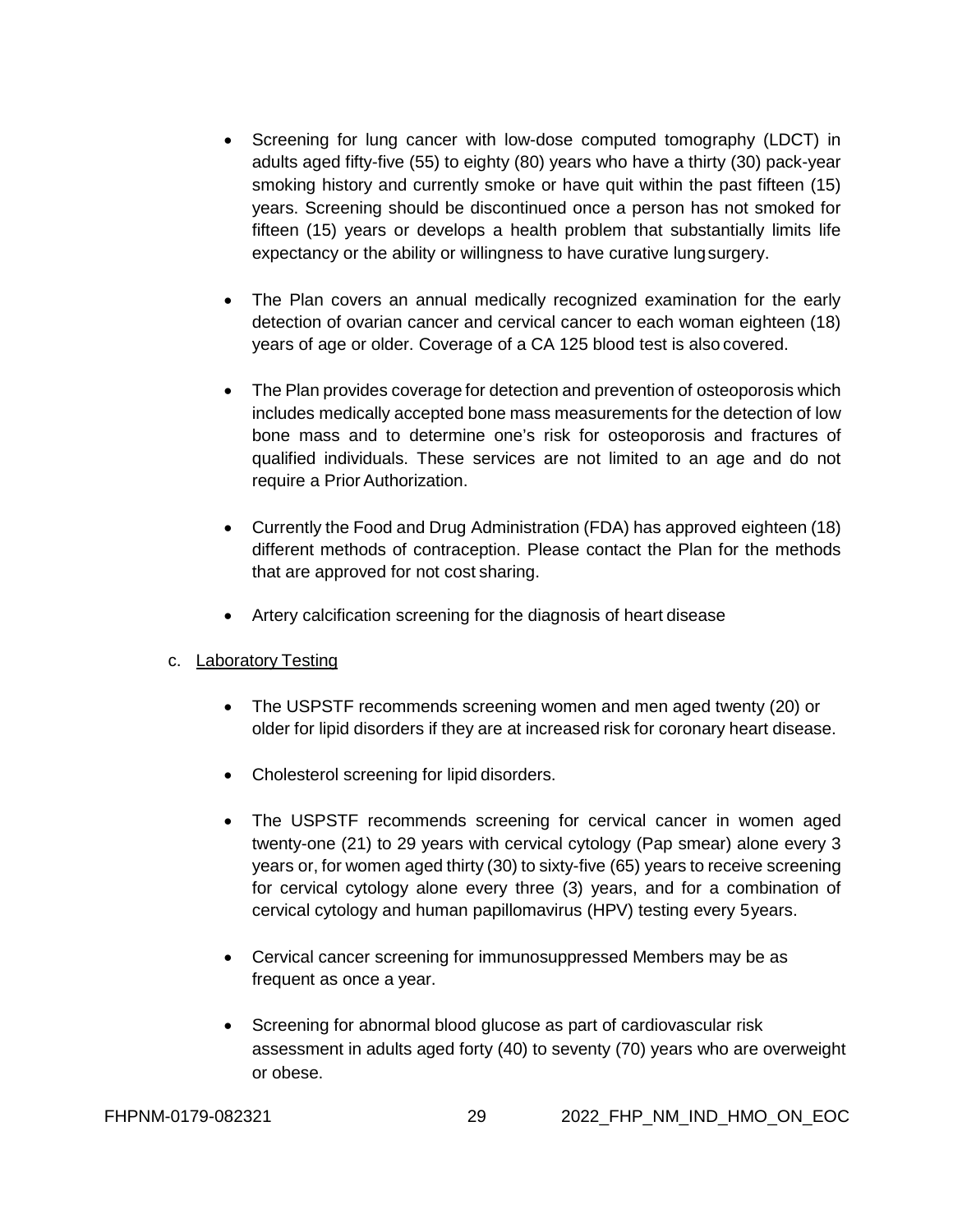- Screening for gonorrhea and / or chlamydia and / or syphilis in sexually active women aged twenty-four (24) years and younger and in older women who are at increased risk for infection.
- Screening for hepatitis B virus (HBV) infection in persons at high risk for infection.
- Screening for hepatitis C virus (HCV) infection in adults aged eighteen (18) to seventy-nine (79) years.
- Screening for HIV infection in adolescents and adults aged fifteen (15) to sixtyfive (65) years. Younger adolescents and older adults who are at increased risk of infection should also be screened.

# d. Vaccinations

- All immunizations for routine use in children, adolescents, and adults that have in effect a recommendation from the Advisory Committee on Immunization Practices of the Centers for Disease Control and Prevention as required by Federal law.
- Pneumococcal vaccinations pursuant to the schedule established by the Advisory Committee on Immunization Practices of the Centers for Disease Control and Prevention (ACIP).
- Child health supervision services (for any Covered Child under age thirteen (13)), and childhood immunizations based on the schedule established by the Advisory Committee on Immunization Practices of the Centers for Disease Control and Prevention (ACIP).
- Influenza vaccinations pursuant to the schedule established by the Advisory Committee on Immunization Practices of the Centers for Disease Control and Prevention (ACIP).
- COVID vaccine
- e. PrEP
	- HIV testing: Persons must be tested and confirmed to be HIV uninfected before starting PrEP and tested again forHIV every three months while taking PrEP so that, if they have become infected, the medication can be stopped promptly before it could cause a harmful drug resistance to develop.
	- Hepatitis B and C testing: Persons should be screened for hepatitis B virus (HBV) at baseline for the initiation of PrEPconsistent with CDC guidelines, so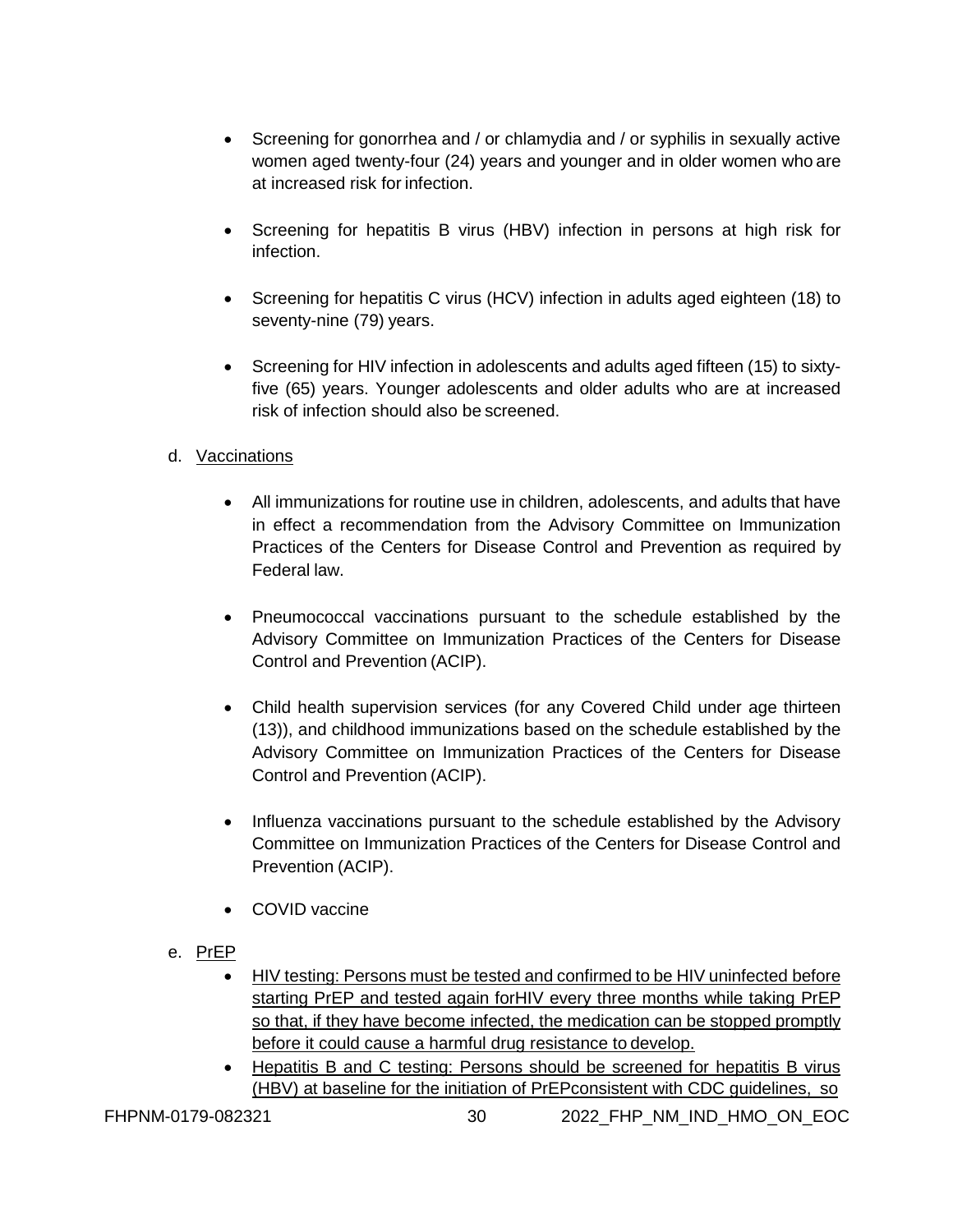that when the PrEP medications, which suppress HBV replication in the liver, are stopped, persons can be monitored to ensure safety and torapidly identify any potential injury. Additionally, persons should be screened for hepatitis C virus (HCV) infection at baseline and periodically consistent with CDCguidelines. Screening for HCV infection is indicated for all people with ongoing risk of contracting HCV.

- Creatinine testing and calculated estimated creatine clearance (eCrCl) or glomerular filtration rate (eGFR): Forpersons taking PrEP, their estimated eCrCl or eGFR must be measured and calculated at the beginning of treatment to assess if kidney function is in the range for safe prescribingof PrEP medication. Creatinine and eCrCL or eGFR should be checked periodically consistent with CDC guidelines while on PrEP medication to assess for potential kidney injuryand to ensure that it is safe to continue PrEP medication.
- Pregnancy testing: Persons with childbearing potential taking PrEP must be tested for pregnancy at baseline andshould be tested again periodically thereafter consistent with CDC guidelines until PrEP is stopped so that pregnant patients, together with their health care providers, can make afully informed and individualized decision about taking PrEP.
- Sexually transmitted infection (STI) screening and counseling: Persons taking PrEP must be screened for STIs atbaseline and should be screened periodically thereafter consistent with CDC guidelines, which may require multiple anatomic site testing (i.e., genital, oropharyngeal, and rectal) forgonorrhea and chlamydia, and testing for syphilis, together with behavioral counseling, which are recommended to reduce the risk of STIs, the presence of which may increase the likelihood of acquiring HIV sexually.
- Adherence counseling: Persons taking PrEP must be offered regular counseling for assessment of behavior and adherence consistent with CDC guidelines to ensure that PrEP is used as prescribed and to maximize PrEP's effectiveness.
- Any other preventive services that are included in the A or B recommendations of the United States Preventive Services Task Force (USPSTF) or are required by Federal law.

You can access the full list at:

[https://www.uspreventiveservicestaskforce.org/uspstf/recommendation-topics/uspstf](https://www.uspreventiveservicestaskforce.org/uspstf/recommendation-topics/uspstf-and-b-recommendations)[and-b-recommendations.](https://www.uspreventiveservicestaskforce.org/uspstf/recommendation-topics/uspstf-and-b-recommendations)

For a detailed list of preventive services covered by the Plan, You may contact the Plan in writing at:

Friday Health Plans of Colorado, Inc. 700 Main Street Alamosa, Colorado 81101 [questions@fridayhealthplans.com](mailto:questions@fridayhealthplans.com)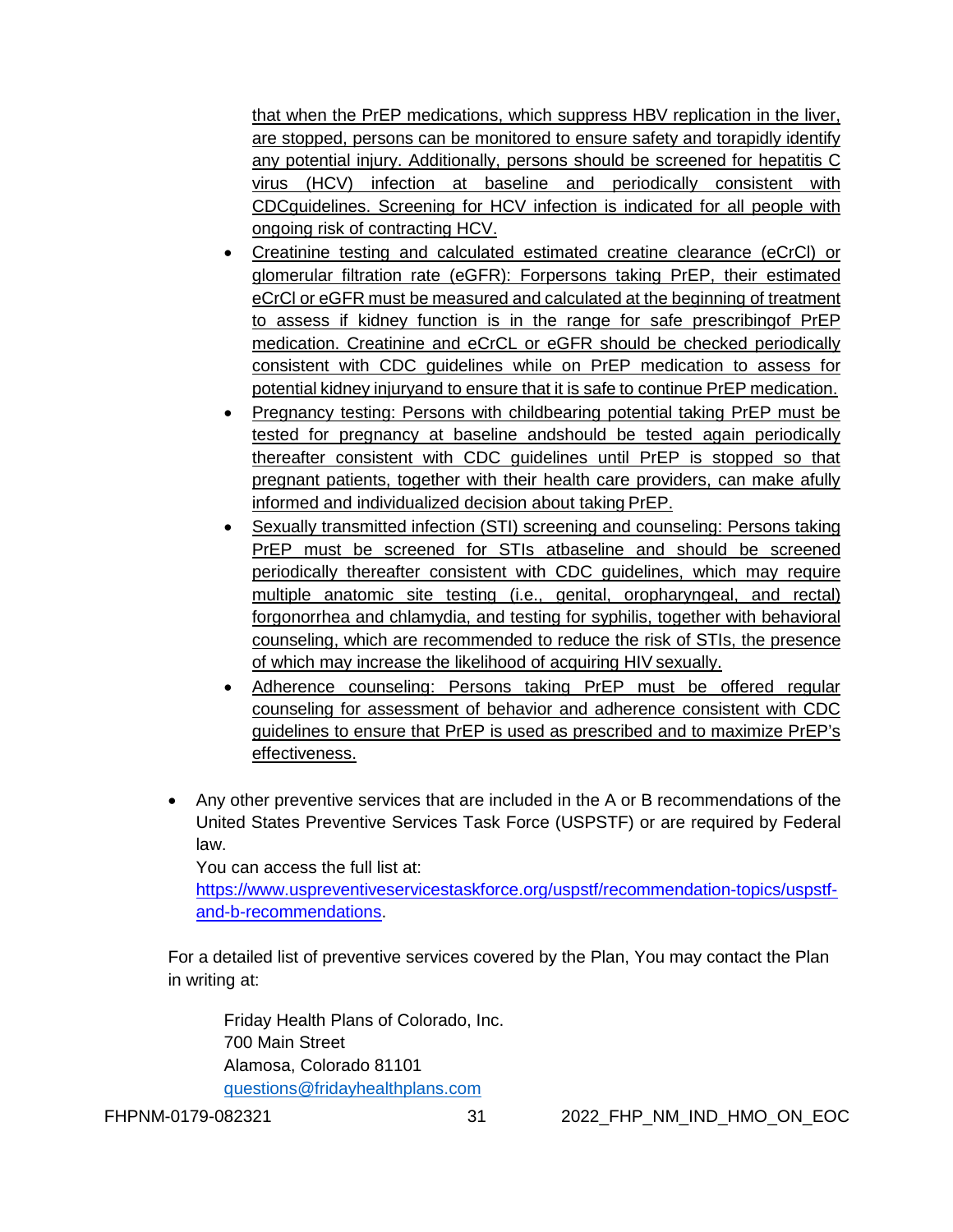If You prefer, You may call Friday Care Crew at 1-844-805-5000.

# **H. Wellness Visits**

- Well Child Visits. The Plan will cover Your Covered Child's visits to his/her Primary Care Provider from birth to age eighteen (18). This coverage includes age-appropriate physical exams; routine immunizations; history; guidance and education (such as examining family functioning and dynamics; injury prevention counseling; discussing dietary issues; reviewing age-appropriate behaviors, etc.), and growth and development assessment. Services covered herein may not be all inclusive and may change from time to time to comply with Federal and State Statutes and Regulations.
- Health Maintenance Visits. The Plan will cover visits to the Member's Primary Care Provider. This coverage includes age-appropriate physical exams, guidance, and education (such as examining family functioning and dynamics; discussing dietary issues; reviewing health promotion activities; exercise and nutrition counseling; including folate counseling for women of childbearing age); blood work; history and physical; urinary analysis; chemical profile; fasting lipid panel; and stool hemoccult. The Plan will also cover cervical cancer vaccines for all female Members. However, these Members must meet the standards identified by U.S. Department of Health & Human Services (HHS). Services covered herein may not be all inclusive and may change from time to time to comply with Federal and State Statutes and Regulations.

|           |  | □ Well Child Visits and Health Maintenance Visits are covered according to the following |  |  |  |
|-----------|--|------------------------------------------------------------------------------------------|--|--|--|
| schedule: |  |                                                                                          |  |  |  |

| Age of Member | Number/Type of Visits                    |  |  |  |  |
|---------------|------------------------------------------|--|--|--|--|
|               |                                          |  |  |  |  |
| 0-12 months   | Six (6) Well Child Visits                |  |  |  |  |
| 0-12 months   | One (1) PKU test                         |  |  |  |  |
| $0-12$ months | One (1) home visit (for newborns         |  |  |  |  |
|               | released less than 48 hours after birth) |  |  |  |  |
| 13-35 months  | Three (3) Well Child Visits              |  |  |  |  |
| Age 3-6       | Four (4) Well Child Visits               |  |  |  |  |
| Age 7-12      | Four (4) Well Child Visits               |  |  |  |  |
| Age 13-18     | One (1) Health Maintenance Visit Per     |  |  |  |  |
|               | <b>Plan Year</b>                         |  |  |  |  |
| Age 19-39     | One (1) exam every 36 months             |  |  |  |  |
| Age 40-64     | One (1) exam every 24 months             |  |  |  |  |
| Over age 64   | One (1) exam every 12 months             |  |  |  |  |

Services covered herein may not be all inclusive and may change from time to time to

FHPNM-0179-082321 32 2022\_FHP\_NM\_IND\_HMO\_ON\_EOC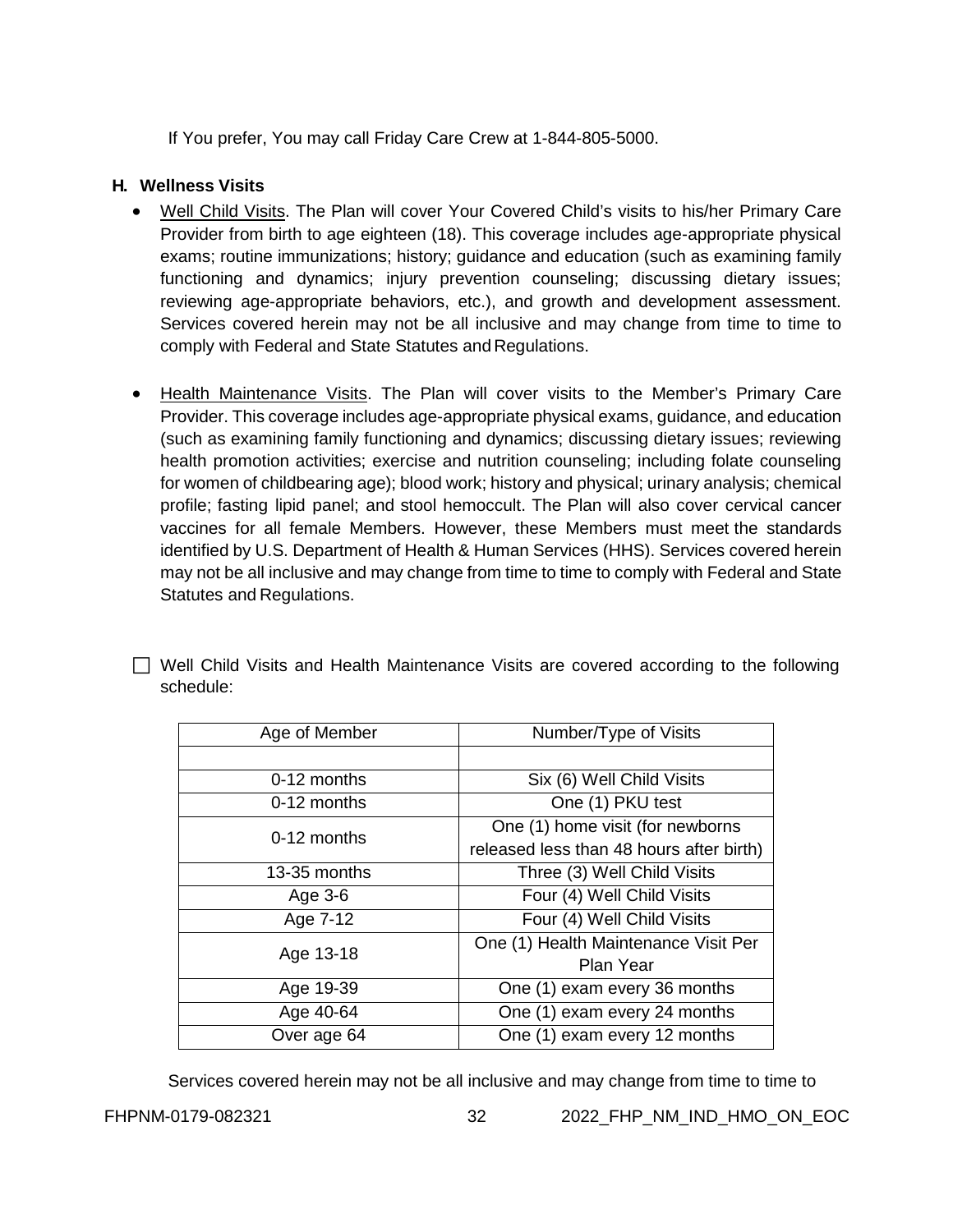comply with Federal and State Statutes and Regulations.

• Limitations on Services and Examinations. The Plan will not cover all services performed during scheduled physical examinations. For example, the Plan will generally not cover services such as stress tests, EKGs, chest X-rays or sigmoidoscopies. However, these services may be covered if they are Medically Necessary. In addition, the Plan will generally not cover examinations that are more frequent than those identified on the schedule above. However, the Plan may cover more examinations if they support a diagnosis, as determined by the Member's Primary Care Provider.

Services covered herein may not be all inclusive and may change from time to time to comply with Federal and State Statutes and Regulations.

- For Adult Women: When provided by a Network Provider or approved Non-Network Provider, the Plan will cover a yearly breast and pelvic exam and PAP test. The Plan will also cover a screening mammography when recommended by a Network Provider or approved Non-Network Provider. The following schedule willapply:
	- One mammogram and clinical breast exam is covered annually for a female Member who is at least forty (40) years of age and up to seventy-five (75) years ofage
	- One mammogram and clinical breast exam annually between thirty-five (35) andforty (40) for BRACA ½ carriers or ten (10) years younger for a female Member with family members with breast cancer or with at least one risk factor for breast cancer. (This includes a family history of breast cancer or a genetic predisposition to breast cancer or a calculated lifetime risk of developing breast cancer greater than 20%. This determination must be made by the Member's Primary Care Provider).

 $\Box$  For Adult Men: When provided by a Network Provider or approved Non-Network Provider, the Plan will cover screening for the early detection of prostate cancer asfollows:

- One screening per year for any male Member who is fifty (50) years of age or older; and
- One screening per year for any male Member between (40) forty and fifty (50) years of age. However, the Member must have an increased risk of developing prostate cancer. This determination must be made by a Network Provider or approved Non-Network Provider.
- The prostate screening may include the following tests:
	- o A prostate-specific antigen ("PSA") blood test; and
	- o A digital rectal examination.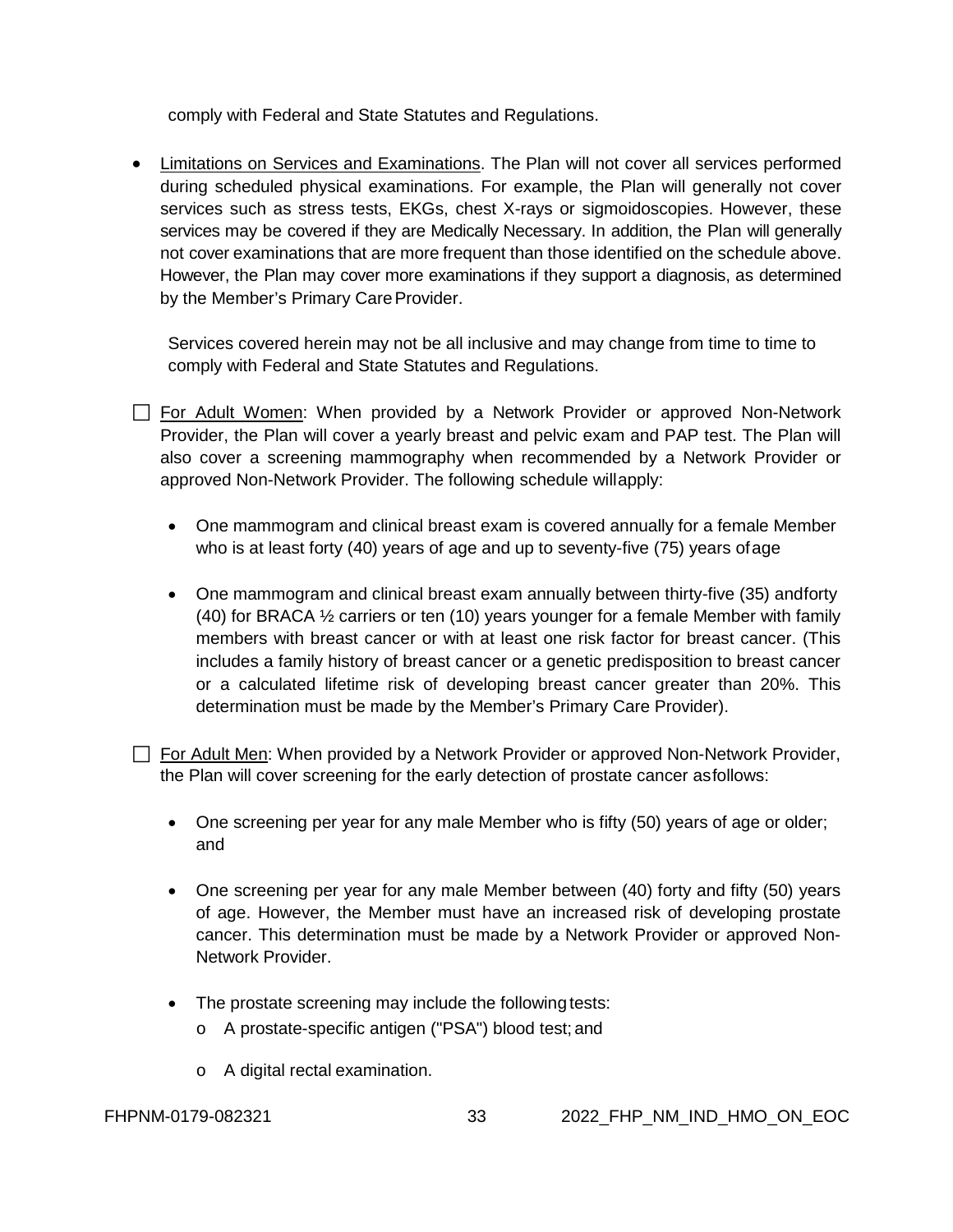Services covered herein may not be all inclusive and may change from time to time to comply with Federal and State Statutes and Regulations.

### **I. Other Out-Patient Services**

- Routine Office Visits with Primary Care Provider. The Plan will cover a Member's routine office visits to a Primary Care Provider. Covered Services, not otherwise listed in Your Schedule of Benefits, that are provided during and office visit, a scheduled procedure visit, or provided by a Specialty Provider require Deductible, Copay andCoinsurance.
- $\Box$  Telehealth. The plan will cover Telehealth services. The Plan will reimburse the treating Network Provider, approved Non-Network Provider or the consulting Provider for the diagnosis, consultation, or treatment of the Member delivered through Telehealth on the samebasis that the Plan is responsible for reimbursing that provider for the provision of the same service through in-person consultations or contact by that Network Provider. Your copay/coinsurance/deductible shall apply in the same manner as it would for an in-person like service.

The Plan will include a reasonable compensation to the originating site for the transmission cost incurred through telehealth delivered by a contracted Network Provider, except that, the originating site does not include a private residence at which the Member is located when he or she receives health care services through Telehealth.

- Home Visits. The Plan will cover Medically Necessary visits by the Member's Primary Care Provider to the Member's home within the Service Area.
- $\Box$  Specialty Provider Services. The Plan will cover services of a Network Providers with no authorization. Covered Services, not otherwise listed in Your Schedule of Benefits, that are provided during an office visit, a scheduled procedure visit, or provided by a Specialty Provider require Deductible, Copay and/or Coinsurance.
- $\Box$  Diagnostic Services. The Plan will cover diagnostic services, including radiology (X-ray); pathology; laboratory tests; diagnostic mammograms for symptomatic or high rick women and other imaging and diagnostic services. Certain diagnostic services require Prior Authorization. This is the case for magnetic resonance imaging (MRI), computerized tomography (CT) scans and Transcranial Magnetic Stimulation (TMS), among others.
- Outpatient or Ambulatory Surgical Procedures. Your Plan covers outpatient hospital and/or ambulatory surgical procedures, including operating, recovery and other treatment rooms, Physician and surgeon services, laboratory and pathology services, pre-surgical testing, anesthesia, and medical supplies. Services must be prescribed by your Primary Care Practitioner or attending Health Care Professional. Services may be provided at a hospital,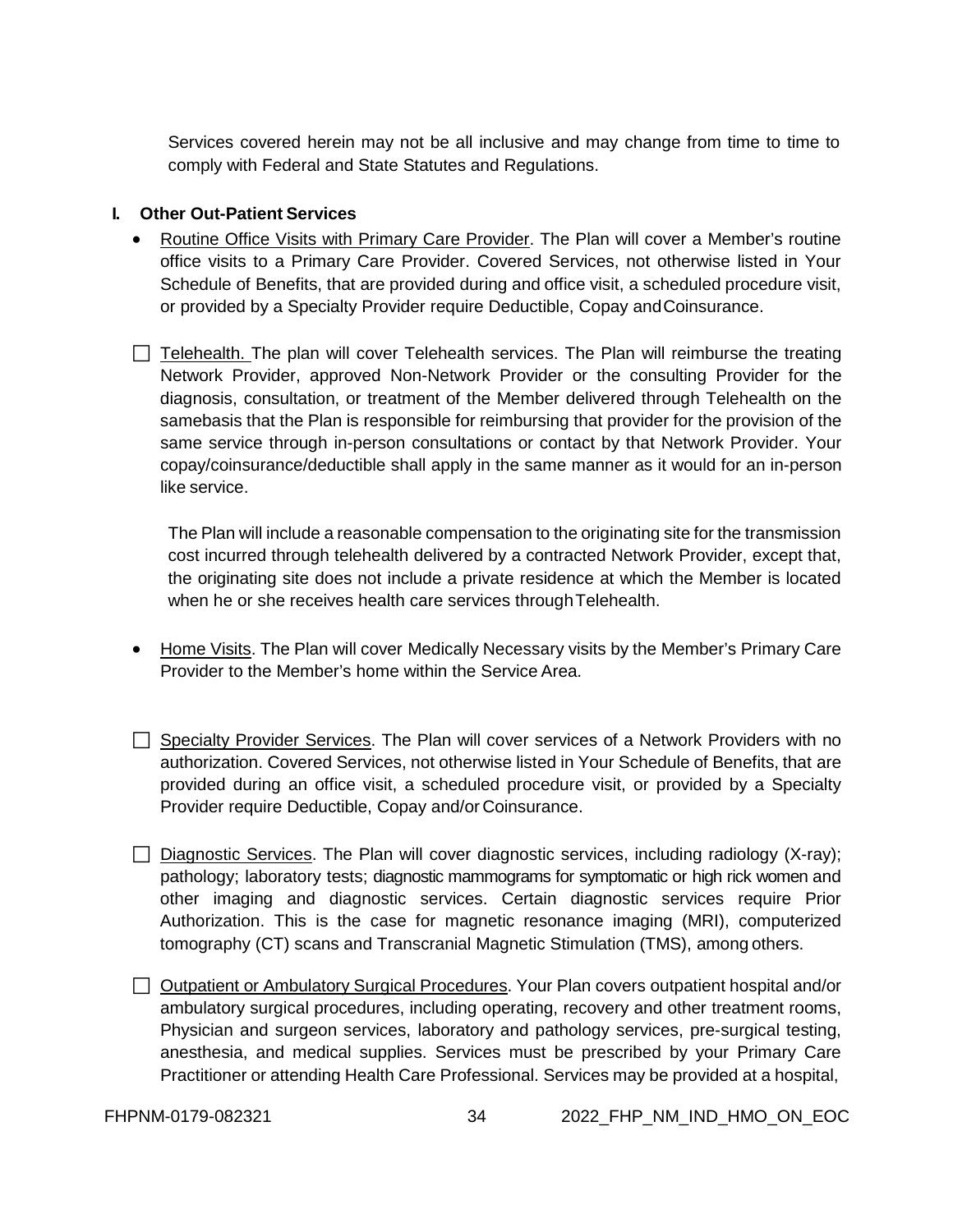a Physician's office, or any other appropriately licensed facility. The Provider delivering services must be licensed to practice and must be practicing under authority of the Health Care Insurer, the medical group, an independent practice association, or other authority as applicable by state law. Prior Authorization isrequired.

 $\Box$  Radiation Therapy and Chemotherapy. The Plan will cover Medically Necessary radiation therapy and chemotherapy, for treatment of cancer. The Member must obtain Prior Authorization.

 $\Box$  Special Right to Reconstructive Breast Surgery. If an Member has had a mastectomy and elects breast reconstruction, the Plan will cover her care and treatment as required under the Women's Health and Cancer Rights Act. Coverage will include:

- Reconstruction of the breast on which the mastectomy was performed;
- Surgery and reconstruction of the other breast to produce a symmetricalappearance;
- Prosthesis and physical complication for all stages of the mastectomy, including lymphedemas

These benefits are subject to any Copayments, Deductibles and Coinsurance obligations applicable to any other Plan coverage.

• Urgent Care. Urgent Care Services are Medically Necessary Health Care Services provided in urgent situations for unforeseen conditions due to illness or injury that are not life threatening but require prompt medical attention The Plan will cover urgent care provided in a Network Provider urgent care center within the Service Area. The Plan also covers Urgent Care Services outside the services area if Medically Necessary and are of an urgent nature. If an out-of-Network Urgent Care center is utilized, the need for services must meet the definition of Emergency and Urgent Care Services – see [Definitions](#page-99-0) section for more details.

□ Urgent Care Center. Non-Emergency care may be provided at an Urgent Care Center, but Non-Emergent Care must be provided at a Network Urgent Care Center. Use of a Non-Network Urgent Care Center within the Service Area when the services do not meet the definition of Emergency and Urgent Care Services would not be considered a covered benefit.

□ COVID-19testing and delivery of health care services for COVID-19 (including testing/screening for pneumonia and influenza, treatment for pneumonia when due to or a result of COVID-19 infection, and treatment for influenza when a co-infection with COVID-19) or any disease or condition which is the cause of, or subject of, a public health emergency is presumptively unreasonable and is prohibited. For purpose of this rule, a public health emergency exists when declared by the state of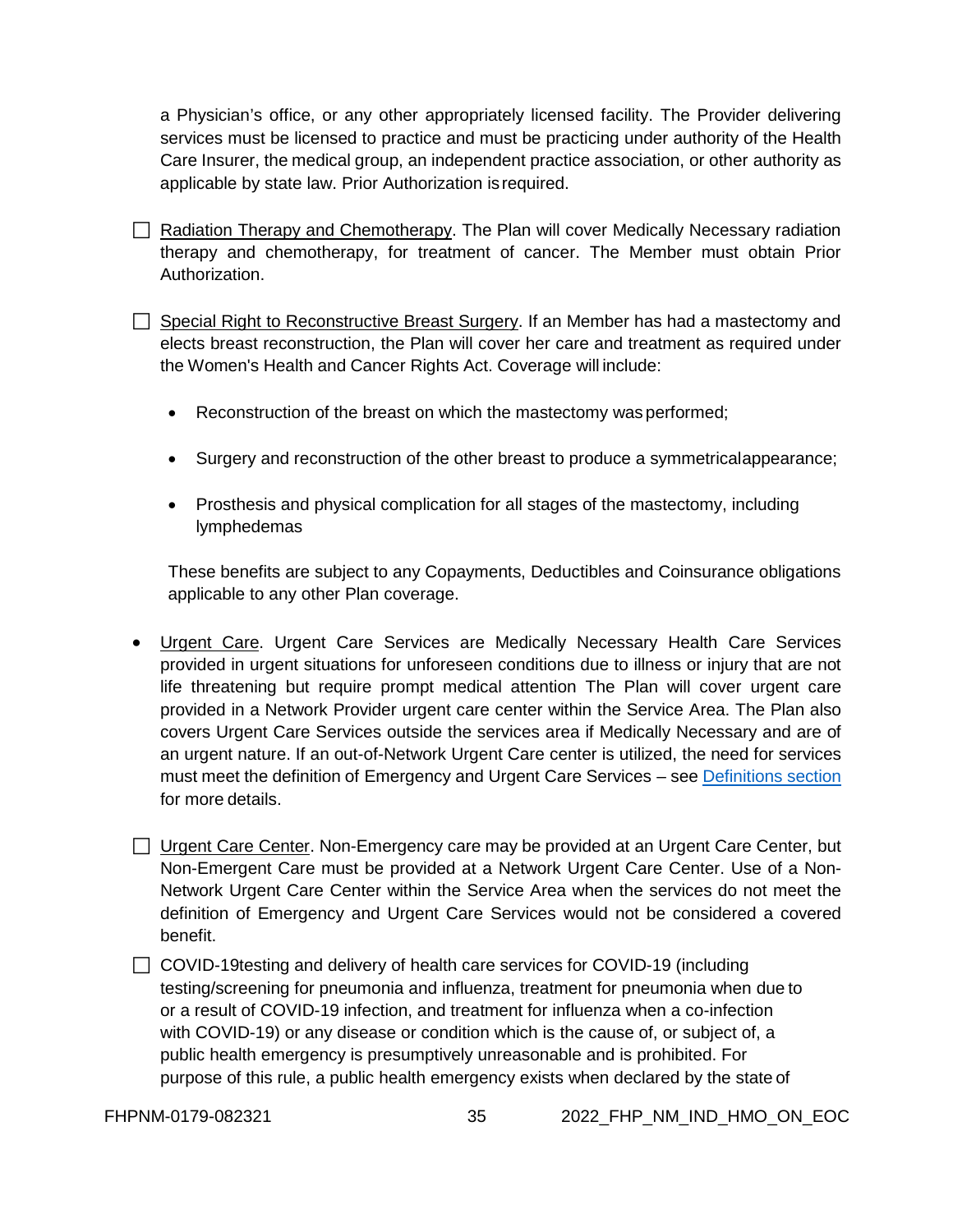New Mexico or federal government.

 Sickle Cell Disease and Its Variants. Your Plan includes benefits for treatment of Sickle Cell Disease and Its Variants, including Medically Necessary Prescription Drugs and necessary care management services to assist patients in identifying and facilitating additional resources and treatments, to the extent required bylaw.

#### **J. Genetic Counseling/Testing**

□ Covered Services include Medically Necessary genetic disease testing. Genetic disease testing is the analysis of human DNA, chromosomes, proteins, or other gene products to determine the presence of disease-related genotypes, phenotypes, karyotypes, or mutations for clinical purposes. Such purposes include those tests meeting criteria for the medically accepted standard of care for the prediction of disease risk, identification of carriers, monitoring, diagnosis, or prognosis within the confines of the statements in this definition. Coverage is not available for tests solely for research, or for the benefit of individuals not covered under the Policy.

Covered Services also include the explanation by a genetic counselor of medical and scientific information about an inherited condition, birth defect, or other genome-related effects to an individual or family. Genetic counselors are trained to review family histories and medical records, discuss genetic conditions and how they are inherited, explain inheritance patterns, assess risk, and review testing options, where available.

 $\Box$  Genetic testing may only be done after consultation with an appropriately certified genetic counselor and/or, in our discretion, as approved by a Physician that we may designate to review the utilization, medical necessity, clinical appropriateness, and quality of such genetic testing.

 $\Box$  Medically Necessary genetic counseling will be covered in connection with pregnancy management with respect to the followingindividuals:

- Parents of a Child born with a genetic disorder, birth defect, inborn error of metabolism, or chromosome abnormality;
- Parents of a Child with mental retardation, autism, Down syndrome, trisomy conditions, or fragile X syndrome;
- Pregnant women who, based on prenatal ultrasound tests or an abnormal multiple marker screening test, maternal serum alpha-fetoprotein test, test for sickle cell anemia, or tests for other genetic abnormalities, have been told their pregnancy may be at increased risk for complications or birth defects; or
- Parents affected with an autosomal dominant disorder who are contemplating pregnancy; or Women who are known to be, or who are likely to be, carriers of an X-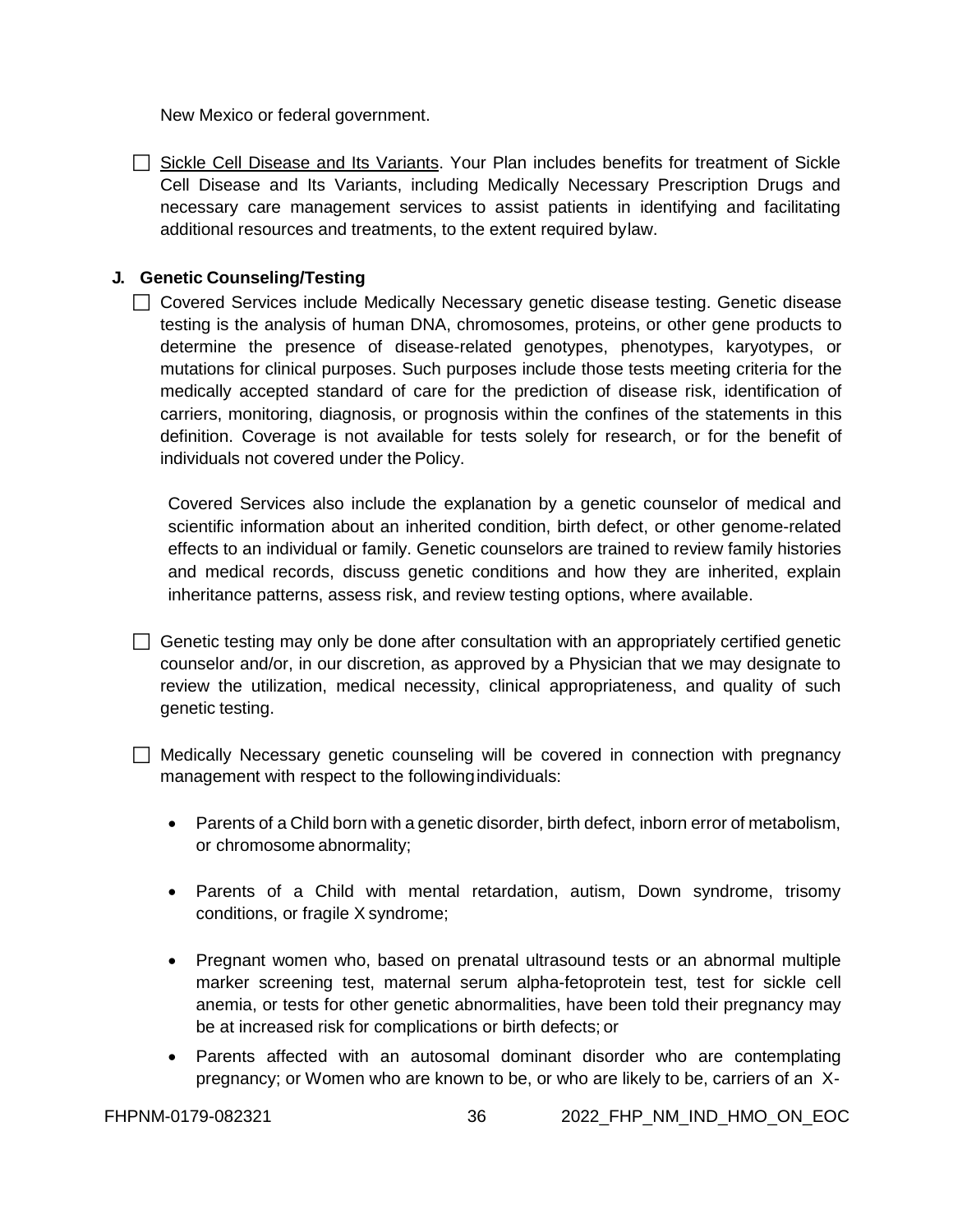linked recessive disorder.

 $\Box$  Covered Services include genetic testing of heritable disorders as Medically Necessary when the following conditions are met:

- The results will directly impact clinical decision-making and/or clinical outcome for the individual;
- The testing method is considered scientifically valid for identification of a geneticallylinked heritable disease; and
- One of the following conditions is met:
	- o The Member demonstrates signs/symptoms of a genetically linked heritable disease; or
	- o The Member or fetus has a direct risk factor (e.g., based on family history or pedigree analysis) for the development of a genetically linked heritabledisease.

 $\Box$  Additional genetic testing will be covered as required by Federal or statemandates.

 $\Box$  In the absence of specific information regarding advances in the knowledge of mutation characteristics for a particular disorder, the current literature indicates that genetic tests for inherited disease need only be conducted once per lifetime of theMember.

 $\Box$  Routine panel screening for preconception genetic diseases, routine chorionic villous sampling, or amniocentesis panel screening testing, and pre-implantation embryonic testing will not be covered unless the testing is endorsed by the American College of Obstetrics and Gynecology or mandated by federal or statelaw.

#### **K. Hospital Inpatient Services**

 $\Box$  Standard. Generally, the plan will cover Medically Necessary hospital inpatient services. However, Prior Authorization form the Plan must be obtained before his/her hospital stay. The Plan will also cover a hospital stay that results from a Medical Emergency. However, the Member must comply with the requirements described in the section below relating to Emergency Services.

General Coverage. Inpatient Hospital Services shall include, but not be limited to, semiprivate room accommodations, general nursing care, meals and special diets or parenteral nutrition when medically necessary, physician and surgeon services, use of all hospital facilities when use of such facilities is determined to be medically necessary by the covered person's primary care practitioner or treating health care professional, pharmaceuticals and other medications, anesthesia and oxygen services, special duty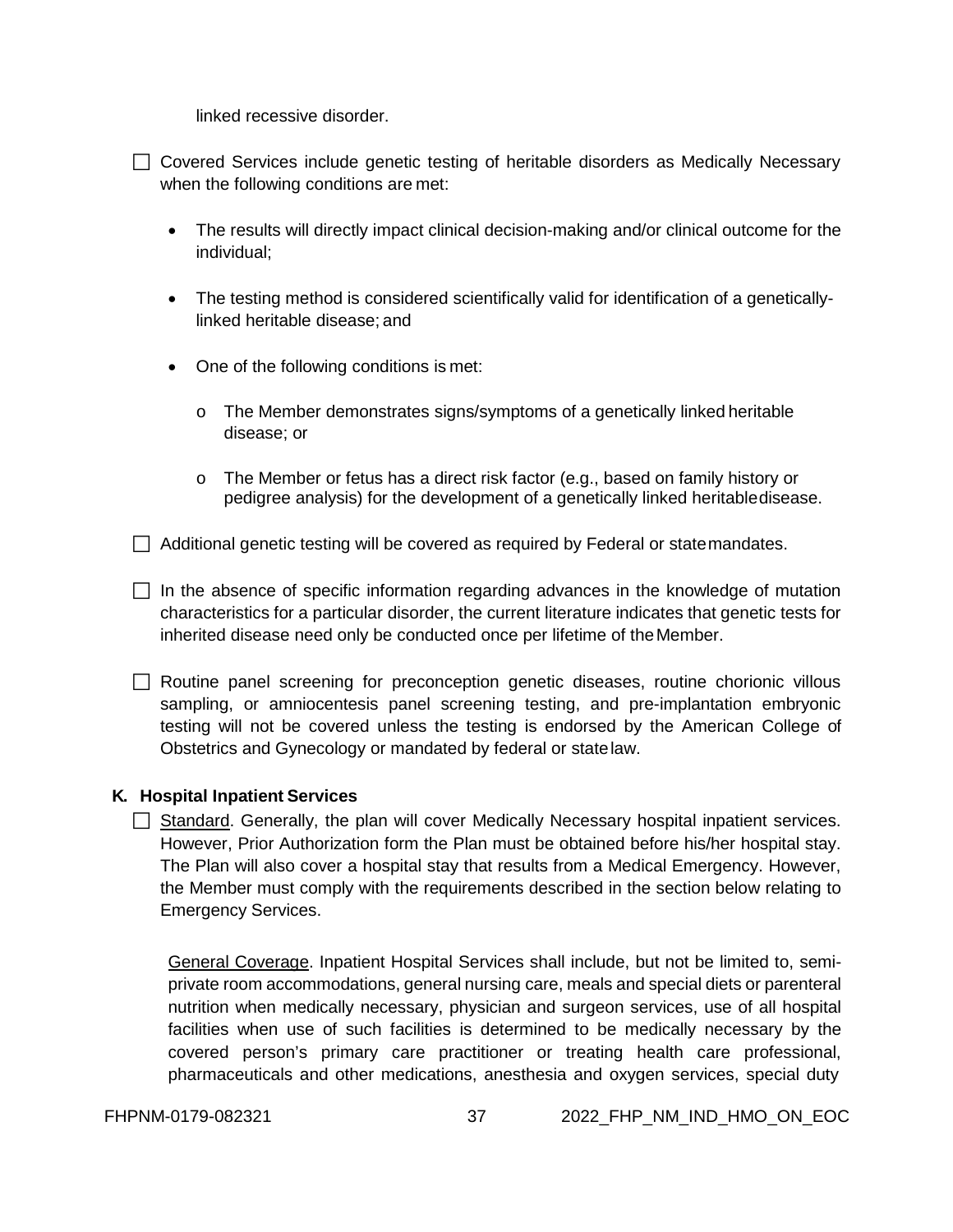nursing when medically necessary, radiation therapy, inhalation therapy, and administration of whole blood and blood components when medically necessary. In addition, Inpatient Hospital Services include the use of operating room and related facilities; intensive care unit and services; X-ray, laboratory, and other diagnostic tests; drugs, medications, biologicals, anesthesia and oxygen services; radiation therapy; chemotherapy; physical therapy; inhalation therapy; prosthetic devices approved by the Food and Drug Administration and implanted during a surgery performed pursuant to Prior Authorization (such as pacemakers and hip joints); and the administration of whole blood, blood plasma and other blood products. The Plan will cover a private room only when Medically Necessary.

• Providers and Medical Personnel. The Plan also covers the services of Treating Providers who care for the Member when he/she is hospitalized. This includes the Member's Primary Care Provider. It also includes specialist surgeons, assistant surgeons, anesthesiologists, and other appropriate medical personnel. The Plan will cover private duty nurses, as Medically Necessary.

Bariatric Surgery. Medically Necessary surgery is covered. You must meet Plan's criteria stated below to be eligible for this service. The service must be performed by an in-Network Provider.

Covered Services include Medically Necessary surgical interventions to accomplish weight loss in individuals who are obese or morbidly obese with associated Illnesses. These services may not be covered unless You receive Prior Authorization.

Medically Necessary treatment for complications resulting from Gastric Restrictive Surgical Services will be covered the same as any other illness.

You must meet the Plans criteria: BMI ≥ 35 kg/m2 who are at high risk for increased morbidity due to specific obesity related comorbid medical conditions as Medically Necessary.

## **L. Mental Health and Chemical Dependency Treatment**

General Coverage. Outpatient treatment for diagnostic and therapeutic behavioral/mental health services are covered without a Prior-Authorization UNLESS you are seeking services from a Non-Network provider. Some services do require Prior Authorization by the Plan. Please refer to the Prior Authorization list for more details.

Inpatient and outpatient Medically Necessary mental health services are covered by the Plan. Services on an outpatient basis are covered for treatment, outpatient testing, and assessment. Inpatient and partial hospitalization for psychiatric care is covered when Medically Necessary for the treatment of a mental illness. Clinically appropriate facilities and programs include those offering a clearly defined course of mental health services and special programming provided by licensed clinicians in a controlled environment offering a degree of security, supervision, and structure as deemed medically appropriate. These facilities and programs must be licensed and accredited by the appropriate federal,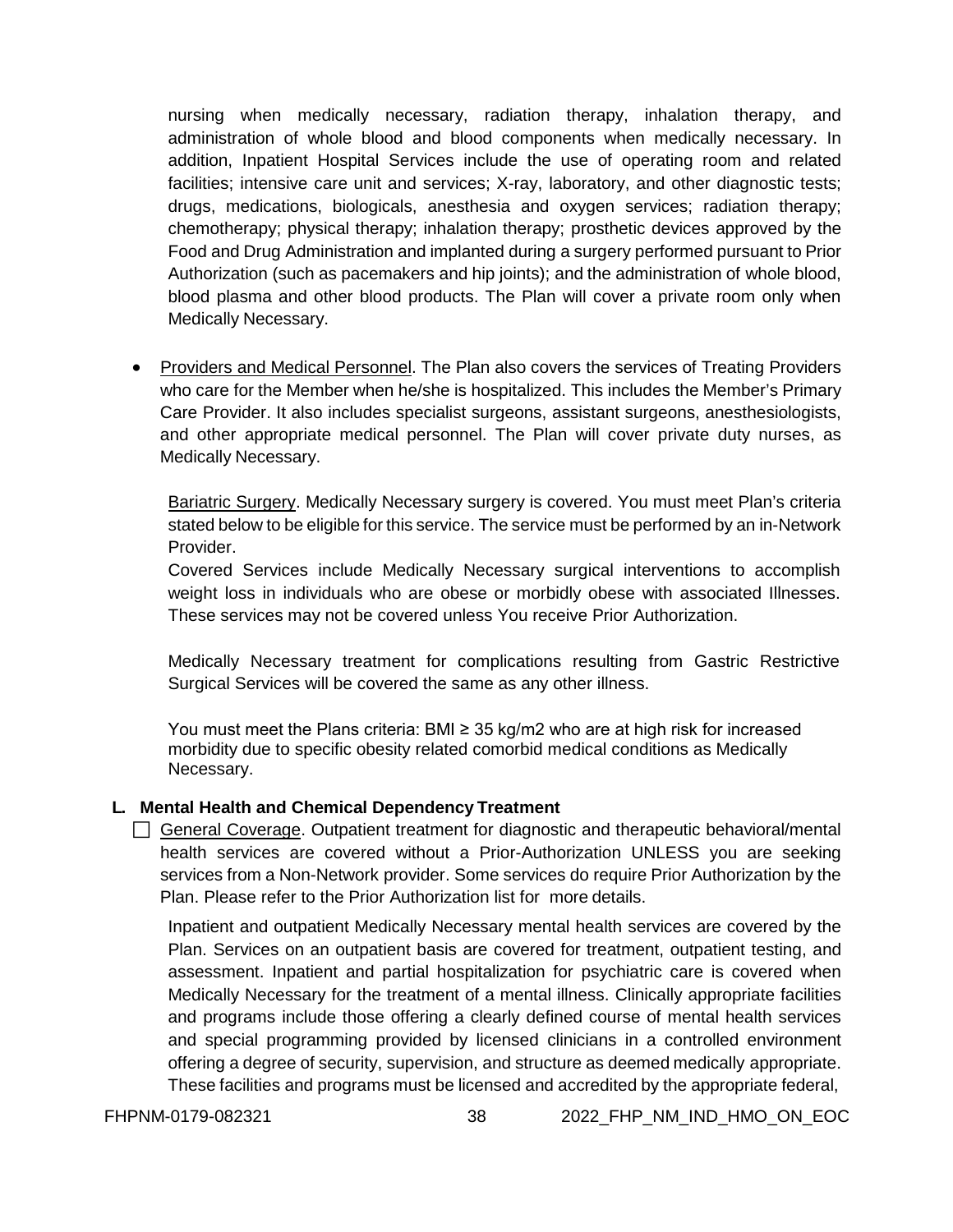state, and local authorities to provide such services effectively and safely and be recognized by national accrediting bodies in accordance with the Plan credentialing policy. Care in an inpatient setting for members with mental illness or chemical dependency must include medical monitoring with twenty-four (24)-hour medical availability and twenty-four (24)-hour on-site nursing service. Such facilities and programs exclude half-way houses, supervised living arrangements, group homes, boarding houses, or other facilities that provide primarily a supportive environment and address long-term social needs.

- $\Box$  Outpatient Mental Health Care Office visits. The Plan will cover outpatient mental health office visits in the same manner that it covers other outpatient office visits with no Prior Authorization.
- $\Box$  Outpatient Mental Health Procedures and Intensive Outpatient treatment. Will be covered in the same manner as other outpatient medical procedures. These services may require Prior Authorization as with other outpatient procedures.
- $\Box$  Inpatient Mental Health Care. Like other inpatient care, the Plan will cover Medically Necessary inpatient mental health care services as determined by the Members health care Provider. Coverage is provided for inpatient treatment if the member has a mental or behavioral disorder or requires crisis intervention. Inpatient care is covered only if you have obtained Prior Authorization before your hospital stay. The Plan will also cover a hospital stay that results from a Medical Emergency. However, you must comply with the requirements described in the Section below relating to Emergency Services.
- Outpatient Chemical Dependency/Substance Abuse Treatment. The Plan will cover outpatient chemical dependency/substance abuse visits in the same manner that it covers other outpatient visits with no priorauthorization.
- $\Box$  Inpatient and Residential Chemical Dependency/Substance Abuse Treatment. Like other inpatient care, the Plan will cover Medically Necessary inpatient or thirty (30)-day short term residential chemical dependency/substance abuse treatment. If a short term rehabilitation stay will be longer than the prescribed 30 days, the Plan will review additional days for medical necessity. Inpatient or residential care is covered if you have obtained Prior Authorization before your stay. The Plan will also cover a hospital stay that results from a Medical Emergency. However, you must comply with the requirements described in the Section below relating to Emergency Services.
- Cost-Sharing Waiver for Behavioral Health Services. There will be no Cost-Sharing applied to behavioral Health services under the following conditions.
	- Provider services rendered by a behavioral health Provider or Primary Care Provider
	- Outpatient services at a behavioral health facility, or
		- $\circ$  A non-behavioral health facility but attending is a behavioral health Provider
		- o Behavioral health services rendered at a non-behavioral health facility
		- o This includes transcranial magnetic stimulation services or electroconvulsive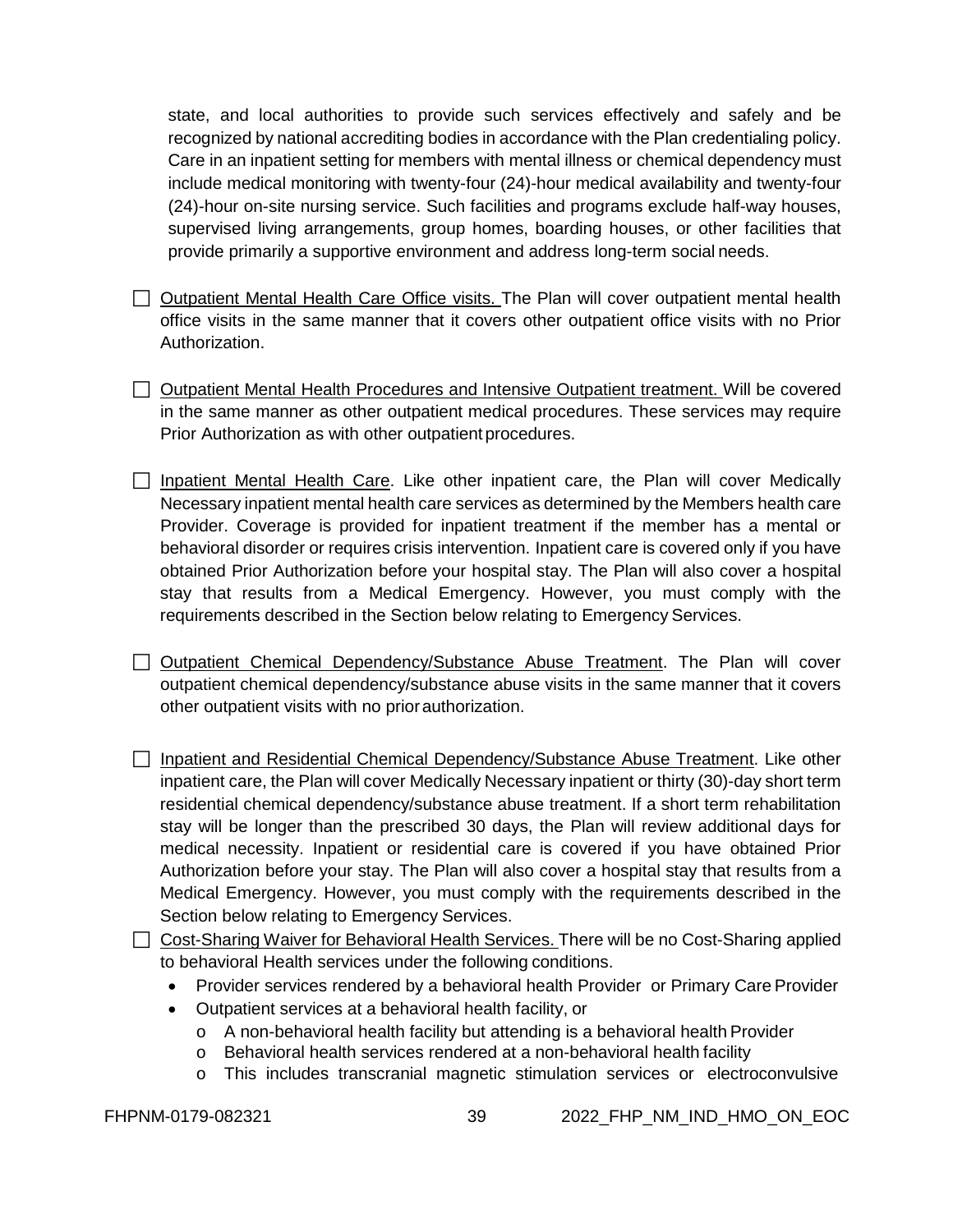therapy

- Inpatient services rendered by a behavioral health center including substance abuse or
	- o A non-behavioral health care center when attending is a behavioral health Provider<br>
	o Behavioral health services rendered at a non-behavioral health facility.
	- Behavioral health services rendered at a non-behavioral health facility.
- Clinical laboratory, radiology services or other imaging or other ancillary services when ordered by a behavioral health provider, or
	- o A non-behavioral health provider orders services for a behavioral health diagnosis.
- Behavioral Health Prescriptions as see on the Plan's formulary.
- Limitations:
	- o Cannot be part of an Emergency or Urgent care situation.
	- o For non-behavioral health providers the behavioral health diagnosis must be listed 1<sup>st</sup> or 2<sup>nd</sup> on the claim.
	- o Providers must be Network Providers or You must have received Prior Authorization of non-Network services for this waiver to apply.

## **M. Durable Medical Equipment**

• General Coverage: With respect to durable medical equipment, the Plan will cover an Member's rental; purchase; maintenance or repair, when necessary due to accidental damage, or due to changes in the condition or size of the Member; home administered oxygen, corrective appliances and artificial aids and braces; prosthetic and orthotic appliances, and/or fittings for such devices; and prescription lenses following a cataract operation or to replace organic lenses missing because of congenital absence; and diabetic equipment (i.e. glucometer). Such durable medical equipment must be provided or distributed through a Network Provider or approved Non-Network Provider hospital or other Network Provider or approved Non-Network Provider. Prior Authorization is also required. Durable Medical Equipment is authorized following applicable Medicare statutory and regulatory requirements, unless otherwise established in this document.

Limitations: Items not covered under this benefit include, but are not limited to: dressings, any equipment or supply to condition the air, appliances, ambulatory apparatus, arch supports, support stockings, corrective footwear, orthotics or other supportive devices for the feet, heating pads, personal hygiene, comfort, care, convenience or beautification items, deluxe equipment, and any other primarily non-medical equipment, except as otherwise covered and described within this document.

Also excluded are exercising equipment, vibratory or negative gravity equipment, swimming or therapy pools, spas, and whirlpools (even if recommended by a Professional to treat a medical condition).

 $\Box$  Prosthetics: Covered prosthetics are limited to the most appropriate model that adequately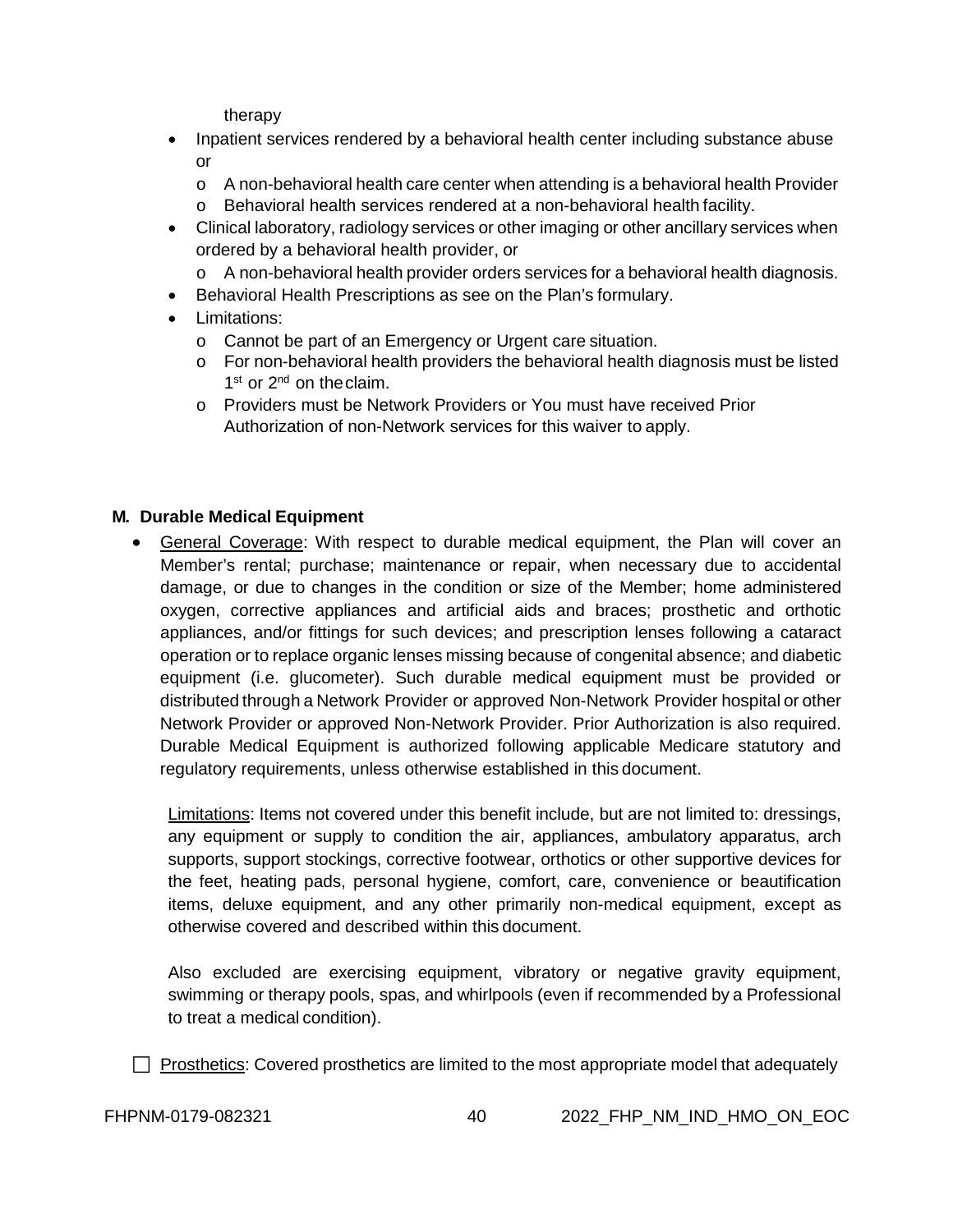meets the medical needs of the Member. Prosthetic arms and/or legs and related service must be provided by a Network Provider or approved Non-Network Provider vendor. The Plan will cover repairs and replacements of prosthetic arms and/or legs. However, the Plan will not cover repairs and replacements that are necessary because of misuse or loss.

• One (1) Medically Necessary prosthetic device, approved by the Centers for Medicare & Medicaid (CMS), is covered for each missing or non-functioning body part or organ every three (3) years.

Coverage is limited to:

- a. Devices that are required to substitute for the missing or non-functioning body part or organ;
- b. Devices provided in connection to an Illness or Injury that occurred subsequent to Your effective date of coverage;
- c. Adjustment of initial prosthetic device; and
- d. The first pair of eyeglasses or contact lenses (up to the Medicare allowable) immediately following cataract surgery.

Repair and replacement of prosthetic devices is not covered except in limited situations involving mastectomy reconstructive surgery.

 $\Box$  Orthotics: Orthotic devices are those rigid or semi-rigid external devices that are required to support or correct a defective form or function of a body part that is not functioning correctly or is diseased or injured. Orthotic devices are covered when Medically Necessary and require Prior Authorization. Corrective shoes and orthotic devices for podiatric use and arch supports, except for diabetic shoes, are not covered. Orthotics arelimited to one item every three years.

- $\Box$  Breast Pumps: Breast pump rentals are covered. Purchase of Plan approved breast pumps are covered up to \$250.
- $\Box$  Enteral Nutrition: The Plan covers enteral nutrition products and related DME and supplies required to deliver the Medically Necessary enteral nutrition. The enteral nutrition must be prescribed by a Provider; administer via tube feeding; and must be the primary source of nutrition for the Member. The Plan does not cover oral nutrition products even when prescribed or administered by a Provider.

Foods obtained from a grocery store or internet Provider will not be covered as Special Medical Foods.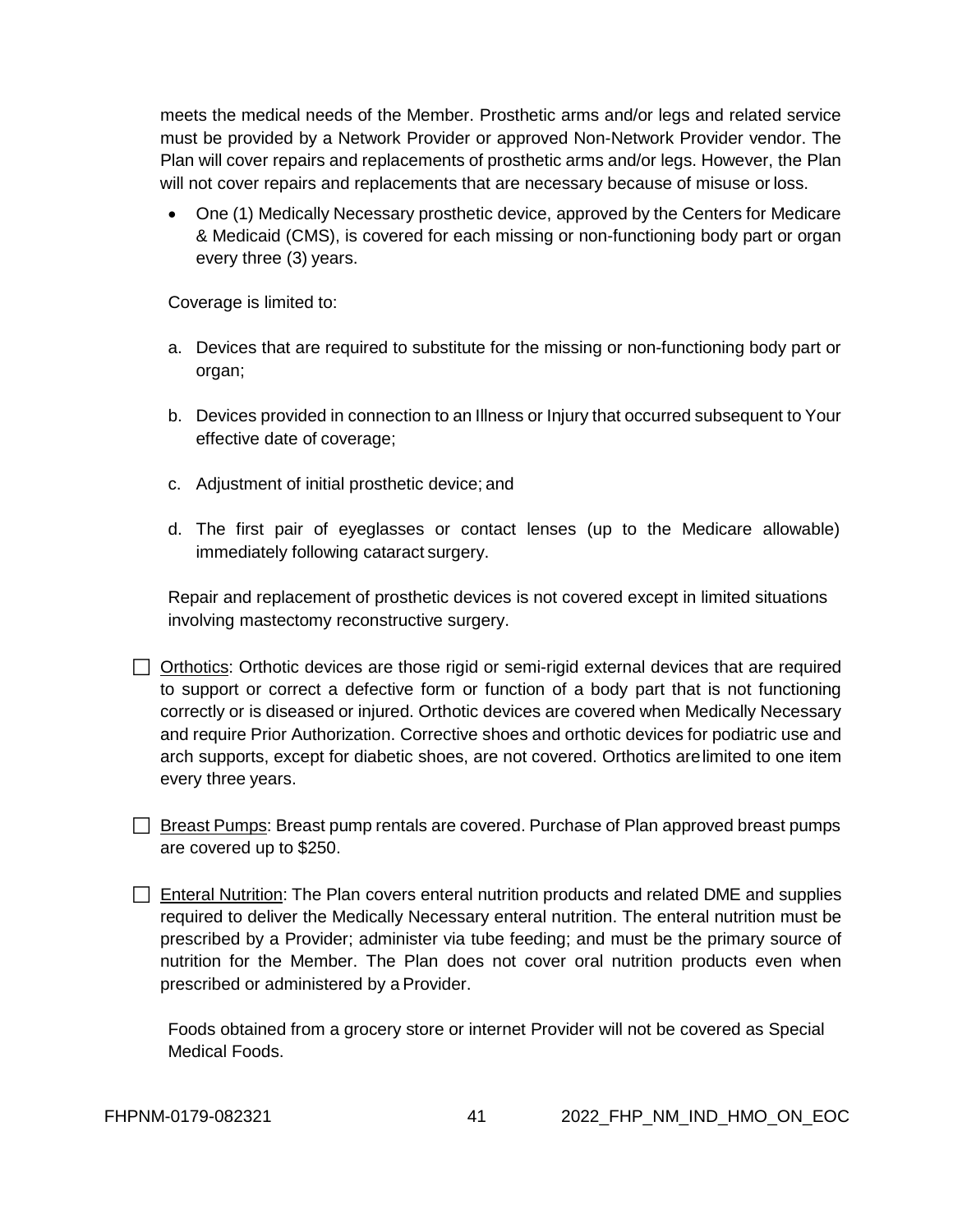### **N. Emergency Services**

 $\Box$  Standard. An Emergency Medical Condition that qualifies for Emergency Services health care procedure, treatment or service, excluding ambulance transportation service, which procedure, treatment or service is delivered to a covered person after the sudden onset of what reasonably appears to be a medical or behavioral health condition that manifests itself by symptoms of sufficient severity, including severe pain, that the absence of immediate medical attention, regardless of eventual diagnosis, could be expected by a reasonable layperson to result in jeopardy to a person's physical or mental health or to the health or safety of a fetus or pregnant person, serious impairment of bodily function, serious dysfunction of a bodily organ or part or disfigurement to a person. For the service to be covered as an Emergency Service, the Service must meet the standard set forth in the definition of Emergency and Urgent Care Services.

For a Medical Emergency, the Plan will cover the Emergency Services listed in below. These services are covered without Prior Authorization. In addition, Emergency Services linked to Mental Health or Substance Abuse issues are covered at the same level as Emergency Services for Medical conditions. Emergency Services are covered even if the provider is not a Network Provider. Please see definition of Emergency and Urgent Care Services.

Emergency and urgent care services shall include:

- Acute medical care that is available twenty-four hours per day, seven days per week, so as not to jeopardize a covered person's health status if such services were not received immediately; such medical care shall include ambulance or other emergency transportation.
- Coverage for trauma services at any designated level I, level II, or other appropriately designated trauma center according to established emergency medical services triage and transportation protocols; coverage for trauma services and all other emergency services shall continue at least until the covered person is medically stable, does not require critical care, and can be safely transferred to another facility based on the judgment of the attending physician or health care professional in consultation with the Plan;
- Reimbursement for emergency care and emergency transportation shall not be denied by the health care insurer or Plan when the covered person, seeks care that a prudent layperson would reasonably believe that emergency care is necessary regardless of eventual diagnosis or is referred for care by a Provider or the Plan,. You will only be responsible for Your Deductible, Coinsurance, Copayment regardless of the facilities Network status.
	- o a reasonable person's belief that the circumstances required immediate medical care that could not wait until the next working day or next available appointment;
- o the time of day the care was provided;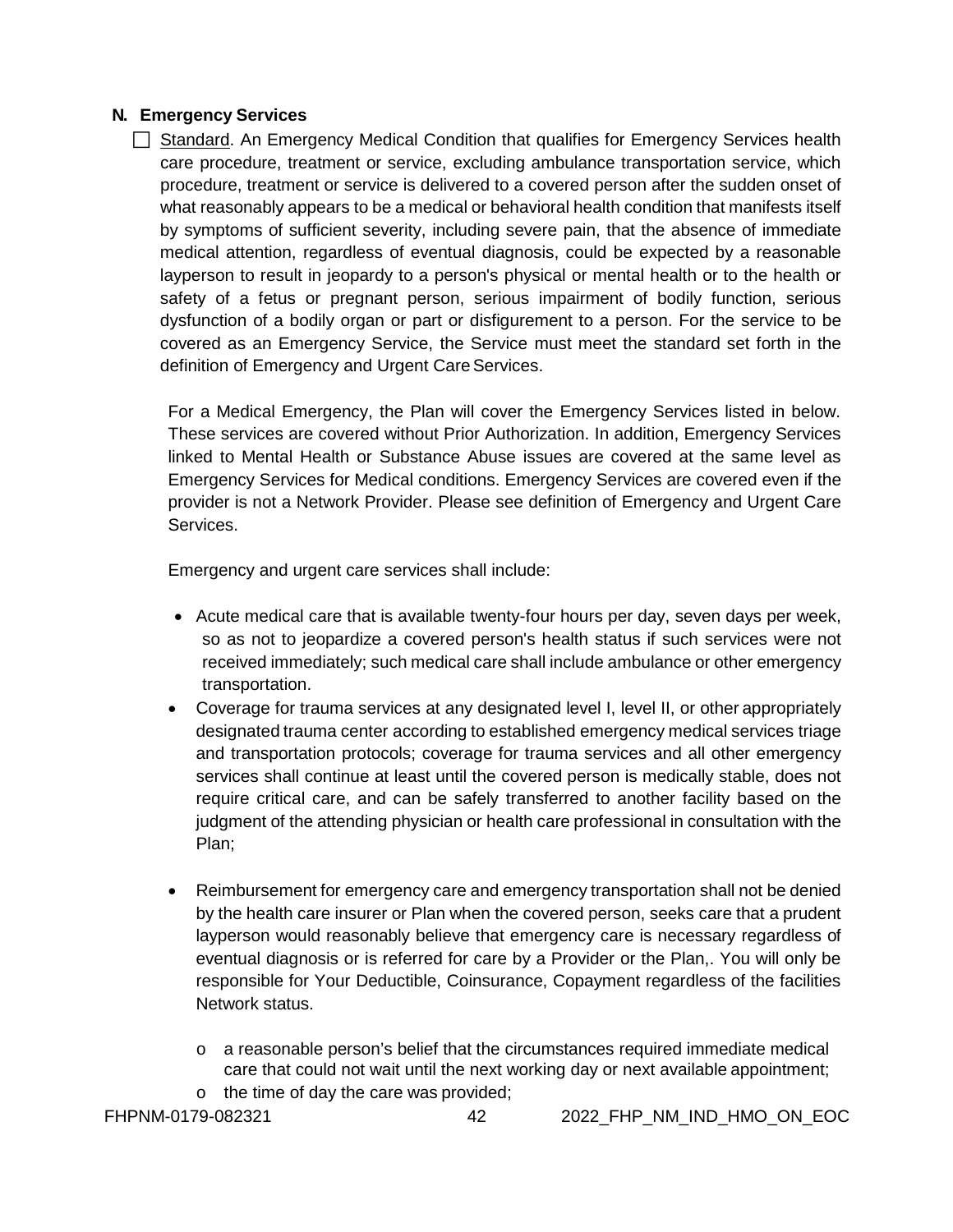- o the presenting symptoms; and
- o any circumstances which precluded use of the Plan's established procedures for obtaining emergency care;
- No prior authorization shall be required for emergency care. In addition, appropriate out-of-network emergency care shall be provided to a covered person without additional cost
- Emergency Transportation. For a Medical Emergency, the Plan will pay for the Member's transportation to the hospital by ambulance if all conditions above aremet
- Member Costs. If an Member receives emergency care from a non-Network Provider, the Member's Deductible, Copayment Coinsurance amounts will be the same as if the Member had been treated by a Network Provider.
- Plan Notification Required. The Member must notify the Plan of any Medical Emergency. The Member must do so on the first business day after treatment is received. If that is not possible, the Member must notify the Plan as soon as medically possible. This notification must include the identity of the Member must notify the Plan by telephone of the hospitalization. Alternatively, the Member must instruct the hospital or a family member to notify the Plan. The notification must include the identity of the Member and the hospital where he/she was admitted. This notice must occur on the first business day following the hospital admission, or as soon as medically possible. If the Member is unable to contact the Plan personally or ask another person to do so, the notification may be delayed or retrospectively deemed unnecessary based on the Patient's ability tonotify.

Transfer. If an Member is hospitalized in a non-Network Hospital, the Plan may have the Member transferred to a Network hospital as soon as medically feasible. If the Plan requests transfer to a Network Hospital, the patient must be stabilized, and the transfer effected in accordance with federal law. The Plan will not cover any services provided by a non-Network Provider to a Member who has refused a medically feasible transfer. The Plan will work with the facility to coordinate appropriate medical services after stabilization as Medically Necessary.

## **O. Maternity Benefits**

 $\Box$  Prenatal and Postnatal Office Visits. Prenatal, intrapartum, perinatal, and postnatal care visits are covered in the same manner as routine office visits with your Primary Care Provider.

 $\Box$  Prenatal Diagnosis. The Plan will cover the prenatal diagnosis of congenital disorders of the fetus. This coverage applies to screening and diagnostic procedures during the pregnancy of the Member when Medically Necessary. This includes an alpha-fetoprotein IV screening test for pregnant women, generally between sixteen (16) and twenty (20) weeks of pregnancy, to screen for certain genetic abnormalities in thefetus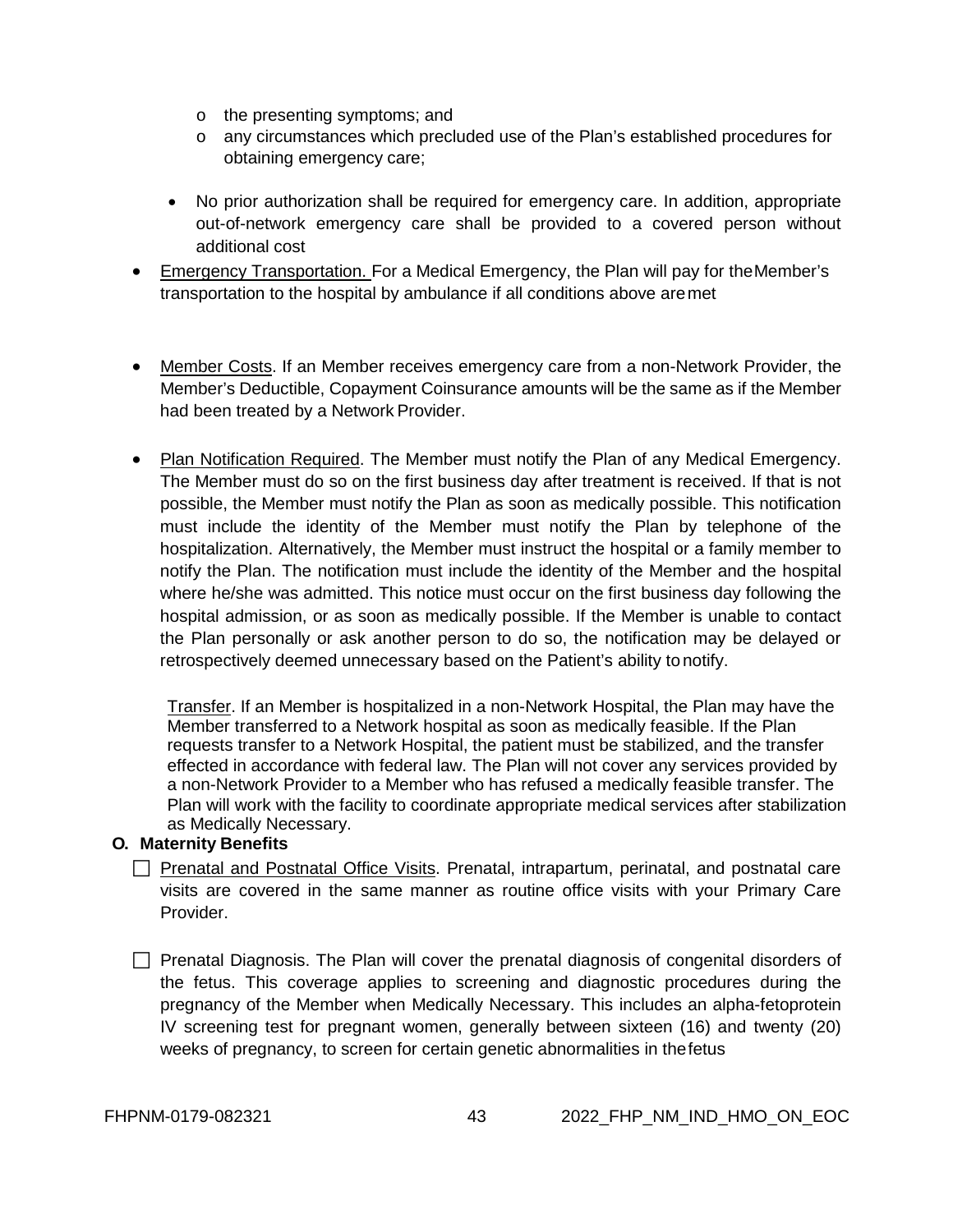Complications of Pregnancy. The Plan will cover a sickness or disease which is a complication of the Member's pregnancy or childbirth.

- Hospitalization for Delivery. The Plan will cover the Member's hospitalization for delivery. The hospital stay following a normal vaginal delivery for You and Your newborn will not be less than forty-eight (48) hours. The hospital stay following a caesarean section will not be less than ninety-six (96) hours for You and Your newborn.. These timeframes could be less at the discretion of the attending physician and the Member. If the mother and child are discharged prior to forty-eight (48) hours following delivery, then one newborn visit within the first week of life will be covered. If You and Your Child stay is longer than the timeframes stated above the plan will cover additional days as long as Medically Necessary.
	- Home Visits: postpartum care in the home shall consist of a minimum of three home visits, unless one or two home visits are determined to be sufficient by aProvider.
		- $\circ$  Care will be provided by a person with the necessary experience to provide quality postpartum care.

 $\Box$  Breast Pumps: Breast pump rentals are covered. Purchase of Plan approved breast pumps are covered up to \$250.

# **P.** Family Planning and Infertility Services

• Family Planning. The Plan will cover voluntary family planning services including family planning counseling and the provision of information about birth control (see contraceptive coverage section). Coverage also includes the insertion of contraceptive devices and the fitting of diaphragms. The Plan also covers the provision of vasectomies and tubal ligation procedures performed by a Network Provider or approved Non-Network Provider. Oral contraceptives, including emergency contraceptives, are covered under the Member's pharmacy benefit.

 $\Box$  Infertility Services. The Plan will cover the following services, including X-ray and laboratory procedures:

- Services for diagnosis and medically indicated treatment for physical conditions causing involuntary infertility. This treatment does not cover reversals of prior voluntary sterilization surgery. If Medically Necessary, reasonable physical and behavioral health appraisal examinations and laboratory and radiological tests will becovered.
- Benefits related to infertility are limited to testing, diagnosis, and corrective procedures and treatment for physical conditions causing involuntary infertility. Please see the [Limitations and Exclusions section f](#page-64-0)or Infertility Services limitations andexclusions.
- $\Box$  Contraceptive Coverage. Currently the food and Drug Administration (FDA) has approved 18 different methods of contraception. All FDA approved methods of contraception have options available that are covered under this policy without cost sharing as required by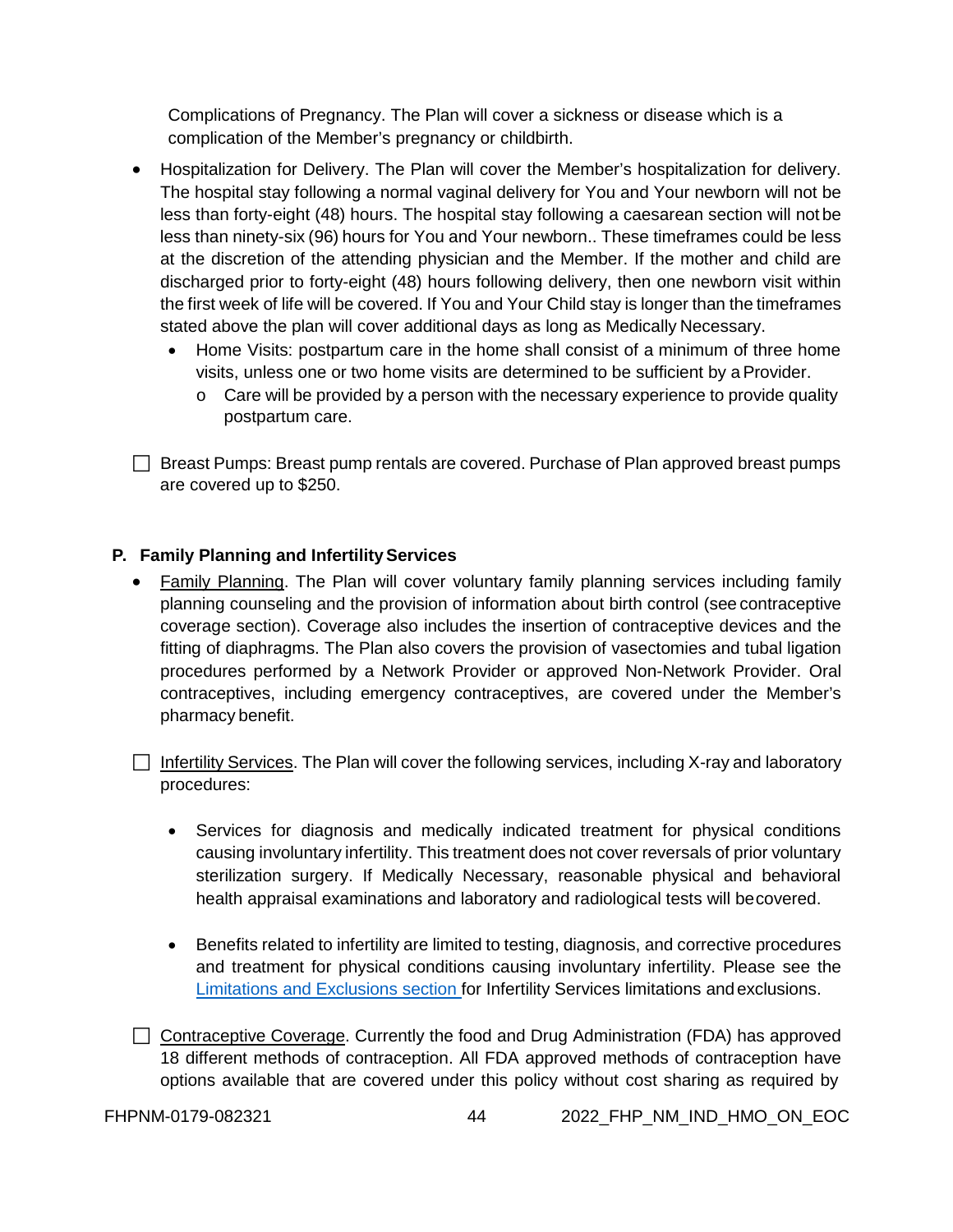federal and state law. Contraception shall not be subject to Member cost-sharing, utilization review, prior-authorization, or step-therapy.

- The Plan will cover a six-month supply of contraceptives at one time.
- Vasectomies do require a member cost share see the SBC for cost-sharingdetails.
- Voluntary sterilization is a covered benefit.

# **Q. Home Health Care Services**

 $\Box$  General Coverage. The Plan will cover home health care provided to an Member who is under the direct care of a Network Provider or approved Non-Network Provider. Services will include visits to the Member by Network Providers or approved Non-Network Providers. Visits will be limited to the usual and customary time required to perform the particular services.

 $\Box$  Coverage is provided for:

- a. Part-time or intermittent home nursing carefor:
	- i. Skilled nursing care under the supervision of a Registered Nurse(RN);
	- ii. Certified Home health aide services under the supervision of an RN ortherapist;
	- iii. Medical social services by a licensed socialworker;
- b. Infusion services;
- c. Physical, occupational, pulmonary, respiratory and speech therapies;
- d. Nutritional counseling by a nutritionist ordietitian;
- e. Audiology services
- f. Medical supplies, lab services and medications that would be covered if the Member were an inpatient at a hospital;
- g. Prosthesis and orthopedic appliances
- h. Rental or purchase of DME.
- $\Box$  Limitations. Coverage of home health care by the Plan is subject to the following conditions and limitations: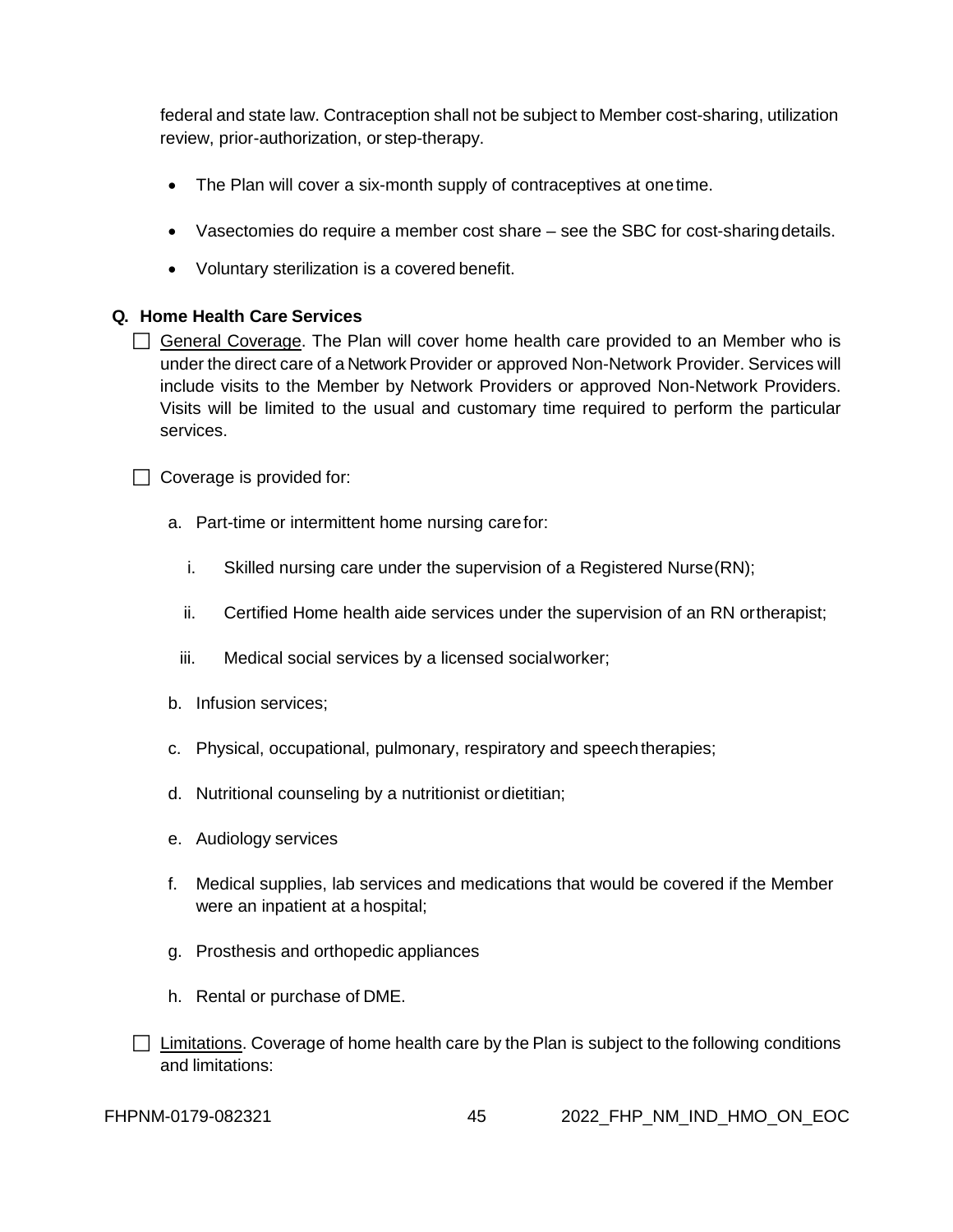- The care provided must follow an Authorized Home Health Treatment Plan.
- Services will be covered only if hospitalization would be required if such home health services and benefits were not provided.
- Home health Care visits are limited to one hundred (100) visits per Member, per year.

The services provided will be limited to the professional services as listed in 2.a. above and will not cover non-skilled personal care or services or supplies for personal comfort or convenience, including homemaker services.

- Home Health Care does not include personal care, custodial care, domiciliary care, or homemaker services, In-home services provided by certified nurse aides or home health aides, or over-the counter medical equipment, over-the-counter supplies, or any Prescription Drugs, except to the extent that they are covered elsewhere in this document.
- Home Health Services require Prior Authorization after the first 30 visits pertherapy.

# **R. Organ and Tissue Transplants**

- General Coverage. The Plan will cover the following transplants: heart; lung; heart/lung; liver; kidney; pancreas islet cell infusion; multi-visceral; multi-organ; cornea; bone marrow for treatment of neuroblastoma and Hodgkin's or non-Hodgkin's lymphoma; autologous or allogeneic bone marrow transplants and stem cell rescue or hematopoietic support only for malignant tumors when necessary to support high dose chemotherapy; and autologous or allogeneic bone marrow transplant and/or stem cell rescue only for aplastic anemia, leukemia, hereditary severe combined immunodeficiency disease, Wiskott-Aldrich Syndrome, and high risk stage II and III breast cancer, meniscal allograft, autologous chondrocyte implantation.
- $\Box$  Related Items. The Plan will also cover services, supplies and pharmaceuticals required in connection with a covered transplant procedure. This includes valuation of an Member as a transplant candidate; tissue typing; covered transplant procedure; scheduled follow- up care and anti-rejection medication.
- $\Box$  Donors. When the recipient of a covered transplant is an Member, the Plan will pay for certain donor costs. This includes costs directly relating to the acceptability of an organ. It also includes the costs of services directly related to surgical removal of the organ for the donor. It also includes the costs of treating complications directly resulting from the surgery. All of these costs are subject to the other limits of thePlan.
- Conditions. All transplant services require Prior Authorization. However, the Member must

FHPNM-0179-082321 46 2022\_FHP\_NM\_IND\_HMO\_ON\_EOC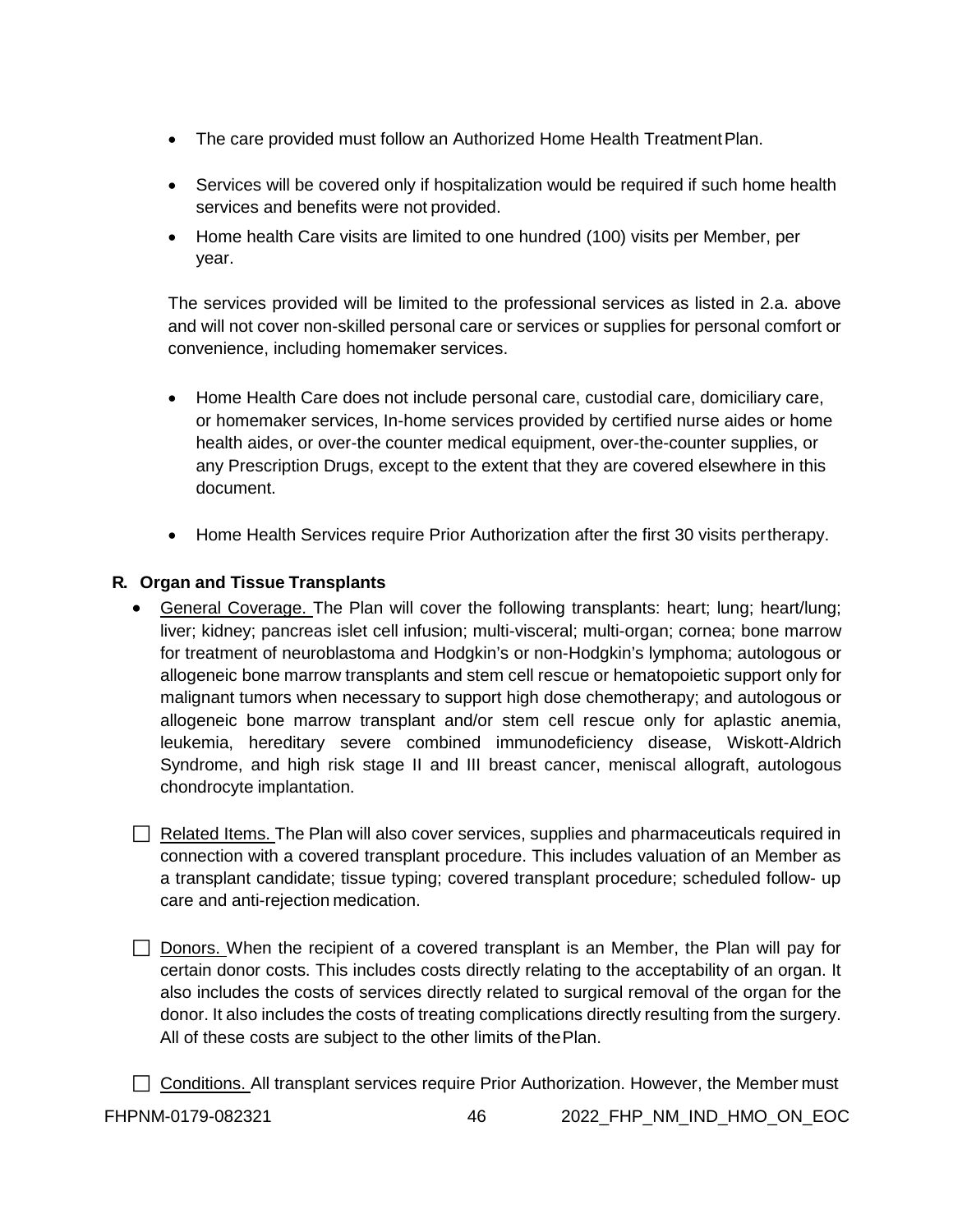first be accepted into the transplant program ata Transplant Center. .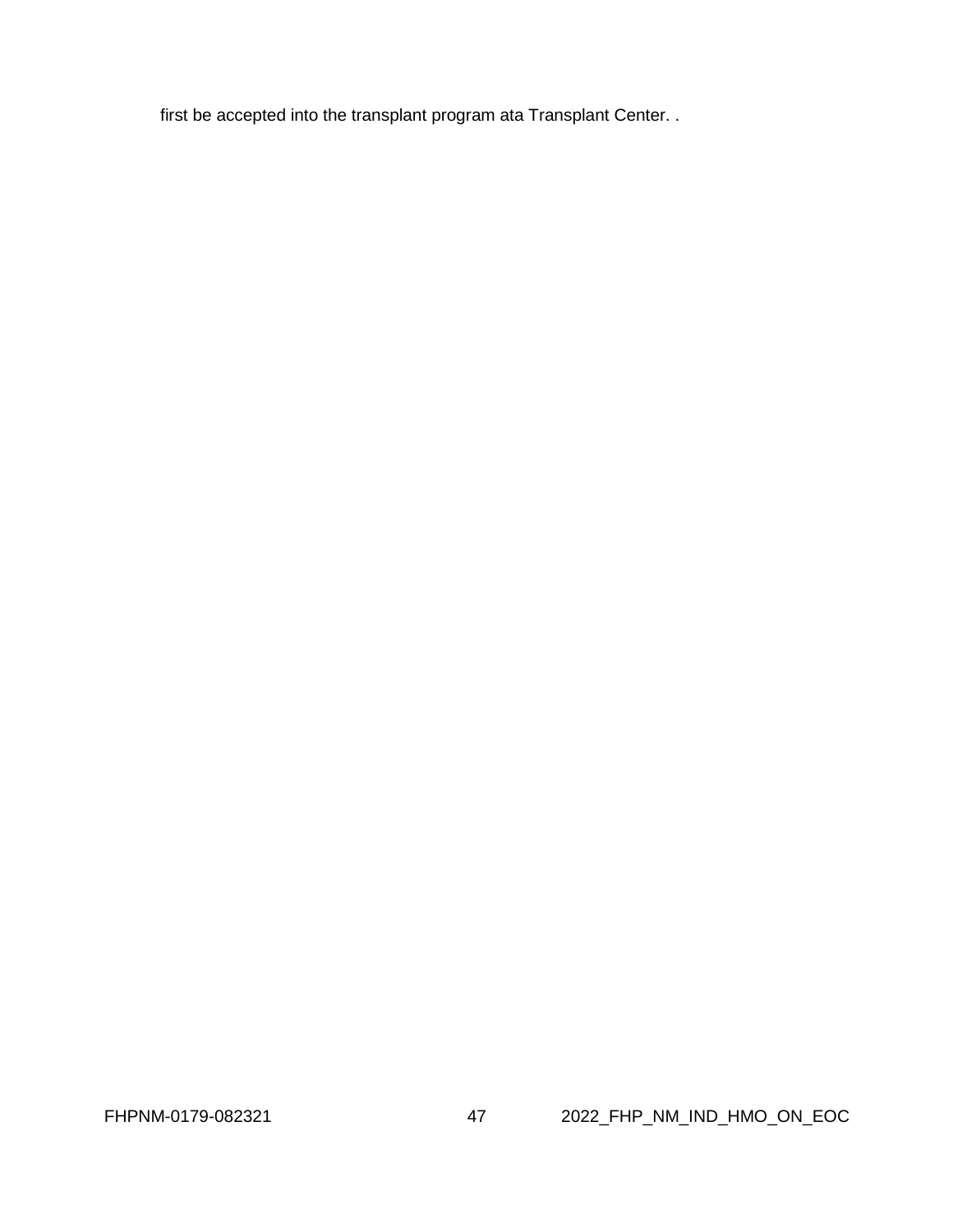effectiveness in improving the length and quality of life; the mortality and morbidity associated with the treatment; alternative treatment methods; the current medical and scientific literature; the positions of governmental agencies regarding the treatment; community standards of care; and the Member's physical and mental condition. ThePlan will cover donor search and acceptability testing of potential love donors as well as shortterm storage of donated organs and tissues.

 $\Box$  Limited travel benefits are available for the transplant recipient, live donor and one other person. Transportation costs will be Covered only if our-of state travel is required. Reasonable expenses for lodging and meals will be covered for both out-of-state and instate, up to a maximum of \$150 per day for the transplant recipient, live donor and one other person combined. All Organ transplants must be performed at site that the Plan approves and require Prior Authorization.

# **S. Hospice**

 $\Box$  General Coverage. The Plan covers physical, psychological, spiritual and bereavement care for terminally ill Members and their families. The services cover a range of inpatient and twenty-four (24) hour on-call home care. The care may be provided in the home. It could also be provided in a Treating Provider hospice facility; and/or other Provider facility. Services include, but are not limited to, the following: nursing services; Provider services; certified nurse aide services; nursing services of other assistants; homemaker services; physical therapy services; pastoral care; counseling; trained volunteer services; andsocial services. Other benefits available through hospice are covered by the Plan Such benefits are subject to the other limitations in this Evidence of Coverage andinclude:

- Medical supplies;
- Drugs and biologicals;
- Prosthesis and orthopedic appliances
- Oxygen and respiratory supplies;
- Diagnostic testing;
- Renting or purchase of durable medical equipment;
- Transportation
- Provider services:
- Therapies including physical, occupational and speech;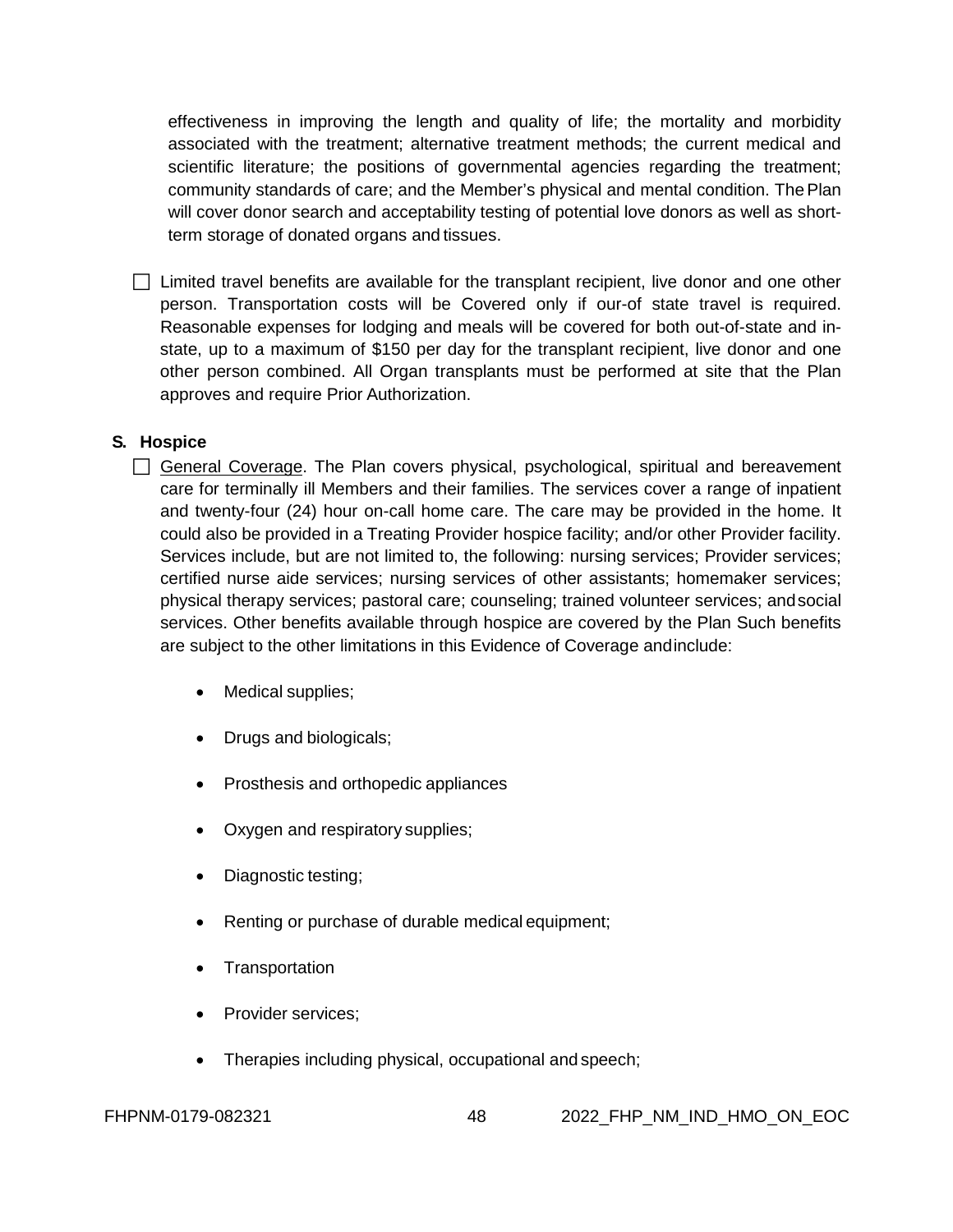- Nutritional counseling by a nutritionist or dietitian.
- Respite Care (care that provides relief for the caregiver) for up to 5 continuous days every 60 days of hospice care.

 $\Box$  Limitations. Hospice care is subject to the following conditions and limitations:

- All hospice services must be provided under active management through a hospice. The hospice is responsible for coordinating all hospice care services. This is true regardless of the location or facility providingservices.
- Hospice services are allowed only for Members who are terminally ill and have a life expectancy of six (6) months or less. A Member may live beyond the prognosis for life expectancy. In this case benefits will continue for three (3) benefit periods (if needed). If additional benefit periods are needed, the Plan's case managements staff shall work with the member's attending physician and the hospice's medical director to determine the appropriateness of continued hospice care.
- Hospice requires Prior Authorization after the first benefitperiod.
- Hospice services must be reviewed periodically by the Member's Primary Care Provider.
- Bereavement support services for the family of the deceased Member will be covered for up to twelve (12) months after the Member's death.
- Prior Authorization is required by the hospice interdisciplinary team for short term acute patient care or continuous home care, which may be required during a period of crisis, for pain control or symptom management. Services and charges incurred in connection with an unrelated illness will be processed in accordance with policy coverage provisions applicable to all other illnesses and/orinjuries.

## **T. Other Important Services**

- Diabetes. The Plan's coverage of an Member's diabetes includes new or improved treatment or monitoring equipment; supplies; and outpatient self-management training and education. All supplies, including medications and equipment for the control of diabetes must be dispensed as written, including brand name products, unless a substitution is approved by the physician or practitioner who issues the written order for the supplies or equipment. Such items, when obtained for a Qualified Participant, shall include but not be limited to the following:
	- Diabetes Equipment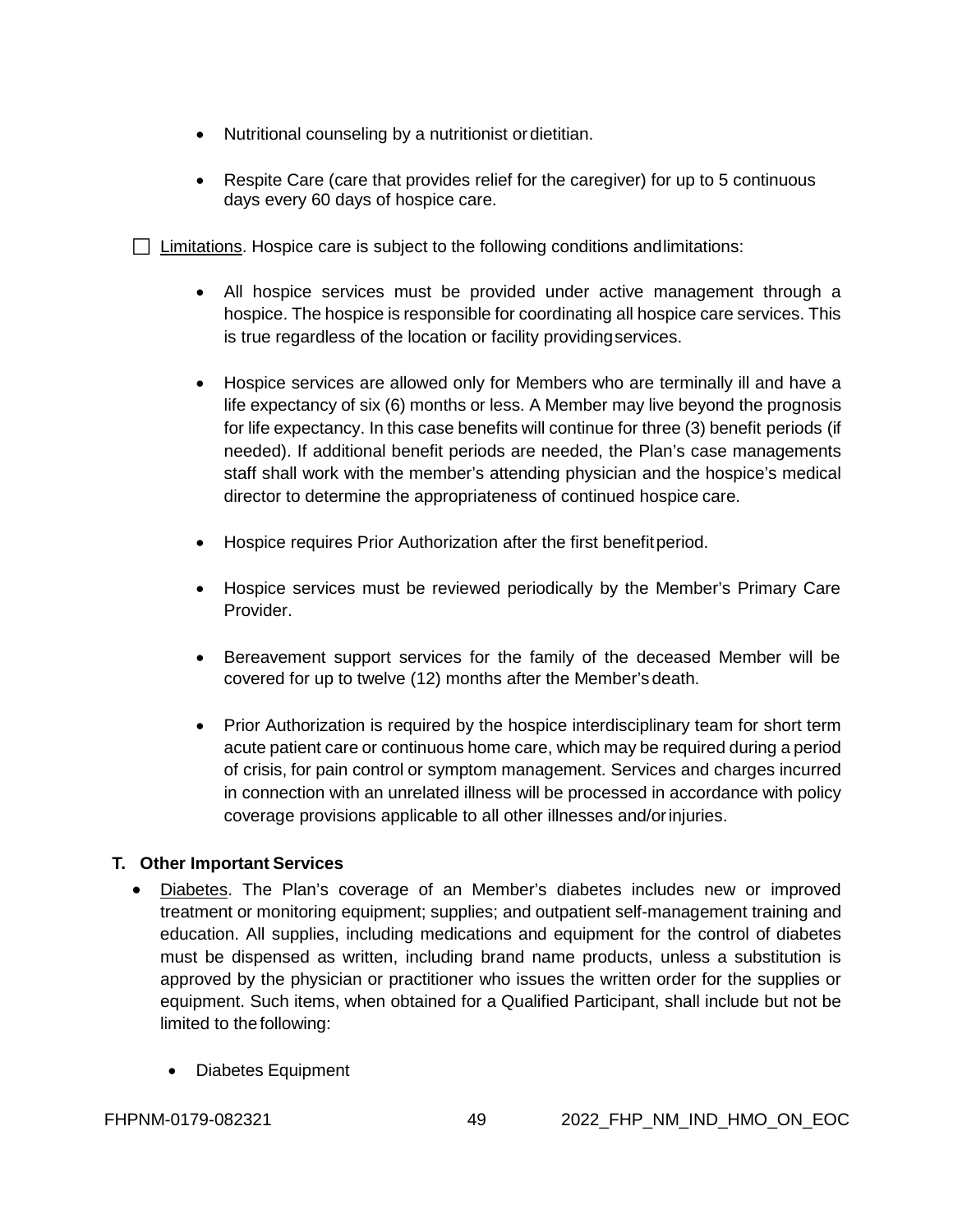- o Blood glucose monitors (including noninvasive glucose monitors and monitors for the blind);
- o Insulin pumps (both external and implantable) and associated appurtenances, which include: insulin infusion devices, batteries, skin preparation items, adhesive supplies, infusion sets, insulin cartridges, and durable and disposable devices to assist in the injection of insulin; and
- o Podiatric appliances, including therapeutic molded or depth-inlay shoes, functional orthotics, custom molded inserts, replacement inserts, preventive devices and shoe modifications for the prevention of complications associated with diabetes.
- Diabetes Supplies
	- $\circ$  Test strips specified for use with a corresponding blood glucose monitor, lancets and lancet devices, visual reading strips and urine testing strips andtablets;
	- o Insulin and insulin analog preparations; Injection aids, including devices used to assist with insulin injection and needleless systems, insulin syringes;
	- o Biohazard disposable containers;
	- o Prescriptive and non-prescriptive oral agents for controlling blood sugar levels, and
	- o Glucagon emergency kits.
- Diabetes Self-Management Training for the Qualified Participant will include the development of an individualized management plan that is created for and in collaboration with the Qualified Participant (and/or his or her family) to understand the care and management of diabetes, including nutritional counseling and proper use of Diabetes Equipment and Diabetes Supplies.

Qualified Participant means an individual eligible for coverage under this Contract who has been diagnosed with (a) insulin dependent or non-insulin dependent diabetes, (b) elevated blood glucose levels induced by pregnancy, or (c) another medical condition associated with elevated blood glucose levels.

- Skilled Nursing Care. The Plan will cover a Member's Inpatient skilled nursing services must be provided in a Network Facility or approved Non-Network Facility for Inpatient skilled nursing facility. These services also require Prior Authorization. Coverage by the Plan is limited to sixty (60) days per Plan Year.
- $\Box$  Rehabilitative Services. The Plan will cover services of licensed therapists providing short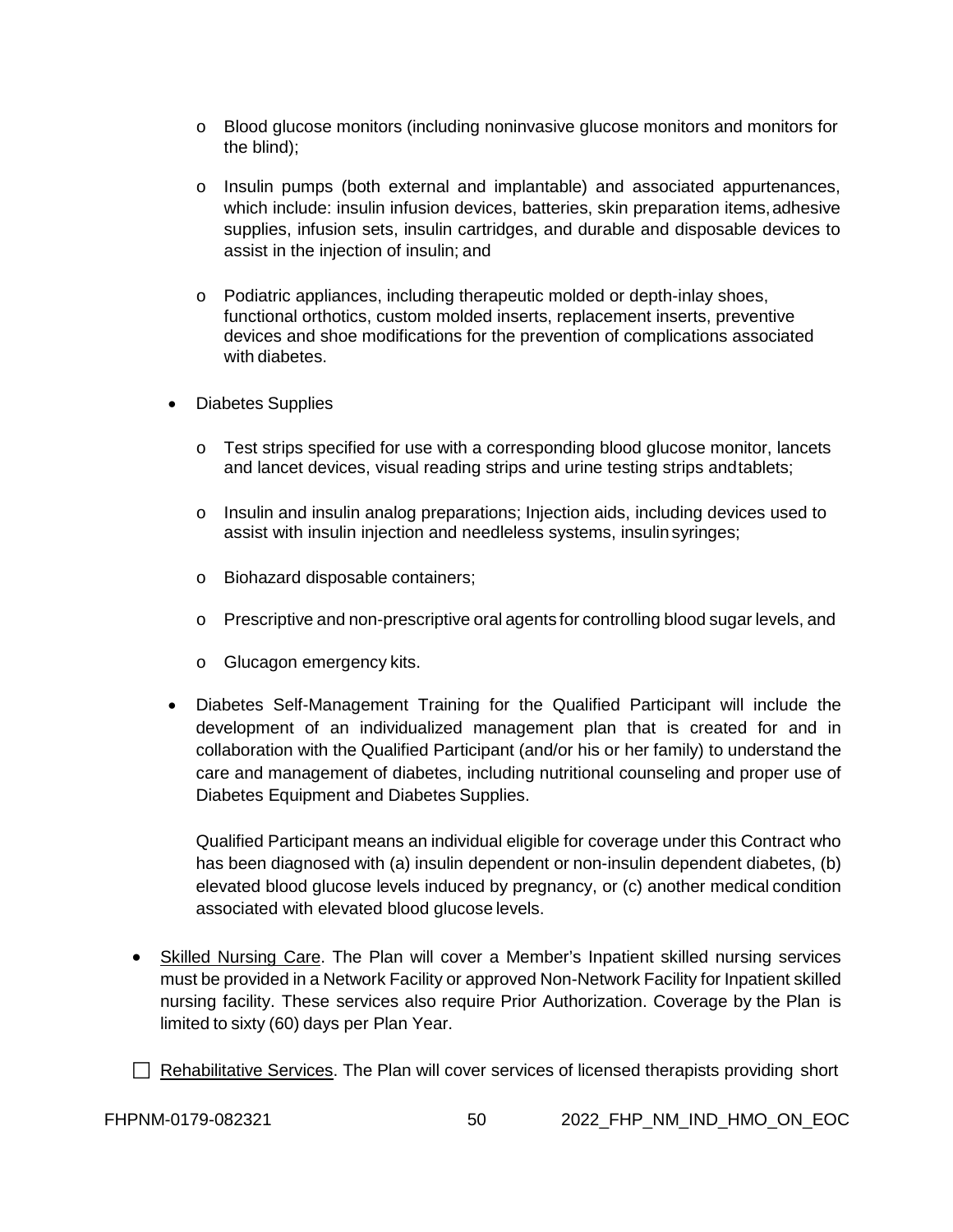term rehabilitative services, including physical, occupational and speech therapies. The Plan will also cover massage therapy by a licensed physical therapist as part of the rehabilitation care plan. Your Cost-Sharing for Physical therapy visits will be the same as seeing Your Primary Care Provider.

- Inpatient Rehabilitative services require Prior Authorization. The Plan will not cover services for chronic or recurring conditions that do not show sustained significant improvement within the allowed timeframe.
- $\Box$  Habilitative Services. Habilitative services include services that help a person keep, learn, or improve skills and functioning for daily living. Examples include therapy for a Covered Child who is not walking or talking at the expected age. These services include physical therapy; occupational therapy; speech-language pathology and autism spectrum disorder diagnosis and treatment; and other services for Members with disabilities.
	- Inpatient Habilitative services require Prior Authorization. The Plan will not cover services for chronic or recurring conditions that do not show sustained significant improvement within the allowed time frame.
	- Excludes maintenance care for habilitative services: "When the Member reaches his maximum level of improvement or does not demonstrate continued progress under a treatment Plan, a service that was previously habilitative is no longer habilitative."
- $\Box$  Cardiac Rehabilitation. Treatment in a program is provided if prescribed or recommended by a Network Provider and provided by Network therapists at Network facilities or approved Non-Network Provider/Facility. The Plan will also cover massage therapy by a licensed physical therapist as part of the rehabilitation care plan. These services require authorization after 36 visits
- $\Box$  Pulmonary Rehabilitation. Treatment in a program is provided if prescribed or recommended by a Netowrk Provider or approved Non-Network Provider and provided by Network therapists at Network facilities or approved Non-Network Providers/Facility. Clinical criteria are used to determine appropriate candidacy for the program, The Plan will also cover massage therapy by a licensed physical therapist as part of the rehabilitation care plan. These services require authorization after 36 visits
- Continuing Care. If a Member is hospitalized within a non-NetworkProvider hospital, the Member may return to such hospital for follow-up care. However, the Plan will cover such follow-up care only-if the non-Network Provider hospital is willing to accept payment from the Plan at the rates payable to Network Providers. All other limitations and conditions of the Plan would apply.
- $\Box$  Health Education Services. The Plan will cover instruction in the appropriate use of health services. This includes information on the ways each Member can maintain of his/her own health. Such instruction must be provided by a Primary Care Provider. It could also be provided by another Network Provider.. Health education services include instruction in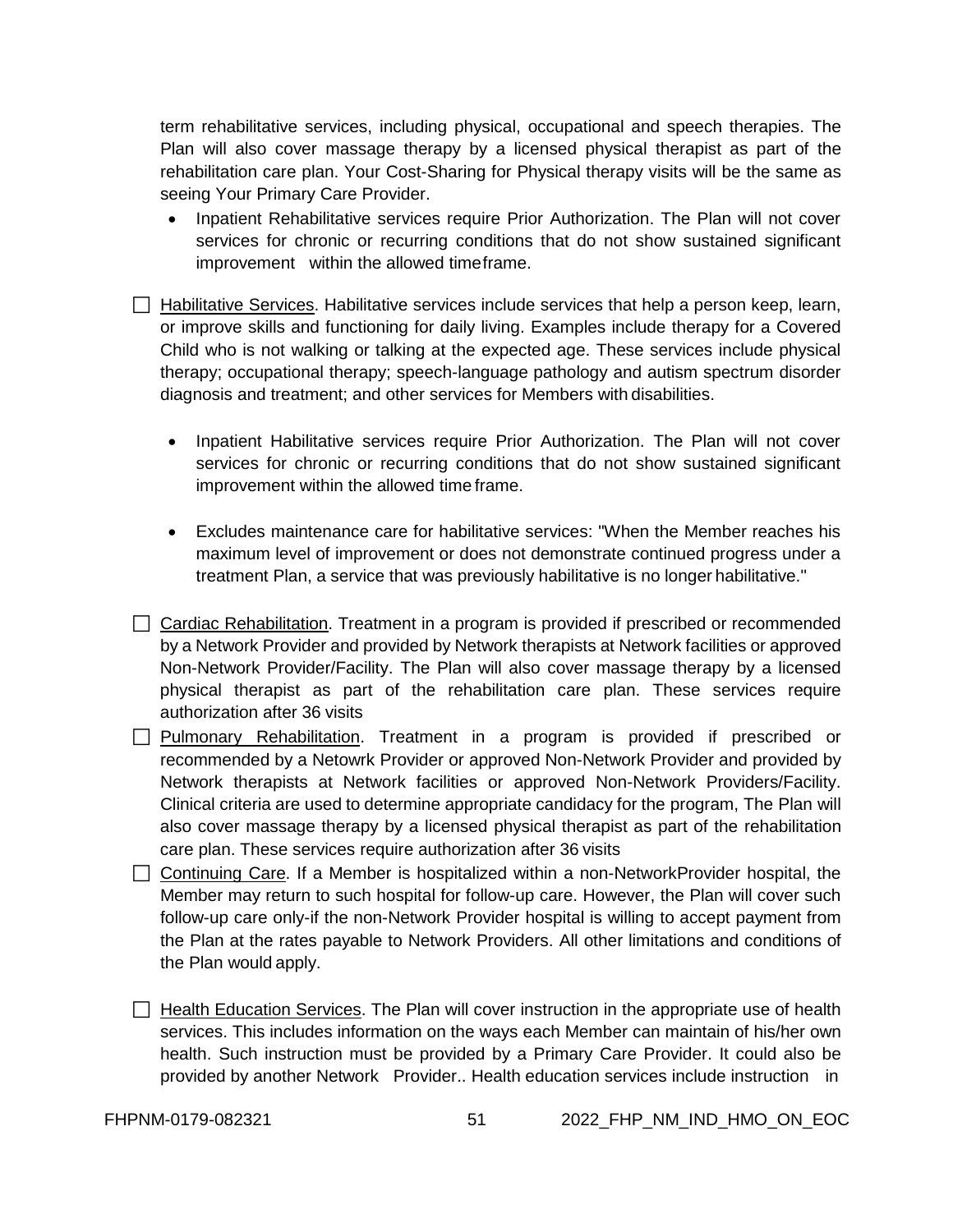personal health care measure and information about services. For example, instruction may include recommendations on generally accepted medical standards and the frequency of services.

| □ Oral Surgery/Dental Anesthesia Services. The Plan will cover the following oral surgery |  |  |  |  |  |  |  |
|-------------------------------------------------------------------------------------------|--|--|--|--|--|--|--|
| services for an Member when the Provider obtains Prior Authorization:                     |  |  |  |  |  |  |  |

- Care for the treatment of acute facial fractures;
- Treatment of neoplasms (tumors) of the face, facial bones, ormouth;
- Medically Necessary Treatment of congenital defects;
- Treatment of disorders related to craniomandibular and temporomandibular joint disorders. Coverage includes surgical and non-surgical treatment of temporomandibular joint disorders and craniomandibular disorders.
- Limitation: Plan does not cover orthodontic treatment and appliances, crowns, bridges, and dentures used for treatment of these disorders unless the disorder is caused by trauma.
- Treatment for accidental injury to sound natural teeth, (limited to treatment of traumatized teeth and surrounding tissue.)
- Limitation: Coverage for services will not be extended beyond twelve (12) months form the accident date. Dental injury caused by chewing, biting, or Malocclusion is not considered an Accidental Injury and will not be Covered.

No other oral surgery services are covered by the Plan unless they are required by New Mexico law.

- Adult Eye Exams. The Plan will cover eye examination provided by an Member's Primary Care Provider to determine the need for vision correction. Eye examinations for the purpose of determining the need for corrective lenses are not covered. Vision hardware and corrective appliances are not covered.
- $\Box$  Hearing Exams and Hearing Aids. The Plan will cover hearing tests is support of a diagnosis and medically covered condition. This is in addition to the benefits described in the section above relating to Child Speech and Hearing Benefits. Coverage is provided for purchase, repair, and replacement of one (1) Medically Necessary hearing aid per ear, once every three years. This will include fitting and dispensing services, including ear molds as necessary to maintain optimal fit, provided by audiologist, a hearing aid dispenser or a physician.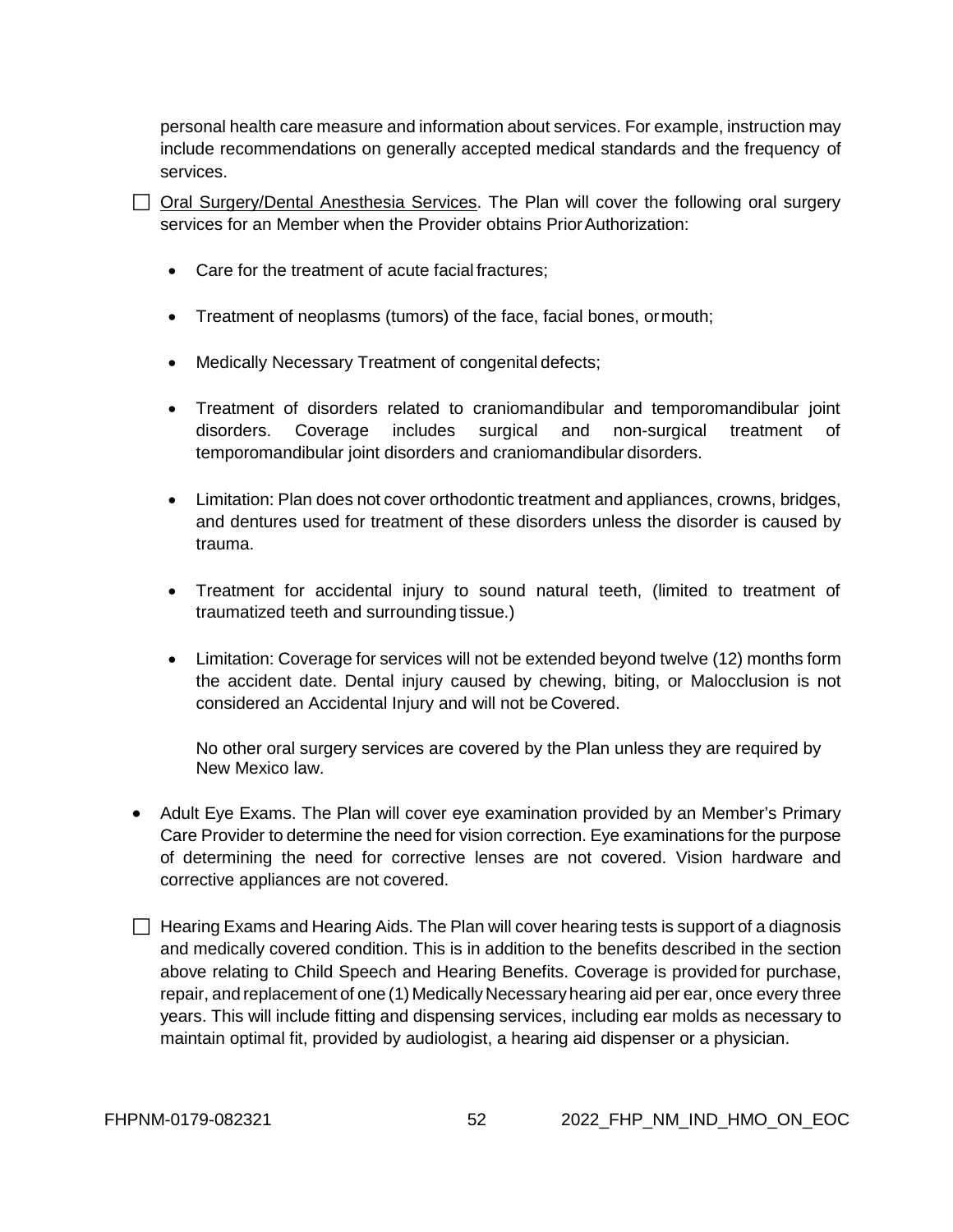- Morbid Obesity and Obesity Services-
	- The Plan will pay for the following services
		- o Nutritional assessment and counseling services for the medical management of morbid obesity and obesity.
		- o Medically necessary prescription drugs
		- o For Surgical services please see section on Bariatric Surgery.
- $\Box$  Hypnotherapy
	- is only covered when performed by an anesthesiologist or psychiatrics, trained in the use of hypnosis when medically necessary or when: Used within two weeks prior to surgery for chronic pain management and
	- For chronic pain management when part of a coordinated treatment plan
- $\Box$  Prescription Drugs. Prescription drugs are covered under Your benefit plan asfollows:
	- The Plan allows drug manufactures coupons to be used to reduce Your cost of prescriptions and the amount you would have paid will still count towards Your Deductible, Copay, or Coinsurance amounts.
	- Inpatient prescription drugs approved by the United States Food and Drug Administration (FDA) are covered when You are in a hospital or skilled nursing facility
	- Outpatient prescription drugs are covered subject to the Plan's Formulary, and as follows:
		- $\circ$  Outpatient prescription drugs are designated as Tier 1, Tier 2, Tier 3, Tier 4, Tier 5 and Tier 6 in the Plan formulary.
		- $\circ$  Drugs not listed in the Plan's Formulary are not covered as Covered Services.
		- o New drugs are excluded from formulary for the first six months after approval by FDA, unless it is an orphan drug.
			- The Orphan Drug Act (ODA) provides for granting special status to a drug or biological product ("drug") to treat a rare disease or condition. For a drug to qualify for orphan designation both the drug and the disease or conditionmust meet certain criteria specified in the ODA and FDA's implementing regulations at 21 CFR Part 316.
		- o Prescription drugs for insulin or other qualifying diabetic drugs will not cost a member more than \$25.00 per thirty (30)-daysupply.
		- o Only outpatient prescription drugs related to Emergency Care or Urgent Care may be received from non-network pharmacies. The plan will repay You for the cost of an outpatient prescription drug purchased through a non-network pharmacy less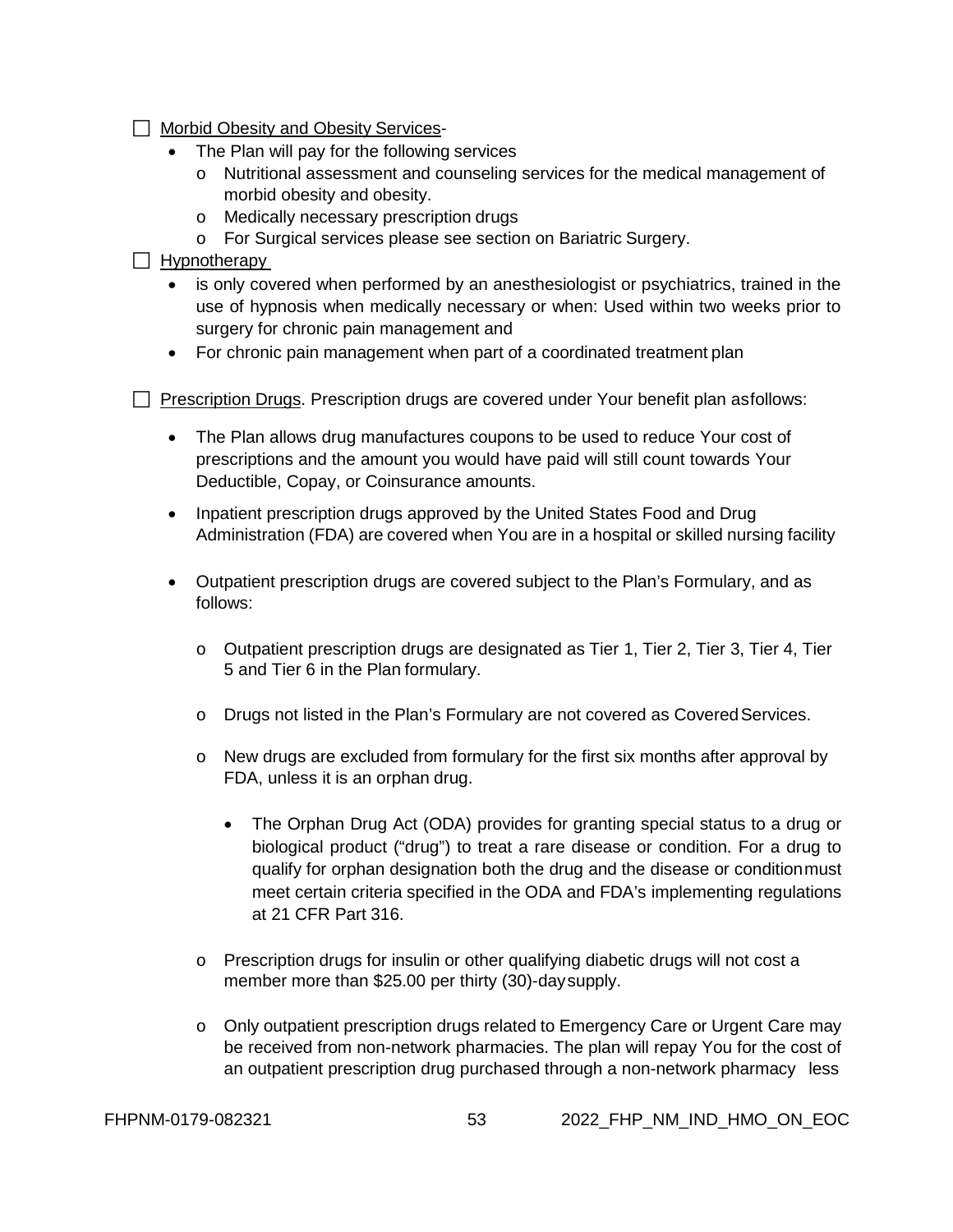the applicable Deductible Copay or Coinsurance set forth in the Schedule of Benefits within ninety (90) days of purchase.

- o Outpatient prescription drugs from a Plan in-network pharmacy will be provided subject to the copay or coinsurance set forth on the Schedule of Benefits.
- o Off-label use of FDA approved Drugs will be covered even when the drug is prescribed as a treatment for a particular indication for which the drug has not been FDA approved, provided that;
	- The drug has been recognized as sage and effective for the treatment of that indication one (1) or more of the standard medical reference compendia, including the "AMA drug evaluations," the "American Hospital Formulary Service Drug Information," and "Drug Information for the Healthcare Provider,"
	- Or the drug is provided for cancer clinicaltrials.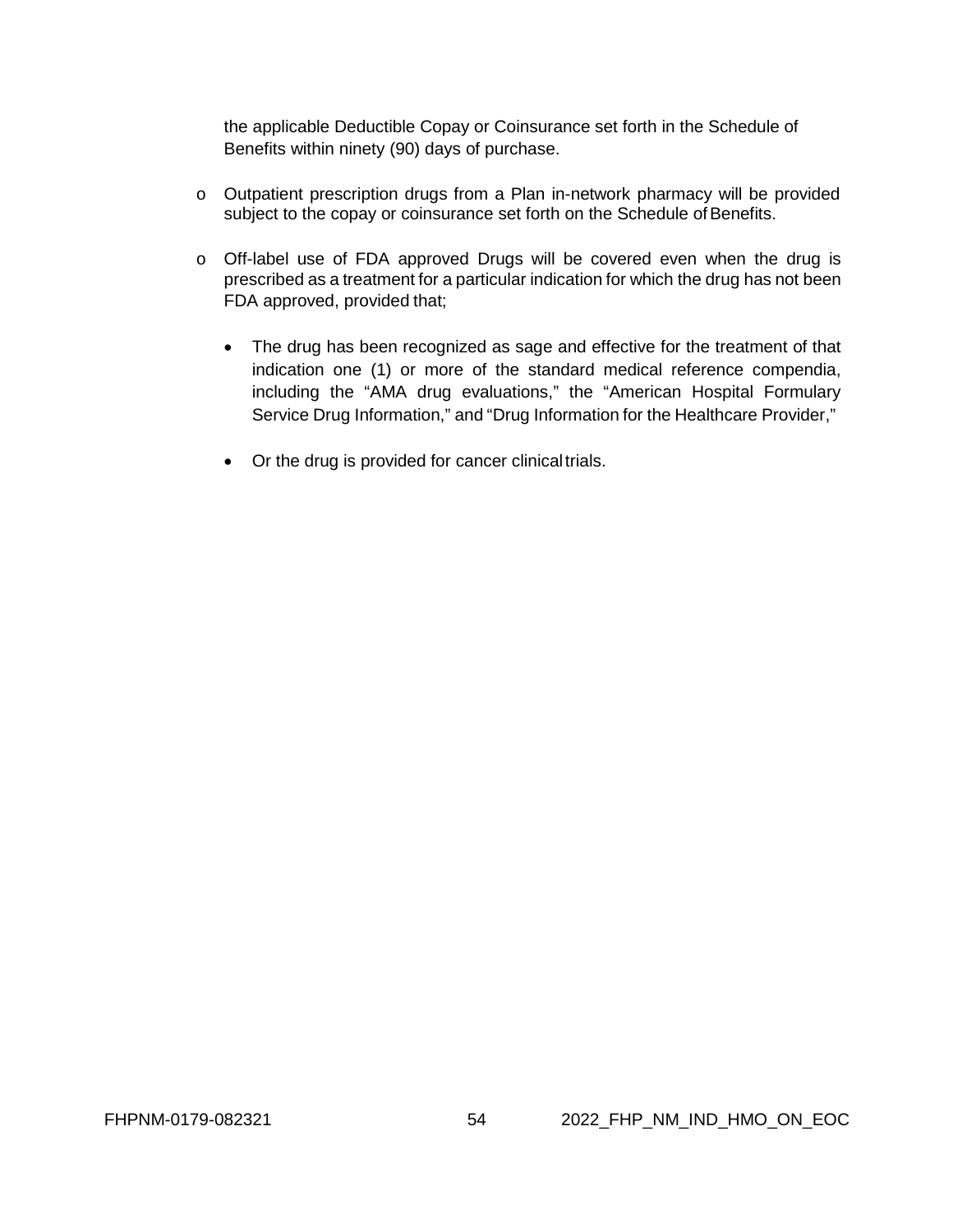• **Exclusion**: if a drug is being prescribed for off-label use and the FDA has determined its use to be contraindicated for the treatment of the particular indication for which the drug has been prescribed, then the drug would not be considered a covered benefit.

Additional Prescription Drug Coverage Information:

- The Plan reserves the right to limit the maximum amount of an outpatient prescription drug covered per copay or coinsurance. The applicable copayment or coinsurance covers the lesser of a thirty (30)-day supply or standard trade package, per prescription. Exceptions may apply to prescriptions filled through mail-order of generic maintenance medications. Specialty tier medications are always subject to one copay/coinsurance payment per thirty (30)-daysupply.
- Medications for which a generic equivalent is available will be filled with an approved generic equivalent. If a brand name medication is requested when an approved generic equivalent is available the Member will pay the cost difference between the generic and brand-name drug (ancillary charge), in addition to the copayment or coinsurance amount. The difference will not apply to the Deductible, Coinsurance, Copay or the out-of- pocket maximum.

This is waived if the Prescribing Provider designates the prescription to be dispensed as written and there is a medical reason why a generic drug does not meet the medical needs of the Member.

- Coverage for refills of prescription eye drops is coveredif;
	- $\circ$  The renewal is requested by the insured at least twenty-three days for a thirty (30)day supply of eye drops, forty-five (45) days for a sixty (60)-day supply of eye drops, or sixty-eight (68) days for a ninety (90)-day supply of eye drops, from the later of the date that the original prescription was distributed to the insured or the date that the last renewal of the prescription was distributed to the insured;and
	- o The prescriber states that additional quantities are needed, and the renewal requested by the insured does not exceed the number of additional quantities needed.
- **The Plan utilizes step therapy in its pharmacy program**. Step therapy is a utilization management process much like Prior Authorization, Step therapy ensures that Plan participants use clinically appropriate drugs in a cost-effectivemanner.
	- o Step therapy recommend that the prescription drugs subject to step therapy protocols be taken in the specific sequence required by the step therapy protocol;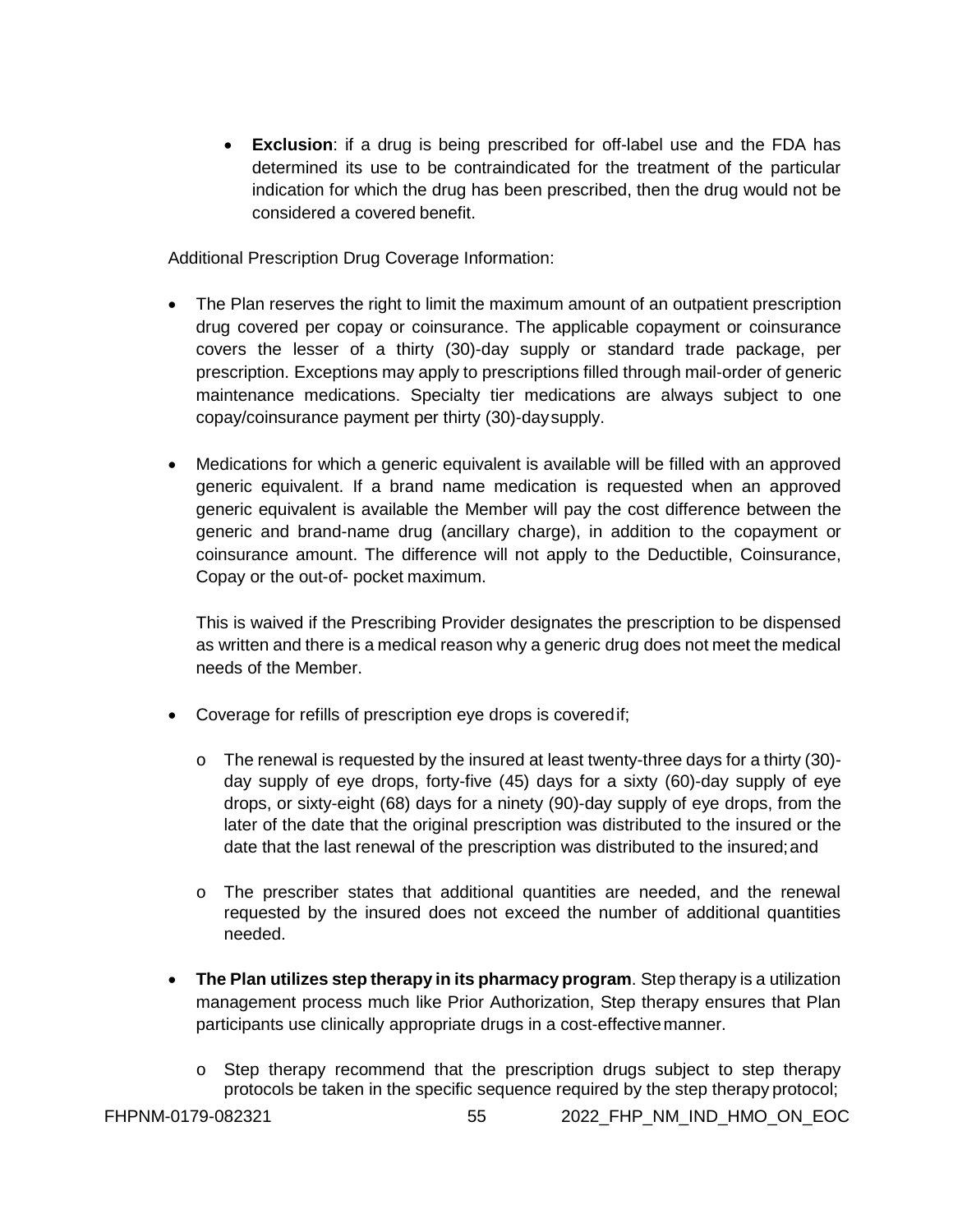- are developed and endorsed by an interdisciplinary panel of experts that manages conflicts of interest among the members of the panel of experts by:
- requiring members to: 1) disclose any potential conflicts of interest with carriers, insurers, health care plans, pharmaceutical manufacturers, pharmacy benefits managers and any other entities; and 2) recuse themselves if there is a conflict of interest; and
- using analytical and methodological experts to work to provide objectivity in data analysis and ranking of evidence through the preparation of evidence tables and facilitating consensus;
- are based on high-quality studies, research and medical practice;
- are created pursuant to an explicit and transparent process that:
- minimizes bias and conflicts of interest;
- explains the relationship between treatment options and outcomes;
- rates the quality of the evidence supporting recommendations; and
- considers relevant patient subgroups and preferences; and
- take into account the needs of atypical patient populations and diagnoses.
- o When a Member presents a prescription for a medication that is under a Step Therapy Algorithm, the dispensing pharmacy receives an electronic message informing the pharmacist that the medication is under a Step Therapy algorithm. The member will then need to contact their Provider so the Provider can eitherrewrite the prescription or send the required step therapy information to the Members Pharmacy Benefit Management Company. That contact information is on the members Pharmacy ID card.
- o The Plan's Pharmacy Benefit Manager (PBM) will need information from Your Provider if there is a medical reason that You cannot complete all the steps in the process before moving to the more- costly drug. Medical reasons for not completing step therapy include, but are not limited to, contraindication to the medication or the likelihood that the less costly drug would cause an adverse reaction or be ineffective. The Plan's PBM will respond to requests or exceptions to the Step Therapy program within twenty-four (24) hours if exigent circumstances exist. In circumstances where a step therapy drug has already been established, the Plan's PBM will provide members impacted by the step therapy program with a temporary supply of medication, pending the outcome of the exceptionrequest.
- **Drugs and injectables not included in the Plan's Formulary are excluded.** We reserve the right to change the Plan's Formulary from time to time in accordance with federal and state laws and regulations.
	- o You, Your designee, or Your provider may request clinically appropriate drugs not otherwise covered by the Plan through the exception process. If the Plan grants Your request, we will cover the non-formulary drug for the duration of the prescription. If the Plan denies Your request, You, Your designee, or Your provider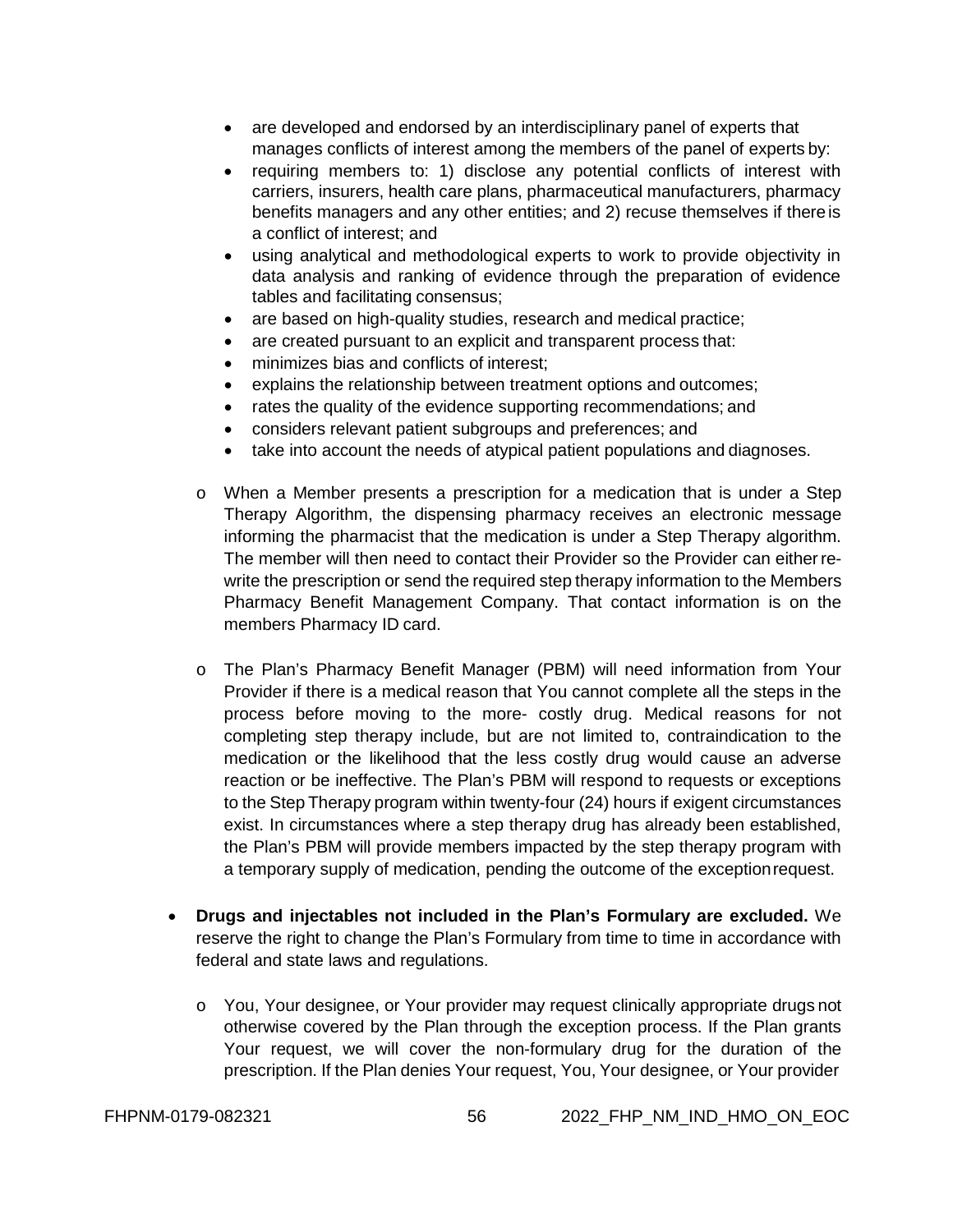may request an appeal of the decision..

- When You ask for an exception, Your Network provider or approved Non-Network Provider will need to explain the medical reasons why You need the exception approved. In addition, the provider would present to the plan evidence that the formulary drug has been or is reasonably expected to be less effective for the covered person' or the formulary drug has caused or is reasonably expected to cause adverse reactions in the covered person. If these two points are shown to be true, the Plan will cover the non-formulary drug as if it were a formulary drug.
- When we give You our decision, we will use the "standard" deadlines unless we have agreed to use the "expedited" deadlines. A standard coverage decision means we will give You an answer within seventy-two (72) hours after we receive Your doctor's statement. An expedited coverage decision means we will answer within twenty-four (24) hours we receive Your doctor's statement.
- You can get an expedited coverage decision only if using the standard deadlines could cause serious harm to Your health or hurt Your ability to function or You have been currently undergoing a course of treatment with a drug not in ourformulary.
- You cannot ask for an expedited exception if You are asking us to pay You back for a drug You already bought.
- Non-prescription drugs, vitamins, nutrients, and food supplements, even is recommended or given by a Provider, are excluded unless otherwise required by federal or state regulation to be covered by the Plan.
	- Outpatient retail prescription drugs are covered under the Plan's prescription drug program. You, Your designee, or Your Provider may request access to clinically appropriate drugs not otherwise covered by the Plan through a special exceptions process. If the exceptions request is granted, we will provide coverage of the nonformulary drug for the duration of the prescription. If the exceptions request is denied,

You, Your designee, or Your Provider (based on a written request by You to allow Your Provider to do this on Your behalf) may request an external review of the decision by an independent review organization.

Health Plan will provide coverage, without Prior Authorization, for a five-day supply of at least one of the Federal Food and Drug Administration-approved drugs for the treatment of opioid dependence; except that this requirement is limited to a first request within a twelve-month period.

For additional information about the prescription drug exceptions processes for drugs not included in the Plan's formulary, please contact the Plan's Friday Care Crew line at the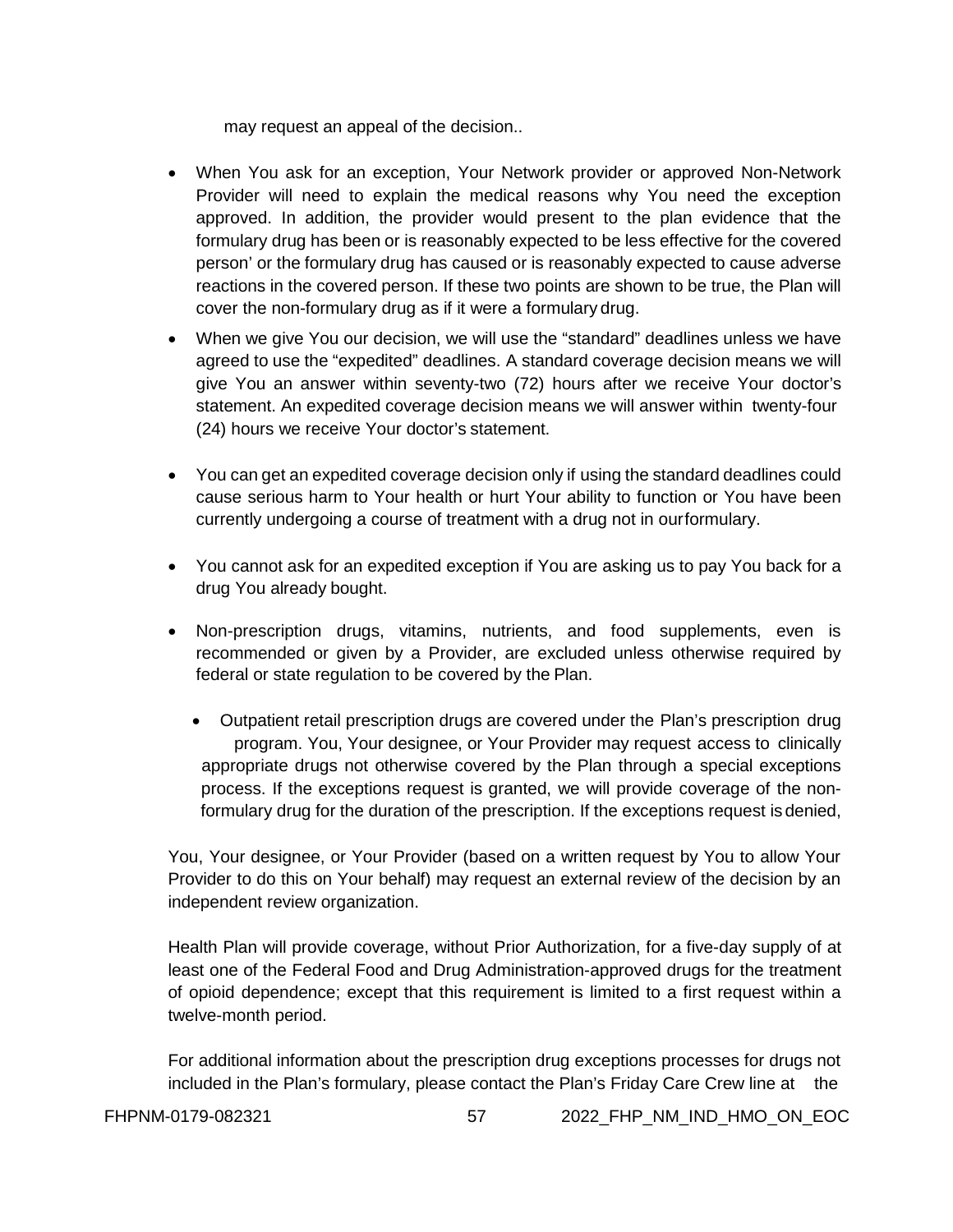following number: 1-844-805-5000.

 $\Box$  Exclusions include but are not limited to:

- Non-Prescription Drugs (unless specifically listed on theformulary)
- Compounded medications filled by a non-credentialed pharmacy
- Bulk chemicals used in compounds
- Compounding kits
- Drugs purchased at a pharmacy that are not in the Plan pharmacy network (unless as emergency)
- Early refills based upon the directions supplied by Your Provider. Vacation fills are handled on a case-by-case basis and are generally limited to two vacation fills per rolling Calendar Year.
- Infertility drugs
- Drugs used to treat sexual dysfunction
- Drugs or drug combinations not approved by the Food and Drug Administration
- Medications excluded by regulation as described by the Centers for Medicare & Medicaid Services
- Personal care items
- Probiotics
- Drugs used for cosmetic purposes
- Over the counter appetite suppressants/weight control drugs, dietary supplements,
- Prescription vitamins (other than prenatal)
- Experimental, Investigational, or Unproven drugs

 $\Box$  Oral anticancer medication. These drugs must be FDA approved for the cancer being treated. They must also be part of the approved protocol of care. They must also meet all formulary qualifications or be a Clinical Trial Cancer Drug.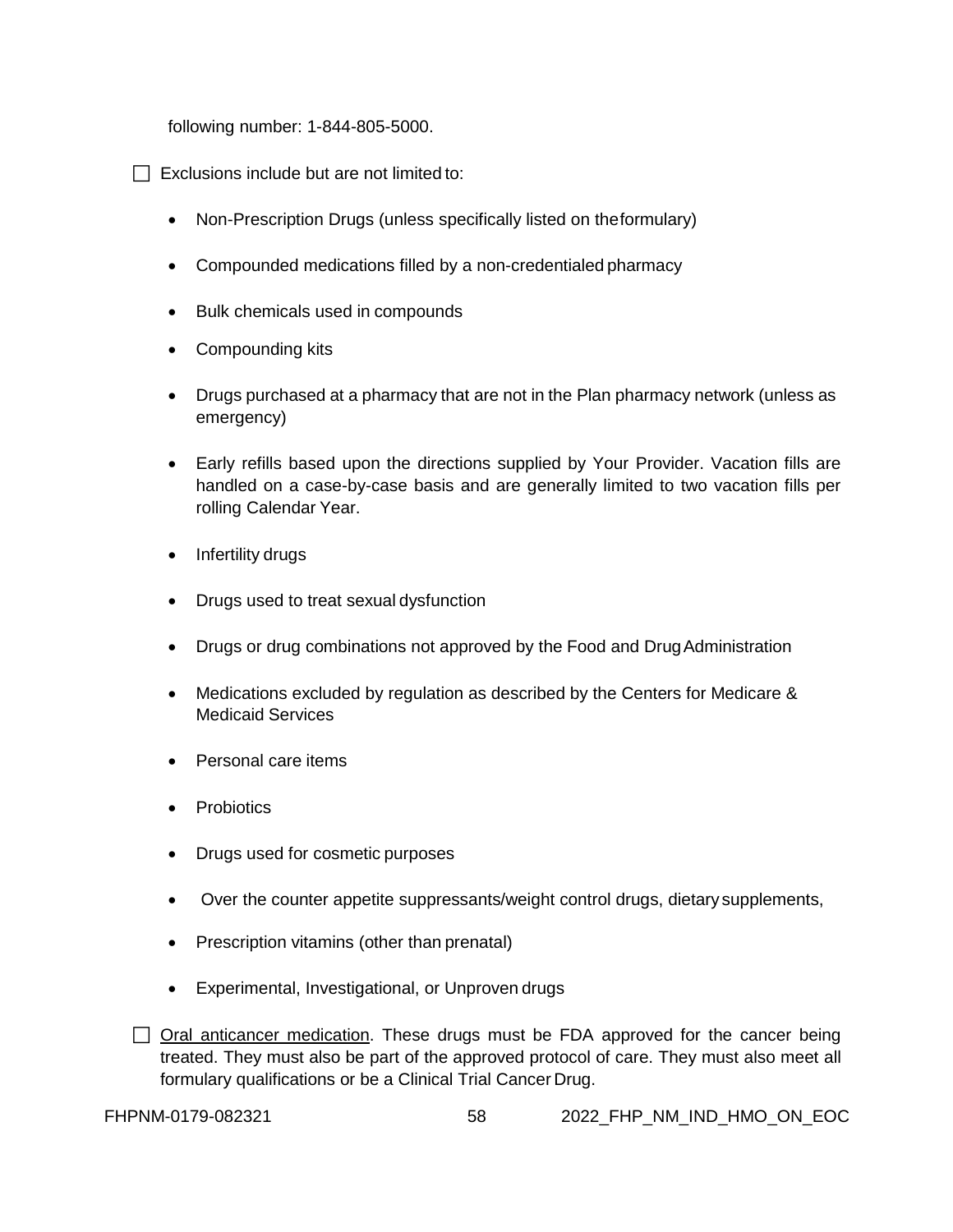Orally administered anticancer medication that has been approved by the FDA and is used to kill or slow the growth of cancerous cells is covered. The orally administered medication shall be provided at a cost to the Member not to exceed the copay or coinsurance as it is applied to an intravenously administered or an injected cancer medication prescribed for the same purpose. A medication provided pursuant to this section shall be prescribed only upon a finding that it is Medically Necessary for the purpose of killing or slowing the growth of cancerous cells in a manner that is in accordance with nationally accepted standards of medical practice, clinically appropriate in terms of type, frequency, extent site, and duration, and not primarily for the convenience of the patient, Provider, or other health

care provider. Nothing herein shall prohibit coverage for oral generic medications in a health benefit plan nor prohibit the Plan form applying an appropriate Formulary or clinical management to any medication described in this section.

In addition, some Oral Cancer Drugs may be considered as being Off-label use of the FDA approved drugs. Off-label use of FDA approved Drugs, including Oral Cancer Drugs, will be covered even when the drug is prescribed as a treatment for a particular indication for which the drug has not been FDA approved. the Plan will approve Off-label Prescriptions if the following is true:

- The drug has been recognized and effective for the treatment of that indication in one or more of the standard medical reference compendia, including the "AMA drug evaluations," the "American hospital formulary service drug information," and "drug information for the healthcare provider," or
- The Off-label drug that is being prescribed is for use in a cancer clinicaltrials.
- $\Box$  Exclusion: if a drug is being prescribed for off-label use and the FDA has determined its use to be contraindicated for the treatment of the particular indication for which the drug has been prescribed, then the drug would not be considered a coveredbenefit.
- Routine Care During Clinical Trials (Cancer Clinical Trials). The Plan provides coverage for Medically Necessary routine patient care at a New Mexico facility, incurred as a result of the Member's participation in a clinical trial if all of the following conditions are met:
	- The clinical trial is undertaken for prevention, early detection, or treatment of cancer for which no standard cancer treatment exists or more effective standard cancer treatment exists.
	- The clinical trial has a therapeutic intent and is not designed exclusively to test toxicity or disease pathophysiology.

FHPNM-0179-082321 59 2022 FHP\_NM\_IND\_HMO\_ON\_EOC • The clinical trial is being provided in New Mexico as part of a scientific study of a new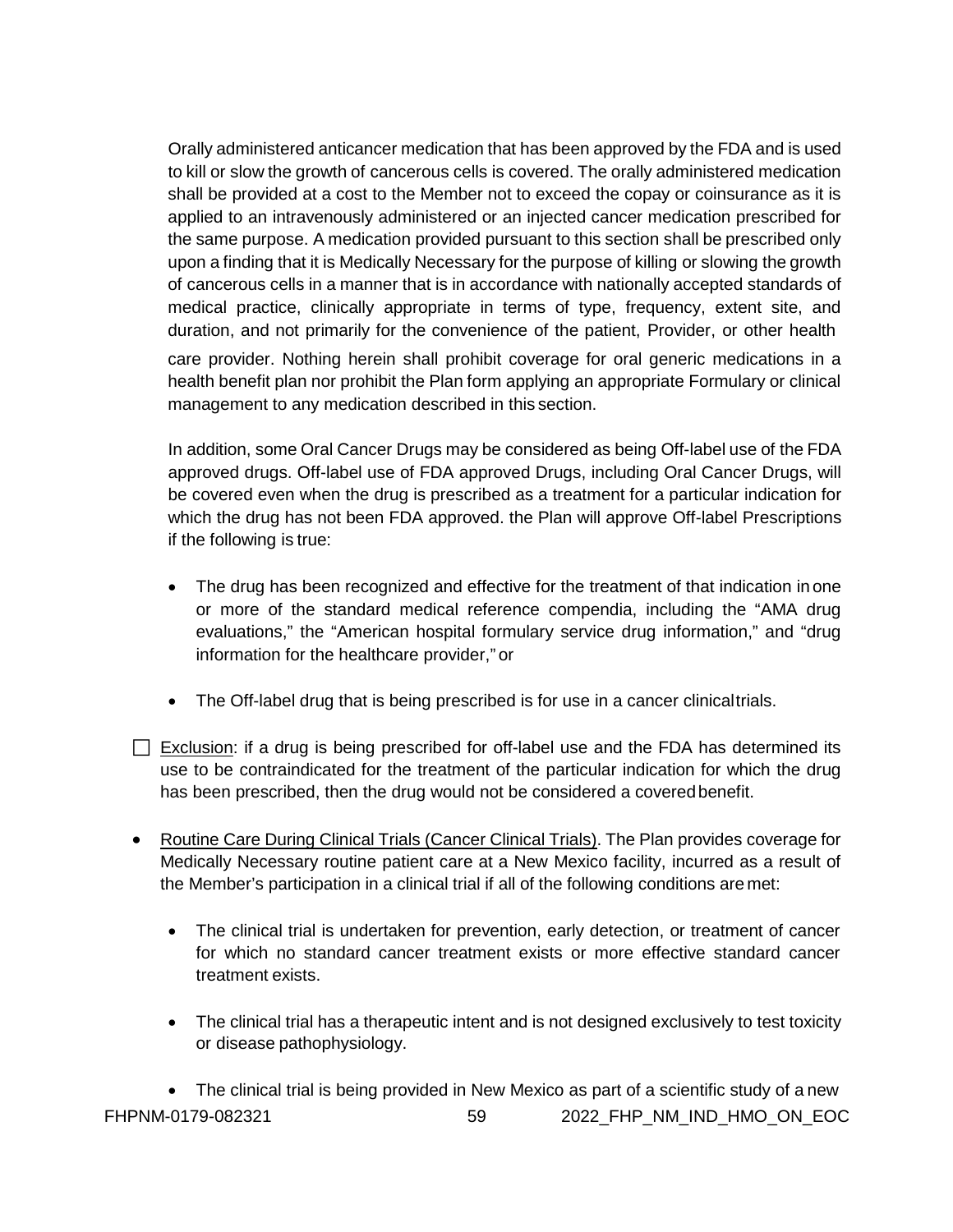therapy or intervention that is being conducted at an institution in New Mexico and is for the treatment, palliation, or prevention of cancer in humans with:

- o Specific goals;
- o A rationale and background for the study;
- o Criteria for patient selection;
- $\circ$  Specific direction for administering the therapy or intervention and for monitoring patients
- o A definition of quantitative measures for determining treatmentresponse;
- o Methods for documenting and treating adverse reactions; and
- o A reasonable expectation that the treatment will be at least as efficacious as standard cancer treatment.
- The clinical trial is being provided in New Mexico as part of a scientific study of a new therapy or intervention that is being conducted at an institution in New Mexico and is for treatment, palliation, or prevention of cancer in humanswith:
	- o Specific goals;
	- o A rationale and background for the study;
	- o Criteria for patient selection;
	- $\circ$  Specific direction for administering the therapy or intervention and for monitoring patients;
	- o A definition of quantitative measures for determining treatmentresponse;
	- o Methods for documenting and treating adverse reactions; and
	- o A reasonable expectation that the treatment will be at least as efficacious as standard cancer treatment.
- The clinical trial is being provided as part of a clinical trial being conducted in accordance with a clinical trial approved by at least one of thefollowing:
	- o One of the federal National Institutes of Health:
	- o A federal National Institute of Health Cooperative Group orcenter;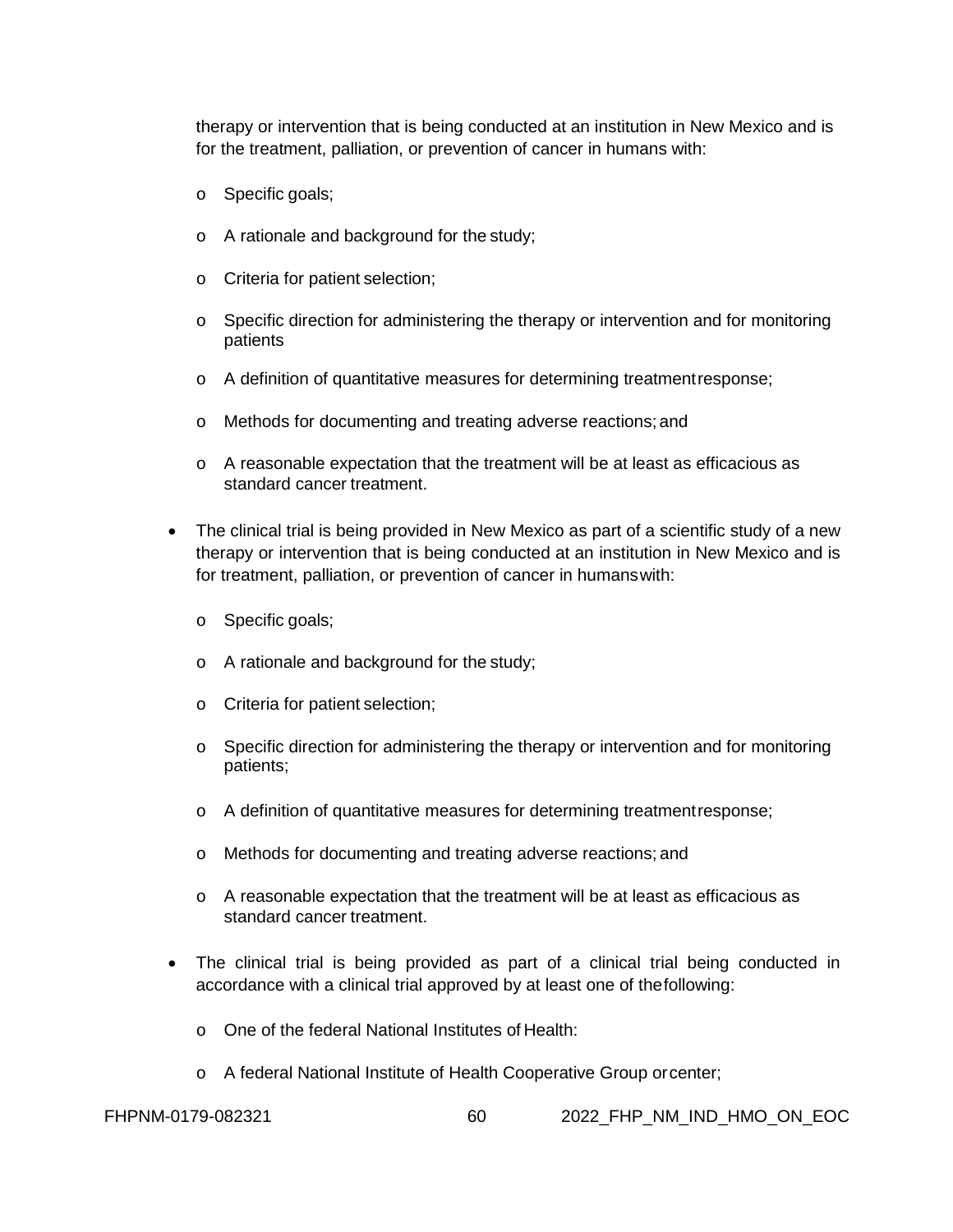- o The United States Food and Drug Administration in the form of an investigational new drug application;
- o The United States Department of Defense;
- o The United States Department of Veteran Affairs;or
- $\circ$  A qualified research entity that meets the criteria established by the federal National Institutes of Health for granteligibility.
- The clinical trial or study has been reviewed and approved by an Institutional Review Board that has a multiple project assurance contract approved by the Office of Protection from Research Risks of the federal National Institutes of Health.
- The personnel providing the clinical trial or conducting thestudy:
	- $\circ$  Are providing the clinical trial or conducting the study within their scope of practice, experience, and training and can provide the clinical trial because of their experience, training, and volume of patients treated to maintain their expertise; and
	- o Agree to accept reimbursement as payment in full from the Plan and that is not more than the level of reimbursement applicable to other similar services provided by the In-Network Providers within our Provider Network; and
	- o Agree to provide written notification to the Health Plan when a patient enters or leaves a clinical trial.
- There is no non-Investigational treatment equivalent to the clinical trial; and the available clinical or preclinical data provide a reasonable expectation that the clinical trial will be at least as efficacious as any non-Investigational alternative; and there is a reasonable expectation based on clinical data that the medical treatment provided in the clinical trial will be at least as effective as any other medicaltreatment.
- Pursuant to the patient informed consent document, no third party is liable for damages associated with the treatment provided during a phase of a clinicaltrial.
- If a Member is denied coverage of a cost and contends that the denial is in violation of New Mexico law, the Member may appeal the decision to deny the coverage of a cost to the Superintendent of Insurance and that appeal shall be expedited to ensure resolution of the appeal within no more than thirty (30) days after the date of the appeal to the Superintendent of Insurance.
- For the purposes of this specific Covered Benefit and Service, the term "Routine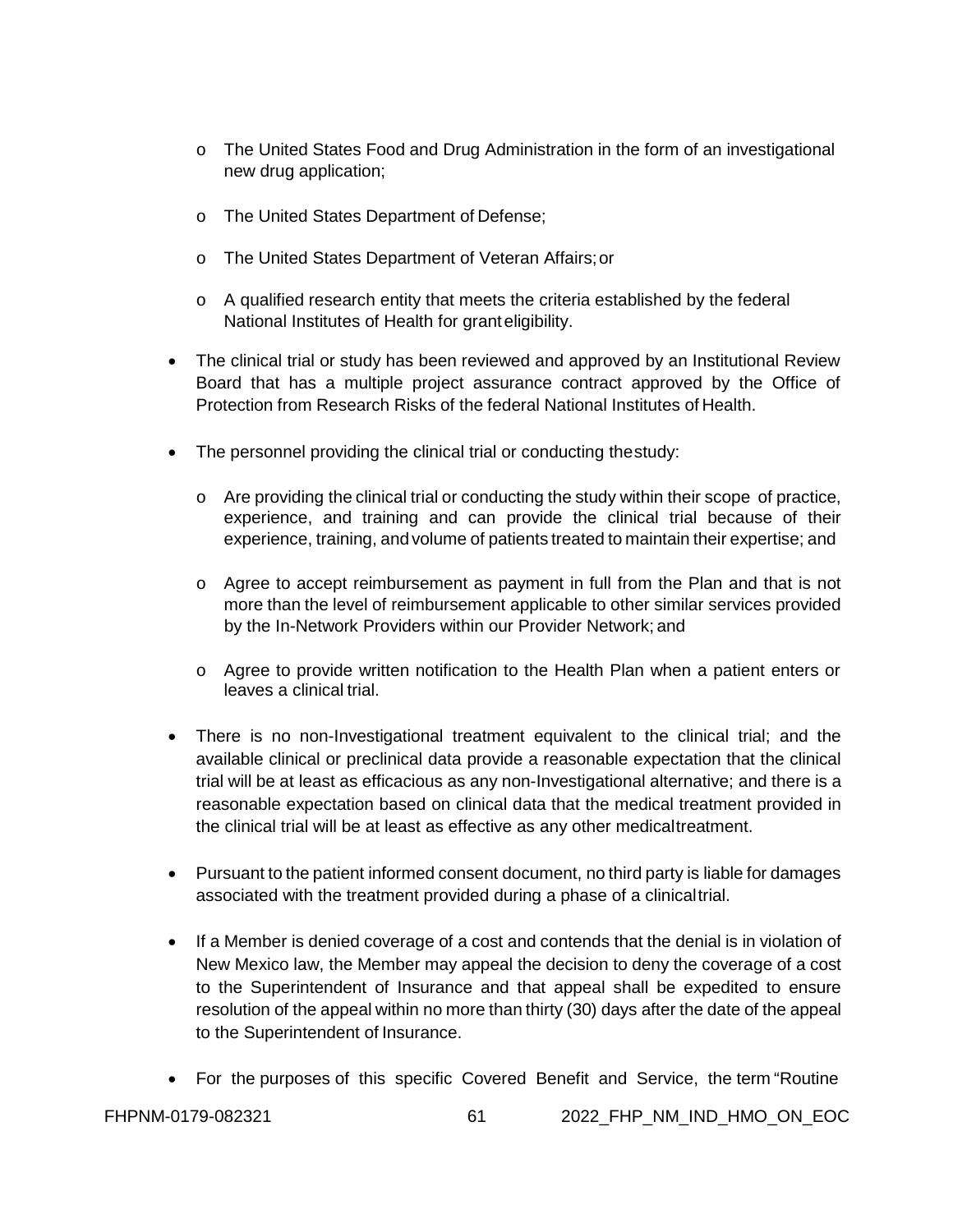Patient Care Cost" means:

- o A medical service or treatment that is a benefit under the Plan that would be covered if the patient were receiving standard cancertreatment.
- $\circ$  A drug provided to a patient during a clinical trial if the drug has been approved by the United States Food and Drug Administration, whether that organization has approved the drug for use in treating the patient's Condition, but only to the extent that the drug is not paid for by the manufacturer, distributor, or Provider of the drug.
- Routine Patient Care Cost does not include:
	- o The cost of an Investigational drug, device, or procedure.
	- $\circ$  The cost of a non-Health Care service that the patient is required to receive because of participation in the clinical trial.
	- $\circ$  Costs associated with managing the research that is associated with the clinical trial.
	- $\circ$  Costs that would not be covered by the patient's if non-Investigational treatments were provided.
	- o Costs paid or not charged for by the clinical trialProviders.
	- $\circ$  "Clinical Trial" means an experiment in which a drug or device is administered to, dispensed to, or used by one or more human subjects. An experiment may include the use of a combination of drugs as well as the use of a drug in combination of drugs as well as the use of a drug in combination with an alternative therapy or dietary supplement.
- Transgender Services. The Plan will not deny or limit coverage, deny or limit coverage of a claim, or impose additional cost sharing or other limitations or restrictions on coverage, for any health services that are ordinarily or exclusively available to individuals of one sex, to a transgender individual based on the fact that an individual's sex assigned at birth, gender identity, or gender otherwise recorded is different from the one to which such health services are ordinarily or exclusively available. Transgender protections rules do not restrict an issuer, in consultation with a provider, from determining whether a particular health service is medically necessary or otherwise meets applicable coverage requirements in any individual case. Coverage of preventive care for transgender individuals shall be basedon the treating provider's determination and not the insurance company.
	- Coverage for transgendered services may include:
		- o Pharmacological support: Please see the Plans pharmacy formulary or contact the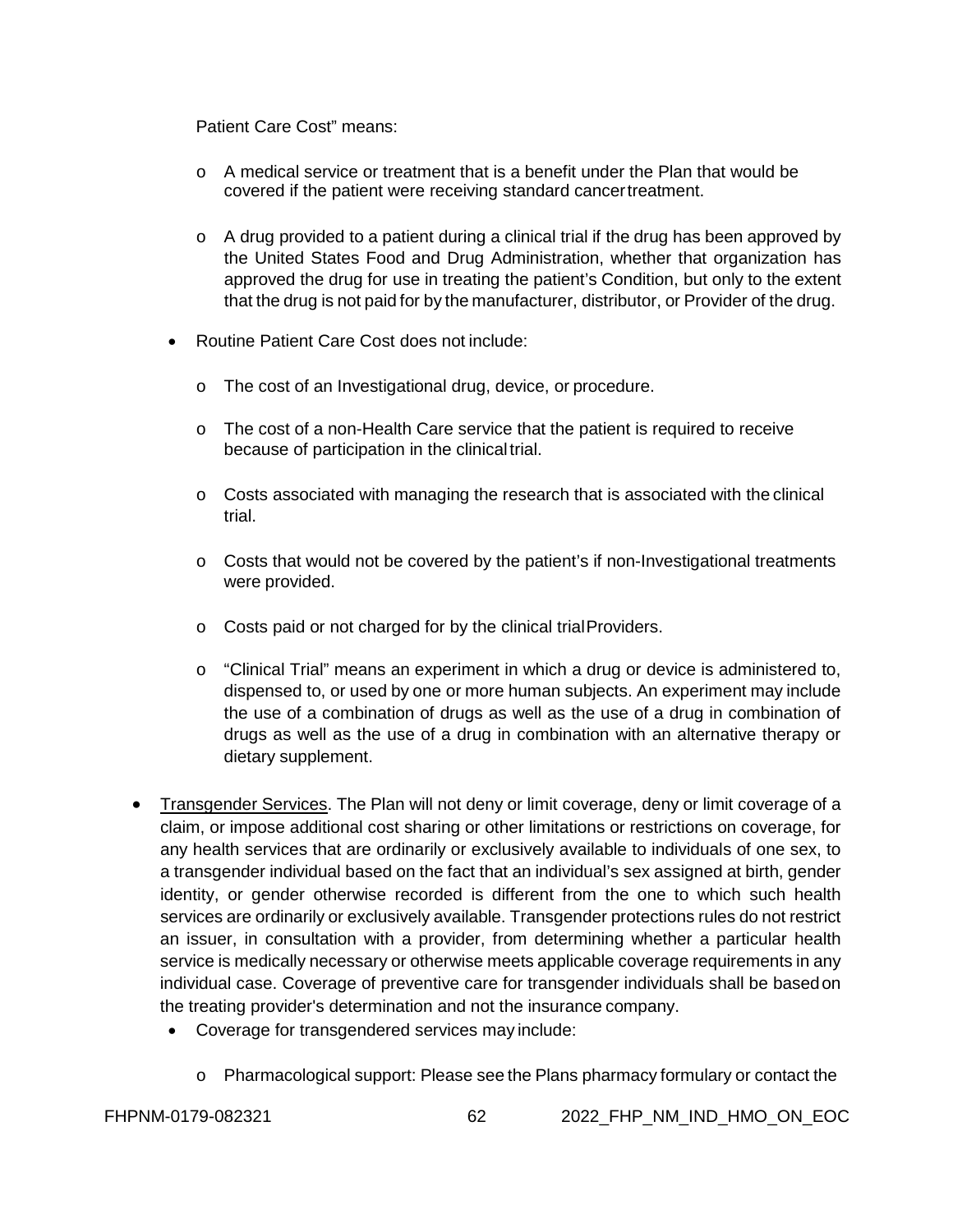Plan for more information.

- o Surgical Procedures:
	- Male to Female transition:
		- i. Intersex surgery, Clitoroplasty, Introitus plastic repair, Labiaplasty, Mammoplasty with implant, Nipple areola reconstruction, Orchiectomy, Penectomy, Prostatectomy, Vagina/Perineum reconstruction, Urethoroplasty, Vaginoplasty, Vulvoplasty, Phalloplasty. Breast Augmentation.
	- Female to Male transition:

i. Intersex surgery, Hysterectomy with or without removal of fallopian tubes and ovaries, Vaginectomy, Mastectomy, Penile prosthesis, Scrotoplasty, Testicular prosthesis, Penis/perineum reconstruction, Nipple/areola reconstruction, Urethroplasty, Vulvectomy.

- Limitations: services not covered by the are listed below but not limitedto:
	- o Admonioplasty, Blephroplasty, Calf implant, Cheek, Chin or Nose implants, Collagen injections, Genioplasty, Fat grafts, Hair Removal (Laser or electrolysis), Hair grafts or transplants, Lipectomy, Lip reduction or enhancement, Mandible augmentation or reconstruction, Facial osteoplasty, Liposuction, Skin resurfacing, Tracheal shave Voice therapy lessons.

# **U. Medical Care Provided Outside of Service Area**

- $\Box$  Urgent Care. The Plan will cover urgent care that is provided to an Member outside of the Service Area (by a non-Network Provider). This is true only if the care is provided by a facility other than a hospital or emergency room.
- Emergency Care. The Plan will cover care that is provided to an Member outside of the Service Area (by a non-Network Provider) in a Medical Emergency. This coverage will be subject to the terms described in the section above relating to Emergency Services. All follow-up care must be provided within the Service Area by a Network Provider, except as otherwise stated in this Evidence of Coverage.

## **V. Cancer Drugs**

 $\Box$  Off Label Use. The use of Off-label drugs to treat, prevent, or manage the symptoms of Cancer will be covered by the plan as Medically Necessary. Off-label use of FDA approved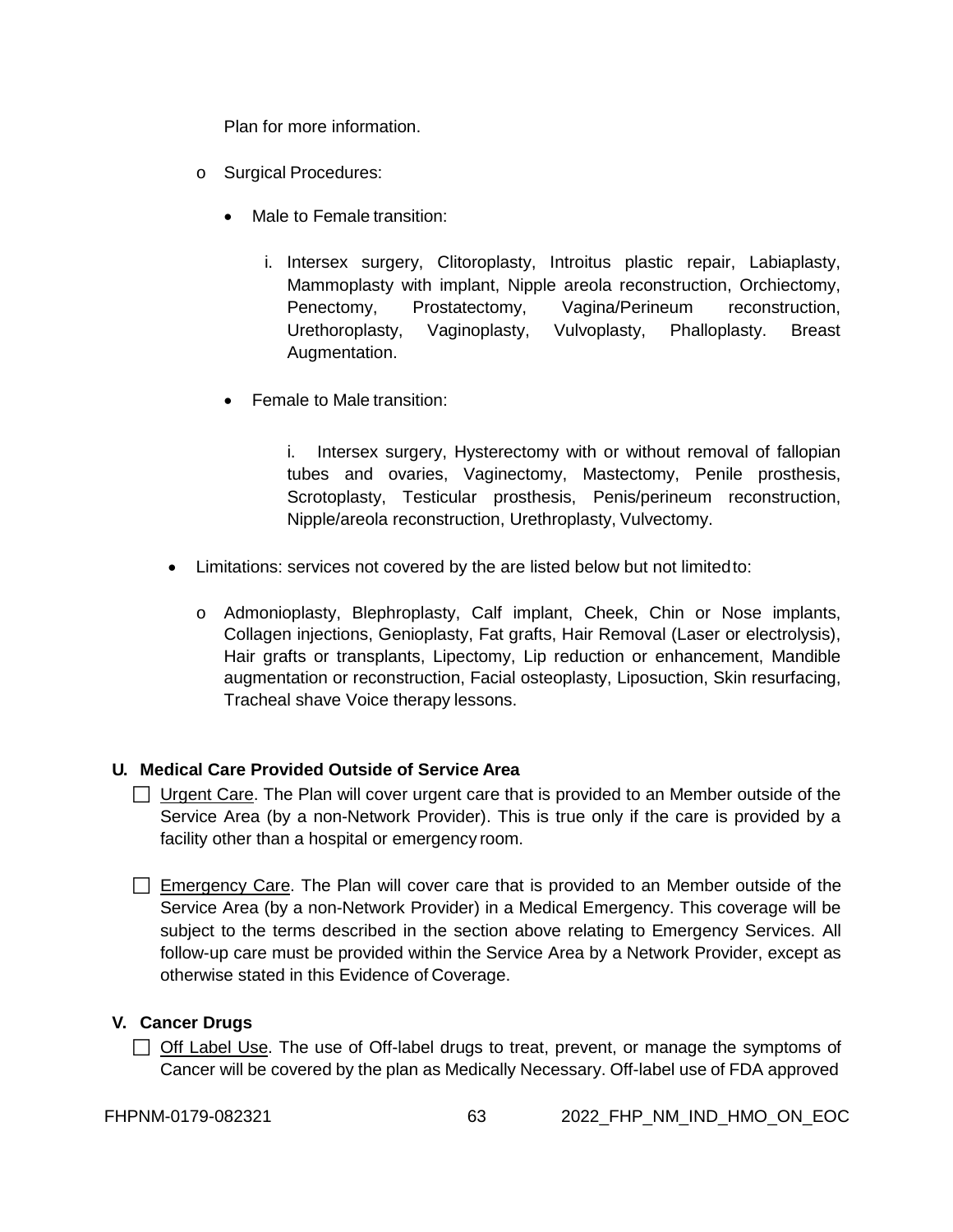Drugs, including Cancer Drugs, will be covered even when the drug is prescribed as a treatment for a particular indication for which the drug has not been FDA approved. The Plan will approve Off-label Prescriptions if the following istrue:

- The drug has been recognized as safe and effective for the treatment of that indication in one or more of the standard medical reference compendia, including the "AMA drug evaluations," the "American hospital formulary service drug information," and "drug information for the healthcare provider," or an authoritative reference compendium as identified by the Secretary of the United States Department of Health and Human Services; or
- The Off-label drug that is being prescribed is for use in a cancer clinicaltrial.
- $\Box$  Exclusion: if a drug is being prescribed for off-label use and the FDA has determined its use to be contraindicated for the treatment of the particular indication for which the drug has been prescribed, then the drug would not be considered a covered benefit.

#### **W. Chiropractic/Acupuncture**

**C**hiropractic services are available for specific medical conditions and are not available for maintenance therapy such as routine adjustments. Chiropractic services are subject to the following:

- The practitioner/provider determines in advance that chiropractic treatment can be expected to result in significant improvement in the covered person's condition within a period of two months.
- $\Box$  Chiropractic treatment is specifically limited to treatment by means of manual manipulation, i.e. by use of hands and other methods of treatment approved by the plan, including, but not limited to, ultrasound therapy.
- $\Box$  Subluxation must be documented by chiropractic examination and documented in the chiropractic record. The plan may not require radiologic (X-ray) demonstration of subluxation of chiropractic treatment.
- Biofeedback is only covered for treatment of Raynaud's disease or phenomenon and urinary or fecal incontinence.
- $\Box$  Exclusions related to Chiropractic care are as follows:
	- a. Chiropractic services are limited to 20 visits per year unless medically necessary care prescribed as a component of habilitative or rehabilitative services.
- $\Box$  Acupuncture visits do not require a Prior Authorization for the first 20 visits per plan year. Any visits over the 20-visit limit will require a PriorAuthorization.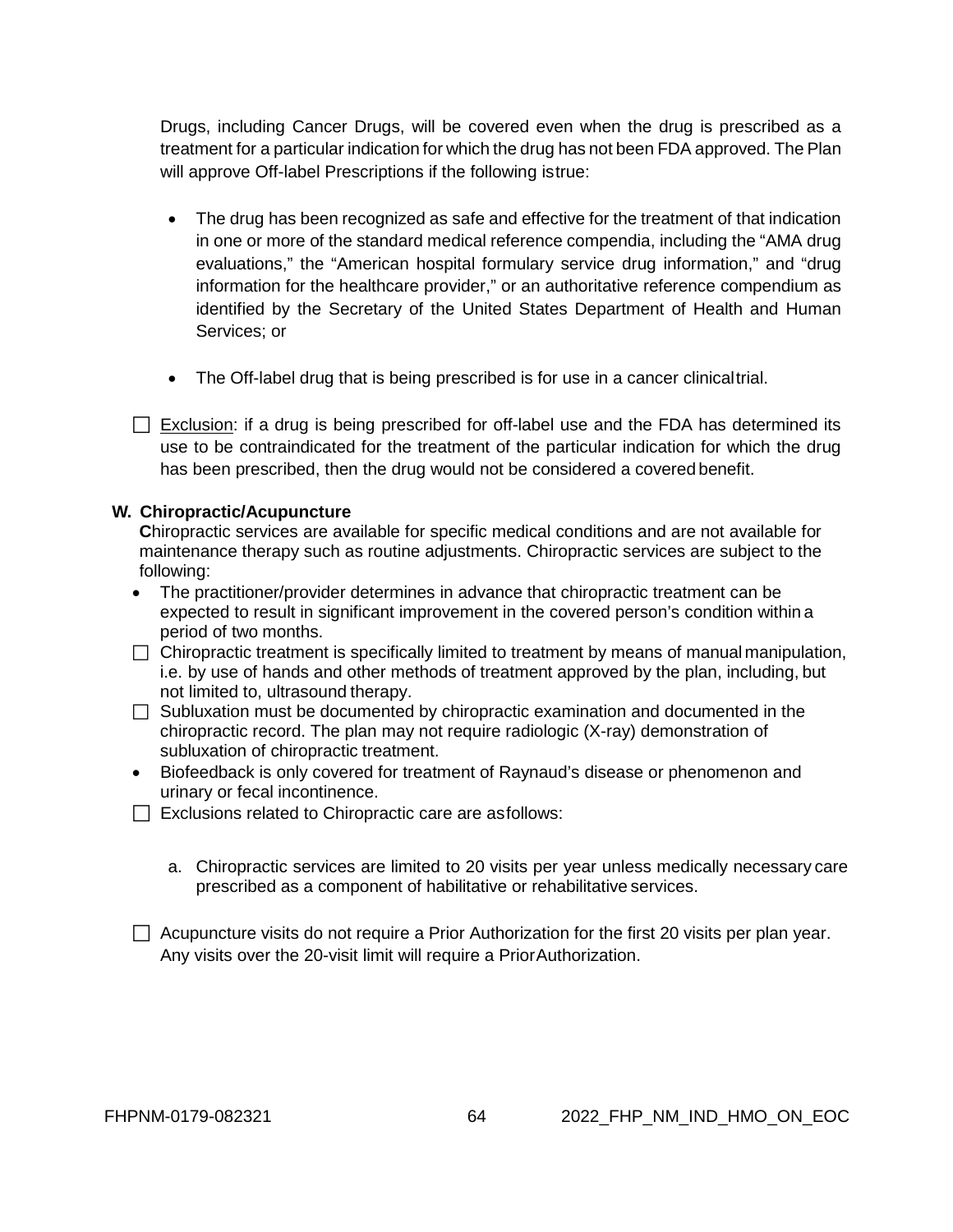# **SECTION 8: LIMITATION/EXCLUSIONS (WHAT IS NOT COVERED)**

<span id="page-64-0"></span>All the following services, accommodations, care, equipment, medications, or supplies are expressly excluded form Plan coverage unless otherwise stated in this Evidence of Coverage:

- 1. Any care that is not Medically Necessary, or specified as preventative.
- 2. Any care that is not in accordance with accepted medical standards.
- 3. All services or supplies that exceed any maximum time limitation (days or visits) identified in this document.
- 4. Cochlear transplants.
- 5. Medical, surgical, or other health care procedures, treatments, devices, products, or services that are experimental or investigative excluding routine patient care costsfor clinical trials
- 6. Services by a non-Network Provider, except in the case of an Member's Medical Emergency, the Member's need for urgent care outside the service area, the services are not reasonably available from an In-Network Practitioner/Provider and the Plan provides a Referral to the non-Network Provider or the services of an Non- Network provider is done in conjunction with services at a an In-Network facility
- 7. Services or supplies for any illness, condition or injury received while incarcerated in a county, State or Federal penal facility.
- 8. A private room or services of private or special duty nurses, other than a Medically Necessary, when an Member is an inpatient in a hospital
- 9. Services of any provider other than a physician, a provider acting under the supervision of a physician or certified nurse midwife, or a provider whose services must be covered by health maintenance organizations under the state laws. Examples of providerswhose services are not covered include but are not limited to physiologists, homeopaths, naturopaths, rolfers, religious practitioners, andhypnotherapists.
- 10. Services performed in connection with treatment to teeth or gums; upper or lower jaw augmentation or reduction or cosmetic reconstruction; or orthognathic surgery. . All dental services not identified in this Evidence of Coverage.. General anesthesia for dental procedures except those services specifically covered under this Evidence ofCoverage.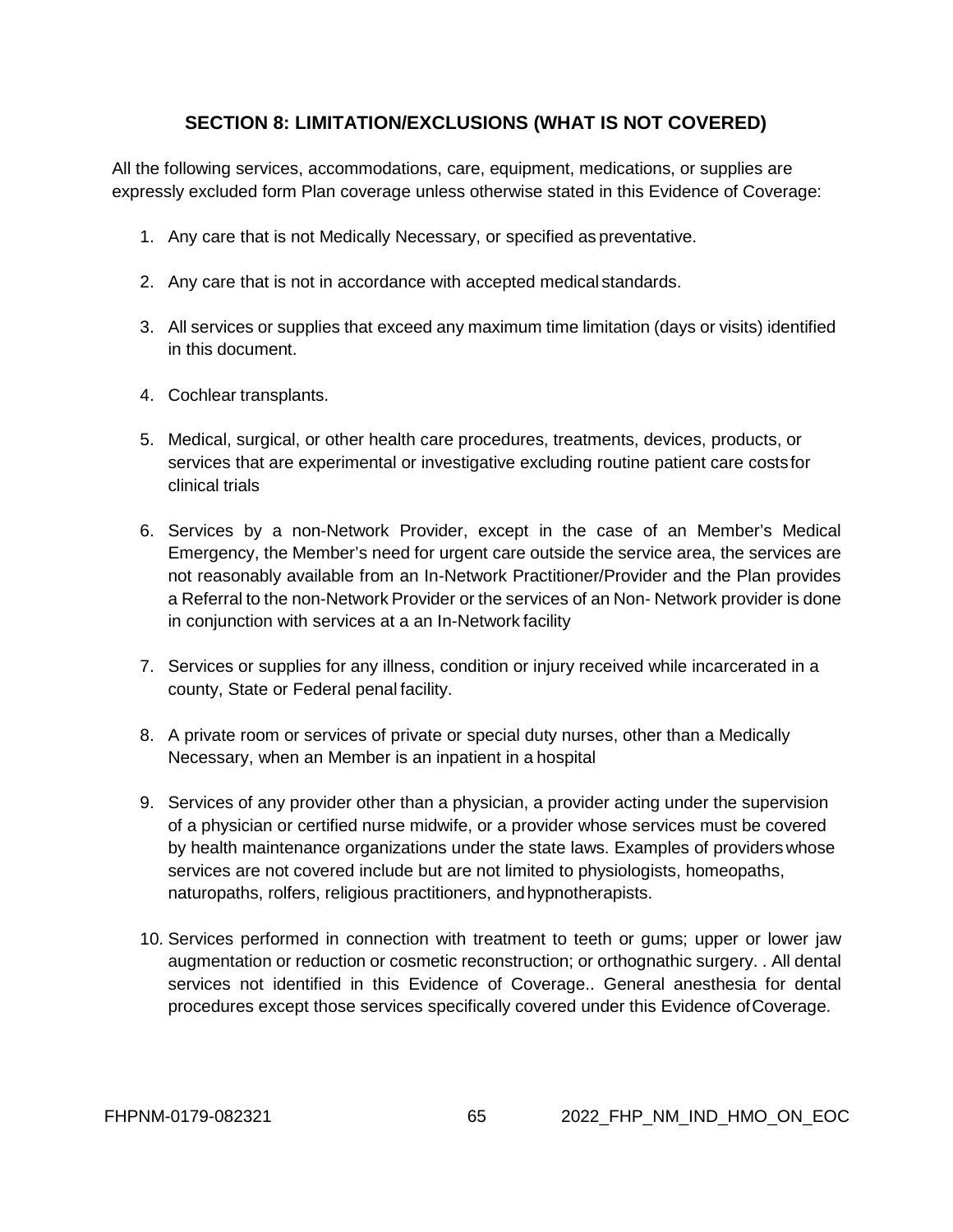11. Nursing homes and custodial care.

.

.

- 12. For adults: Eye refractions or examinations, except as specifically covered under this Evidence of Coverage. Eyeglasses and all other types of vision hardware or vision corrective appliances. This includes contact lenses; eye exercises; visual analysis; therapy or training; radial keratoplasty; photo refractive keratomy; and clearlensectomy.
- 13. Hearing screening exams except as specifically covered under this Evidence of Coverage.
- 14. Deluxe durable medical equipment or prosthetic or orthotic appliances, unless Medically Necessary. The Plan will cover standard equipment to meet the membersneed.
- 15. Durable medical equipment, prosthetic and orthotic appliances and cataract lenses ordered prior to the effective date of Plan coverage. This is true even if they are delivered after the effective date of Plan coverage.
- 16. Repair or replacement of any durable medical equipment, prosthetic or orthotic appliance resulting from misuse.
- 17. Batteries not for use in implantable medical devices. Provider equipment such as sphygmomanometers, stethoscope, etc.
- 18. Disposable, non-prescription, or over-the-counter supplies. This includes items purchased over the counter such as ace bandages and splints; exercise and hygiene equipment; corrective shoes and arch supports; and support garments. It also includes devices not exclusively medical in nature, such as, but not limited to, sauna baths; spas; elevators; air conditioners or filters; humidifiers and dehumidifiers; equipment that can be used after the medical need is over, such as orthopedic chairs and motorized scooters; and modifications to the home or motorized vehicles. Exceptions to this exclusion would be over-the-counter items or drugs required to be covered by federal or state statutes or regulations and orthotics and corrective shoes covered for diabetes.
- 19. Surgery or other health care services or supplies to correct or restore or enhance body parts not likely to result in significant improvement in bodilyfunction.
- 20. Cosmetic products; health and beauty aids; and services and medications related to the diagnosis and treatment of, or to reverse or retard the effects of, aging of the skin. Cosmetic services that are intended primarily to change or maintain Your appearance and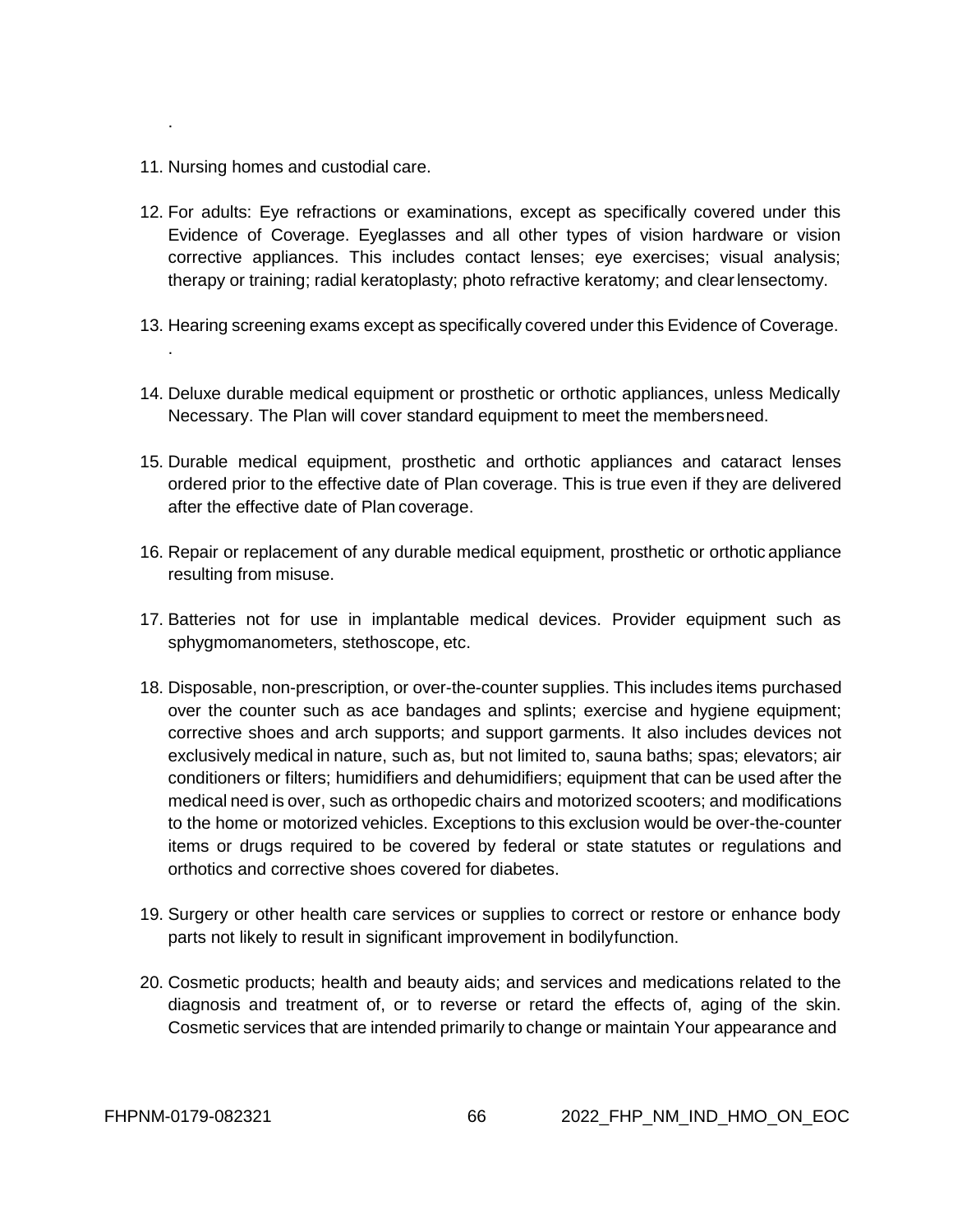that will not result in major improvement in physical function and that are not medically necessary. This includes cosmetic surgery related to bariatric surgery and tracheal saving procedures.

- 21. Preparation and presentation of medical or psychological reports or physical examinations required primarily for the protection and convenience of the Member or third parties. This includes, but is not limited to, examinations or reports for school event; camp; employment; marriage; trials or hearings; and licensing and insurance. However, examinations may be covered when performed as a scheduled physical examination.
- 22. Immunizations required for the purpose of travel outside of the continental United States.
- 23. All military service-connected conditions.
- 24. Payment for care for conditions that State or local law requires be treated in a public facility.
- 25. Any and all services connected to reversal of voluntary, surgically induced infertility (sterilization).
- 26. All services and supplies related to conception by artificial means. This means prescription drugs related to such services and donor semen and donor eggs used for such services such as but not limited to invitro fertilization, ovum transplants, zygote intra fallopian transfer and gamete intrafallopian transfer procedures arenot covered. These exclusions apply to fertile as well as infertile individuals orcouples.
- 27. Infertility services are not covered by the Plan, including but not limited to:
	- In-vitro fertilization, gamete intrafallopian transfer (GIFT), zygote intrafallopian transfer (ZIFT), and variations of these procedures.
	- Surrogacy services, including the medical care of the surrogate mother, and the medical care of the surrogate mother's newborn child, unless and until that child becomes an eligible Dependent of the Subscriber as provided in the [Enrollment](#page-9-0)  [section o](#page-9-0)f this document.
	- Reversal of sterilization.
	- Any costs associated with the collection, preparation, or storage of sperm for artificial insemination, including donor fees, or donor egg or spermretrieval.
	- Infertility injectable and suppository medications are not covered by thePlan.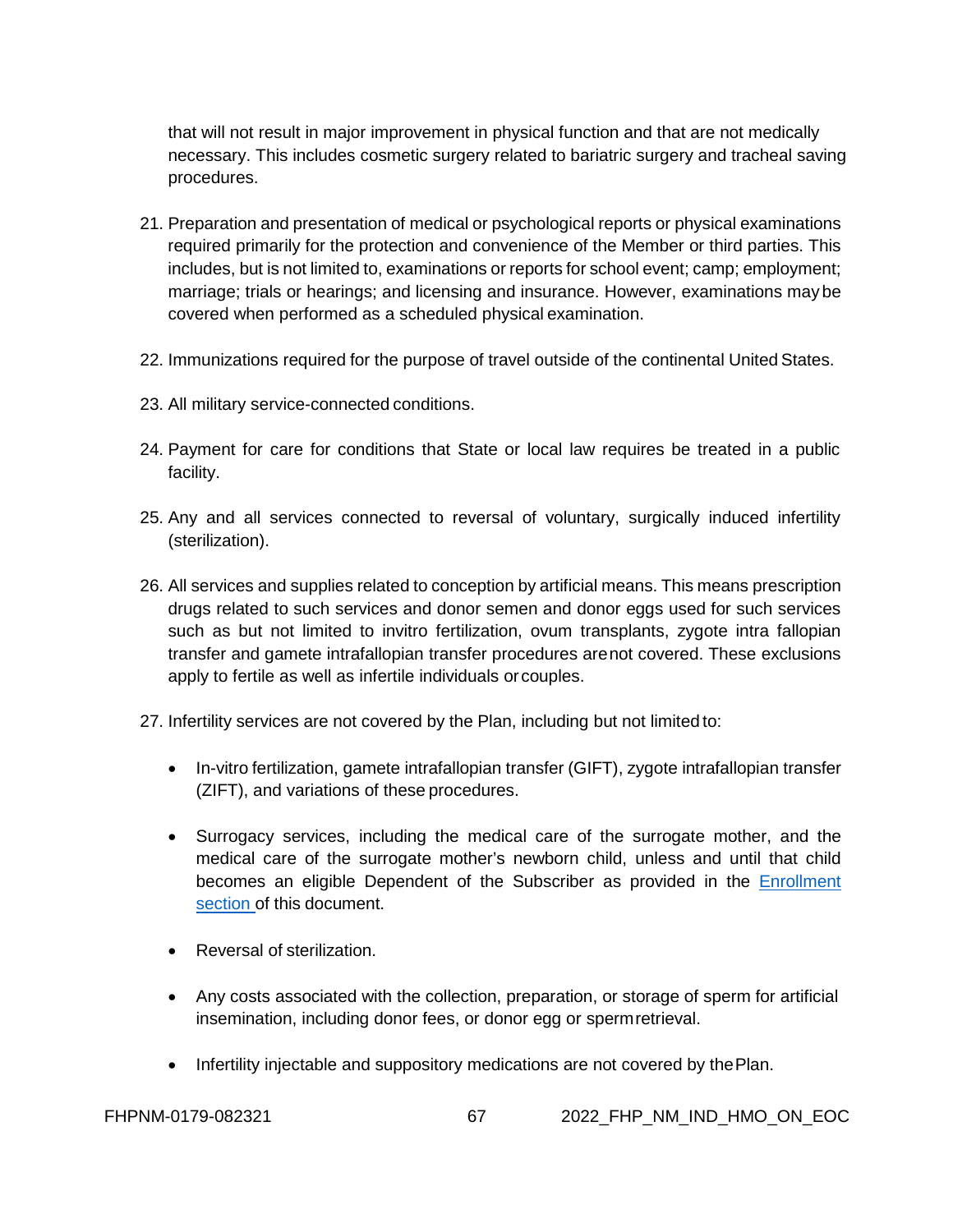- 28. Complications caused by treatment ofinfertility.
- 29. Elective abortions
- 30. All organ and tissue transplants or autologous stem cell rescue not explicitly identified as covered.
- 31. Services for an organ donor or prospective organ donor when the transplant recipient is not a Member.
- 32. Transplants disapproved by the appropriate evaluationcommittee.
- 33. Personal comfort items, such as television; telephone; lotions; shampoos; meals in the home; guest meals in inpatient facilities; housekeeping services,etc.
- 34. Unless specifically identified as being covered, any testing for ability; developmental status; intelligence; aptitude or interest; or sleep therapy for insomnia. This limitation does not relate to the coverage for testing of autism for children.
- 35. Long term rehabilitative services.
- 36. Surgical treatment of hospitalization for treatment ofimpotency.
- 37. Genetic testing, counseling, or engineering, unless otherwise stated in thisdocument.
- 38. Long-term Therapy or Rehabilitation Services are not Covered. These therapies include treatment for chronic or incurable conditions for which rehabilitation produces minimal or temporary change or relief. Therapies are considered Long-term Rehabilitationwhen:
	- You have reached maximum rehabilitation potential
	- You have reached a point where Significant Improvement is unlikely tooccur.

Long-Term Therapy includes treatment for chronic or incurable conditions for which rehabilitation produces minimal or temporary change or relief. Treatment of chronic conditions is not Covered. Chronic conditions include, but re not limited to, Muscular Dystrophy, Down's syndrome, Cerebral Palsy, Autism, and Developmental Delays not associated with a defined event of illness or injury.

- 39. Recreational or educational therapy, non-medical self-help training or therapy; and sleep therapy.
- 40. Bone and eye bank charges.
- 41. Orthoptics: pleoptics; visual analysis; visual therapy and/ortraining.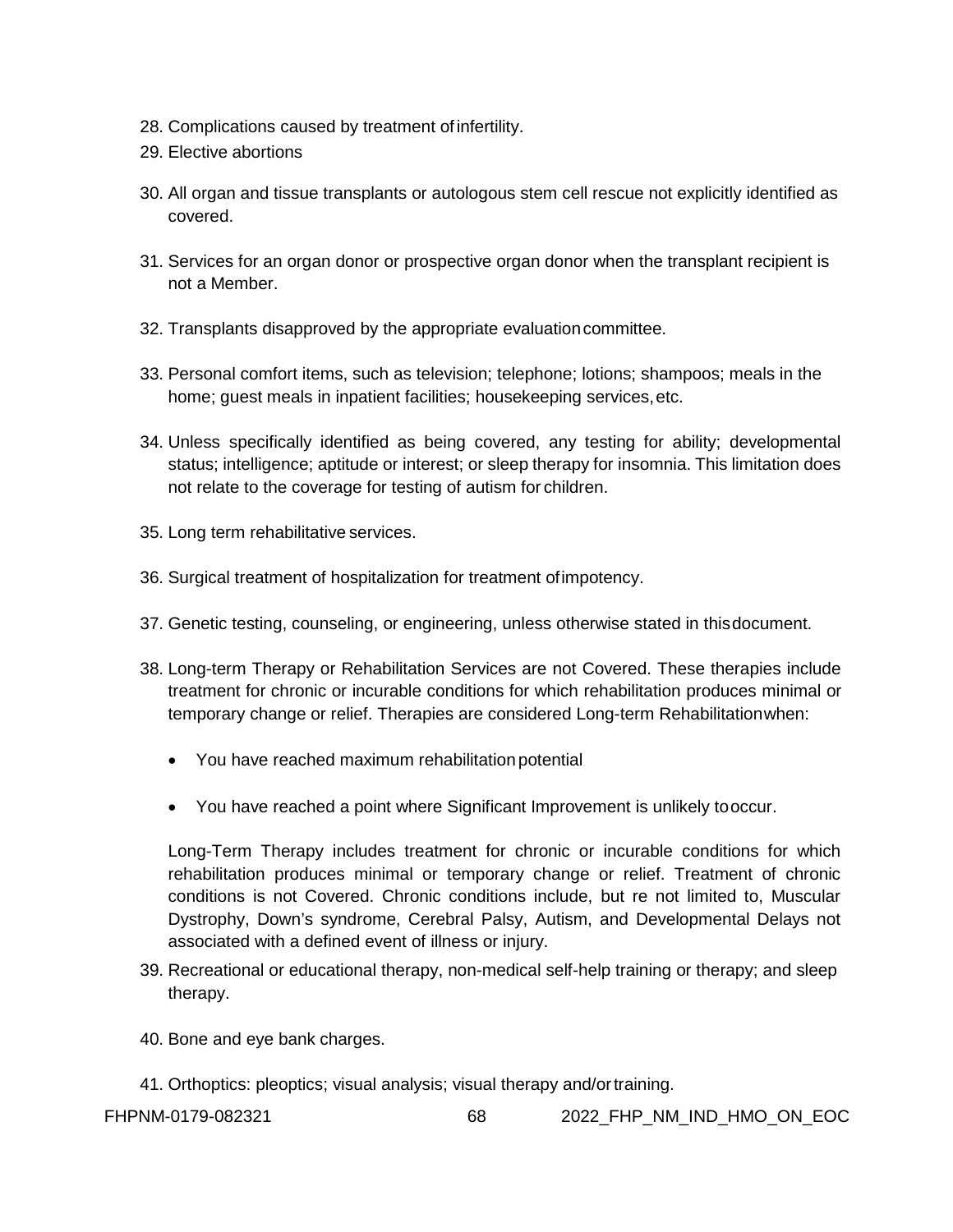- 42. Services that the Member would not have to pay for in the absence of Plancoverage.
- 43. Services provided by a person who lives in the Member's home. Services provided by an immediate relative of the Member.
- 44. Work-related illnesses or injuries are not Covered, even if:
	- You fail to file a claim within the filing period allowed by the applicable law.
	- You obtain care not authorized by Workers' Compensation Insurance.
	- Your employer fails to carry the required Worker's CompensationInsurance.
	- You fail to comply with any other provisions of thelaw.
- 45. Over the counter drugs other than insulin or mandated by the ACA.
- 46. Certain injectables obtained through a pharmacy (other thaninsulin).
- 47. Prescription drugs that have an over-the-counter equivalent (e.g., Monistat 7, Disobrom, etc.) unless mandated by the ACA.
- 48. Over the counter Anorectics and diet formulations used for the purpose of weightloss.
- 49. Drugs or injections for treatment of involuntary infertility are notcovered
- 50. Abortifacient drugs are not covered.
- 51. Compounded medications/prescriptions are not covered.
- 52. Medications with no approved indications
- 53. Prescriptions that a Member is entitled to receive without charge from any workers' compensation law or automobile accident liability insurance.
- 54. Drugs that are labeled, "Caution limited by Federal law to investigational use," or experimental drugs even though a charge may be made to therecipient.
- 55. Refilling a prescription in excess of the number specified. Any refill dispensed after one year from the original order.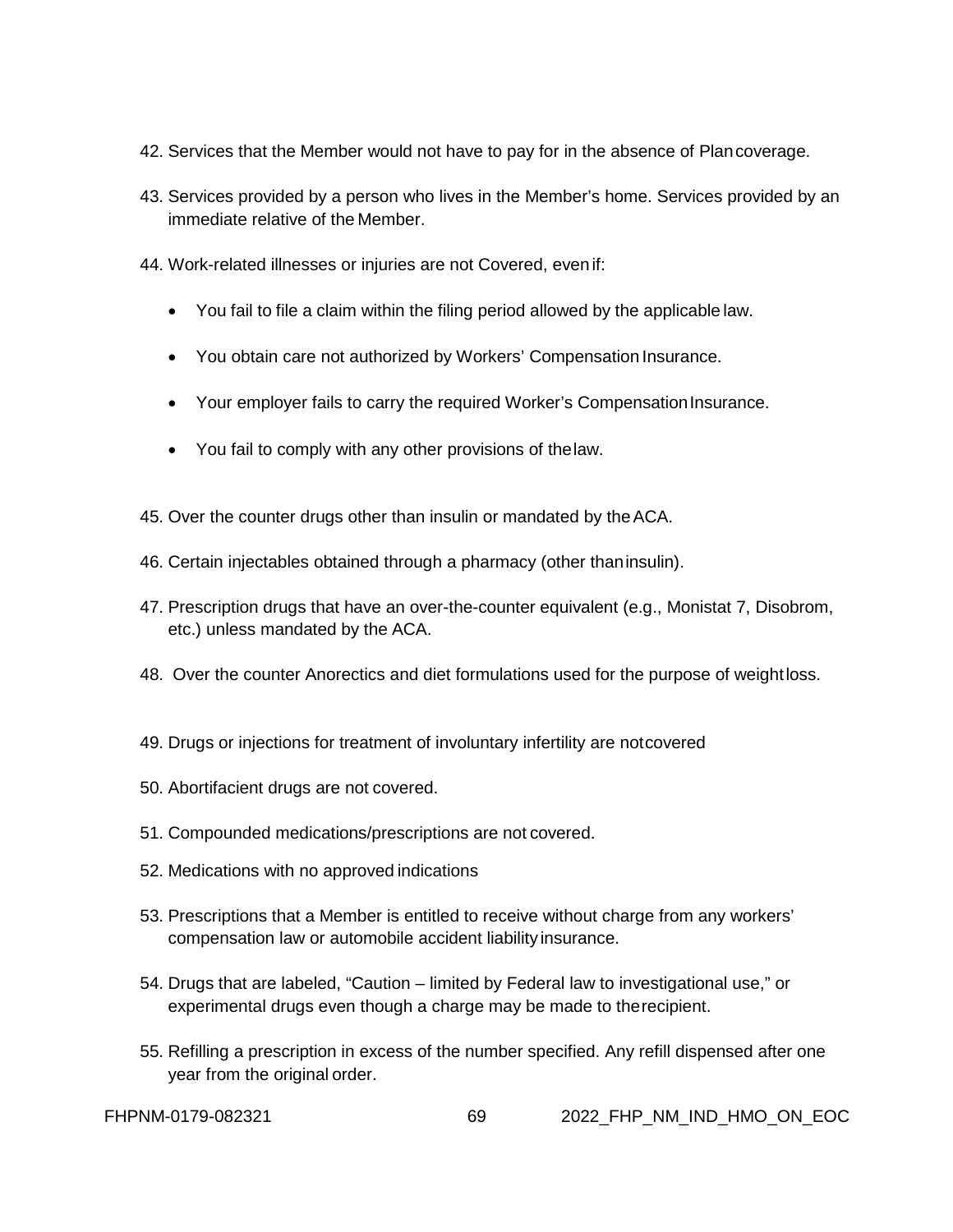#### 56. Hair analysis

- 57. Routine foot care, unless You are diabetic, (including treatment for corns, calluses, and cutting of nails). Foot care in connection with flat feet; fallen arches; weak feet; chronic foot strain; or symptomatic complaints of the feet.
- 58. Post-Partum exercises.
- 59. The Plan does not provide ambulance transportation due to the absence of other transportation on the part of the Member.
- 60. Any and all costs related to surrogate pregnancies and deliveries
- 61. Enteral feedings except as mandated by Statute or Regulation.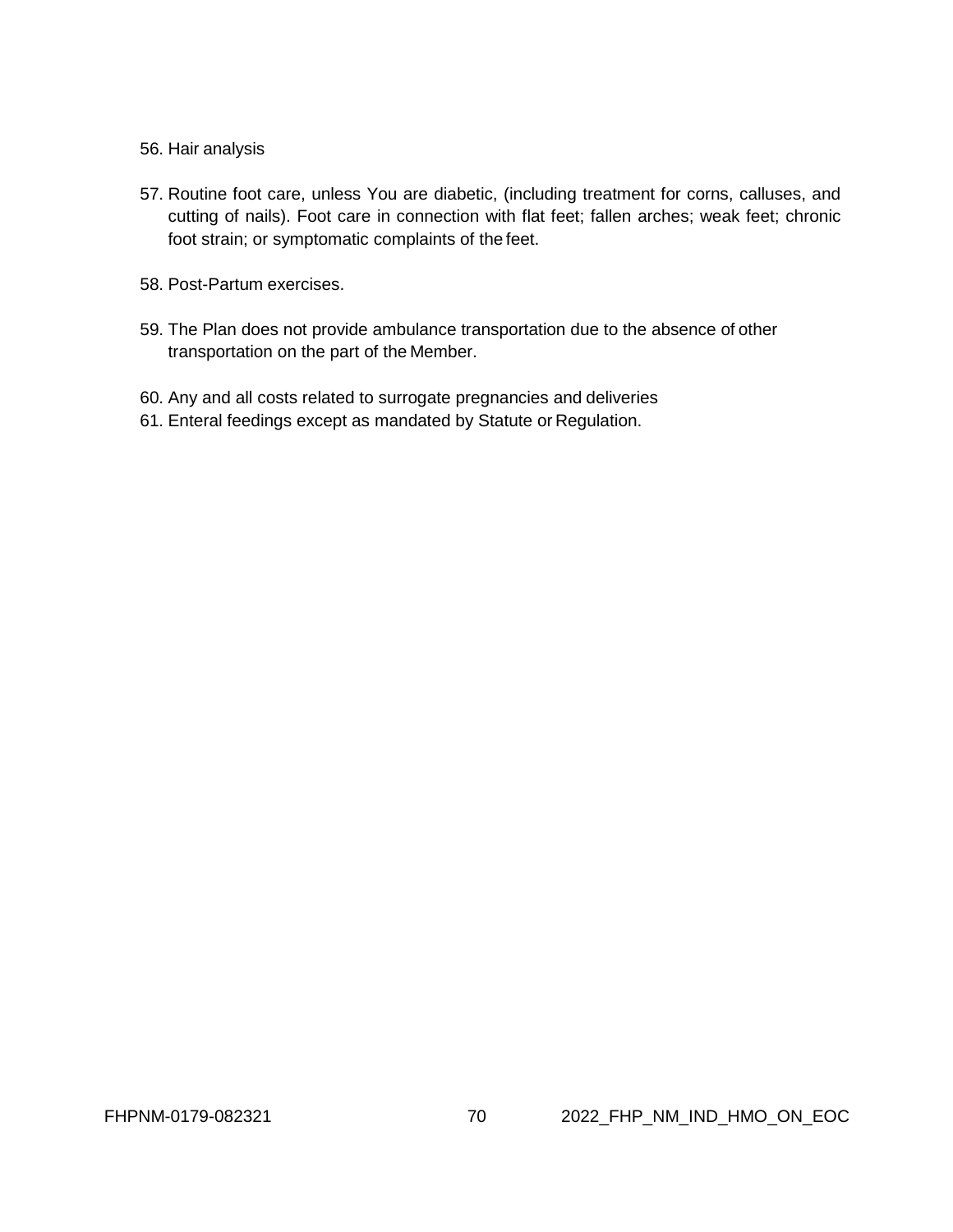# **SECTION 9: MEMBER PAYMENT RESPONSIBILITY**

# **MONTHLY PREMIUMS**

In exchange for Plan coverage, You will be required to pay monthly Premiums to beWellnm. However, Your Premiums may be reduced if You are eligible for Premium Advances. Premium Advances will be sent directly to the Plan from the Federal government.

beWellnm will send You a monthly bill for amount of Premiums You owe. Your Coverage may be terminated if You fail to pay Your Premiums timely to beWellnm. beWellNM will determine when to terminate Your coverage is described in the Effective Date of [Termination](#page-83-0) of Coverage section.

# **PAYMENTS OUTLINED IN THE SCHEDULE OF BENEFITS**

You will be responsible for paying the Copayment, Coinsurance and Deductible amounts described in the Schedule of Benefits Your Out-of-Pocket Maximum includes all Copayments, Coinsurance and Deductible amounts. However, these amounts may be reduced if You are eligible for Cost-sharing Subsidies.

You will also be responsible for paying for any health care services that do not qualify as Covered Services. In most cases, You will be responsible for the cost of non-Emergency health care services that You receive from a non-Network Provider without first receiving a Prior Authorization to that Provider from the Health Plan. In most cases, member costs for services that do not qualify as Covered Services, or Non-Emergency services received from a non-Network Provider without obtaining a Prior Authorization from the Plan, do not count towards Your Deductible, nortowards Your Out- of-Pocket Maximum. In addition, You will be responsible for the cost of services that do not qualify as Covered Services, or services from Non-Plan Providers even if Your Out-of-Pocket Maximum has been met.

# **COORDINATION WITH OTHER COVERAGE**

## **OTHER COVERAGE**

The amount of any payment by the Plan for Covered Services provided to an Member may be reduced if the Member is covered under another health care plan. This may be the case even if the Member does not submit a claim to the other plan. The Plan will pay the lesser of:

- The full amount payable for the Covered Services under the Plan; or
- An amount that, when added to the amount payable under the other Plan, will be no more than the amount payable by the Plan for the Covered Services.

## **MEDICARE COB**

Medicare will be primary except as required by law.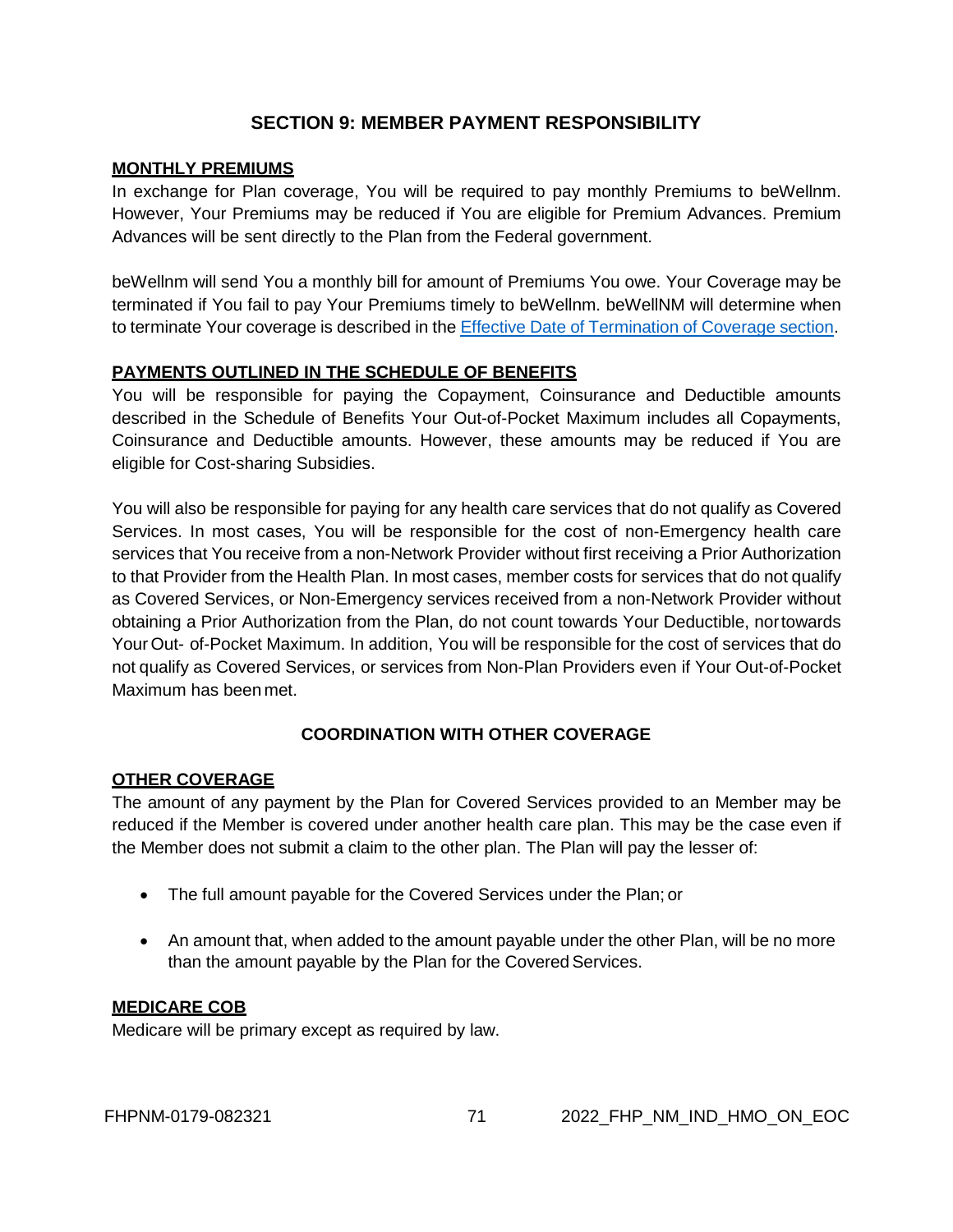#### **MEDICAID COB**

For individuals that are also eligible for medical benefits under the Medicaid program, the Plan will pay any overlapping benefits from health or accident insurance are owed to Human Services Department.

### **PRIOR COVERAGE**

Unless not allowed by law, Benefits under this Contract shall be secondary for care provided during the period of extension of benefits or as the result of accrued liabilities of the Member's prior coverage, if any.

## **NO DOUBLE RECOVER**

In no event will You be entitled to obtain double recovery form Policies for health care services provided to You.

#### **YOUR DISCLOSURE OBLIGATIONS**

Your disclosure obligations will be satisfied by your application and Enrollment process with beWellnm.

# **RECOVERY RIGHTS OF THE PLAN**

## **RIGHT OF SUBROGATION/REIMBURSEMENT**

Subrogation proceedings limits your rights under New Mexico state law. In certain circumstances, You or Your Covered Dependents (or the heirs, executor, or beneficiaries of You or Your Covered Dependents) may have an obligation to reimburse the plan for payments made to or on behalf of You or Your Covered Dependents. This right of reimbursement arises if You or Your Covered Dependents receive any benefits under the plan as a result of an injury or illness, and there is a third party (including an insurance company) that is legally responsible for paying for Your injuries (or Your Covered Dependents' injuries). The plan's rights under this section arise after You or Your Covered Dependents are fullycompensated.

In these cases, the Plan will have a legal right (known as a "right of subrogation") to recover any amounts that are payable by the third party (such as an insurance company)

In these cases, if You or Your Covered Dependents receive a payment or settlement form the third party (such as an insurance company), You and Your Covered Dependents agree to reimburse the Plan for any benefits paid by the Plan after You or Your Covered Dependents agree to reimburse the Plan for any benefits paid by the Plan after You or Your Covered Dependents are fully compensated. This reimbursement is not limited by the state purpose of the payment from the third party or how the payment from the third party is characterized in any agreement, or judgement.

You agree to notify the Plan, in writing, of any benefits paid by the Plan that arise out of any illness or injury that was caused by a third party. You also agree to provide the Plan with the following information, in writing: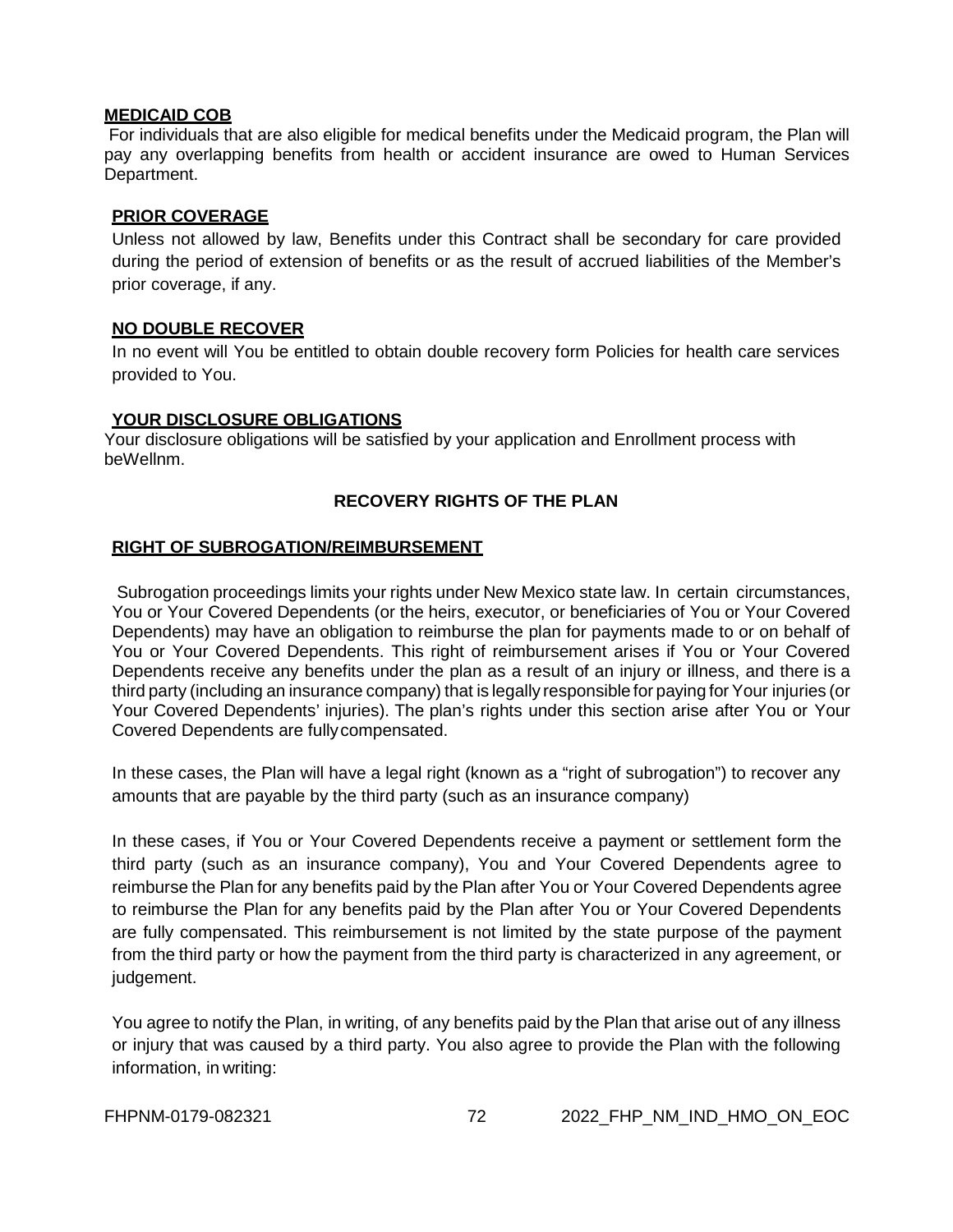- The name and address of the party that caused the injury, the facts of the accident, and any other information reasonably necessary to protect Plansrights;
- All information about the other party's liability insurer(s), if know;
- Information relating to any personal injury protection, underinsured or uninsured motorist insurance or any other insurance, as well as a copy of any such insurancepolicy.
- Notice of any claim or legal action filed or submitted against a third party (within sixty (60) days of submitting or filing such claim): and
- Prior written notice of any intended settlement.

You may not (and Your Covered Dependents may not) settle any claim or waive any right to be compensated by a third party (including an insurance company) without the Plan's prior written approval.

By filing a claim for and/or accepting benefits form the Plan, You and Your Covered Dependents are considered to have consented to the Plan's subrogation and right of reimbursement. You and Your Covered Dependents are considered to have agreed to cooperate with the Plan in any way necessary to make, perfect or prosecute any related claim, right or cause of action. You or Your Covered Dependents agree to enter into a subrogation and reimbursement agreement with the Plan if the Plan requests such an agreement. You and Your Covered Dependents may not do anything that would prejudice or harm the rights of the Plan to pursue its rightsof reimbursement and subrogation.

New Mexico Statutes will govern Subrogation and Recovery Rights. If anything in this section is not in accordance with New Mexico Statutes, then it shall be superseded by New Mexico Statutes.

### **RIGHT TO OFFSET FUTURE PAYMENTS**

If the Plan sends You or Your Covered Dependent a payment by mistake, or the Plan overpays an amount owed to You or Your Covered Dependent, the Plan may reduce, by the amount of the error, future amounts payable to You or Your Covered Dependent. This right to offset does not limit the Plan's right to recover an erroneous payment in any othermanner.

### **ASSIGNMENT OF RIGHTS**

You may not assign (transfer) any of Your rights or benefits under the Plan to another person. You may not assign (transfer) any claim, right of recovery or right to payment You may have against the Plan. However, You are permitted to assign (transfer), in writing, any amount payable to You by the Plan, for Covered Services provided to You (or Your CoveredDependents).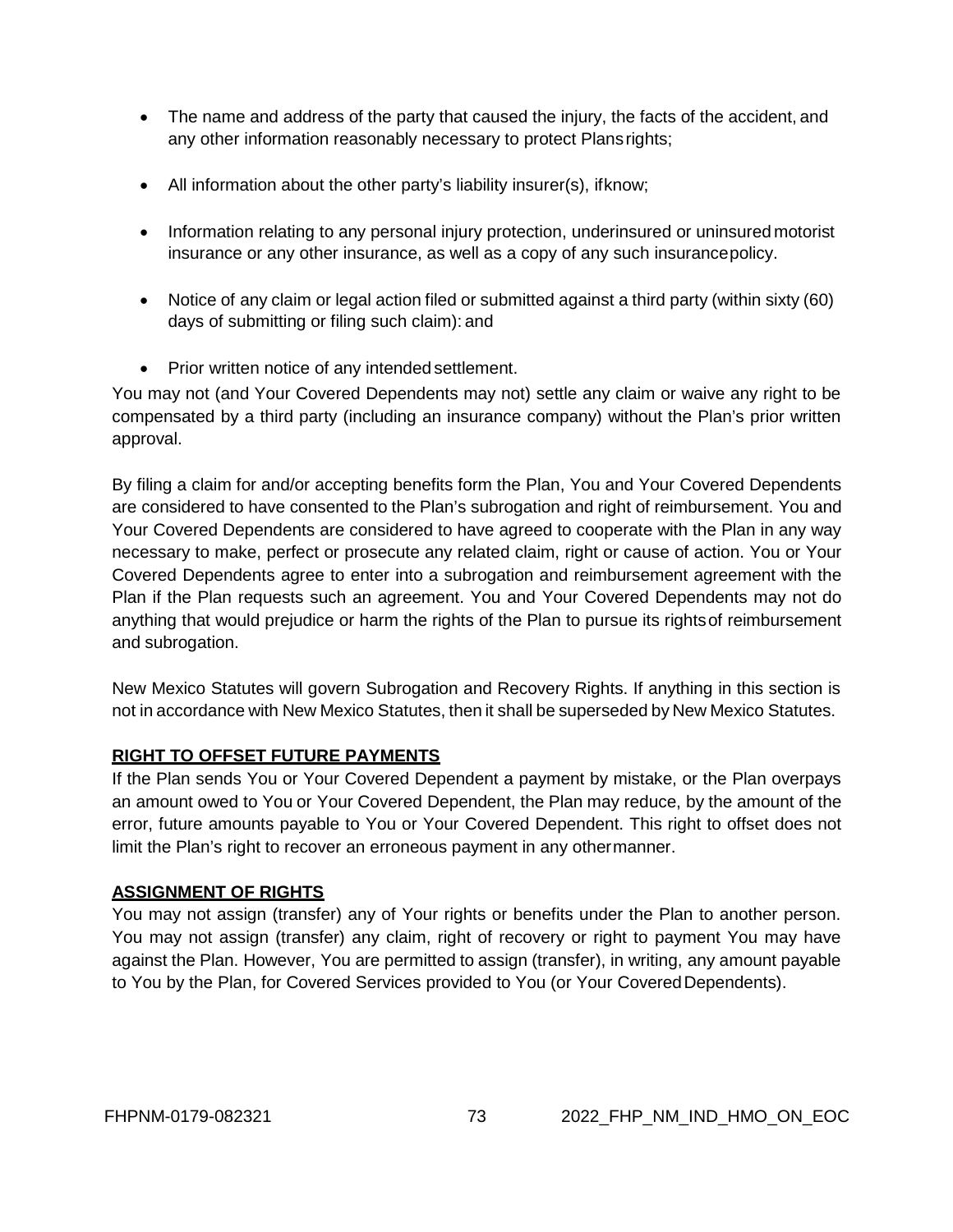# **SECTION 10: CLAIMS PROCEDURE (HOW TO FILE A CLAIM)**

### **HEALTH CARE PROVIDER MAY SUBMIT A CLAIM**

In most cases, when You or Your Covered Dependents receive health care services, the health care provider will send a claim directly to the Plan for payment. The health care Provider can do this because the Plan's information is set forth on Your identification card. Network Providers and other approved Providers are required to submit claims on Your behalf to the Plan when You supply them with Your insurance card. Non-Network Providers that have not been approved by the Plan are not obligated to submit claims on Your behalf but they may still submit claims on Your behalf.

### **CLAIMS YOU SUBMIT TO THE PLAN**

### **Written Notice of Claim**

In other cases (such as when You fail to produce Your identification card), You may be required to pay the health care Provider for all services at the time the care is provided. If this happens, You may submit a Written Notice of Claim to the Plan. The Written Notice of Claim must be given to the Plan within twenty days after the occurrence or commencement of any loss covered by the policy, or as soon thereafter as is reasonably possible. The Written Notice of Claim should be submitted by or on behalf of the insured to the Plan, see address below, or to any authorized agent of the insurance company. TheWritten Notice of Claim should be submitted by or on behalf of the insured to the Plan, see address below, or to any authorized agent of the insurance company. The Written Notice of Claim should contain information sufficient to identify the insured and a brief statement about the Claim. Once submitted, it shall be deemed that the Insured has provided notice to the Plan.

### **Claim Form**

The Plan, upon receipt of a notice of claim, will furnish to the claimant such forms as are usually furnished by it for filing proof of loss. If such forms are not furnished within fifteen days after the Insured submits the Written Notice of Claim the claimant shall be deemed to have complied with the requirements of this policy as to proof of loss upon submitting, within the time fixed in the policy for filing proofs of loss, written proof covering the occurrence, the character, and the extent of the loss for which claim is made.

### **Proof of Loss**

The insured will use the Claim Form to submit the Written Proof of Loss to the Plan. The completed Claim Form/Proof of Loss should be submitted to the Plan at the address below. Proof of Loss should be submitted to the Plan within ninety (90) days of the date that the health care services were provided. For In-Network Providers/ other Providers. Failure to furnish such Proof of Loss within the time required shall not invalidate nor reduce any claim if it was not reasonably possible to give proof within such time, provided such proof is furnished as soon as reasonably possible and in no event, except in the absence of legal capacity, later than one year form the time proof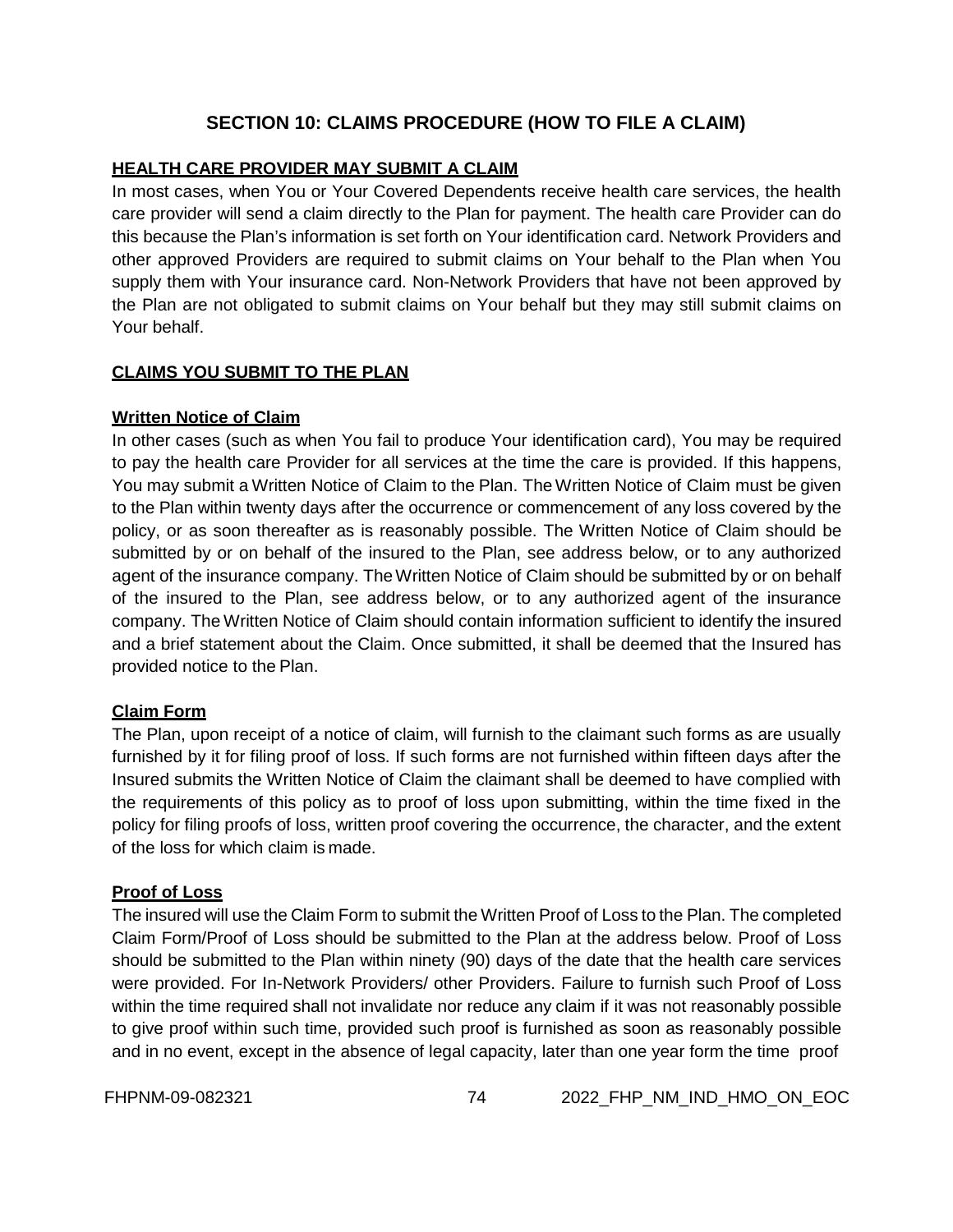is otherwise required.

If You file Your claim in a timely manner, the Plan will reimburse You for the amount You paid for the Covered Services that were provided up to the contracted rate with the Provider. However, the Plan will not reimburse You for any Copayment, Coinsurance or Deductible amounts that You were required to pay to the health care provider.

In some cases, the Health Care Provider may agree to send You a bill for the health care services provided. If this happens, You may file a written claim with the Plan. If You file Your claim in a timely manner, the Plan will pay the health care provider for the Covered Services that were provided at the contracted rate with the provider. However, the Plan will not pay for any Copayment, Coinsurance or Deductible amounts You owe to the health care provider. You are responsible for making sure that You receive the bill form the health care provider on a timely basis. If You do not file Your claim in a timely manner, the Plan will not pay the health care provider unless it was not reasonably possible to give proof within such time, provided such proof is furnished as soon as reasonably possible and in no event, except in the absence of legal capacity, later than one year form the time proof is otherwise required . Instead, You will be required to pay for all of the health care services that were provided unless such proof is furnished as soon as reasonably possible and in no event, except in the absence of legal capacity, later than one year form the time proof is otherwise required.

In such cases where there is loss of life to the insured, the Plan will pay indemnities in accordance with the beneficiary designation and the provisions respecting such payment which may be prescribed herein and effective at the time of payment. If no such designation or provision is then effective, such indemnity shall be payable to the estate of the insured. Any other accrued indemnities unpaid at the insured's death may, at the option of the insurer, be paid either to such beneficiary or to such estate. All other indemnities will be payable to the insured within 30 days.

# **Content of Proof of Loss**

Your claim / Proof of Loss must include the diagnosis, the type of treatment rendered, the date of service, the name and address of the health care provider, the charges for the care, the name of the Member, and the Member's identification number. If You have already paid the health care provider, You must also include receipts showing Your payment.

The Notice of Claim and Proof of Loss should be sent to:

Friday Health Plans of Colorado, Inc. Attention: Claims Director 700 Main Street Alamosa, CO 81101 [questions@fridayhealthplans.com](mailto:questions@fridayhealthplans.com)

All clean claims shall be paid, denied, or settled with thirty (30) calendar days after receipt by the Plan if submitted electronically and within forty-five (45) calendar days after receipt by the Plan if submitted by any other means.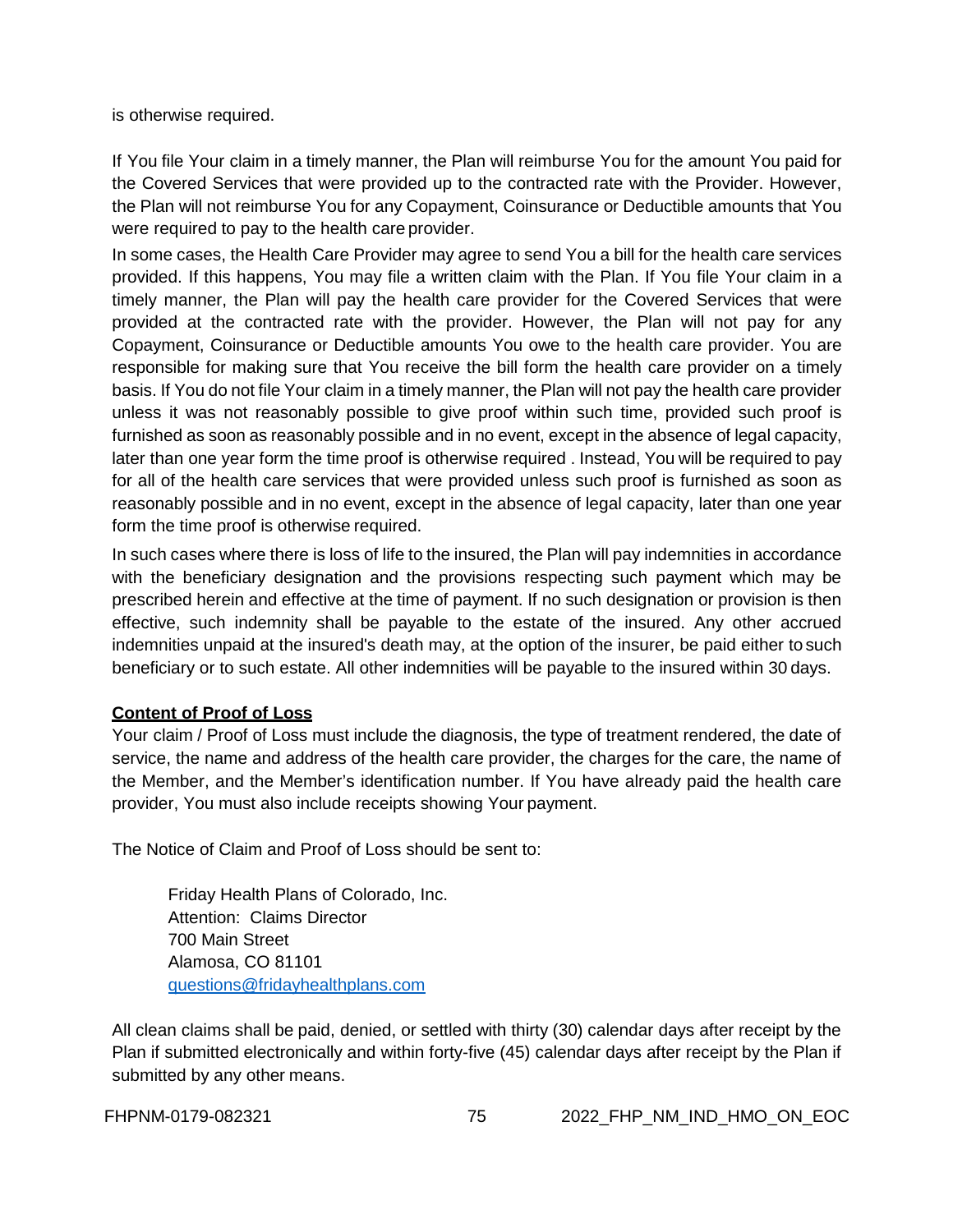If a claim requires additional information (the claim is not a clean claim), the Plan shall, within thirty (30) calendar days after receipt of the claim give the provider, policy holder, insured or patient, as appropriate, a full explanation in writing of the additional information needed to resolve the claim. If the requested information is not received with thirty (30) days, the claims could be denied.

Absent fraud, all claims (except clean claims) shall be paid, denied, or settled within ninety (90) calendar days after they are received by the Plan.

### **REMINDER**

It is important to remember that, in most cases, the Plan will only pay for health care services provided by a Network Provider. It is also important to remember that the Plan will only pay for services that are Covered Services. If You are being reimbursed for a payment You have made to a Network Provider, You will be reimbursed at the Plan's contracted rate with the Network Provider. If You fail to submit Your claim within the required ninety (90) day period, Your claim will be denied.

# **CLAIM NOTIFICATIONS**

### **IF A CLAIM IS DENIED**

If Your claim, or any part of Your claim, is denied, the Plan will notify You in writing. The written notice will contain the following information:

- Specific reasons for the denial;
- An explanation of the medical basis for the decision, if applicable;
- Specific reference to relevant Plan provisions;
- A description of any additional material or information necessary for You to perfect Your claim, and an explanation of why such material or information is necessary; and
- Information as to the steps You can take if You wish to appeal thedecision.

### **TIMING OF THE NOTICE**

After the Plan reviews Your claim, the Plan will notify You of any decision to pay or deny Your claim. Notice will be provided within the state laws and regulations timeline. This notification will be in the form of an Explanation of Benefits (EOB). The EOB is not a bill, but an explanation of how the cost of your medical care is applied to your benefits.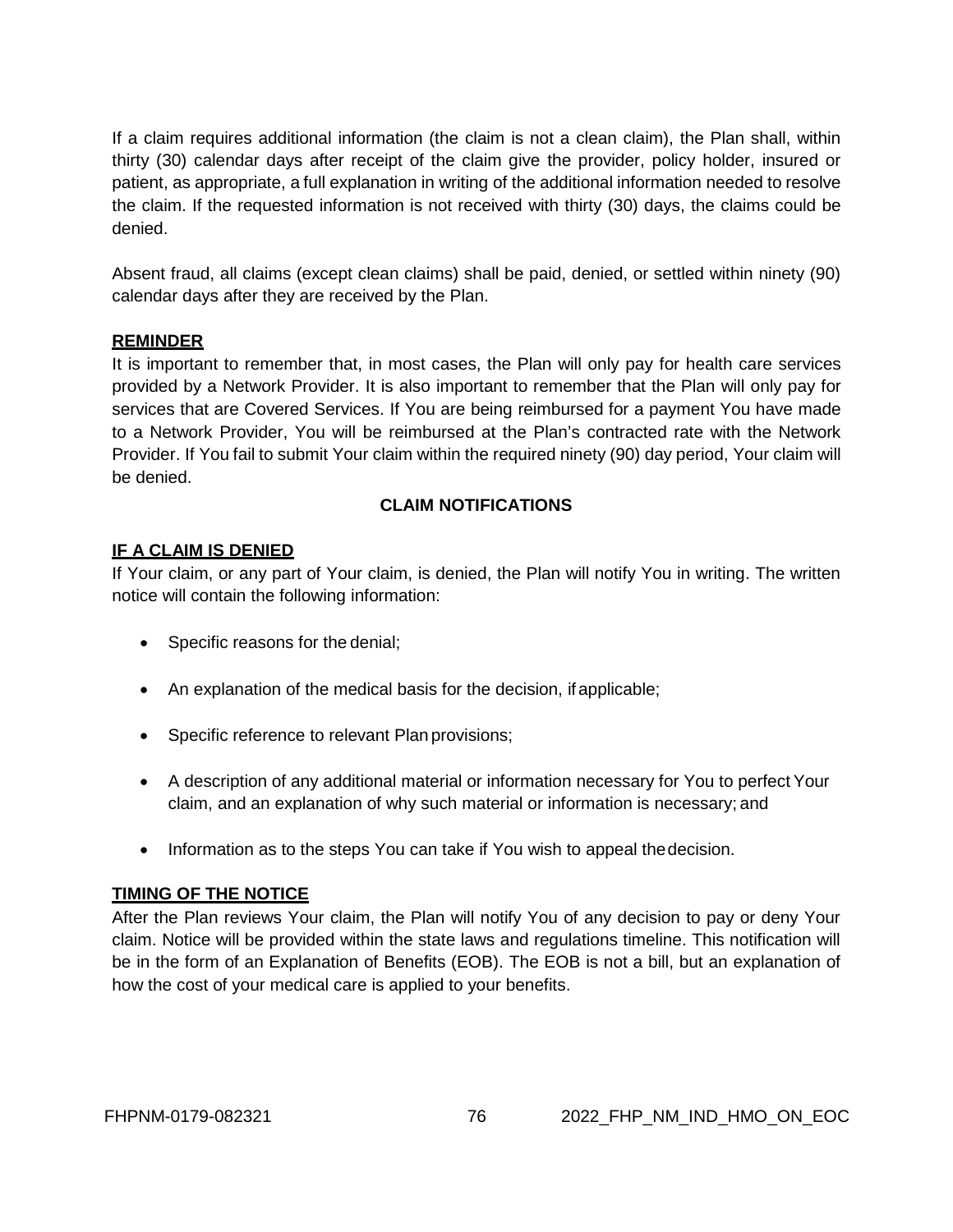# **SECTION 11: GENERAL POLICY PROVISIONS**

### **ENTIRE CONTRACT**

This Evidence of Coverage along with , any amendments attached to this Evidence of Coverage, constitutes the Entire Contract between Friday Health Plans of Colorado, Inc., and the Member, and as of the effective date of the Contract, supersede all other Agreements between the parties. The Contract Year is the period of time for which the Agreement is ineffect.

### **TIME LIMIT ON CERTAIN DEFENSES**

As of the date of issue of this Policy, no misstatements, except willful or fraudulent misstatements, made by the Subscriber in the application for this Policy shall be used to void the Policy or to deny a claim for loss incurred or disability (as defined in thePolicy).

In the event a misstatement in an application is made that is not fraudulent or willful, the Plan may prospectively rate and collect from the insured the Premium that would have been charged to the insured at the time the Policy was issued had such misstatement not beenmade.

### **GRACE PERIOD FOR PAYMENT OF PREMIUMS**

If You are receiving Premium Advances the Plan will allow a three (3) month grace period for the payment of Premiums. During the first month of this grace period the Plan will continue to pay for Your Covered Services but during the second (2nd) and third (3rd) month of the grace period the Plan will not pay for Your Covered Services and these services would be paid for only after the Premiums for this period have been paid. If You are not receiving Premium Advances, the Plan will allow a thirty-one (31) day grace period for the payment of Premiums, during which Your coverage (and Your Covered Dependents) will remain in effect. The Plan has the right to pursue collection of the Premiums owed for the grace period.

### **REINSTATEMENT**

The Plan may reinstate this Contract after it has been terminated. This may be done without the execution of a new application, the issuance of a new ID card, or any notice to the Subscriber other than the unqualified acceptance of an additional payment from the Subscriber.

### **WRITTEN NOTICE OF CLAIM**

In other cases (such as when You fail to produce Your identification card), You may be required to pay the health care Provider for all services at the time the care is provided. If this happens, You may You should must submit a Written Notice of Claim to the Plan. The Written Notice of Claim should be submitted by or on behalf of the insured to the Plan, see address below, or to any authorized agent of the insurance company. The Written Notice of Claim should be submitted by or on behalf of the insured to the Plan, see address below, or to any authorized agent of the insurance company. The Written Notice of Claim should contain information sufficient to identify the insured and a brief statement about the Claim. Once submitted, it Shall be deemed that Insured has provided notice to the Plan.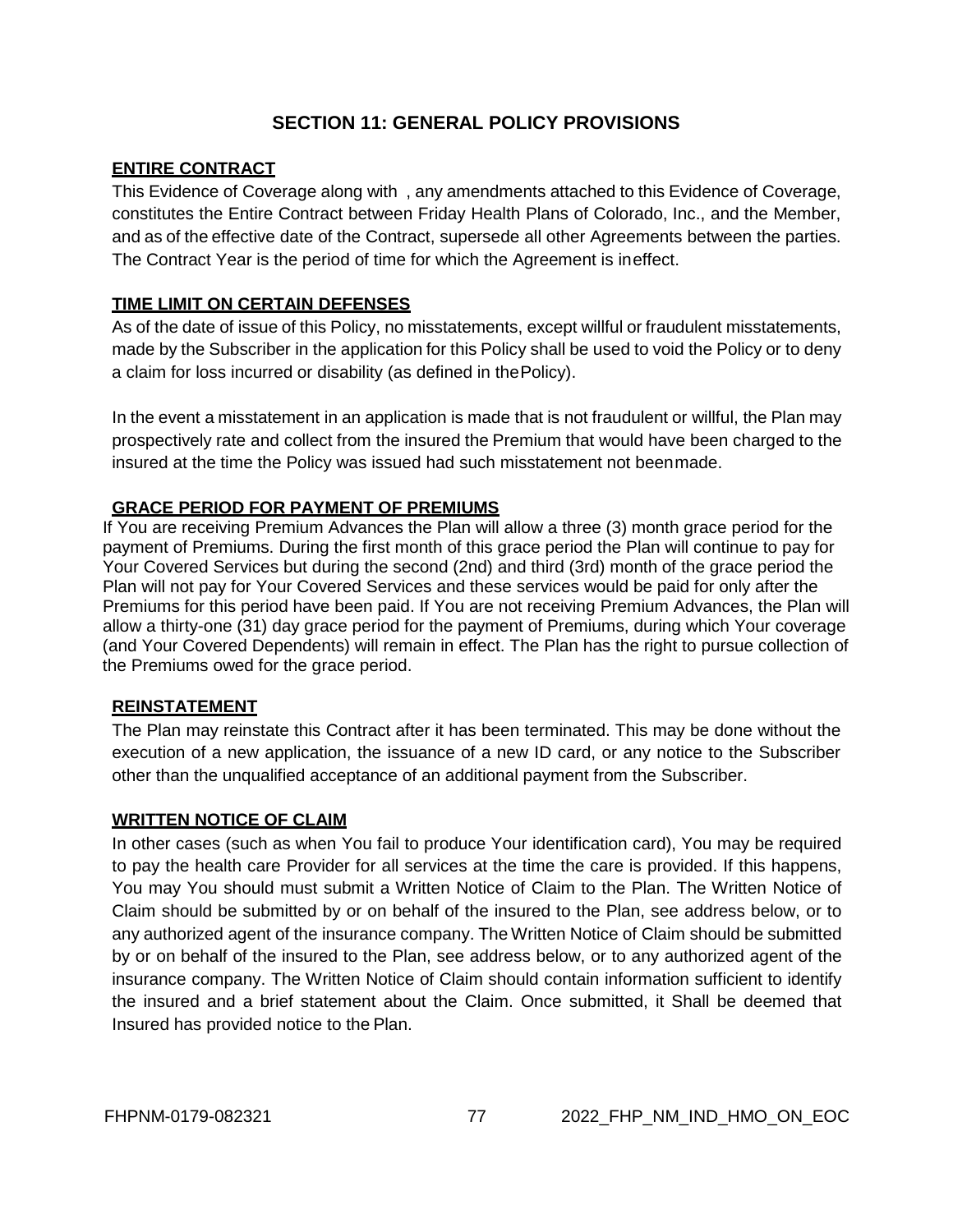### **CLAIM FORM**

The Plan, upon receipt of a notice of claim, will furnish to the claimant such forms as are usually furnished by it for filing proofs of loss. If such forms are not furnished within fifteen days after the Insured submits the Written Notice of Claim the claimant shall be deemed to have complied with the requirements of this policy as to proof of loss upon submitting, within the time fixed in the policy for filing proofs of loss, written proof covering the occurrence, the character, and the extent of the loss for which claim is made.

### **PROOF OF LOSS**

The Insured will use the Claim Form to submit the Written Proof of Loss to the Plan. The completed Claim Form / Proof of Loss should be submitted to the Plan at the address below. Proof of Loss should be submitted to the Plan within ninety (90) days of the date that the health care services were provided. For In-Network Provider/Providers and within one (1) year (365 days) from the date of service for Out-of-Network Provider/Providers. Failure to furnish such Proof of Loss within the time required shall not invalidate nor reduce any claim if it was not reasonably possible and in no event, except in the absence of legal capacity, later than one year from the time proof is otherwise required.

If You file Your claim in a timely manner, the Plan will reimburse You for the amount You paid for the Covered Services that were provided up to the contracted rate with the Provider. However, the Plan will not reimburse You for any Copayment, Coinsurance, or Deductible amounts that You were required to pay to the health care provider.

In some cases, the Health Care Provider may agree to send You a bill for the health care services provided. If this happens, You may file a written claim with the Plan. If You file Your claim in a timely manner, the Plan will pay the health care provider for the Covered Services that were provided at the contracted rate with the Provider. However, the Plan will not pay for any Copayment, Coinsurance or Deductible amounts You owe to the health care provider on a timely basis. If You do not file Your claim in a timely manner, the Plan will not pay the health care provider. Instead, You will be required to pay for all of the health care services that were provided.

### **CONTENT OF PROOF OF LOSS**

Your claim / Proof of Loss must include the diagnosis, the type of treatment rendered, the date of service, the name and address of the health care provider, the charges for the care, the name of the Member, and the Member's identification number. If You have already paid the health care provider, You must also include receipts showing Your payment.

The Notice of Claim and Proof of Loss should be sent to:

Friday Health Plans of Colorado, Inc. Attention: Claims Director 700 Main Street Alamosa, CO 81101 [questions@fridayhealthplans.com](mailto:questions@fridayhealthplans.com)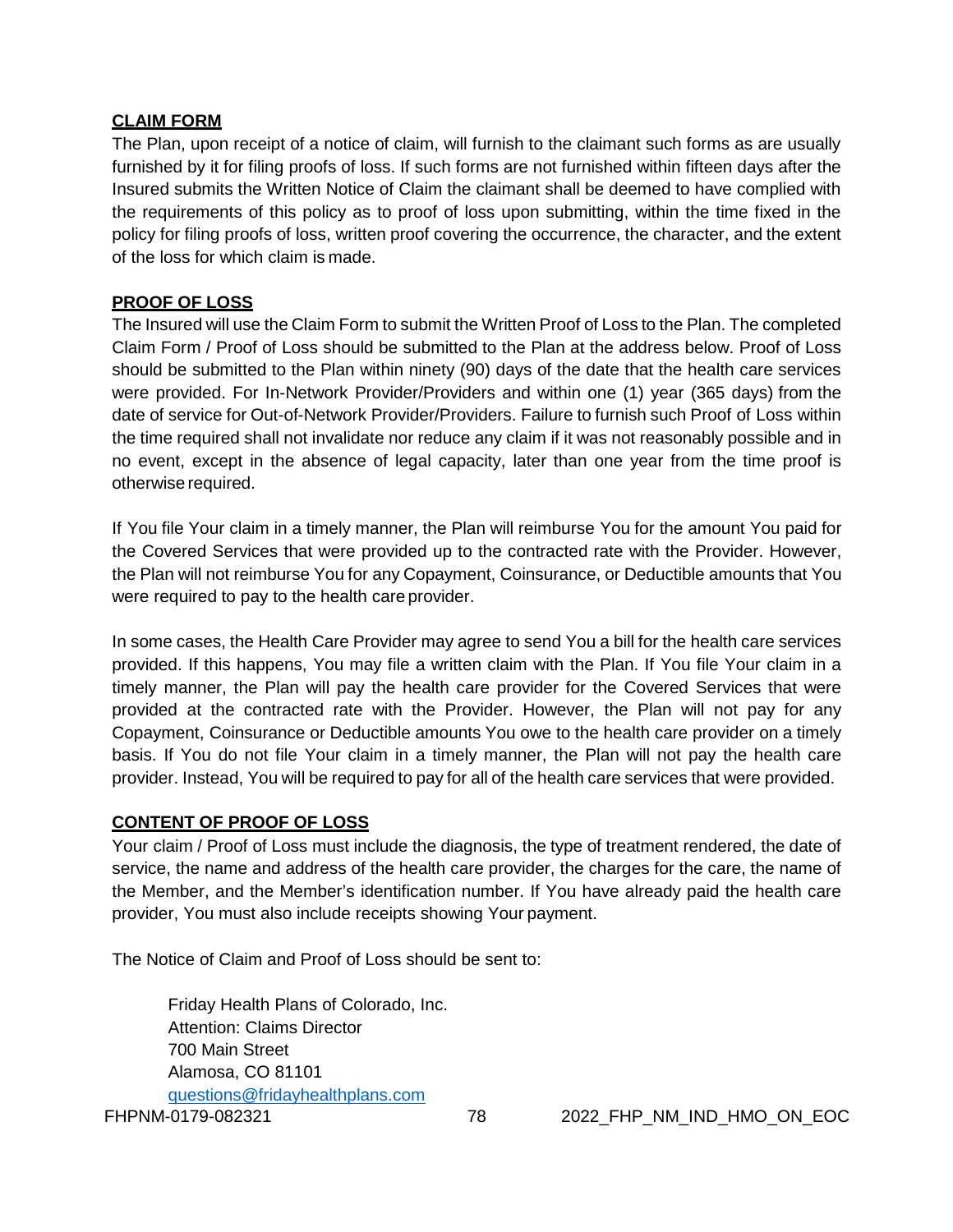All clean claims shall be paid, denied, or settled within thirty (30) calendar days after receipt by the Plan if submitted electronically and within forty-five (45) calendar days after receipt by the Plan if submitted by any other means.

If a claim requires additional information (the claim is not a clean claim), the Plan shall, within thirty calendar days after receipt of the claim give the provider, policyholder, insured or patient, as appropriate, a full explanation in writing of the additional information needed to resolve the claim. If the requested information is not received within thirty (30) days, the claims could be denied.

Absent fraud, all claims (except clean claims) shall be paid, denied, or settled within ninety (90) calendar days after they are received by the Plan.

# **PHYSICAL EXAMINATION AND AUTOPSY**

The insurance company at its own expense shall have the right an opportunity to examine the person of the insured when and as often as it may reasonably require during the pendency of a claim hereunder and to make an autopsy in case of death where it is not forbidden by law.

# **LEGAL ACTION**

No action at law or in equity shall be brought to recover on this Policy prior to the expiration of sixty (60) days after written proof of loss has been furnished, in accordance with the requirements of this Policy. No such action shall be brought after the expiration of three (3) years after the time written proof of loss is required to be furnished.

# **MISSTATEMENT OF AGE**

In the event the age of the inured has been misstated and if, according to the correct age of the insured, the coverage provided by the Policy would not have become effective or would have ceased prior to the acceptance of such Premium of Premiums, then the liability of the Policy shall be limited to the refund, upon request, of all Premiums paid for the period not covered by the Policy.

# **CANCELATION**

Your Plan coverage will end, or be cancelled, if:

- You fail to satisfy the eligibility conditions for participation in the Plan;
- You terminate Your coverage in the Plan with appropriate notice to the Plan or beWellnm;
- You change from one beWellnm plan to another during the Open Enrollment Period or through special enrollment;
- You fail to pay Your Premiums, and any applicable grace period has expired;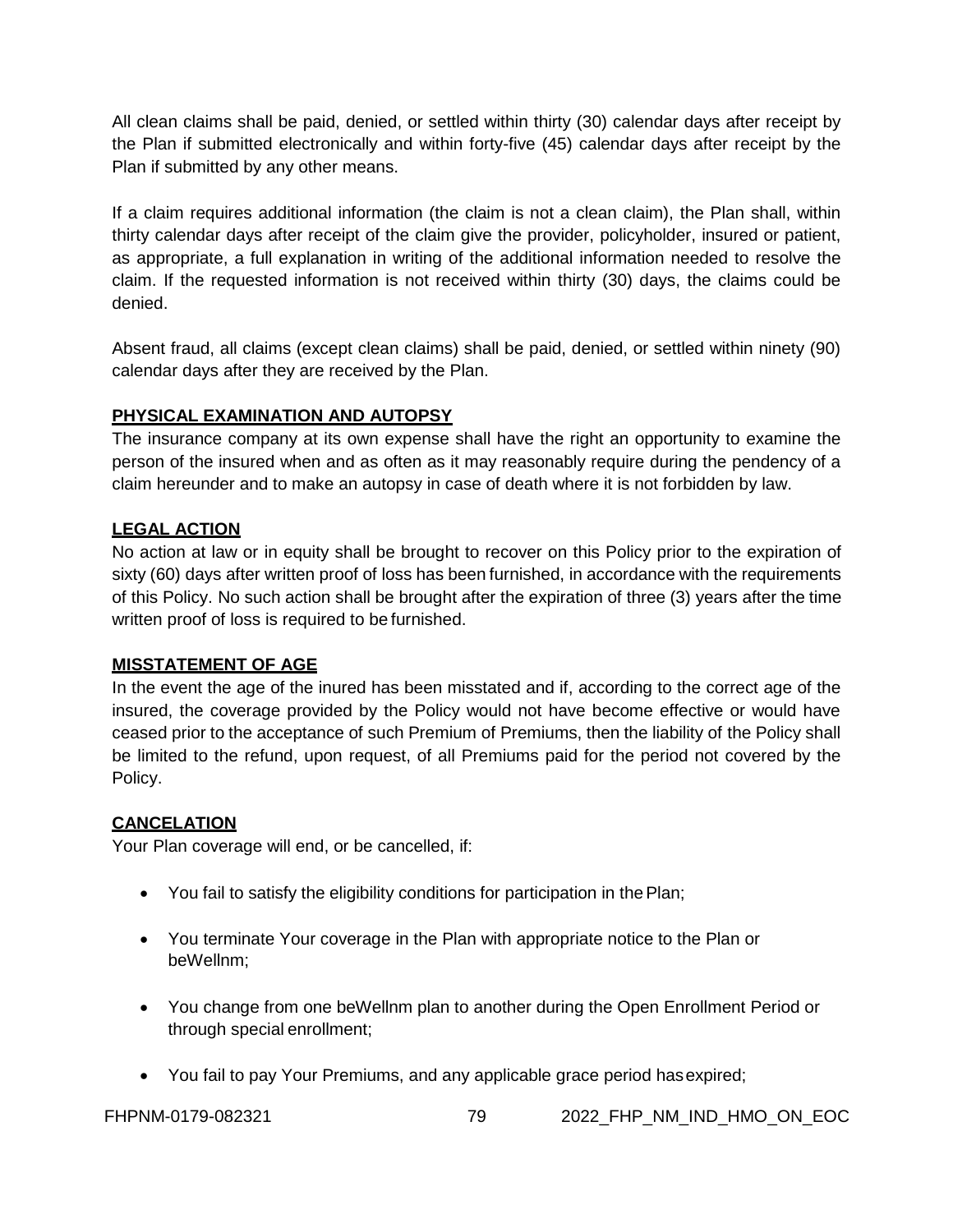- You engage in certain misconduct, as described in the Effective Date of Termination of [Coverage section;](#page-83-0) or
- The Plan is terminated or is, "decertified," bybeWellnm
- When it determined that the Applicant intentionally provided to the Plan in the Application form untrue, inaccurate, or incomplete, in lieu of termination of coverage. The Plan shall have the right retroactively increase past premium payments to the maximum rate allowed that would have been billed if such untrue, inaccurate, or incomplete information had not been provided. If the revised premium rate is not received by the Plan within thirty (30) days of the letter of notification, coverage will be terminated as of thepaid-to-date.
	- o For an explanation of eligibility requirements, see the Eligibility, [Enrollment](#page-9-0) and [Effective Date](#page-9-0) section

# **CONFORMITY WITH STATE STATUTES**

Any provision of this policy which, on its effective date, is in conflict with the statutes of the state in which the insured resides on such date is hereby amended to conform to the minimum requirements of such statutes.

# **ACCEPTANCE OF CERTAIN THIRD-PARTY PAYMENTS**

the Plan will accept premium and cost-sharing payments for the QHP's from the following thirdparty entities from plan Members (in the case of a downstream entity, to the extent the entity routinely collects premiums or cost sharing):

- 1. A Ryan White HIV/AIDS Program under title XXVI of the Public Health Services Act;
- 2. An Indian tribe, tribal organization, or urban Indian organization; and
- 3. A local, State, or Federal government program, including a grantee directed by a government program to make payments on itsbehalf.

# **FREEDOM OF CHOICE OF HOSPITAL OR PRACTITIONER**

Within the area and coverage limits of the Policy, an insured person has the right to exercise full freedom of choice in the selection of a hospital, Practitioner of the healing arts, optometrist, psychologist, podiatrist, Physician Assistant, Certified Nurse Midwife, Registered Lay Midwife, registered nurse in expanded practice, or Independent Social Worker as defined in the [Definitions](#page-99-0) [section](#page-99-0) of this document. Treatment of an illness or injury within the Provider's scope of practice shall not be restricted under any new health insurance contract or Health Care Policy. A person insured under a health insurance Policy providing coverage for payment of benefits for the treatment or cure or correction of any physical or mental Condition shall be deemed to have complied with the requirements of the Policy bysubmission of a proof of loss, or upon submitting written proof supported by the certificate of the Provider or Independent SocialWorker.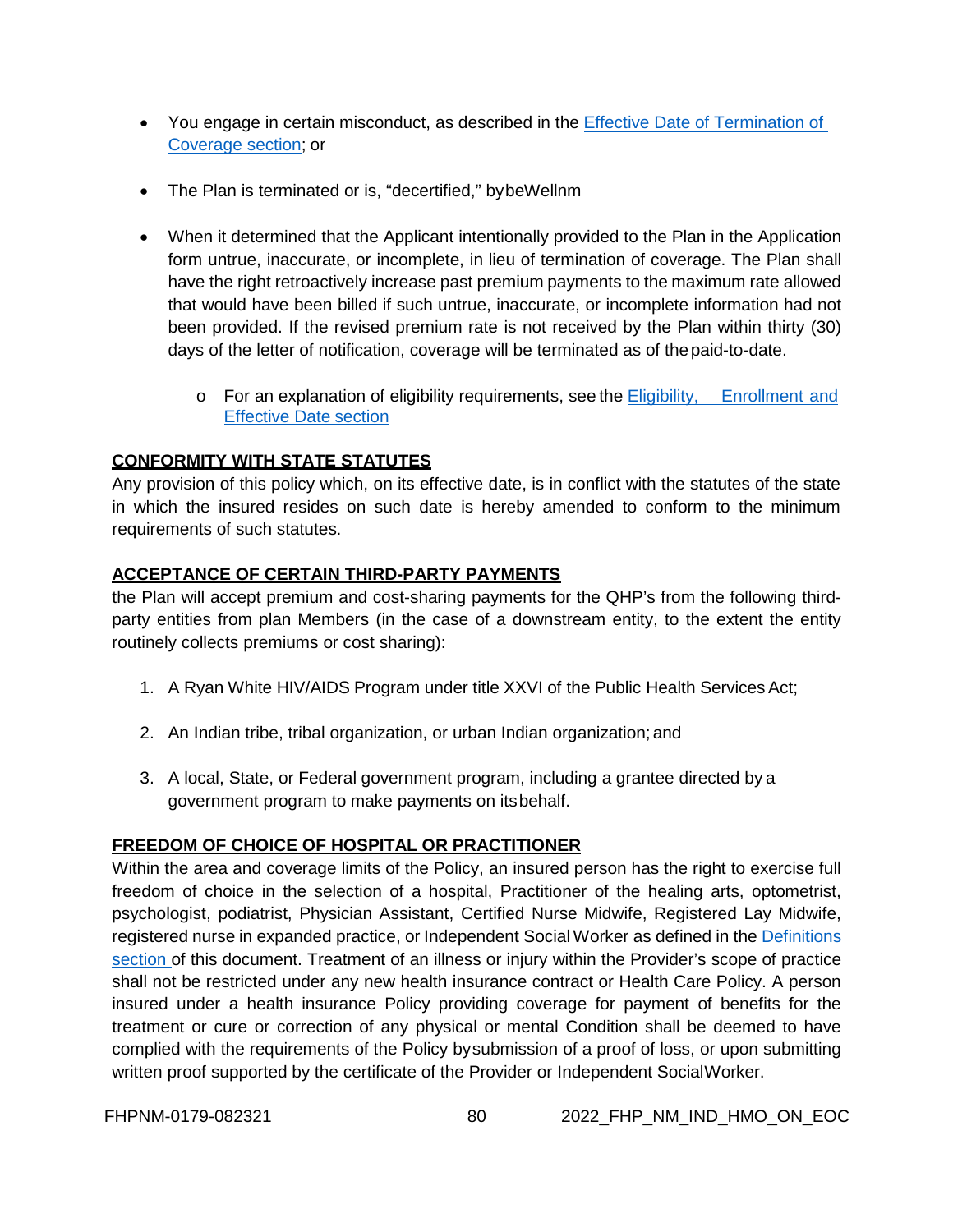## **NO LIFETIME LIMITS OR ANNUAL LIMITS**

There is no lifetime dollar limit on the essential health benefits You may receive from the Plan. There is also no annual dollar limit on the essential health benefits You may receive from the Plan. However, there are other limits on Your benefits. Those limits are described in this Evidence of Coverage.

### **CONFORMITY WITH LAW**

The intent of this Evidence of Coverage is to conform to applicable state and federal laws and regulations in effect on the date this Evidence of Coverage became effective. Any provision of the Evidence of Coverage which, on the Effective Date, conflicts with those laws and regulations is hereby amended to conform to the minimum requirements of such law orregulation.

### **ACCESS PLAN**

The Plan has developed an "Access Plan." The Access Plan ensures that You and other Members have access to an appropriate number and type of Network Providers. The Access Plan is available upon request by mail and at the Plan's business office. The business office is located at:

Friday Health Plans of Colorado, Inc. 700 Main Street Alamosa, Colorado 81101 [questions@fridayhealthplans.com](mailto:questions@fridayhealthplans.com)

### **CASE MANAGEMENT**

Our Case Management Program is free and voluntary. Your participation in the Program does not replace the care and services that You receive from You PCP and other Providers. Entry into the Program may happen in many ways. For example:

- Through completing Your Health Risk Assessment
- Our review of claims information
- A referral from a hospital care manager or one of Your Providers
- Self-referral

Experienced nurses can help You understand and get the care You need if You are overwhelmed with a new diagnosis or if You or Your loved one has any special needs such as limited mobility or intellectual struggles.

If You feel You would benefit from our Care Management program You may call Friday Health Plans of Colorado, Inc. at 1-844-805-5000. Termination of provider status;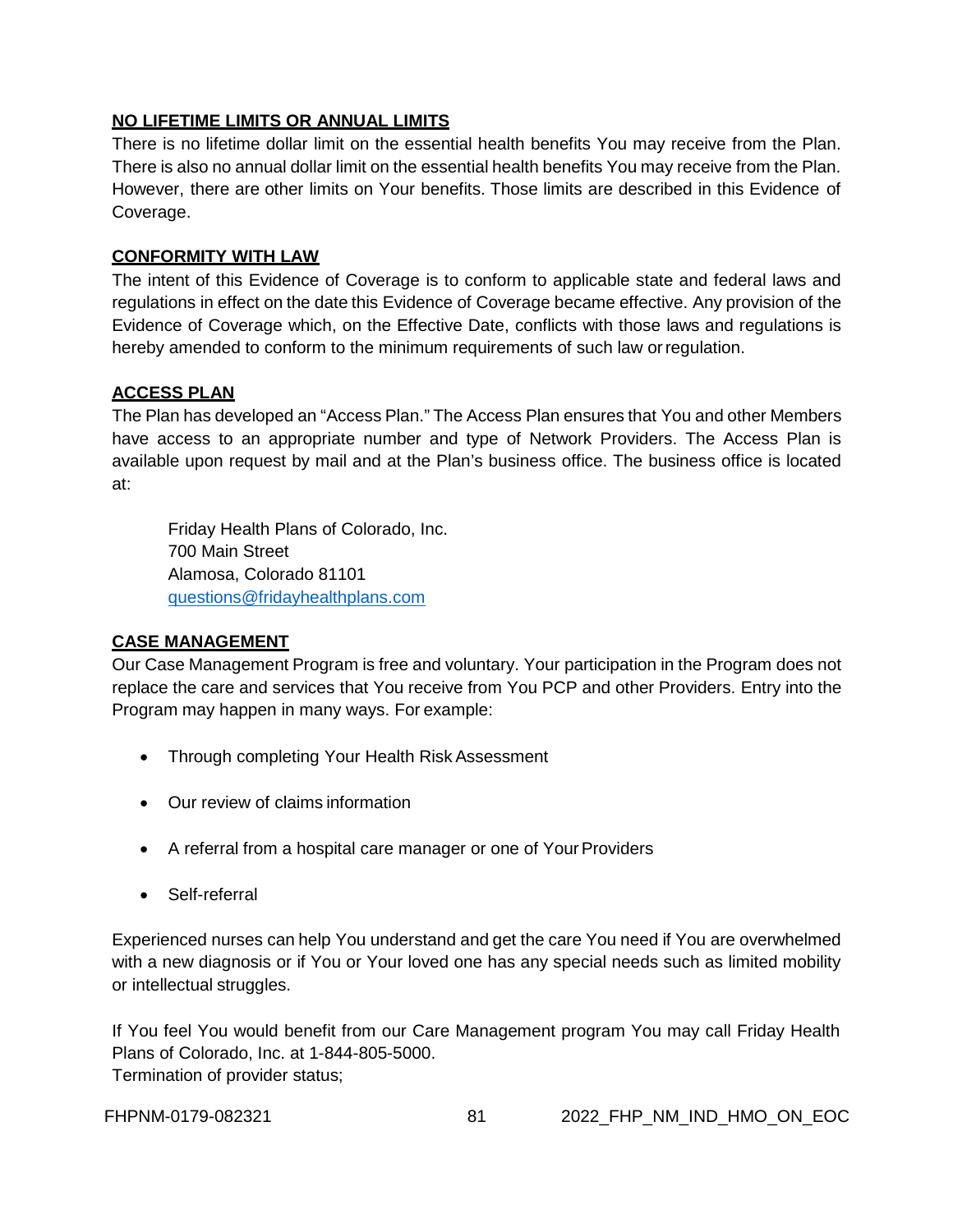- 1. If the Plan terminates or suspends any contract with a Network Provider, then the Plan will notify, in writing, affected covered persons who are current patients of or, where applicable, assigned to the Provider, within thirty (30) days. Current patients are covered persons who have a claim with the Plan related to the provider's services within the past year, or who have received a pre-authorization prior to termination to use the provider's services at a future time.
- 2. The Plan will assist such affected covered persons in locating and transferring to another similarly qualified provider.
- 3. A covered person may not be held financially liable for services received from the provider in good faith between the effective date of the suspension or termination and the receipt of notice provided to the covered person has not received comparable notice during this time form the provider.

### **COVERAGE IS LIMITED TO COVERED SERVICES**

A Network Provider or approved Non-Network Provider may provide, prescribe, order, recommend, approve, refer, or direct a service or supply. However, this does not mean that the service or supply is a Covered Service. The health care services and supplies that are paid for by the Plan are identified in the [BENEFITS/COVERAGE \(WHAT IS COVERED\) section.](#page-18-0) If a health care service or supply is not identified in the [BENEFITS/COVERAGE \(WHAT IS COVERED\)](#page-18-0)  [section,](#page-18-0) it is not covered service and will not be paid for by the Plan. This is the case even if the health care service or supply is not specifically identified in the [LIMITATIONS/EXCLUSIONS](#page-63-0)  (WHAT IS NOT [COVERED\)](#page-63-0) section.

# **COVERED SERVICES ARE NOT AUTOMATICALLY PAID BY THE PLAN**

It is important to note that the Plan will pay for Covered Services only if other terms and conditions of the Plan are met. For example, for a Covered Service to be paid for by the Plan, the Covered Service must be Medically Necessary.

In most cases, the Covered Service must be performed by Your Primary Care Provider another Network Provider or approved Non-Network provider.

# **SPECIAL RIGHTS OF THE MEMBER**

### **PRIVACY**

The Plan will have access to information from Your medical records, including information received from Your health care providers seeking paying from the Plan. The Plan is permitted to use and disclose such information only as reasonably necessary in administering Your Plan benefits and complying with applicable law. The Plan will protect the confidentiality and privacy of all such information in the manner required by applicable Federal and State law. A copy of the Plan's Notice of Privacy at any time.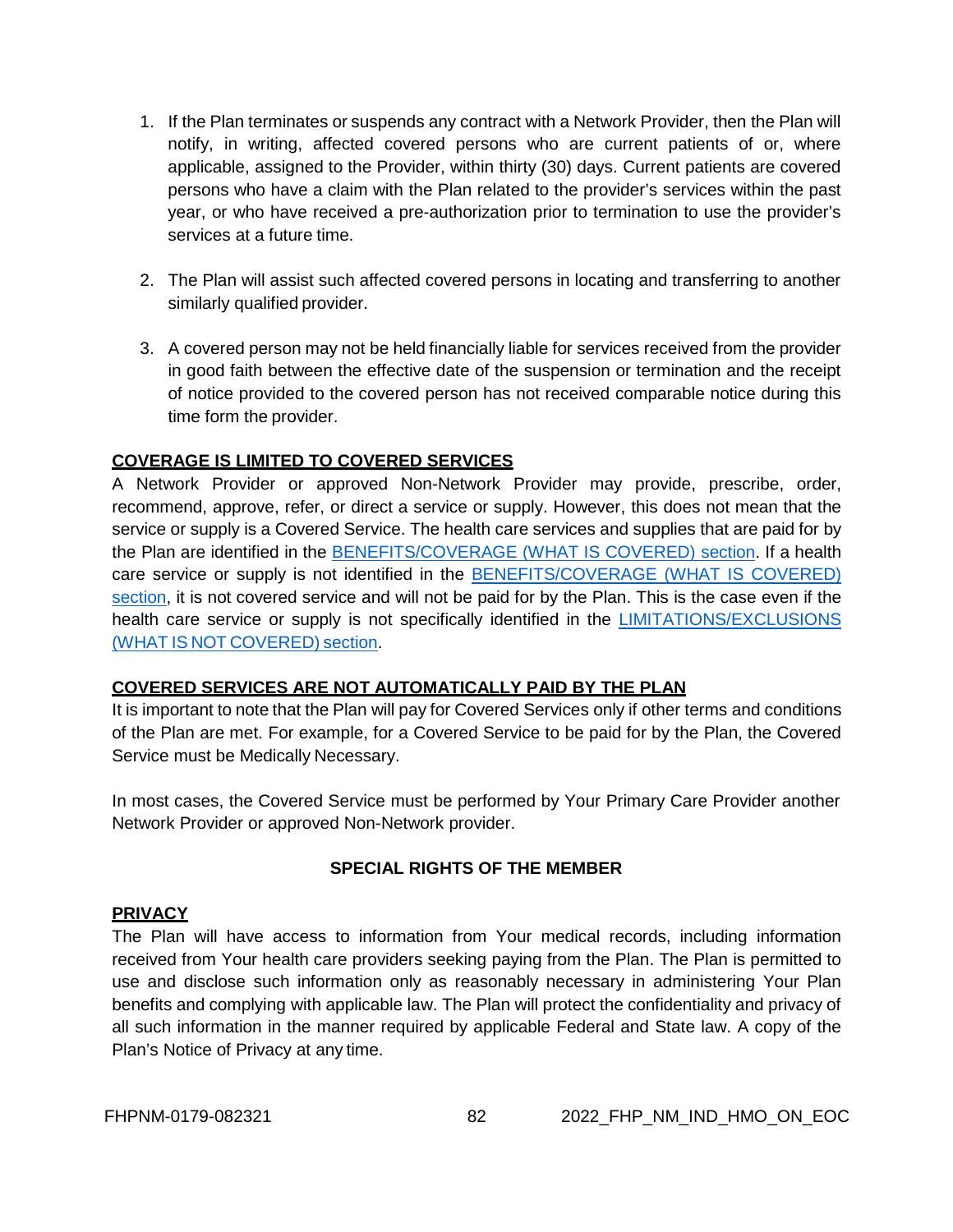### **HEALTH STATUS**

An Member may not be cancelled or non-renewed on the basis of the status of his/her health or health care needs.

# **SECTION 12: TERMINATION/NONRENEWAL/CONTINUATION**

### **TERMINATION OF PLAN COVERAGE**

For a Member or a Dependent with End Stage Renal Disease, the Plan will not terminate their coverage when they become eligible for Medicare.

### **END OF YOUR COVERAGE**

Your Plan coverage will end if:

- You fail to satisfy the eligibility conditions for participation in the Plan;
- You terminate Your coverage in the Plan with appropriate notice to the Plan or beWellnm;
- You change from one beWellnmplan to another during the Open Enrollment Period or through special enrollment;
- You fail to pay Your Premiums, and any applicable grace period has expired;
- You experience a Rescission of coverage;
- You engage in certain misconduct, as described in the Effective Date of Termination of [Coverage section;](#page-83-0) or
- The Plan is terminated or is, "decertified," bybeWellnm.
- If the Insured fails to give written notice within thirty-one (31) days of the loss of eligibility, the Plan will terminate coverage retroactively and refund any correspondingpremium.
- When information provided to the Plan in the Application form is determined to be untrue, inaccurate, or incomplete, in lieu of termination of coverage. The Plan shall have the right to retroactively increase past premium payments to the maximum rate allowed that would have been billed if such untrue, inaccurate, or incomplete information had not been provided. If the revised premium rate is not received by the Plan within thirty (30) days of the letter of notification, coverage will be terminated as of the paid-todate.
- For an explanation of eligibility requirements, see the Eligibility, Enrollment, and Effective Date [section.](#page-9-0)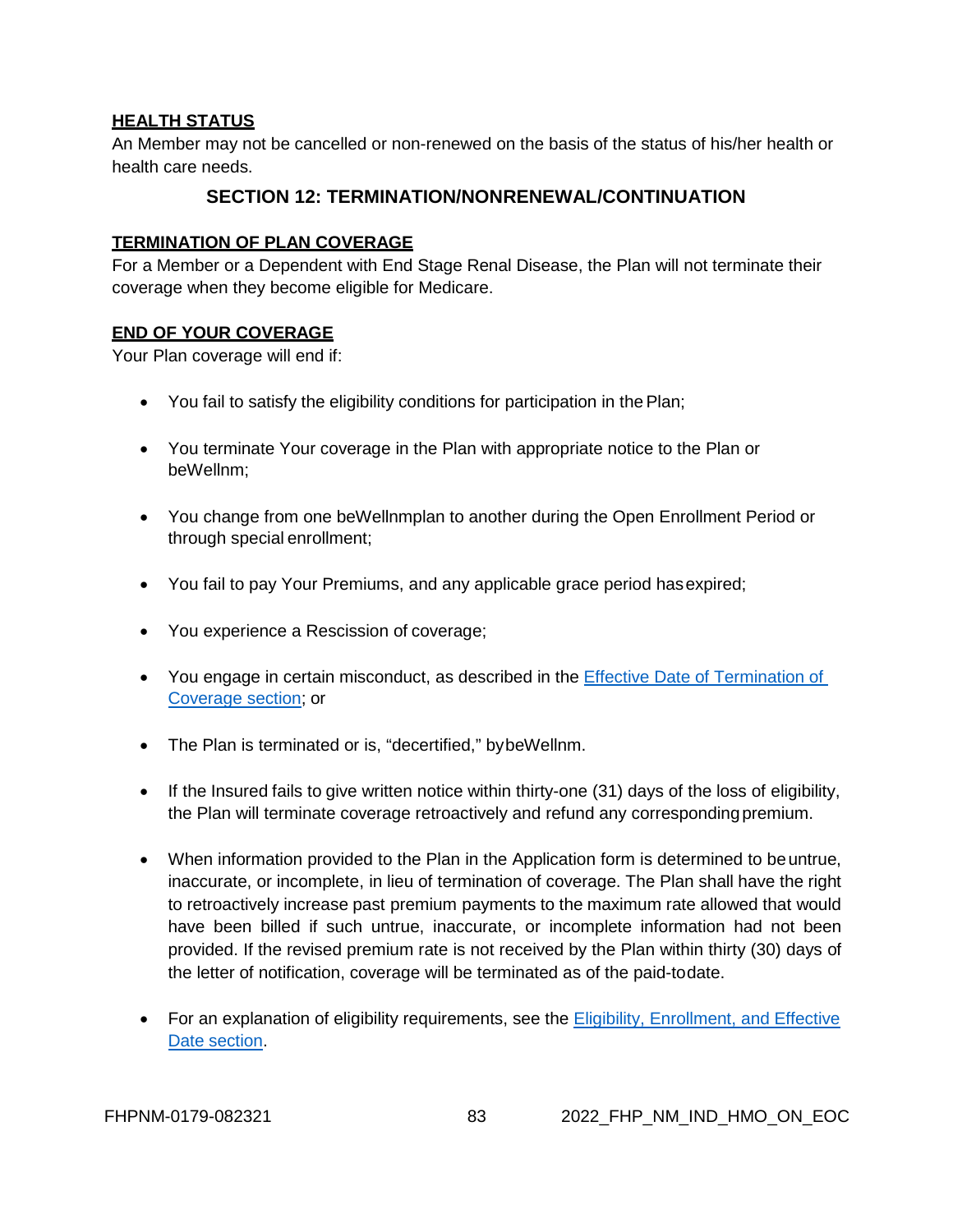# **END OF YOUR COVERED DEPENDENTS' COVERAGE**

Generally, Your Covered Dependents' coverage ends when Your coverage ends. In addition, You Covered Dependents' coverage also ends if:

- He/she no longer meets the definition of a Child or a Spouse (for example: if Your nondisabled son or daughter reaches age twenty-six (26);
- You (or Your Covered Dependent) fail to make a Premium payment required for Dependent coverage;
- The Plan no longer offers Dependent coverage.

# **PROOF OF YOUR PLAN COVERAGE**

When You and/or Your Covered Dependents lose Plan coverage, the Plan will provide You and/or such Dependents with a document called a "Certificate of Creditable Coverage". The Certificate of Creditable Coverage will indicate the time period that You and/or Your Dependents were covered by the Plan.

If You need to request a Certificate of Creditable Coverage, You should contact the Plan in writing at:

Friday Health Plans of Colorado, Inc. 700 Main Street, Alamosa, Colorado 81101 [questions@fridayhealthplans.com](mailto:questions@fridayhealthplans.com)

Your request must include:

- Your name and the names of Your Dependents who were covered by the Plan;
- The time period of Your coverage and Your Dependents' coverage by the Plan; and
- The mailing address where the Certificate of Creditable Coverage should besent.

### **EFFECTIVE DATE OF TERMINATION OF COVERAGE**

### <span id="page-83-0"></span>**REQUESTED TERMINATION**

If you (or any Covered Dependent) decide to terminate coverage under the Plan you must contact the Exchange to do so. The effective date of termination is assigned by the Exchange and the Plan will comply with that assigned effective date of termination. If you (or any Covered Dependent) request an earlier effective date of termination other than the date assigned by the Exchange you will need to appeal said date through the process set out by the Exchange, as that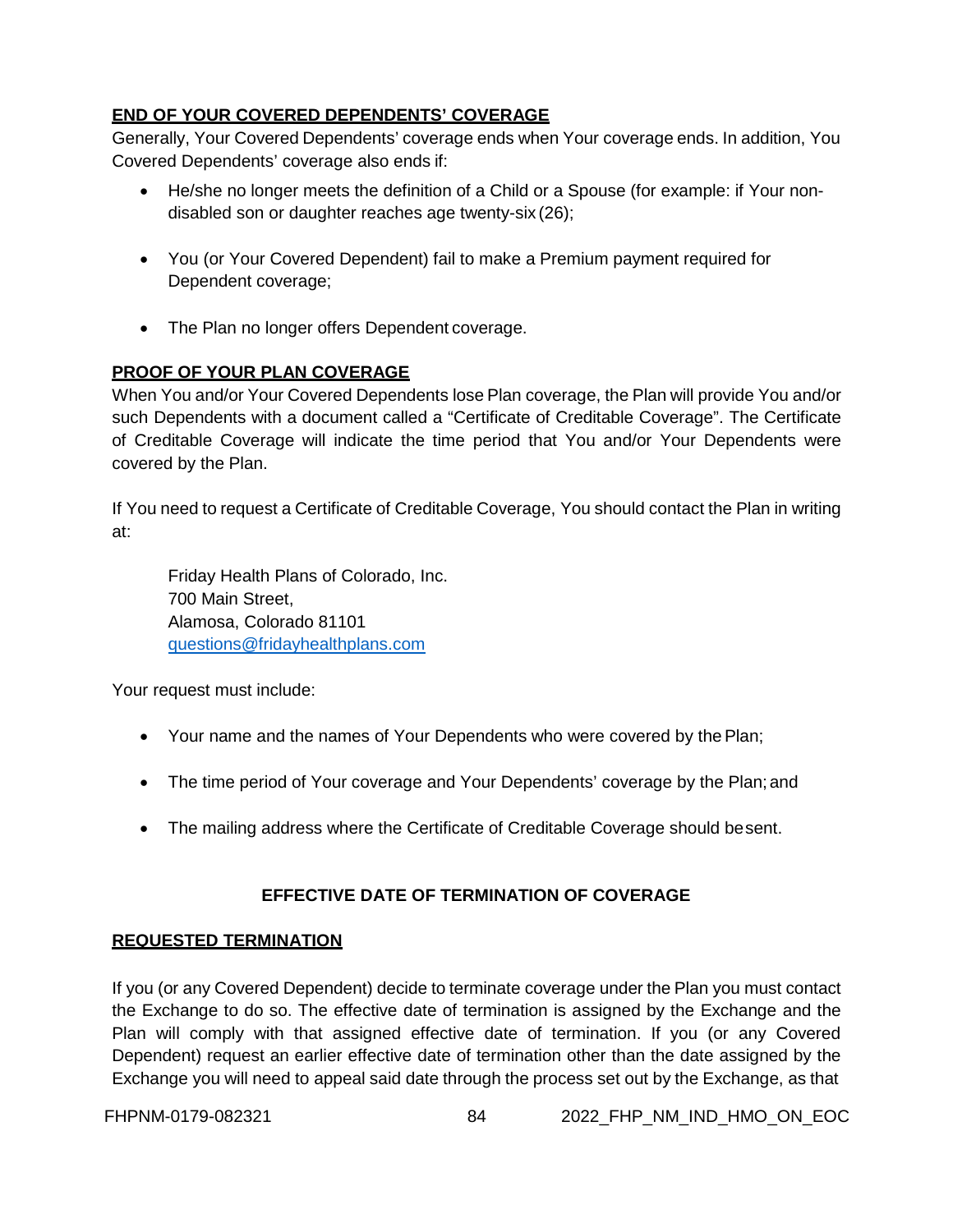earlier date will be subject to Exchange approval. If an earlier effective date of termination is approved by the Exchange, then the Plan will update to reflect the new effective date of termination. The Plan will comply with earlier effective dates of termination wherever possible and

if approved by the Exchange if you (or any Covered Dependent) are eligible for Medicaid, other government funded programs, or a basic health plan (available to low-income individuals who are not eligible for Medicaid)Iinwhichcasethe last day of Plan coverage is the day before such coverage begins.

Covered Dependent is eligible for Medicaid, CHIP, or a basic health plan (available to low-income individuals who are not eligible for Medicaid), the last day of Plan coverage is the day before such new coverage begins.

# **FOR ELIGIBILITY FAILURES**

If You (or any Covered Dependent) is no longer eligible to participate in the Plan, Plan coverage will generally end on the last day of the month following the month in which beWellnm notifies You of such loss of eligibility, unless You request an earlier termination date as described above.

# **FOR PREMIUM PAYMENT FAILURES**

If You fail to make a Premium payment that is required by the Plan and You are receiving Premium Advances, the Plan will allow a three (3) month grace period as long as You have paid at least one full month of the Premiums during the Plan Year. The Plan will notify You of Your failure to pay. During the first month of the grace period, the Plan will continue to pay for Your Covered Services (and Your Covered Dependents Covered Services).

However, the Plan may pend (holding without paying) any claims it receives during the second (2nd) and third (3rd) month of the grace period relating to You or Your Covered Dependents. If You fail to pay Your outstanding Premiums within the three (3) month grace period, Your coverage (and the coverage of Your Covered Dependents) will end as of the last day of the first month of the three (3) month grace period.

If You fail to make a Premium payment that is required by the Plan and You are not receiving Premium Advances, the Plan will allow a thirty-one (31) day grace period, during which Your coverage (and Your Covered Dependents) will remain in effect. The Plan will continue to pay for Your Covered Services (and Your Covered Dependent's Services) during the grace period. The Plan will notify You of Your failure to pay. If You fail to pay Your outstanding Premiums within the thirty-one (31) day grace period, Your coverage (and the coverage of Your Covered Dependents) will end as of the final day of the last month for which You made a full Premium payment.

# **FOR RESCISSIONS OF COVERAGE**

If You or any Covered Dependent commits a fraud against the Plan or intentionally misrepresents a material fact in connection with the Plan or the coverage, there will be a Rescission of Your coverage (and the coverage of Your Covered Dependents). In such a case, the Plan will provide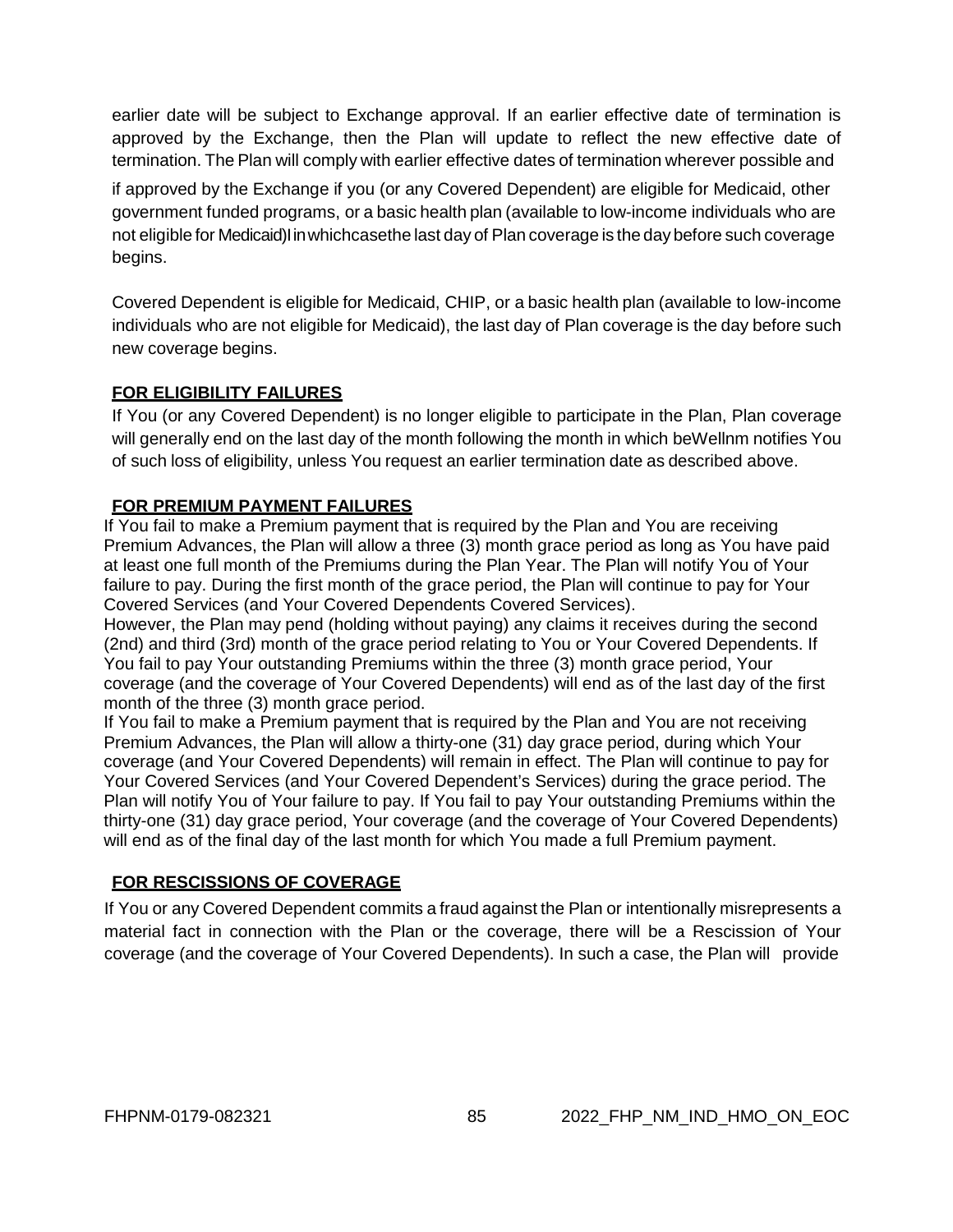You with thirty (30) days' advance written notice of the Rescission. However, the termination of coverage will be retroactive to the date of the event that cause the Rescission. The Plan will refund any contributions You made to the Plan relating to the period subject to the Rescission. However, the Plan may subtract from the refunded contributions any amounts paid by the Plan for Covered Services (for You and Your Covered Dependents) during such period. The Plan may also charge You for any amounts paid by the Plan for Covered Services (for You and Your Covered Dependents) during such period if those amounts are greater than the amount of Your contributions for that period. Any unpaid claims for Covered Services (for You or Your Covered Dependents) that relate to such period will, to the extent permitted by law, be denied by the Plan.

# **ELECTION OF OTHER BEWELLNM PLAN**

If You (or any Covered Dependent) elect another beWellnm plan during the Open Enrollment Period or when a special enrollment right arises, coverage under this Plan will end on the day before the effective date of coverage under the new plan.

# **FOR MISCONDUCT**

If You permit another person to use Your Plan identification card or otherwise misuse the Plan, Your Plan coverage (and the coverage of Your Covered Dependents) may be cancelled upon thirty (30) days' prior written notice from the Plan.

# **FOR OTHER REASONS**

If Plan coverage is being terminated because the Plan will no longer be offered by the Plan or the Plan being terminated or decertified, then You will be notified of the effective date of Your termination of coverage (and/or Your Covered Dependents' termination ofcoverage).

# **IMPACT ON HOSPITALIZED MEMBER**

If Plan coverage is terminated while an Member is hospitalized, the Member will continue to be covered by the Plan for the period of the hospitalization, to the extent required by law.

# **RENEWAL RIGHTS**

# **RIGHT OF RENEWAL**

Generally, at the option of the Member, the Plan will renew or continue the coverage provided under the Plan.

# **DISCONTINUING THE PLAN**

The Plan will also not be required to renew an Member's coverage if the Plan elects to discontinue offering the Plan and:

• Provides notice of the decision not to renew coverage, at least ninety (90) days before the non-renewal of the Plan to each Member;

FHPNM-0179-082321 86 2022\_FHP\_NM\_IND\_HMO\_ON\_EOC • Offers each Member the option to purchase coverage under anyother health benefit plan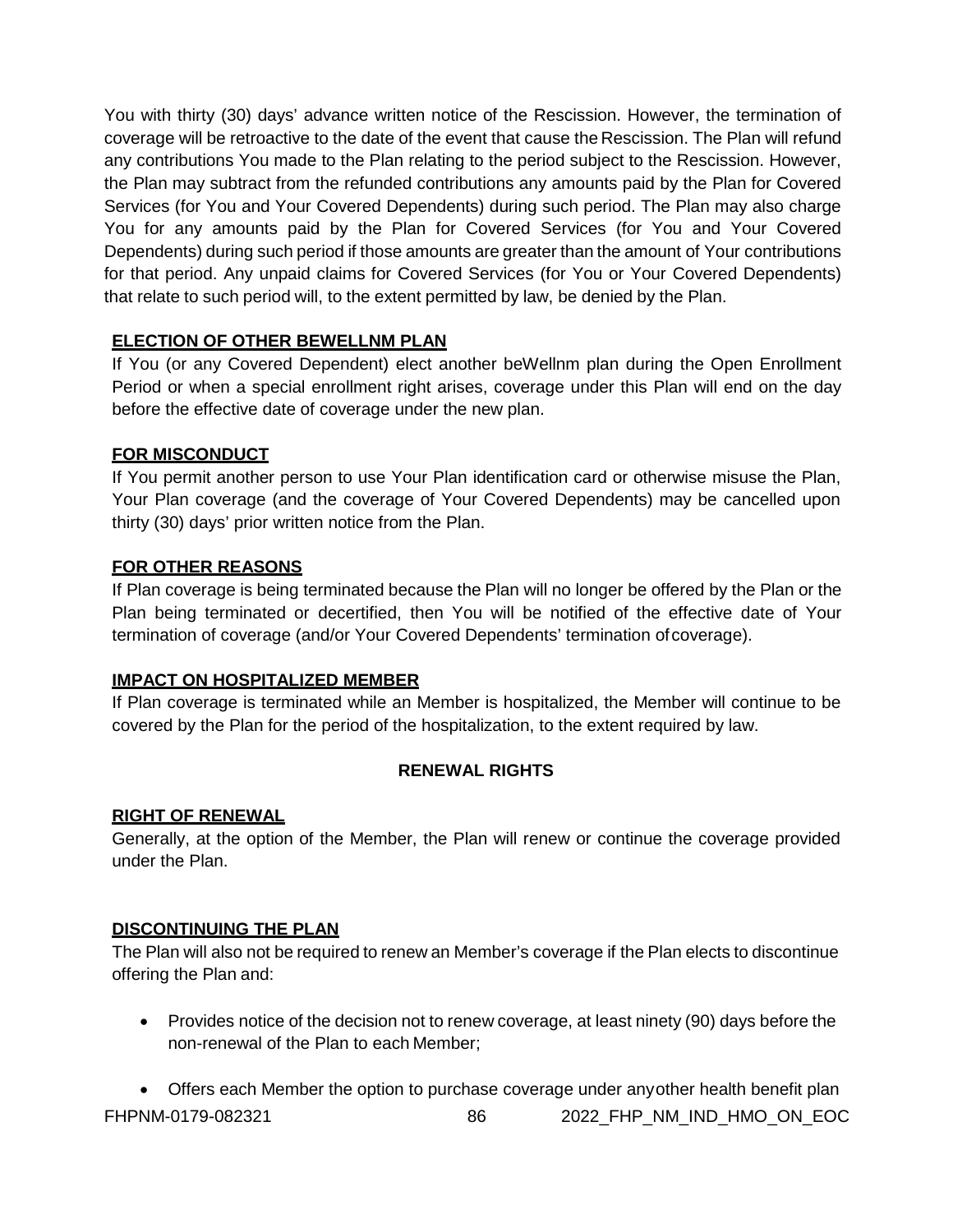currently being offered by the Plan in the State of New Mexico and identifies the applicable special enrollment periods for each such plan: and

- Provides the required notice and information to the Department of Insurance; and
- Complies with any other applicable non-renewal requirements imposed bylaw.

## **LEAVING THE INDIVIDUAL PLAN MARKET**

The Plan will also not be required to renew an Member's coverage if the Plan discontinues offering and renewing all of its individual plans in the State of New Mexicoand:

- Provides notice of the decision to discontinue coverage at least one hundred eighty(180) days before the discontinuance to each Member;
- Continues to provide coverage through the first renewal period, not to exceed twelve (12) months, after providing the one hundred eighty (180) day notice to Members;and
- Complies with the other applicable no-renewal requirements under the law.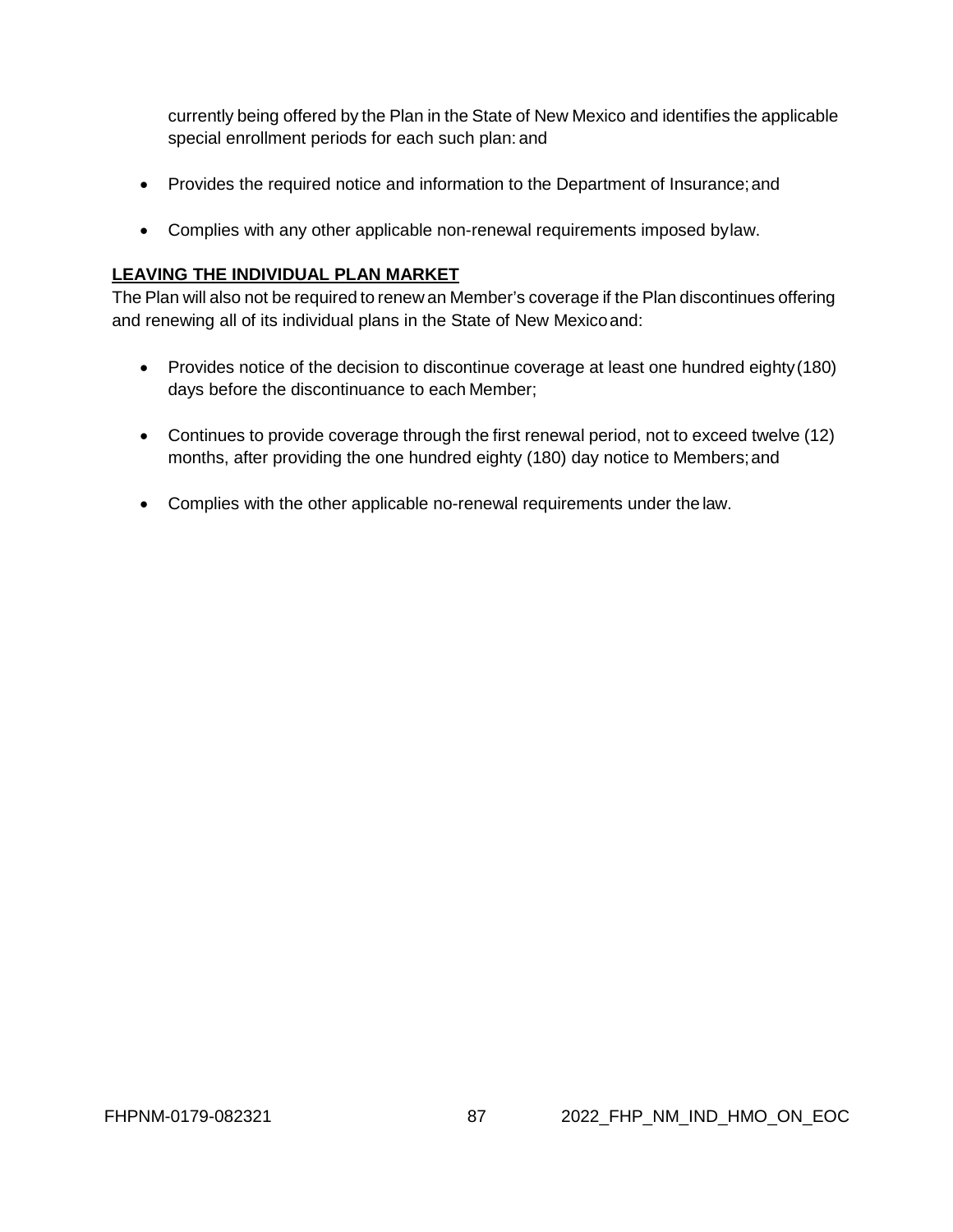### **SECTION 13: APPEALS AND COMPLAINTS INTERNAL APPEAL PROCEDURES**

### **GENERAL INFORMATION OF HEALTH INSURANCE GRIEVANCE PROCEDURES**

This is a summary of the process You must follow when You request a review of the Plan's decision.

You will receive detailed information and Complaint forms form the Plan at each step. You can reach the Plan's Appeals and Grievances department in the following ways:

Email: [appeals@fridayhealthplans.com](mailto:appeals@fridayhealthplans.com) Phone: 1-844-805-5000 Fax: 844-280-1794

In addition, You can review the complete New Mexico regulations that control the process onthe Office of Superintendent of Insurance (OSI) website, [www.osi.state.nm.us,](http://www.osi.state.nm.us/) found under the Departments menu Life & Health Division and then under Managed Health Care Bureau. You may also request a copy of the regulations in one of the two ways:

- 1. From the Plan by writing to us at: 700 Main St. Alamosa, CO 81101 [questions@fridayhealthplans.com](mailto:questions@fridayhealthplans.com)
- 2. From the OSI by calling: (505) 827-4601 or Toll free at 1-855-427-5674

### **WHAT TYPES OF DECISIONS CAN BE REVIEWED?**

You may request a review of two different types of decisions:

• Adverse Determination: You may request a review if the Plan has denied Pre-Authorization (Certification) for a proposed procedure, has denied full or partial payment for a procedure You have already received, or is denying or reducing further payment for an ongoing procedure that You are already receiving and that has been previously covered. (We must notify You before terminating or reducing coverage for an ongoing course of treatment and must continue to cover the treatment during the appeal process.) This type of denial may also include a refusal to cover a service for which benefits might otherwise be provided because the service is determined to be Experimental, investigational, or not Medically Necessary or appropriate. It may also include a denial by the Plan of a participant's or beneficiary's eligibility to participate in a Plan. These types of denials are collectively called, "Adverse Determinations."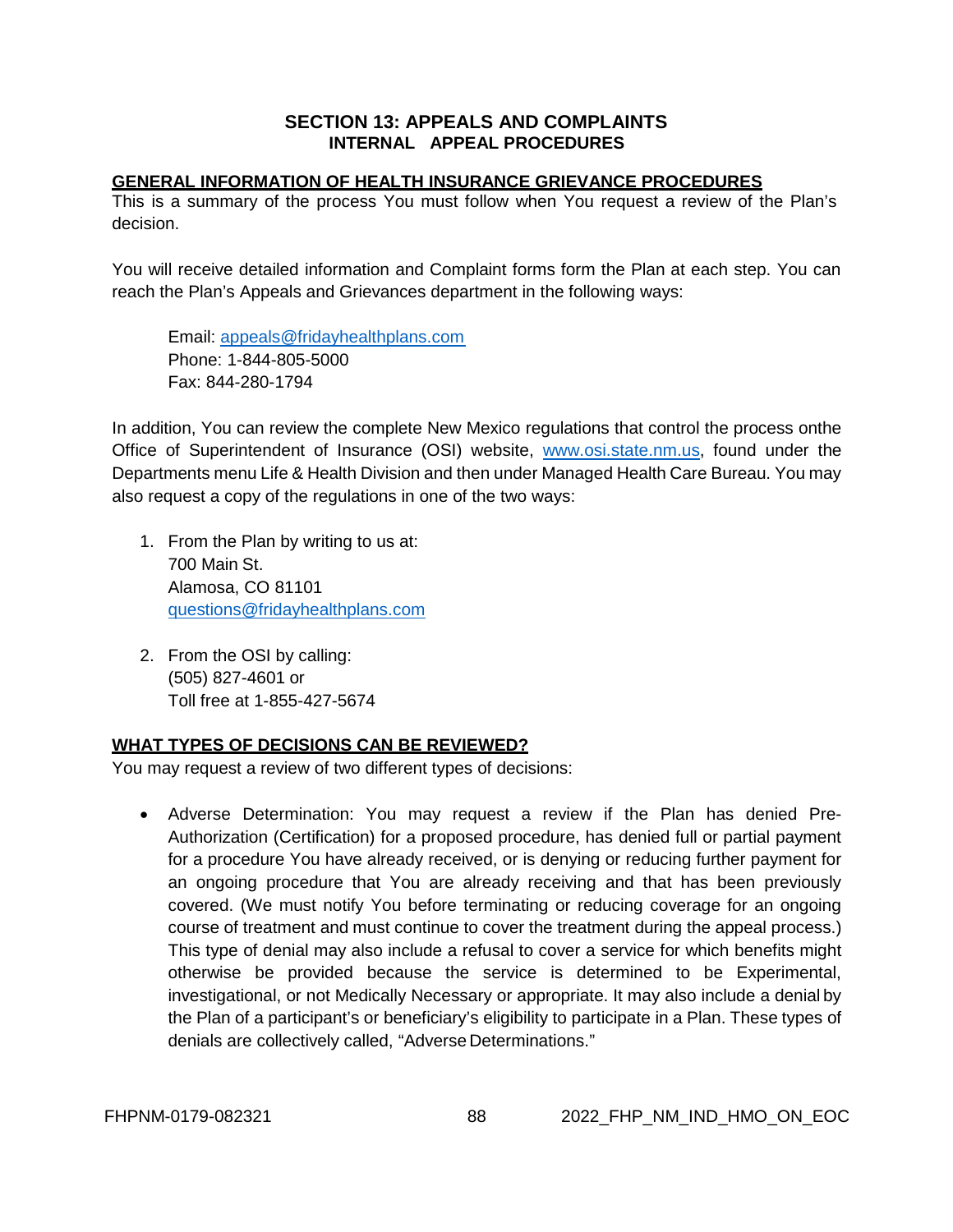• Administrative decision: You may also request a review if You object to how the Plan handles other matters, such as its administrative practices that affect the availability, delivery, or quality of Health Care Services; claims payment, handling, or reimbursement for Health Care Services; or if Your coverage has beenterminated.

# **REVIEW OF AN ADVERSE DETERMINATION**

## **How does Prior Authorization for a health care service work?**

When the Plan receives a request to pre-authorize payment for a Health Care or a request to reimburse Your Provider for a service that You have already had, we follow a two-step process.

- 1. Coverage: First, we determine whether the requested service is covered under Terms of Your Plan.
- 2. Medical Necessity: Next, if the Plan finds that the requested service is covered by the Policy, the Plan determines, in consultation with a Physician, whether a requested service is Medically Necessary. The consulting Physician determines Medical Necessity either after consultation with Specialists who are experts in the area or after application of Uniform Standards used by the Plan. For example, if You have a crippling hand injury that could be corrected by plastic surgery and You are also requesting that the Plan pay for cosmetic plastic surgery to give You a more attractive nose, the Plan might certify the first request to repair Your and deny the second, because it is not MedicallyNecessary.

Depending on the terms of Your Policy, the Plan might also deny the request for Prior Authorization if the service You are requesting is outside the scope of Your Policy. For example, if Your Policy does not pay for Experimental procedures, and the service You are requesting is classified as Experimental, the Plan may deny Certification. The Plan might also deny Certification if a procedure that Your Provider has requested is not recognized as a standard treatment for the Condition being treated.



**Important**: If the Plan determines that it will not certify Your request for services, You

 may have to pay the Provider Yourself for the services to go forward with the treatment or procedure. However, You will be responsible for.

# **How long does initial Certification take?**

Standard decision: the Plan Must make an initial decision with five (5) working days. However, the Plan may extend the review period for a maximum of ten (10) calendar days if it:

- Can demonstrate reasonable cause beyond its control for theday;
- Can demonstrate that the delay will not result in increased medical risk to You; and
- Provides a written progress report and explanation for the delay to You and Your Provider within the original (5) working-day reviewperiod.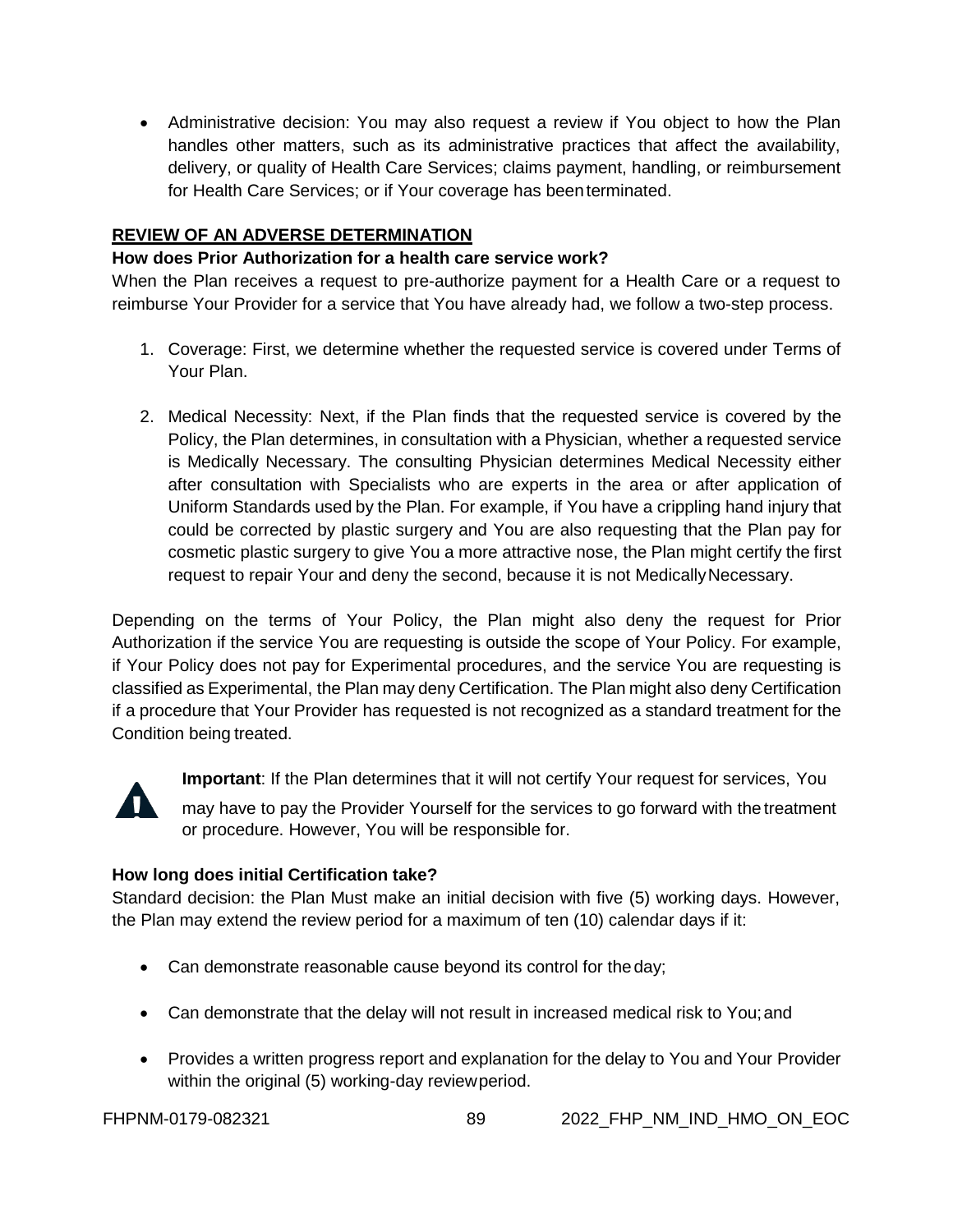### **What if I need services in a hurry?**

Urgent Care situation: An Urgent Care situation is a situation in which a decision from the Plan is needed quickly because of one or more of the following reasons:

- Delay would jeopardize Your life or health.
- Delay would jeopardize Your ability to regain maximumfunction.
- Your provider reasonably requests an expediteddecision.
- The Provider with knowledge of Your medical Condition believes that delay would subject You to sever pain that cannot be adequately managed without the requested care or treatment.
- The medical demands of Your case require an expedited decision.

If You are dissatisfied with the Plan initial expedited decision in an Urgent Care situation, You may then request an expedited review of the decision by both the Plan and an external reviewer called an Independent Review Organization (IRO). When an **expedited** review is requested, the Plan must review its prior decision and respond to Your request within seventy-two (72) hours. If You request that an IRO also perform an expedited review simultaneously with the Plan's review and Your request is eligible for IRO review, the IRO must also provide its expedited decision within seventy-two (72) hours of receiving the necessary release of information and related records. If You are dissatisfied after the IRO completes its review, You may ask the Superintendent of Insurance to review Your request. This review will be completed within seventy-two (72) hours after Your request is complete. The internal review, the IRO review and the review by the Superintendent of Insurance are described in greater detail in the followingsections.



**Important**: if You are facing an emergency, You should seek medicalcare immediately

 and then notify the Plan as soon as possible. We will guide You through the claims process once the emergency has passed.

# **When will I be notified that my initial request has been either certified or denied?**

If the initial request is approved, the Plan must notify You and Your Provider within one (1) working day after the decision, unless an urgent matter requires a quicker notice. If we deny Certification, we must notify You and the Provider within twenty-four (24) hours after thedecision.

# **HOW TO APPEAL A DECISION IF YOUR INITIAL REQUEST IS DENIED**

FHPNM-0179-082321 90 2022\_FHP\_NM\_IND\_HMO\_ON\_EOC If the Plan denies Your initial request for services or You are dissatisfied with the way the Plan handles an administrative matter, You will receive a detailed written description of the Grievance procedures from the Plan as well as forms and detailed written description of the Grievance procedures from the Plan as well as forms and detailed instructions for requesting a review. **You may submit the request for review either orally or in writing.** The Plan provides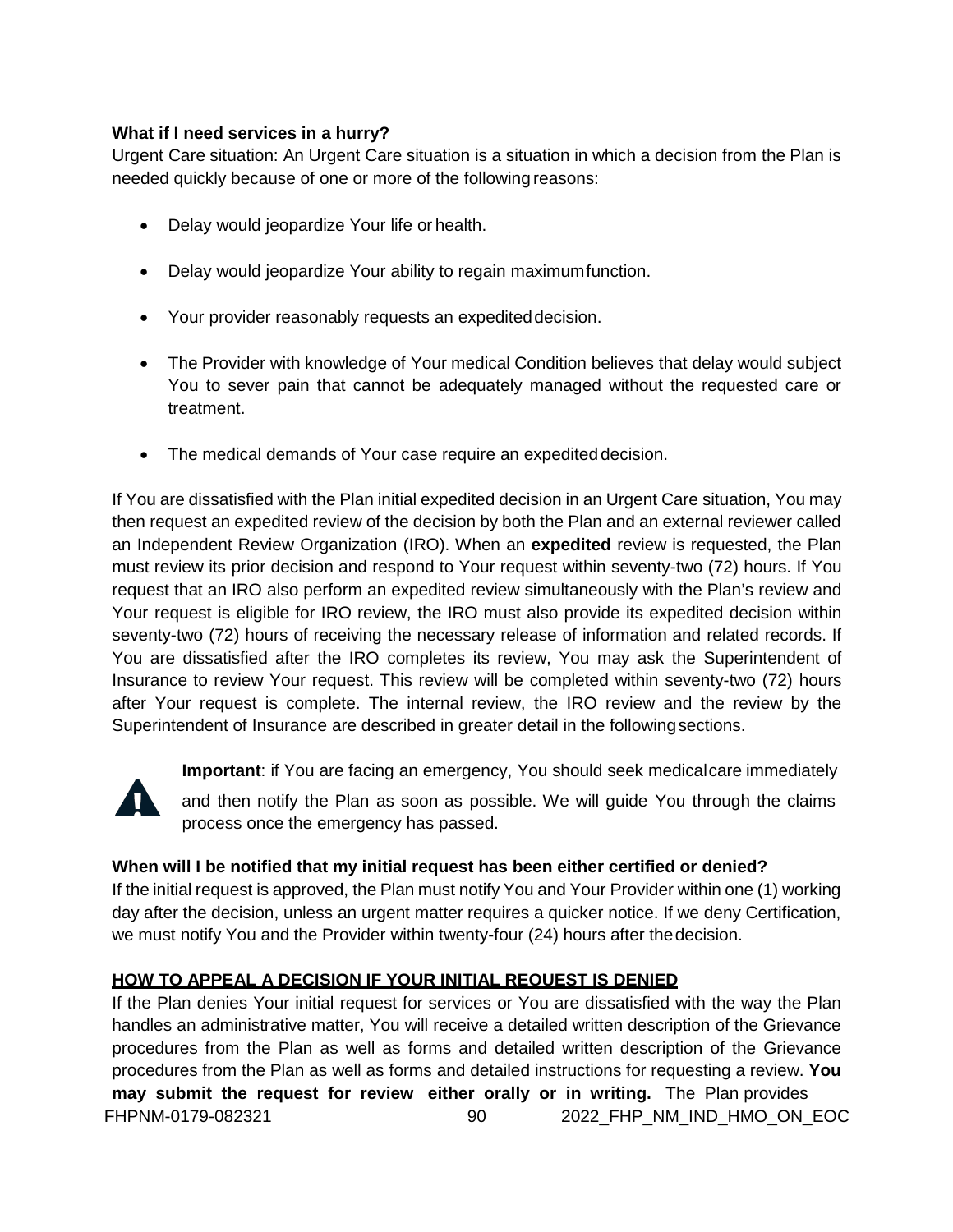representatives who have been trained to assist You with the process of requesting a review. This person can help You to complete the necessary forms and with gathering information that You need to submit Your request. For assistance, contact the Plan's Consumer AssistanceOffice:

- Phone: 1-844-805-5000
- Mail: Friday Health Plans of Colorado, Inc. Attention: Appeals and Grievances 700 Main St. Alamosa, CO 81101
- Fax: 844-280-1794
- Email: [appeals@fridayhealthplans.com](mailto:appeals@fridayhealthplans.com)

You may also contact the Managed Health Care Bureau (MHCB) at OSI for help with preparing Your request for a review:

- Phone: (505) 827-4601 or toll-free at 1-855-427-5674
- Mail: Office of Superintendent of Insurance – MHCB P.O. Box 1689, 1120 Paseo de Peralta, Santa Fe, NM 87504-1689
- Email: [Mhcb.grievance@state.nm.us](mailto:Mhcb.grievance@state.nm.us)
- Fax: (505) 827-4734, Attn: MHCB

### **Who Can Request a Review?**

You, Your Provider, or someone that You select (with Your written consent) to act on Your behalf may request a review. The patient may be the actual Member who receives coverage through the Plan. The person requesting the review is called theGrievant.

# **APPEALING AN ADVERSE DETERMINATION: FIRST LEVEL REVIEW**

If You are dissatisfied with the Plan's initial decision, You have the right to request that the Plan's decision be reviewed by the medical director. The medical director may make a decision based on the terms of Your policy, may choose to contact a specialist or the provider who has requested the service on Your behalf, or may rely on the Plan's standards or generally recognized standards.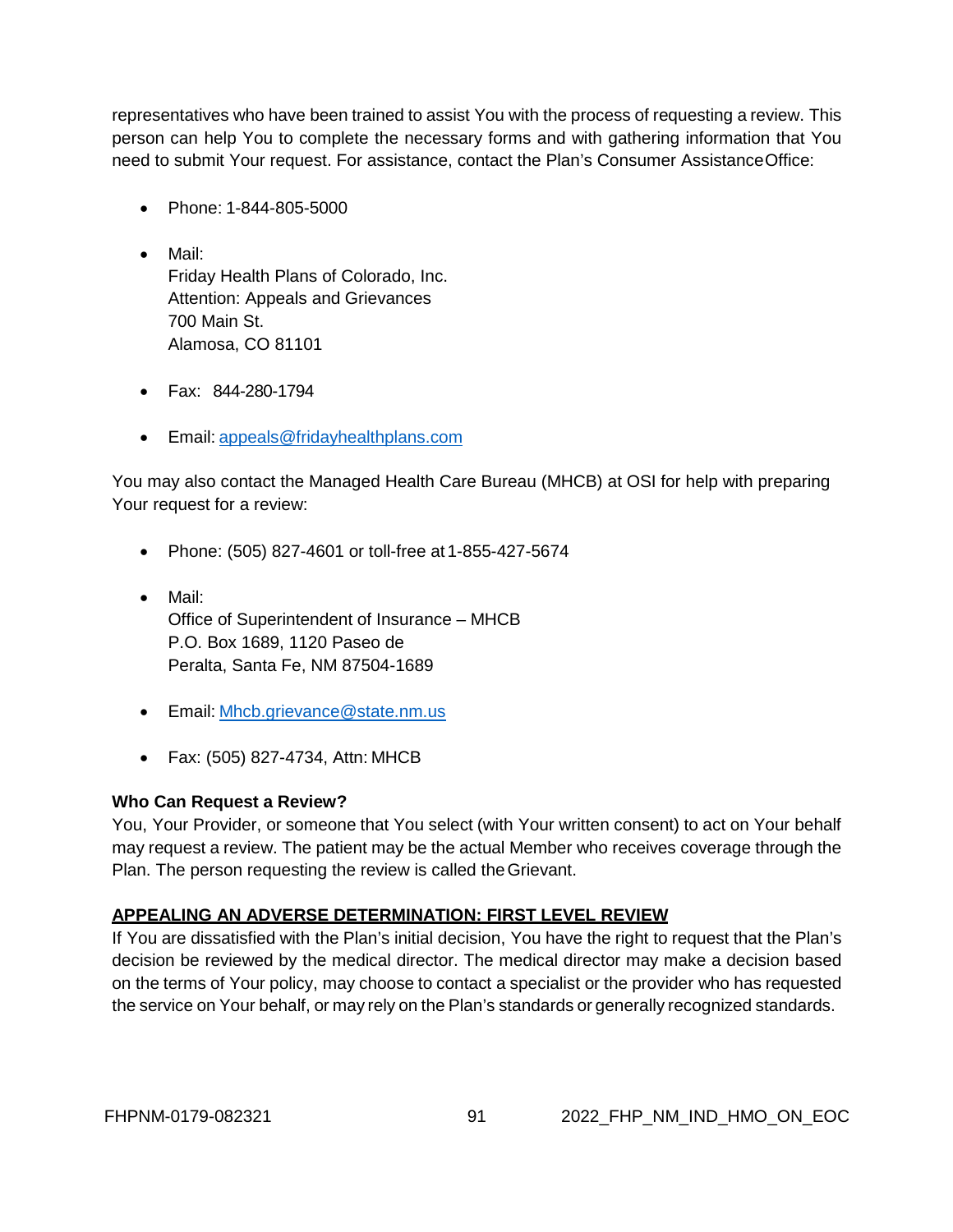# **TIME LIMIT FOR REQUESTING A REVIEW**

You must tell the Plan that You wish to request an internal review within one hundred eighty (180) days after the date You are notified that the initial request has beendenied.

# **What You Need to Provide**

If You request that the Plan review its decision, we will provide You with a list of the documents You need to provide and will provide to You all of Your records and other information theinternal panel members will consider when reviewing Your case. You may also provide additional information that You would like to have the medical director consider, such as a statement or recommendation from Your doctor, a written statement from You, or published clinical studies that support Your request.

# **How long does a first level internal review take?**

- Expedited review. If a review request involves an urgent care situation, the Plan must complete an expedited internal review as required by the medical demands of the case, but in no case later than seventy-two (72) hours form the time the internal review request was received.
- Standard review. The Plan must complete both the medical director's review and (if You then request it) the Plan's internal panel review within thirty (30) days after receipt of Your pre-service request for review or within sixty (60) days if You have already received the service request for review or within sixty (60) days if You have already received the service. The medical director's review generally takes only a fewdays.

# **The medical director denied my request – now what?**

If You remain dissatisfied after the medical director's review, You may either request a review by a panel that is selected by the Plan or You may skip this step and ask that Your request be reviewed by an IRO that is appointed by the Superintendent.

- If You ask to have Your request reviewed by the Plan's panel, You have the right to appear before the panel in person or by telephone or have someone, (including Your attorney), appear with You or on Your behalf. You may submit information that You want the panel to consider and ask questions of the panel member. Your health provider may also address the panel or send a written statement.
- If You decide to skip the panel review, You will have the opportunity to submit Your information for review by the IRO, but You will not be able to appear in person or by telephone. OSI can assist You in getting Your information to theIRO.

If You are covered under the NM State Healthcare Purchasing Act, You may NOT request an IRO review if You skip the panel review.

# **How long do I have to make my decision?**

FHPNM-0179-082321 92 2022\_FHP\_NM\_IND\_HMO\_ON\_EOC If You wish to have Your request reviewed by the Plan's panel, You must inform the Plan with 5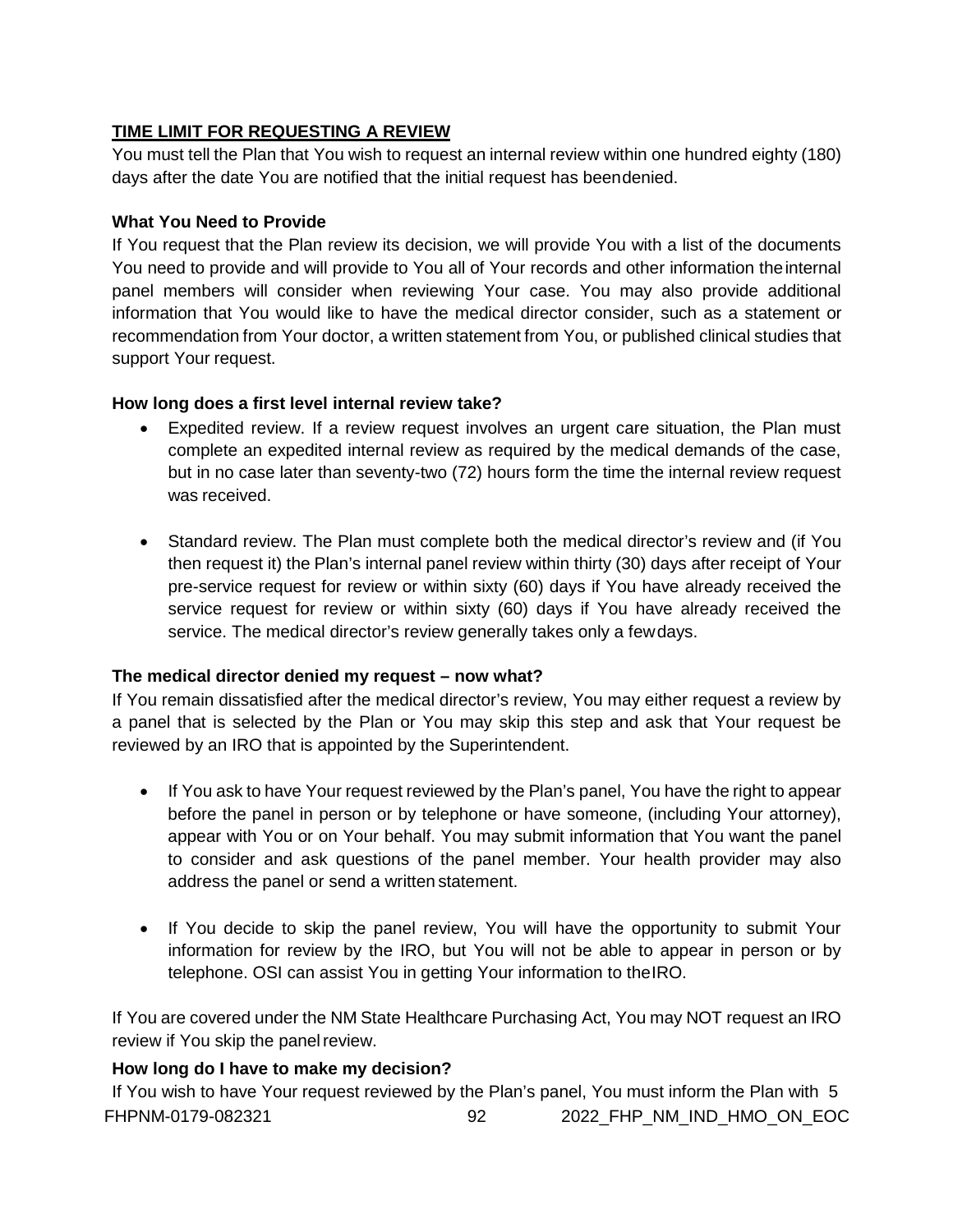days after You receive the medical director's decision. If You wish to skip the Plan's panel review and have Your matter, go directly to the IRO, You must inform OSI of Your decision within 4 months after You receive the medical director'sdecision.

#### **What Happens During and the Plan Panel Review?**

If You request that the Plan provide a panel to review its decision, the Plan will schedule a hearing with a group of medical and other professionals to review the request. If Your request was denied the Plan felt the requested services were not Medically Necessary, were Experimental, or were Investigational, then the panel will include at least one Specialist with specific training or experience with the requested services.

The Plan will contact You with information about the panel's hearing date so that You may arrange to attend in person or by phone or arrange to have someone attend with You or on Yourbehalf.

You may review all the information that the Plan will provide to the panel and submit additional information that You want the panel to consider. If You attend the hearing in person or by telephone, You may ask questions of the panel members. Your medical Provider may also attend and address the panel or send a written statement.

#### **How Long an Internal Panel Review Takes**

- Expedited review. If a review request involves an Urgent Care situation, the Plan must complete an expedited internal panel review as required by the medial demands of the case, but in no case later than seventy-two (72) hours from the time the internal review request was received.
- Standard review. The Plan must complete both the medical director's review and the internal panel review within thirty (30) days after receipt of Your pre-service request for review or within 60 days if You have already received theservice.

You will be notified within one (1) day after the panel decision. If You fail to provide records or other information that the Plan needs to complete the review, You will be given a chance to provide the missing items. **However, the review process may take much longer, and You will be forced to wait for a decision.**

**Tip**: If You need extra time to prepare for the panel's review, then You may ask that the panel be delayed for a maximum of thirty (30) days.

### **If You Choose to Have Your Request Reviewed by the Plan Panel, Can You Still Request the IRO Review?**

Yes. If Your request has been reviewed by the Plan's panel and You are still dissatisfied with the decision, You will have 4 months to decide whether You want to have the request reviewed by an IRO.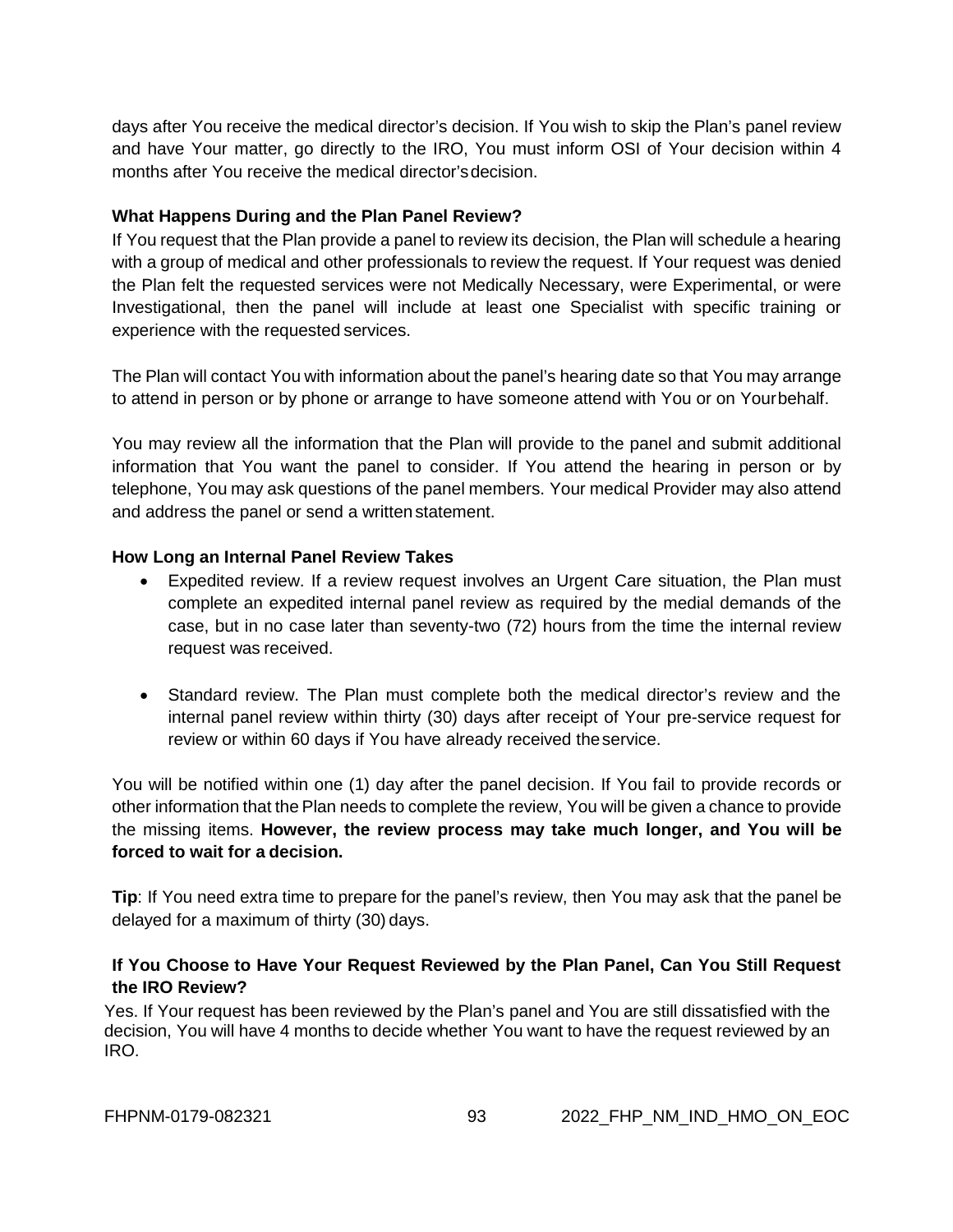#### **What Is an IRO and What Does It Do?**

An IRO is a certified organization appointed by OSI to review requests that have been denied by an insurer. The IRO employs various medical and other professionals from around the country to perform reviews. Once OSI selects and appoints an IRO, the IRO assign one or more professionals who have specific credentials that qualify them to understand and evaluate the issues particular to a request. Depending on the type of issue, the IRO may assign a single reviewer or a panel of reviewers to consider Your request. The IRO must assign reviewers who have no prior knowledge of the case and who have no close association with the Plan or with You. The reviewer will consider all the information that is provided by the Plan and You. (OSI can help You get Your information to the IRO.) In making a decision, the reviewer may also rely on other published materials, such as clinical studies.

The IRO will report the final decision to You, Your Provider, the Plan, and OSI. The Plan must comply with the decision of the IRO. If the IRO finds that the requested services should be provided, the Plan must provide them.

The IRO's fees are billed directly to the Plan. There is no charge to You for this service.

### **How Long Does an IRO Review Take?**

The IRO must complete the review and report back within twenty (20) days after it receives the information necessary for the review. (However, if the IRO has been asked to provide an expedited review for an Urgent Care matter, the IRO must report back within seventy-two (72) hours after receiving all the information it needs to review the matter.)

### **SUPERINTENDENT OF INSURANCE REVIEW**

If You remain dissatisfied after the IRO's review, You may still be able to have the matter reviewed by the Superintendent. You may submit Your request directly to OSI, and if Your case meets certain requirements, a hearing will be scheduled. You will then have the right to submit additional information to support Your request and You may choose to attend the hearing and speak. You may also ask other persons to testify at the hearing. The Superintendent may appoint independent Co-Hearing Officers to hear the matter and to provide a recommendation.

The Co-Hearing Officers will provide a recommendation to the Superintendent within thirty (30) days after the hearing is complete. The Superintendent will then issue a final order.

There is no charge to You for a review by the Superintendent of Insurance and any fees for the Hearing Officers are billed directly to the Plan. However, if You arrange to be represented by an attorney or Your witnesses require a fee You will need to pay those fees.

# **REVIEW OF AN ADMINISTRATIVE DECISION**

How Long DO I Have to Decide if I Want to Appeal and How Do I Start the Process? If You are dissatisfied with an initial administrative decision made by the Plan, You have a right to request an internal review within one hundred eighty (180) days after the date You are notified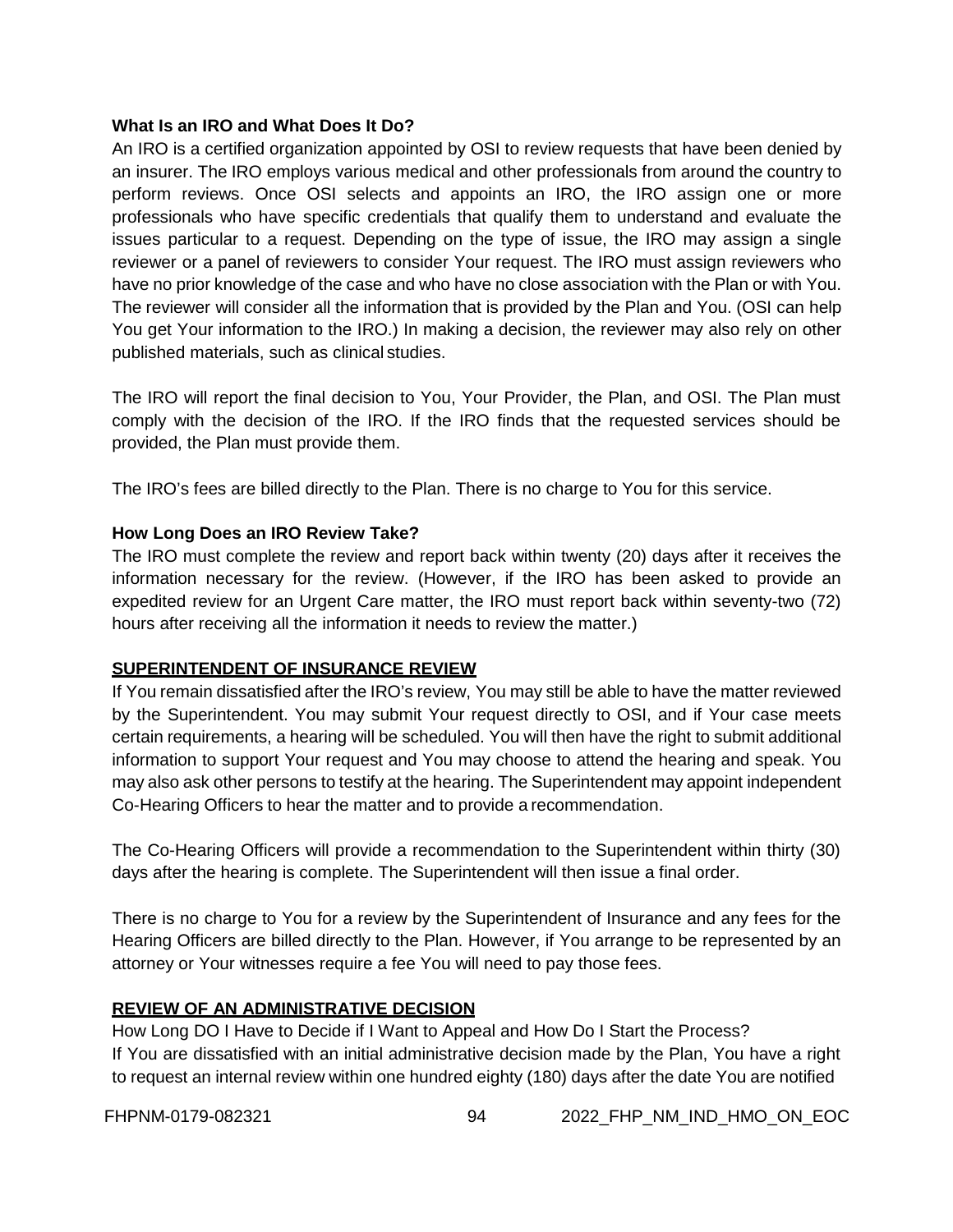of the decision. The Plan will notify You within three (3) days after receiving Your request for a review and will review the matter promptly. You may submit relevant information to be considered by the reviewer.

### **How Long Does an Internal Review of an Administrative Decision Take?**

The Plan will mail a decision to You within thirty (30) days after receiving Your request for a review of an administrative decision.

### **Can I Appeal the internal Reviewer's Decision?**

Yes. You have **twenty (20) days** to request that the Plan form a committee to reconsider its administrative decision.

### **What Does the Reconsideration Committee Do? How Long Does It Take?**

When the Plan receives Your request, it will appoint two or more members to form a committee to review the administrative decision. The committee members must be representatives of the Plan who were not involved in either the initial decision or the internal review. The committee will meet to review the decision within fifteen (15) days after the Plan receives Your request. Youwill be notified at least five (5) days prior to the committee meeting so that You may provide information, and/or attend the hearing in person or bytelephone.

If You are unable to prepare for the committee hearing within the time set by the Plan, You may request that the committee hearing be postponed for up to thirty (30) days.

The reconsideration committee will mail its decision to You within seven (7) days after the hearing.

### **HOW TO REQUEST AN EXTERNAL REVIEW**

If You are dissatisfied with the reconsideration committee's decision, You may ask the Superintendent to review the matter within twenty (20) days after You receive the written decision for the Plan. You may submit the request to OSI using forms that are provided by the Plan. Forms are also available on the OSI website, [www.osi.state.nm.us.](http://www.osi.state.nm.us/) You may also call OSI to request the forms at (505) 827-4601 or toll free at 1-855-427-5674.

### **How Does the External Review Work?**

Upon receipt of Your request, the Superintendent will request that both You and the Plan submit information for consideration. The Plan has five (5) days to provide its information to the Superintendent, with a copy to You. You may also submit additional information, including documents and reports for review by the Superintendent. The Superintendent will review all the information received from both You and the Plan and issue a final decision within forty-five days. If You need extra time to gather information, You may request an extension of up to ninety (90) days. Any extension will cause the review process and decision to take more time.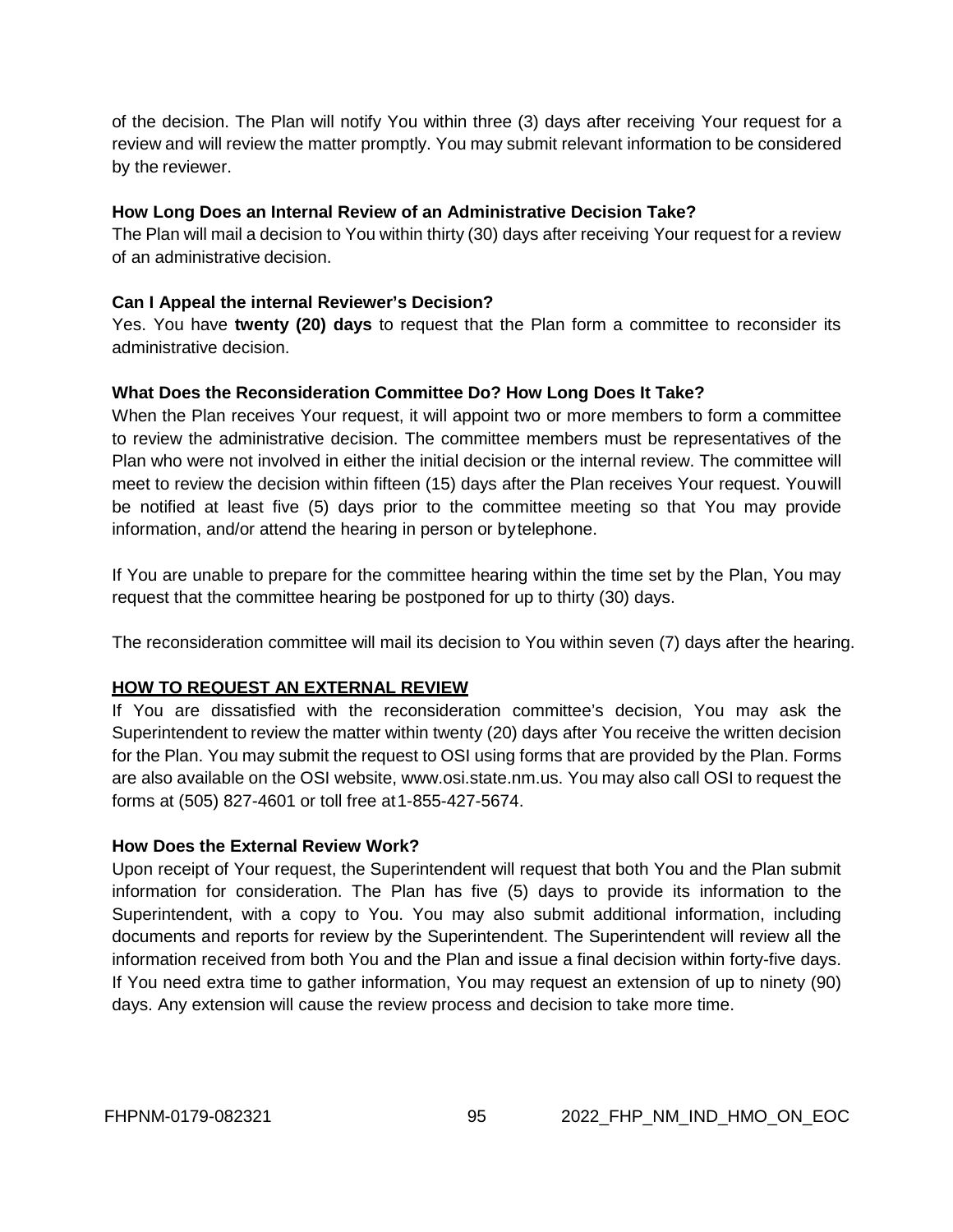### **GENERAL INFORMATION**

### **CONFIDENTIALITY**

Any person who comes into contact with Your personal Health Care records during the Grievance process must protect Your records in compliance with state and federal patient confidentiality laws and regulations. In fact, the Provider and the Plan cannot release Your records, even to OSI, until You have signed a release.

#### **Special Needs and Cultural and Linguistic Diversity**

Information about the Grievance procedures will be provided in accessible means or in a different language upon request in accordance with applicable state and federal laws andregulations.

#### **Reporting Requirements**

Insurers are required to provide an annual report to the Superintendent with details about the number of Grievances it received, how many were resolved and at what stage in the process they were resolved. You may review the results of the annual reports on the OSIwebsite.

**The preceding summary has been provided by the Office of Superintendent. This is not legal advice, and You may have other legal rights that of are not discussed in these procedures Insurance.**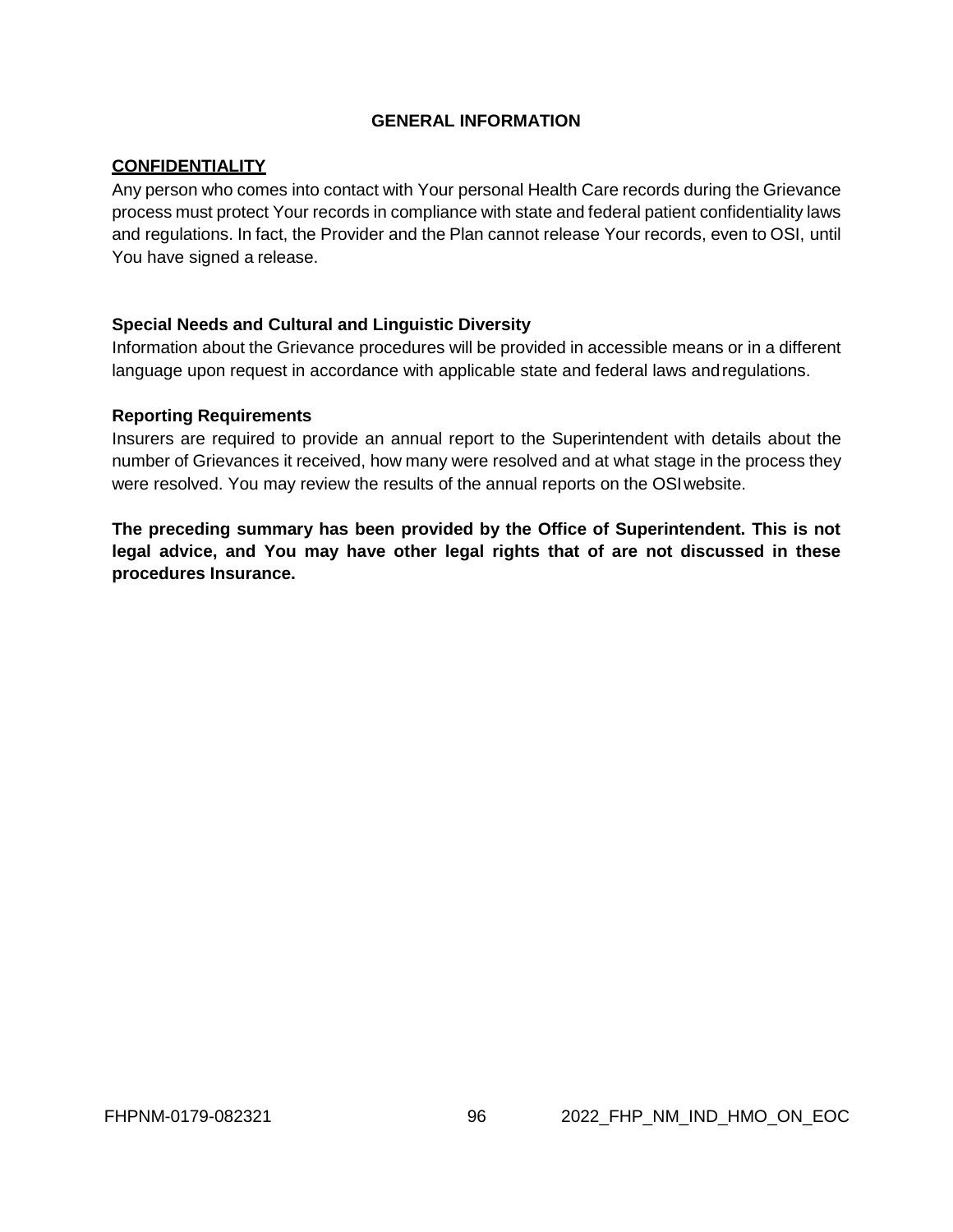# **SECTION 14: INFORMATION ON POLICY AND RATE CHANGES**

### **POLICY CHANGES**

The Covered Services available to You and Your Covered Dependents may change each Plan Year. When You receive a new Evidence of Coverage, any such changes will be included in that document.

### **NOTICE**

The Plan will provide Sixty (60) days' notice for all material changes to the policy.

### **CHANGES IN RATES**

During a Plan Year, the Plan may change the Premium amount You owe if there are changes in changes in the number of Your Covered Dependents, changes in Your geographic rating area, or changes in tobacco use by You or Your Covered Dependents. the Plan may also change the Premium amount You owe during the Plan Year if the Plan makes changes to the Plan at Your request, or if there are changes in the law that impact the Plan. You will be notified in advance of any Premium changes made during the PlanYear.

At the beginning of each new Plan Year, the Plan may change the Premium amount You must pay. You will be notified in advance of any such changes.

### **NOTICE**

The Plan will provide thirty (30) days' notice in advance of any material changes to Your Premium amount.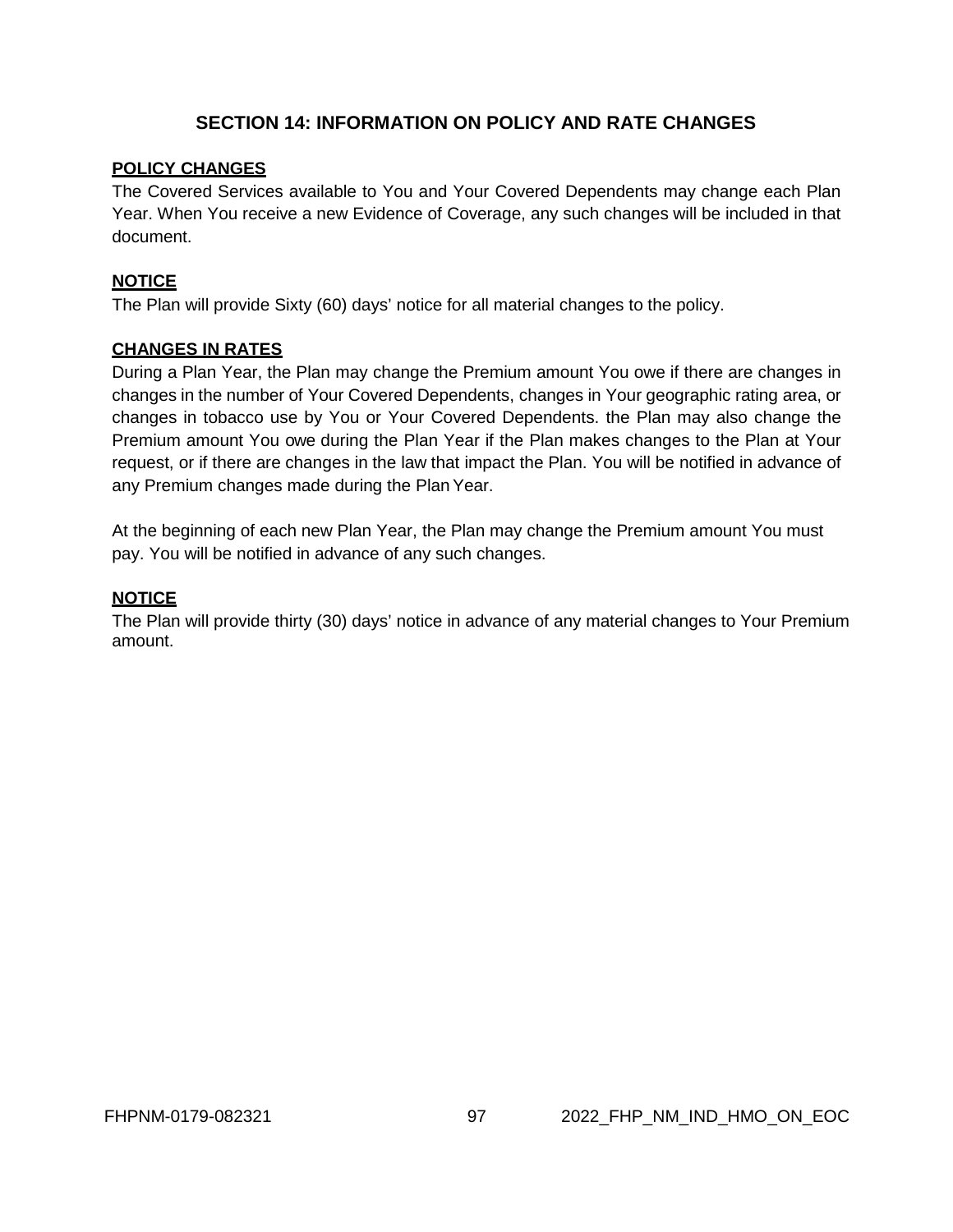# **SECTION 15: COORDINATION OF BENEFITS**

The Coordination of Benefits (COB) provision applies when a person has health care coverage under more than one plan.

Under the COB provisions of this Plan, the amount of any payment by the Plan for Covered Services provided to an Member may be reduced if the Member is covered under another health care plan. This may be the Case even if the Member does not submit a claim to the other plan. The Plan will pay the lesser of:

- The full amount payable for the Covered Services under the Plan; or
- An amount that, when added to the amount payable under the other Plan, will be no more than the amount payable by the Plan for the Covered Services.

The order in which each plan will pay a Claim for benefits is considered the order of benefits rule. The plan that pays first is called the primary payer. The primary payer must pay benefits in accord with its policy terms without regard to the possibility that another plan may cover some expenses. The plan that pays after the primary payer is considered the secondary payer. When a person is covered by two or more plans, the rules for determining the order of benefit payments are as follows: The primary plan pays or provides its benefits according to its terms of coverage and without regard to the benefits under any other plan. The secondary plan coordinates its payment based on the amount paid by the primary payer.

### **MEDICARE COB**

In the case of individual health insurance, Medicare will be primary except as required by law.

# **MEDICAID COB**

If You have dual coverage with Medicaid any overlapping benefits received from health and accident insurance will be paid to Human Services Department.

# **PRIOR COVERAGE**

Unless not allowed by law, Benefits under this Contract shall be secondary for care provided during the period of extension of benefits or as the result of accrued liabilities of the Member's prior coverage, if any.

### **NO DOUBLE COVERAGE**

In no event will You be entitled to obtain double recovery from Policies for health care services provided to You.

# **ORDER OF BENEFITS**

Each plan determines its order of benefits using the following rules.

1. The primary Plan pays or provides it benefits according to its terms of coverage and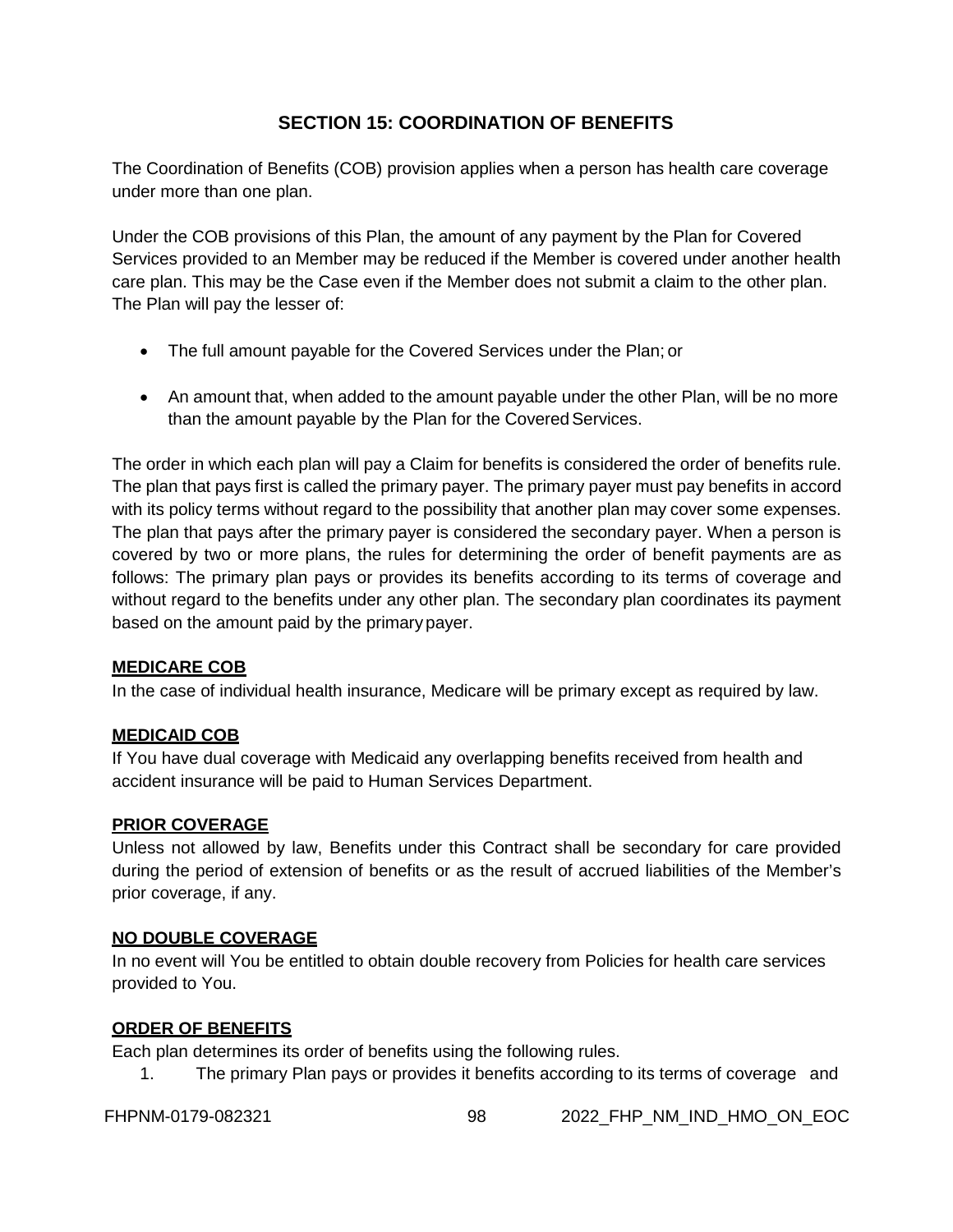without regard to the benefits under any other Plan. A Plan that does not contain a COB provision that is consistent with this EOC is always primary unless the provisions of both Plans state that the complying Plan is primary..

- 2. Order of Dependent Coverage. Unless there is a court order stating otherwise, plans covering a Dependent child must determine the order of benefits using the following rules that apply.
	- For a Dependent child, whose parents are married or are living together, whether or not they have ever been married the plan of the parent whose birthday falls earlier in the Calendar Year is the primaryplan.
		- $\circ$  If both parents have the same birthday, then the plan that has covered the parent the longest is the primary plan.
	- For a Dependent child, whose parents are divorced, separated, or not living together, whether or not they have ever been married, the following rules apply.
		- o If a court order states that one of the parents is responsible for the Dependent child's health care expenses or health care coverage and the plan of that parent has actual knowledge of those terms, then that plan is primary.
		- $\circ$  If a court order states that both parents are responsible for the Dependent child's health care expenses, then the Plan of the parent with the earliest birthday in the Calendar Year is Primary.
		- $\circ$  If a court order states that the parents have joint custody without specifying that one parent has responsibility for the health care expenses or health care coverage of the Dependent child, then the Plan of the parent with the earliest birthday in the Calendar Year is Primary.
		- o If there is no court order stating responsibility for the Dependent child's health care expenses or health care coverage then the following order of benefits will apply: the plan covering the custodial parent, the plan covering the spouse of the custodial parent, the plan covering the noncustodial parent: then the plan covering the spouse of the noncustodial parent; then the plan covering the spouse of the noncustodial parent.

### **YOUR DISCLOSURE OBLIGATIONS**

Your disclosure obligations will be satisfied by your application and Enrollment process through beWellnm.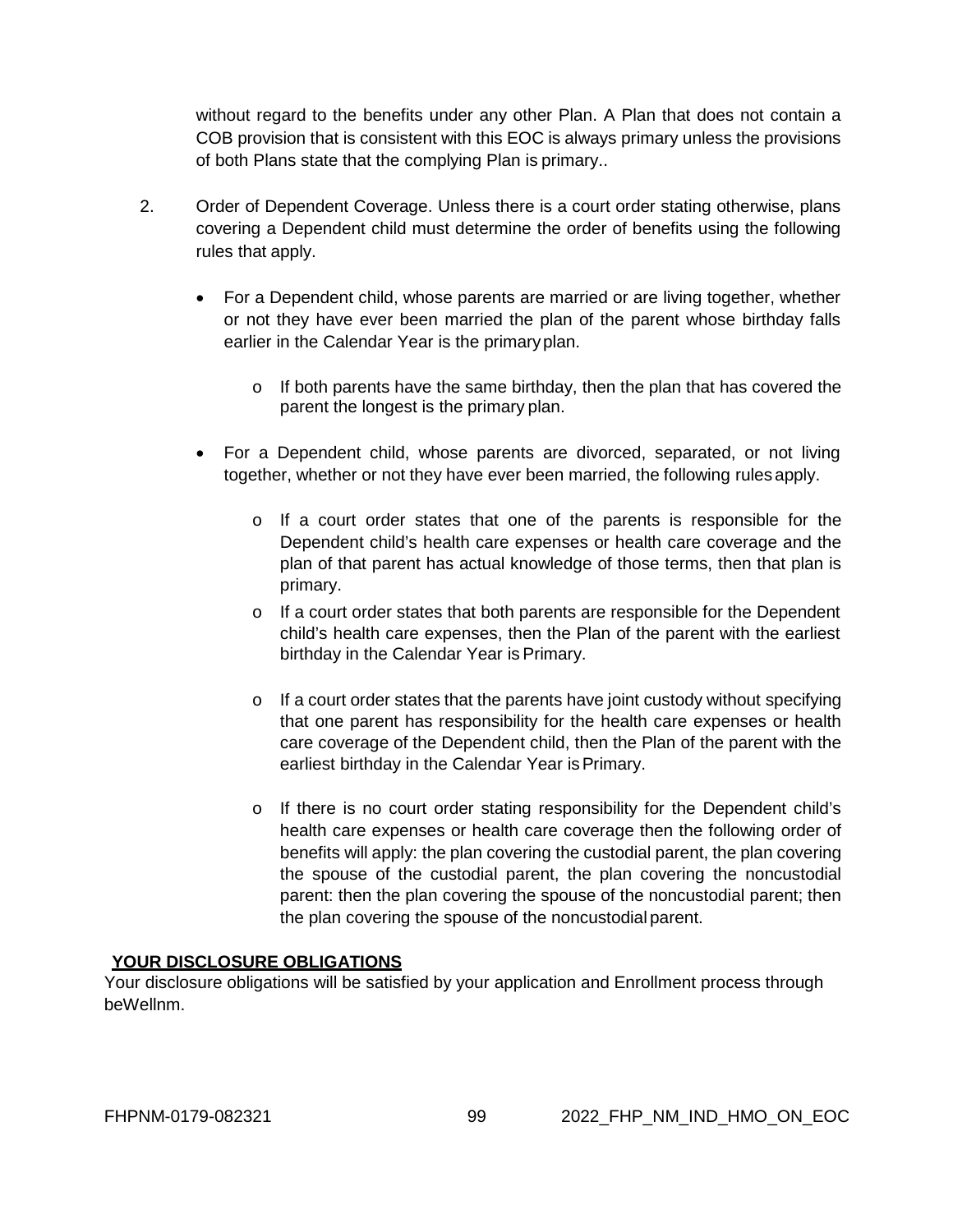# **SECTION 16: DEFINITIONS**

<span id="page-99-0"></span>When they are used in this Evidence of Coverage, the following capitalized terms will have the meanings explained in this DEFINITIONS section:

- 1. "ACA Preventative Care Drug" A medication that under the Affordable Care Act (ACA) some medications may have limited or \$0 Cost-Sharing.
- 2. "Adverse Benefit Determination" A Plans determination to deny, reduce or terminate, or its failure to provide or make payment (in whole or in part) for abenefit.
- 3. "Allowed Amount" The maximum amount a plan will pay for a covered health care service.
- 4. "Appeal" An Appeal is a written request from the member or Network Provider stating their disagreement with an Adverse Benefit Determination and their desire to have the Adverse Benefit Determination overturned.
- 5. "Application" refers to the form used by beWellnm to collect information from You and to verify that information.
- 6. "Benefits" The health care items or services covered under a health insurance plan. May also be called "Covered Services".
- 7. "beWellnm" is the New Mexico Health Exchange.
- 8. "Brand Drug" A Prescription Drug, including insulin, typically protected under patent be the drug's original manufacturer or developer with a proprietary trademarked name.
- 9. "Child" Your natural-born child, Your adopted child, a foster child, or a child placed with You or Your Spouse for adoption, if the child:
	- Has not yet attained age twenty-six (26); or
	- Is medically certified as disabled and Dependent upon You or Your Spouse (no matter how old the child is).
- 10. "Cognitive Communication Therapy" Services designed to address modalities of comprehension and expression, including understanding, reading, writing, and verbal expression of information.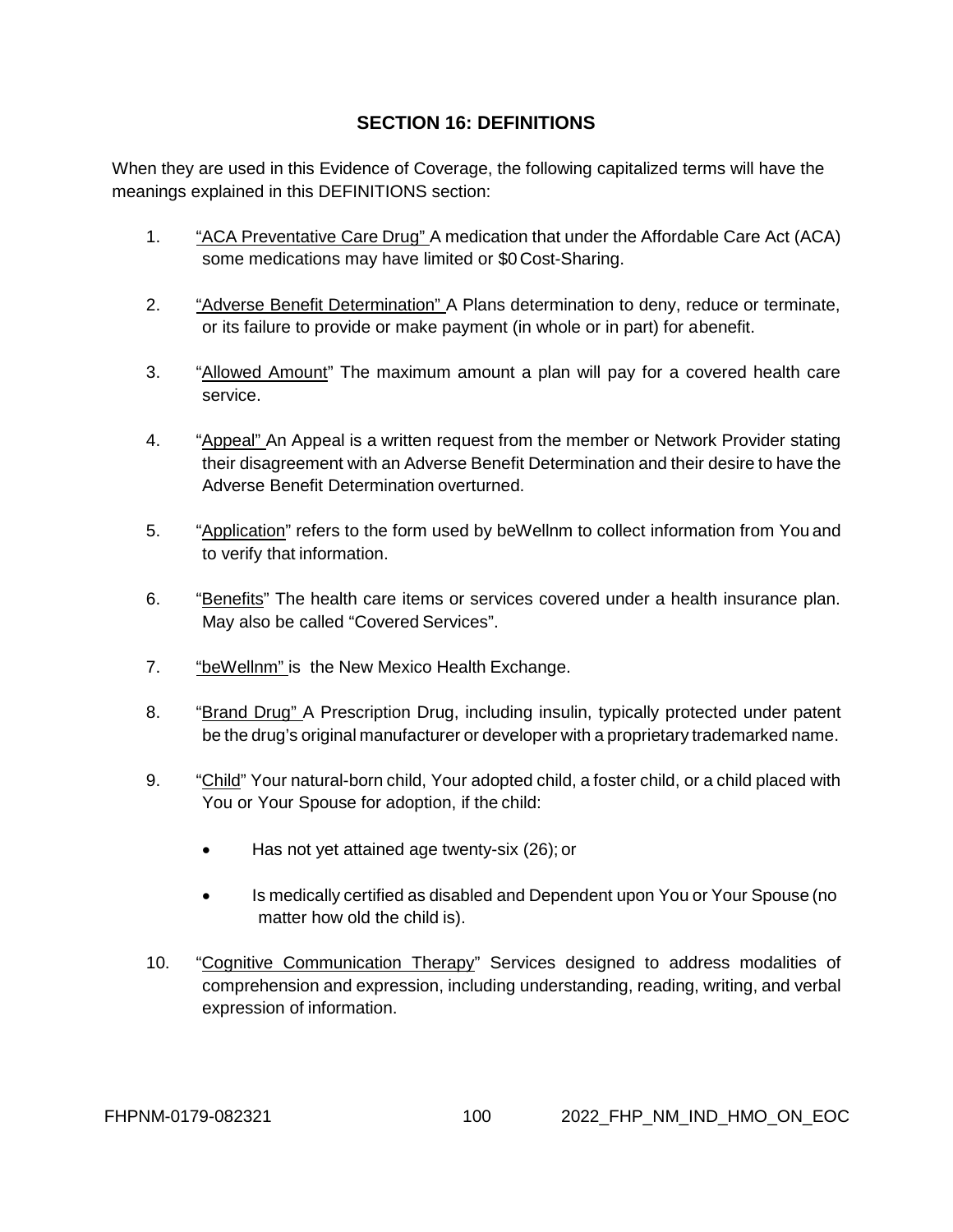- 11. "Contract" means this Policy document, the member ID card and any attachments to this policy.
- 12. "Coinsurance" The percentage of costs of a covered health care service You pay (20% for example) after You've paid Your Deductible.
- 13. "Copayment" means a cost-sharing method that requires an Member to pay a fixed dollar amount when health care services are received, with the carrier paying the balance of the allowable amount; provided that there may be different copayment requirements for different types of services under the same individual or group health maintenance organization contract. .
- 14. "Covered Benefits" means service that must be Medically Necessary, or an essential health benefit, or a preventive care service and are subject to exclusions and limitations as described herein. Prior Authorization is required for many services. Limitations may apply. All services must be provided by Providers licensed or certified to provide the service unless otherwise indicated. The fact that a Network Provider or approved Non-Network Provider prescribed, ordered, recommended, or approved a service, treatment, or supply does not necessarily make it a Covered Benefit or Medically Necessary.
- 15. "Complaint" Refers to an oral or written expression of dissatisfaction to the Plan from a Member or Practitioner/Provider.
- 16. "Covered Child" means any Child, age twenty-six (26) and Younger, who is enrolled in the Plan.
- 17. "Covered Dependent" means any Child or Spouse who is enrolled in thePlan.
- 18. "Covered Services" means the same as "Benefits"
- 19. "Deductible" means a fixed dollar amount that a covered person may be required to pay during the benefit period before the health insurance carrier begins payment for covered benefits; provided that a health benefits plan may have both individual and family deductibles and separate deductibles for specific services. .
- 20. "Dependent" a Child or other individual for whom a parent, relative, or other person may claim a person exemption tax deduction. Under the Affordable Care Act, individuals may be able to claim a Premium Tax Credit to help cover the cost of coverage for themselves and their dependents.
- 21. "Drug Formulary" A comprehensive list of Brand and Generic Drugs, approved by the U.S. Food and Drug Administration (FDA), covered under this Benefit Plan. A Covered Drug is a drug found on the Plan Drug Formulary.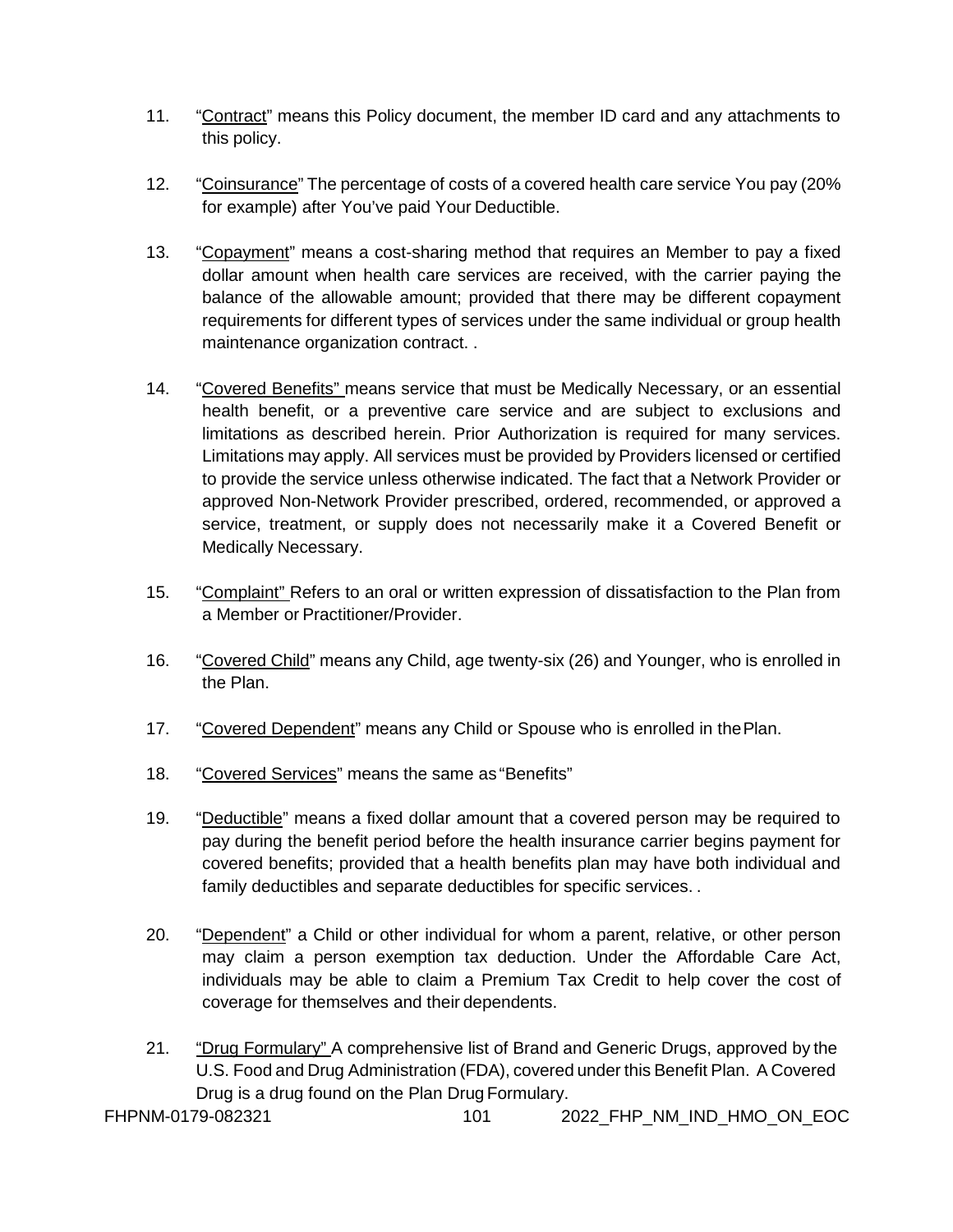"Elective Abortion" means an abortion, as defined by Section 245.002, Health and Safety Code, other than an abortion performed due to a medical emergency as defined by Section 171.002 of the Health and Safety Code. Which means a life-threating physical condition aggravated by, caused by, or arising from a pregnancy that, as certified by a Provider, places the woman in danger of death or a serious risk of substantial impairment of a major bodily function unless an abortion is performed.

- 22. "Eligible Dependent" refers to a Member's Dependents that are eligible to enroll in this Plan under Your Policy. See the Eligibility Section for a more detailed description of Dependents and Eligible Dependents.
- 23. "Emergency Care" means a health care procedure, treatment or service, , which procedure, treatment or service is delivered to a covered person after the sudden onset of what reasonably appears to be a medical or behavioral health condition that manifests itself by symptoms of sufficient severity, including severe pain, that the absence of immediate medical attention, regardless of eventual diagnosis, could be expected by a reasonable layperson to result in jeopardy to a person's physical or mental health or to the health or safety of a fetus or pregnant person, serious impairment of bodily function, serious dysfunction of a bodily organ or part or disfigurement to a person
- 24. "Experimental or Investigational" means:
	- The drug or device cannot be lawfully marketed without approval of the FDA and approval for marketing has not been given at the time the drug or device is furnished;
	- Reliable evidence shows that the drug, device or medical treatment or procedure is the subject of on-going phase I, II, or III clinical trials or under study to determine its maximum tolerated dose, its toxicity, its safety, its efficacy, or its efficacy as compared with the standard means of treatment or diagnosis;
	- Reliable evidence shows that the consensus among experts regarding the drug, device, or medical treatment or procedure is that further studies or clinical trials are necessary to determine its maximum tolerated dose, toxicity, safety, or efficacy as compared with the standard means of treatment or diagnosis; or the drug or device is used for a purpose that is not approved by the FDA;

For the purposes of this section, "reliable evidence" shall mean only published reports and articles in the authoritative medical and scientific literature listed in Subsection A of 13.10.13.10 NMAC; the written protocol or protocols used by the treating facility or the protocol(s) of another facility studying substantially the same drug, device or medical treatment or procedure; or the written informed consent used by the treating facility or by another facility studying substantially the same drug, device or medical treatment or procedure; as used in this section, "experimental" or "investigational" does not mean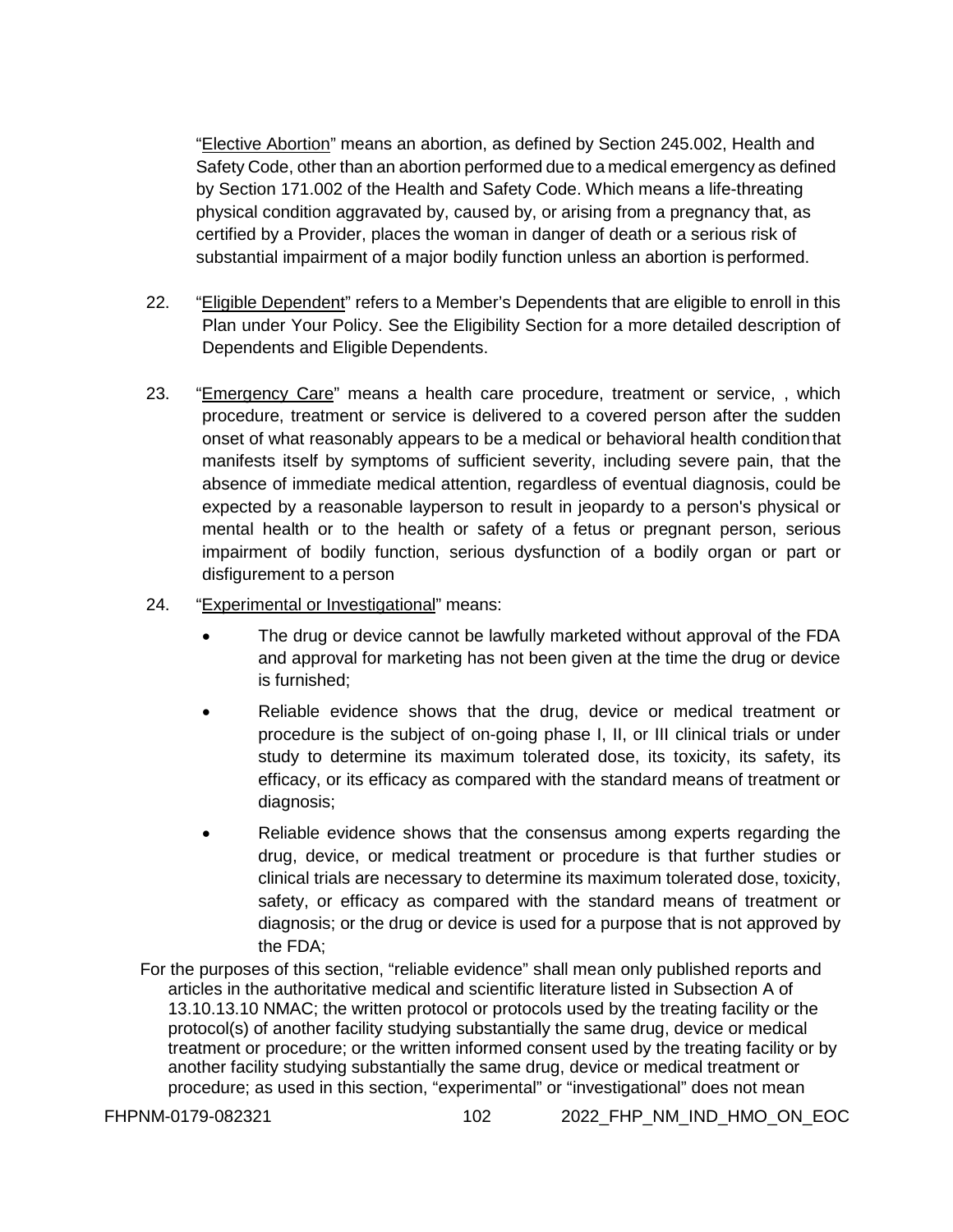cancer chemotherapy or other types of therapy that are the subjects of on-going phase IV clinical trials.

- 25. "Formulary Drug" A Brand Drug, Generic Drug or Specialty Drug included in the Drug Formulary.
- 26. "Friday" means Friday Health Plans of Colorado which is the Insurance Company You are insured through.
- 27. "Generic Drug" A prescription drug, whether identified by its chemical, proprietary, or nonproprietary name, that is accepted by the FDA as therapeutically equivalent and inter-changeable with a drug having an identical amount or the same active ingredient(s) in the same proportions, that have the same information printed on the label and that perform in the same manner as the trademarked, brand-name version of the drug.
- 28. "Grievance" means an oral or written complaint submitted by or on behalf of a covered person regarding either an adverse determination or an administrative decision.
- 29. "HHS" refers to the Department of Health and HumanServices.
- 30. "Injectable Drug"- A prescription drug dispensed from a pharmacy (including combination therapy kits) that are injected directly in the body by the Member or the Member's Provider. These are also drugs that can be dispensed in an office or hospital setting.
- 31. "Medical Director" is the person the Plan chose as a decision-maker. This person is in charge of Prior Authorizations. This person also decides if Covered Services are Medically Necessary..
- 32. "Medically Necessary" means Health Care Services determined by a Provider, in consultation with the Health Care Insurer, to be appropriate or necessary, according to any applicable generally accepted principles and practices of good medical care or practice guidelines developed by the federal government, national or professional medical societies, boards and associations, or any applicable clinical protocols or practice guidelines developed by the Health Care Insurer consistent with such federal, national, and professional practice guidelines, for the diagnosis or direct care and treatment of a physical, behavioral, or mental health condition, illness, injury, or disease.
- 33. "Member" means any person who is enrolled in and covered by the Plan.
- FHPNM-0179-082321 103 2022 FHP\_NM\_IND\_HMO\_ON\_EOC 34. "Member Portal" is an online portal that will allow You to review claims, print Your ID card, check the status of Prior Authorizations, and perform many other functions that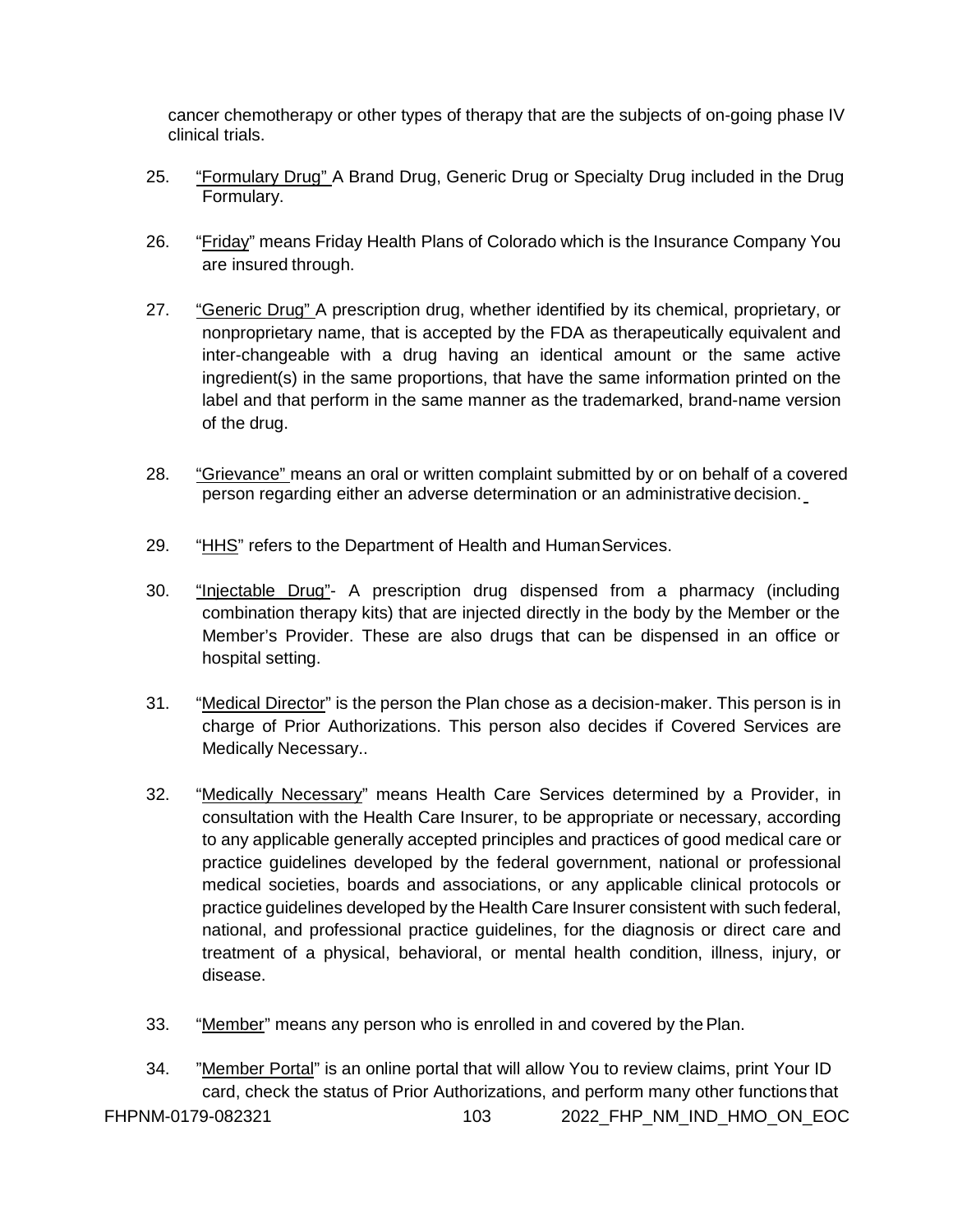will help You as a Member.

- 35. "Network Facility" is an entity that provides health care services that is contracted with the Plan. This included but no limited to
	- a general, special, psychiatric or rehabilitation hospital;
	- an ambulatory surgical center;
	- a cancer treatment center:
	- a birth center:
	- an inpatient, outpatient or residential drug and alcohol treatment center;
	- a laboratory, diagnostic or other outpatient medical service or testing center;
	- a health care provider's office or clinic;
	- an urgent care center;
	- a freestanding emergency room; or
	- any other therapeutic health care setting;
- 36. "Network Hospital" is any hospital listed as a Network hospital in our provider directory.
- 37. "Network Medical Office" is any medical office listed in our provider directory, including any outpatient facility designated by Friday Health Plan.
- 38. "Network Provider" means a provider or facility that, under express contract with a health insurance carrier or with a health insurance carrier's contractor or subcontractor, has agreed to provide health care services to covered persons, with an expectation of receiving payment directly or indirectly from the health insurance carrier, subject to cost sharing. Also referred to as In-Network Providers.
- 39. "Network Provider Directory" A tool where You can find the Network of Facilities, Providers, and ancillary Providers.
- 40. "Non-Formulary" A drug that is not listed in the Drug Formulary.
- 41. "Non-Network Provider" means a Hospital, Provider, Behavioral Health Practitioneror Other Provider who has not entered into an agreement with Friday. Benefits are generally not available for services provided by Out-of-NetworkProviders.
- 42. "Open Enrollment Period" The yearly period when people can enroll in a health insurance plan.
- 43. "Out-of-Area" Outside of New Mexico and outside the area in surrounding states that is within 50 miles of the New Mexico border.
- 44. "Out-of-Network" The receipt of services from Non-Network Providers.
- 45. "Out-of-Pocket Maximum" The maximum dollar amount a Member or Family will pay for Covered Services in a calendar year. Copayments, Coinsurance and Deductibles paid by Members count towards the Out-of-Pocket Maximum. The Out-of-Pocket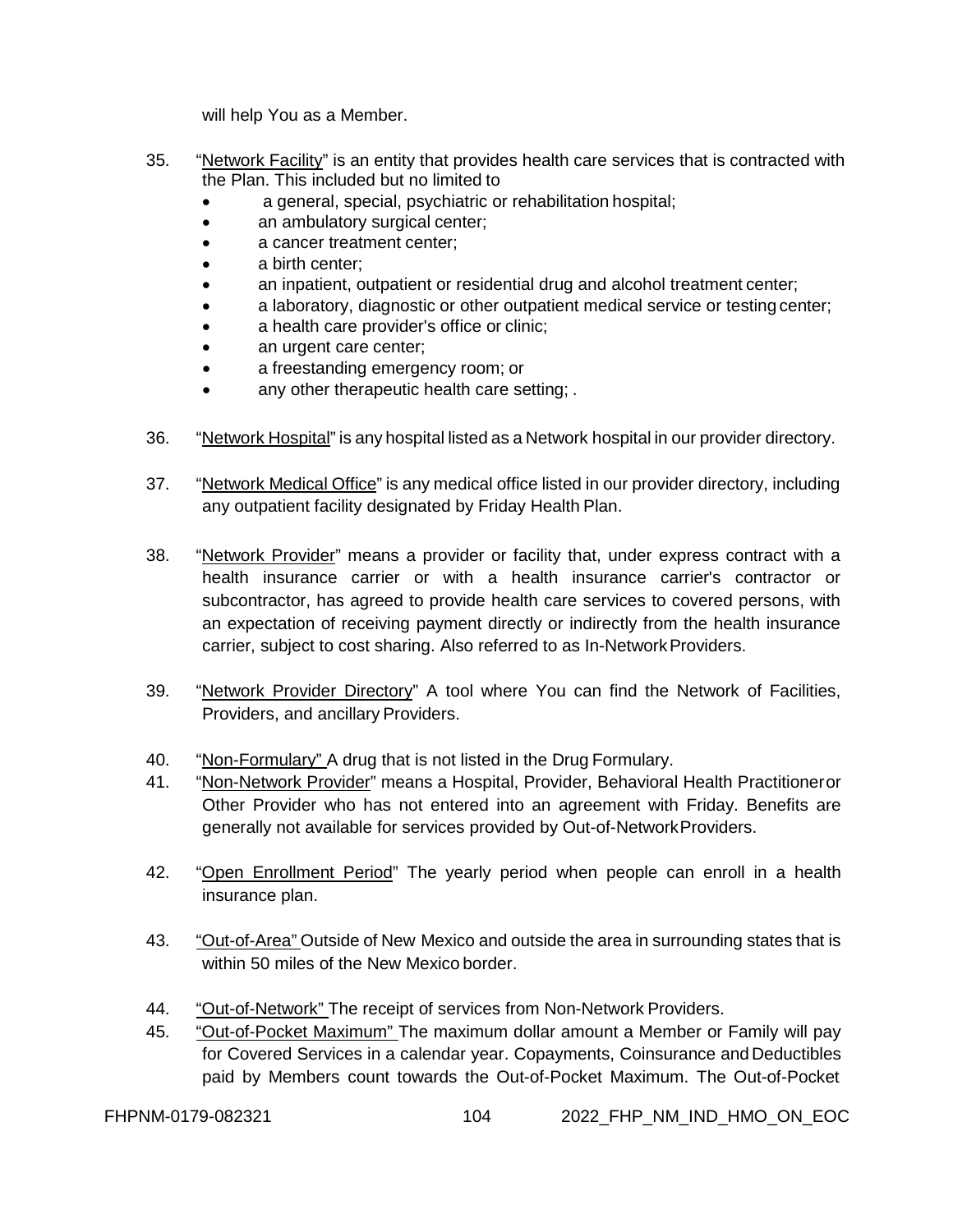Maximum does not include Premiums, expenses associate with non-Covered Services or denied claims. If coverage is extended to qualified Dependents and the familyOutof-Pocket Maximum has been paid, no further payment is required to be paid on the member's be half for Covered Services.

- 46. "Plan" A benefit Your employer, union, health exchange or other group sponsor provides You to pay for Your health careservices.
- 47. "Plan Year" a 12-month period of Benefits coverage under a group health plan. This 12-month period may not be the same as the calendar year.
- 48. "Policy" (POLICY) refers to this document. This document is intended to describe the health care benefits available to You and Your Covered Dependents under the Plan. It is also intended to describe the terms and conditions of receiving thosebenefits.
- 49. "Premium" The amount you pay for health insurance every month. In addition to Your premium, You usually have to pay other costs for Your health care, including a Deductible, Copayments, and Coinsurance.
- 50. "Premium Advance" A tax credit You can use to lower Your monthly insurance payment (called Your "Premium") when you enroll in a plan through the Health Insurance Marketplace. Your tax credit is based on the income estimate and household information You put on Your Marketplace application.
- 51. "Primary Care Provider (PCP)" means a health care professional who, within the scope of his or her license, supervises, coordinates, and provides initial and basic care to covered persons, who initiates their referral for specialist care, and who maintains continuity of patient care. Primary care practitioners shall include but not be limited to general practitioners, family practice physicians, internists, pediatricians, and obstetricians-gynecologists, physician assistants and nurse practitioners. Other health care professionals may also provide primary care.
- 52. "Prior Authorization" Approval from a health Plan that may be required before you get a service or fill a prescription in order for the service or prescription to be covered by Your Plan.
- 53. "Prior Written Authorization" is the proof of the Prior Authorization granted byFriday.
- 54. "Prosthetic Appliances" means artificial devices including limbs or eyes, braces or similar prosthetic or orthopedic devices, which replace all or part of an absent body organ (including contiguous tissue) or replace all or part of the function of a permanently inoperative or malfunctioning body organ (excluding dental appliances and the replacement of cataract lenses). For purposes of this definition, a wig or hairpiece is not considered a Prosthetic Appliance.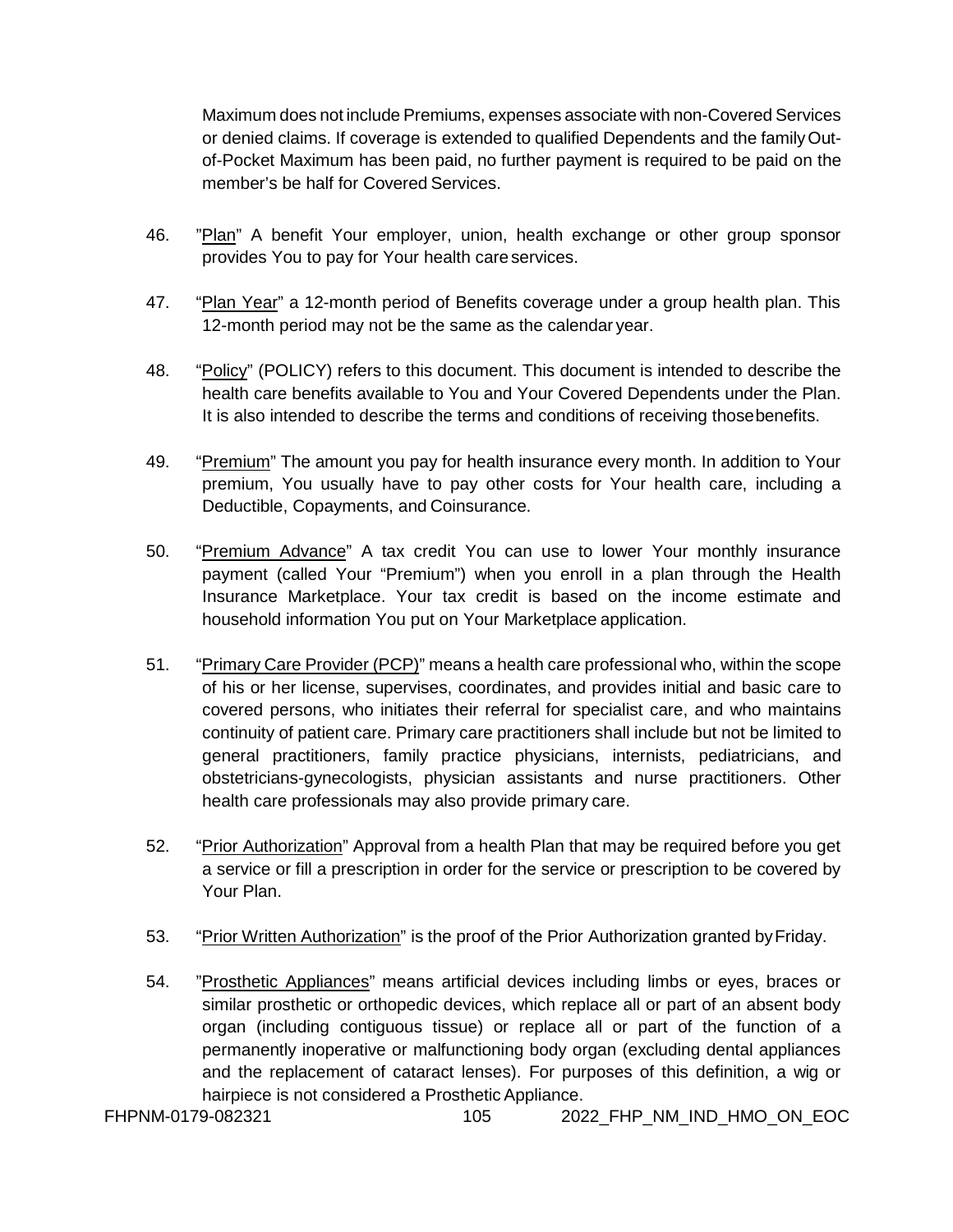- 55. "Provider" means any hospital, Provider, or other provider of Health Care.
- 56. "Rescission" means a cancellation of Plan coverage that has a retroactiveeffect.
- 57. "Refund Period" means the shorter of:
	- The entire period that a person is enrolled in the Plan but is ineligible for coverage; or
	- The sixty (60) day period prior to the Plan's discovery of the person's ineligibility.
- 58. "Service Area" means all the counties in New Mexico where the Plan offers the Plan and has arrangements with NetworkProviders.
- 59. "Specialist" or "Specialty Care Physician" is a Provider that focuses their practice on certain disease categories, types of patients, and/or methods oftreatment.
- 60. "Subscriber" means an individual who enrolls themselves and their Eligible Dependents in this Plan also referred to as a Member.
- 61. "Specialty Care Centers" means a Network Provider that has expertise in providing certain specialized care or treatments, such as cancer treatments ortransplants.
- 62. "Special Enrollment Period" is period of time that occurs upon a Triggering Event where You and/or Your Eligible Dependents have the right to enroll Yourself and/or Your eligible Dependents in the Plan outside of the Open EnrollmentPeriod.
- 63. "Specialty Pharmacy" is a Drug provider that has contracted with Friday to provide Tier IV Drugs to its Members. Getting these drugs through a Specialty Pharmacy will often decrease the cost to the member. Contact Friday at 844-451-4444.
- 64. "Specialty Drugs" are high-cost oral, injectable, infused or inhaled covered drugs that are self- administered or given by a Provider. These drugs are used in an outpatient or home setting. Insulin is not considered a Specialty Drug. Contact Friday at 844-451- 4444.
- 65. "Spouse" refers to Your husband or wife, or Your partner in a civilunion.
- 66. "Step Therapy" A treatment process that requires the use of lower priced drugs first (generally with a specific therapeutic class of drugs) when multiple treatmentoptions exist for a particular medical condition before the Plan authorizes the use of higher priced Formulary Drugs.